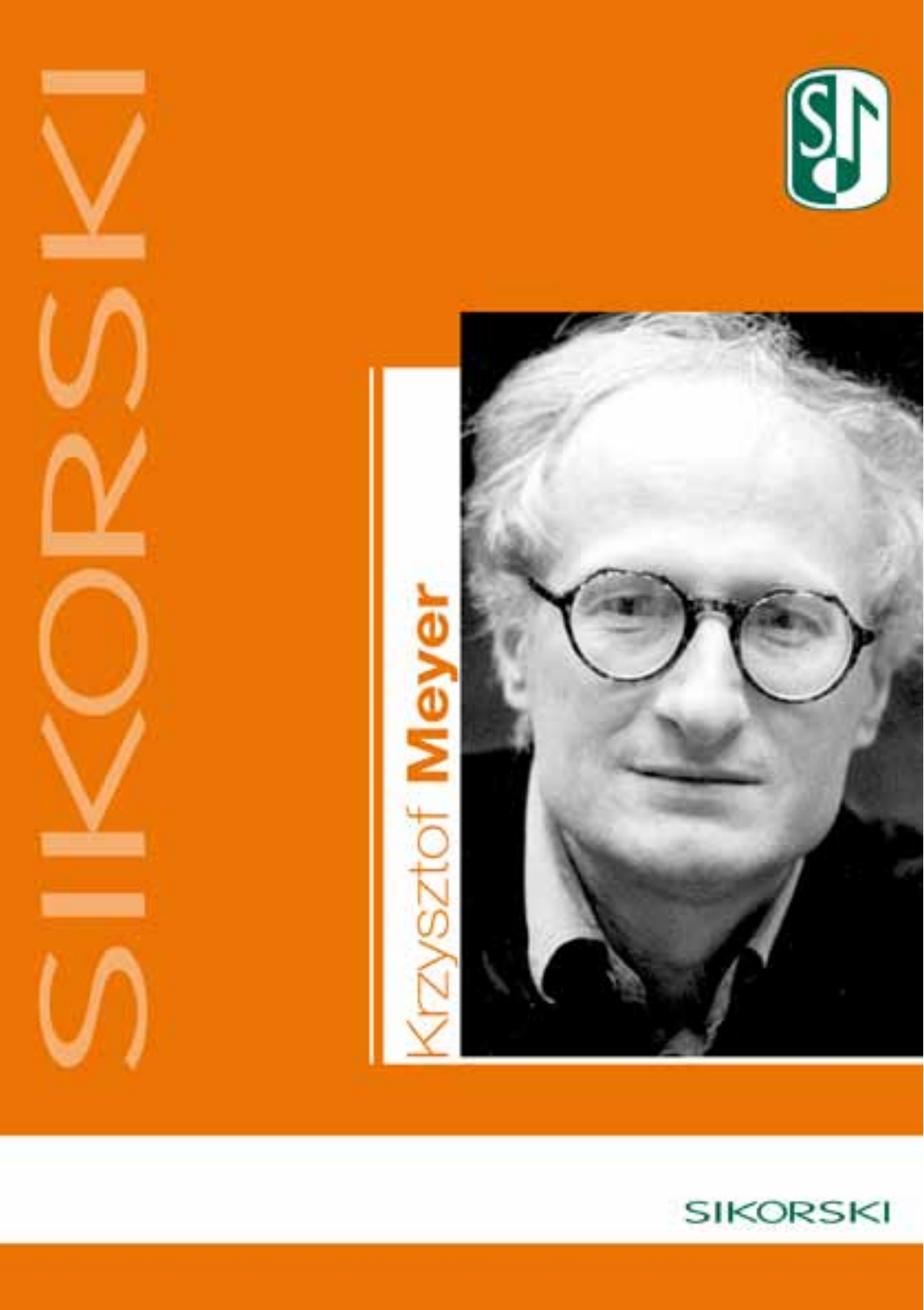# k r z y s z t o f **m e y e r**

Mureyez



**SIKORSKI MUSIKVERLAGE HAMBURG sik 4/5625**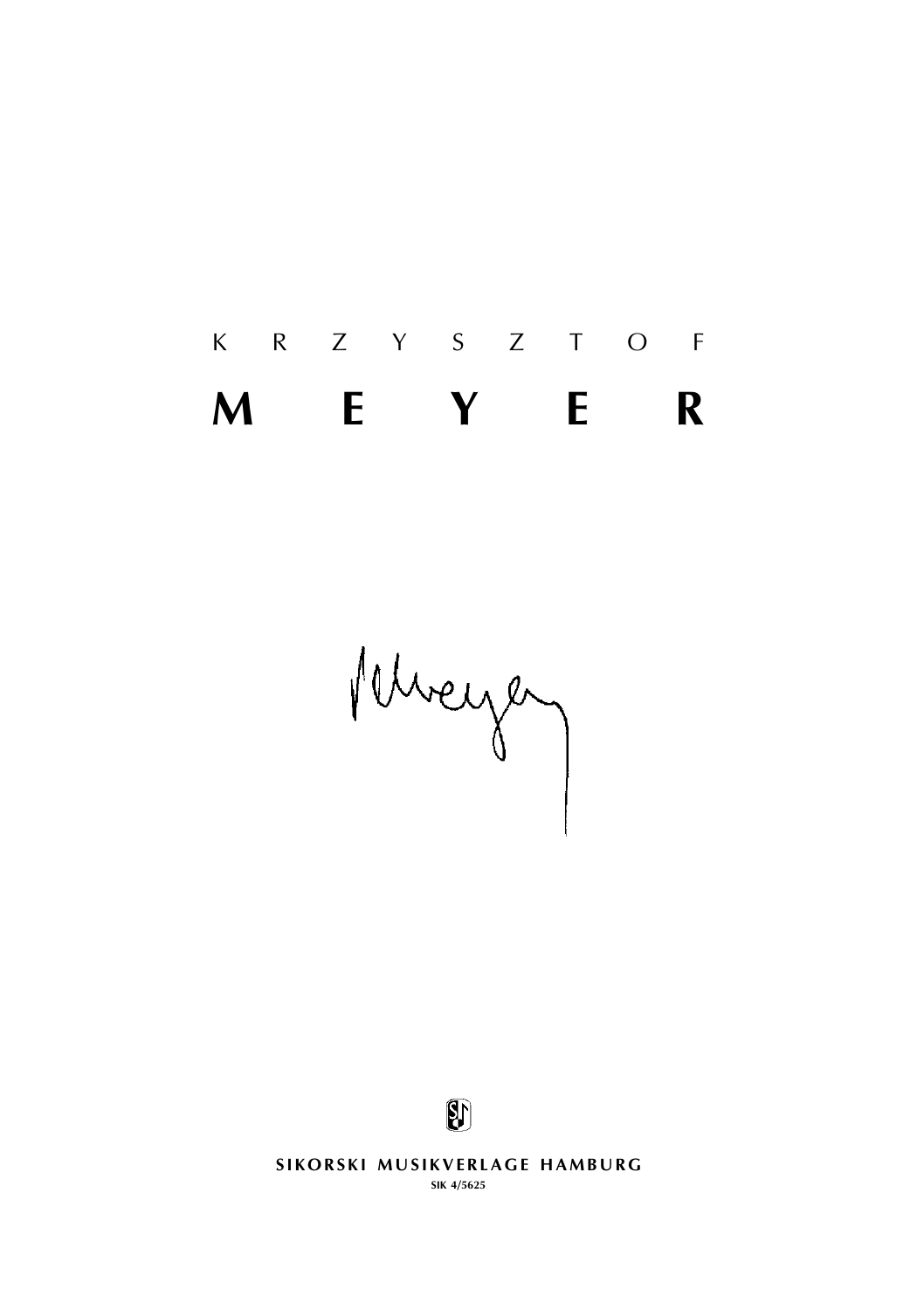## **contents**

| WORKS FOR VOCAL SOLOISTS<br>OR CHOIR & ORCHESTRA 32 |  |  |  |  |  |  |
|-----------------------------------------------------|--|--|--|--|--|--|
| <b>CHORAL WORKS</b> 38                              |  |  |  |  |  |  |
| WORKS FOR VOICE AND PIANO                           |  |  |  |  |  |  |
| <b>CHAMBER WORKS</b> 42                             |  |  |  |  |  |  |
| <b>INSTRUMENTAL SOLO WORKS</b> 60                   |  |  |  |  |  |  |
|                                                     |  |  |  |  |  |  |
| <b>INCIDENTAL MUSIC TO PLAYS AND FILMS.</b> 71      |  |  |  |  |  |  |
|                                                     |  |  |  |  |  |  |
|                                                     |  |  |  |  |  |  |

sikorski Musikverlage 20139 hamburg phone: (+ 49) (0)40 / 41 41 00-0 · fax: (+ 49) (0)40 / 41 41 00-41 www.sikorski.de · contact@sikorski.de **31 a u g u s t 2021** cover photo © christine langensiepen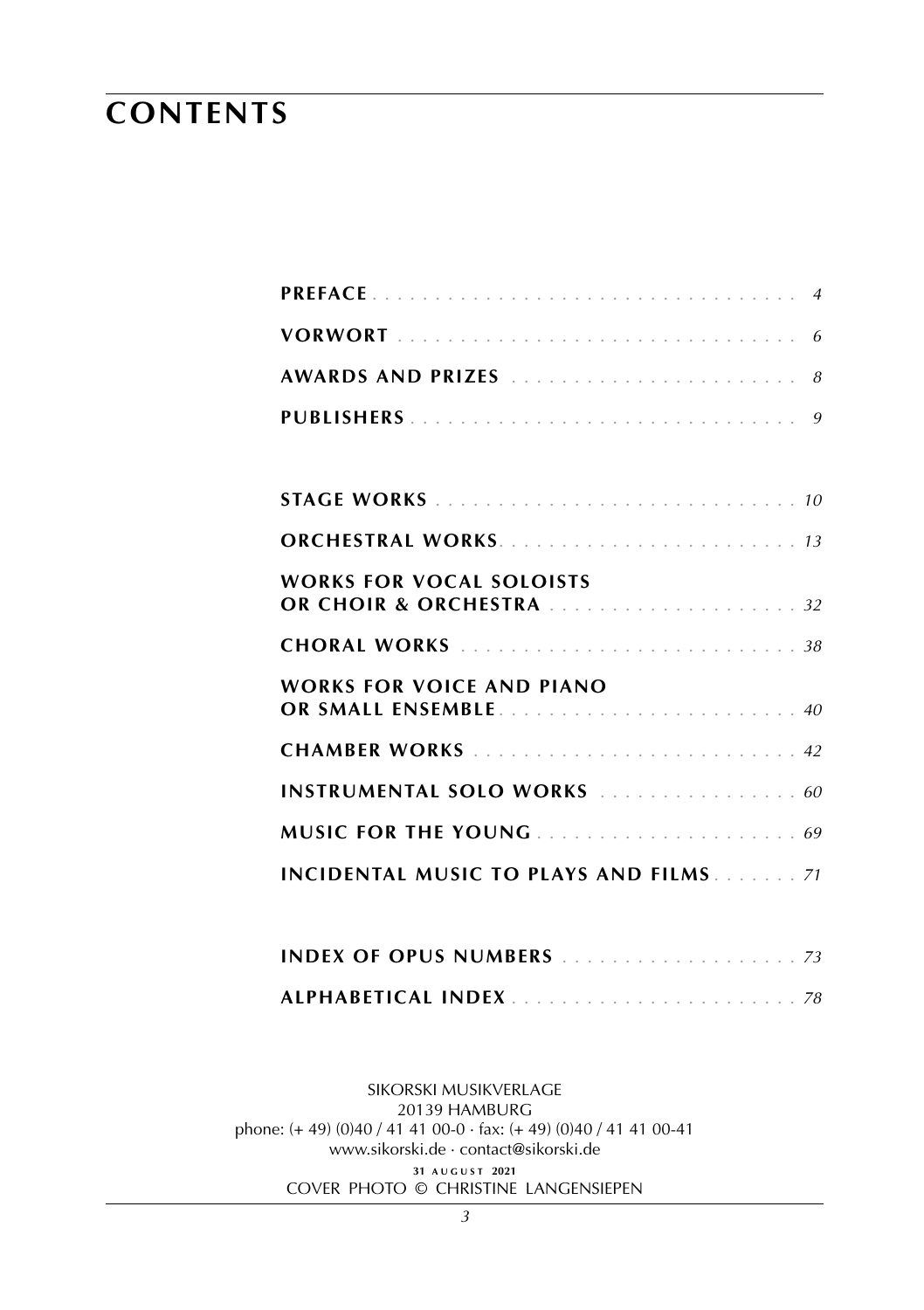## **preface**

Krzysztof Meyer was born on 11 August 1943 in Cracow. From the age of five he learned the piano, and from 1954 he took lessons in theory and composition with Stanisław Wiechowicz. After graduating from the Fryderyk Chopin State Secondary School of Music in Cracow, he began to study at the College of Music in Cracow, where he obtained two diplomas with distinction: in 1965 in composition, under Krzysztof Penderecki (after Stanisław Wiechowicz's death) and in 1966 in theory. In 1964, 1966, and 1968 he went to France to study with Nadia Boulanger for a few month each time.

In the years 1965-1967 he appeared as a pianist with the contemporary music group 'MW2 Ensemble', giving concerts both at home and abroad, in most European countries. He also played his solo compositions for piano.

From 1966 to 1987 Krzysztof Meyer taught theoretical subjects at the State College of Music (now Academy of Music) in Cracow. In the years 1972-1975 he was vice director and later (1975-1987) head of the Department of Music Theory. From 1987 until his retirement in 2008 has taught composition at the Hochschule für Musik in Cologne. He also lectured on contemporary music abroad (Soviet Union, East and West Germany, Austria, Brazil). In the years 1985-1989 he was the President of the Polish Composers Association, and between 2010 and 2012 he held the position as head of European Music Academy in Bonn. Since 2011 Meyer has been president of the German Shostakovich Society.

Krzysztof Meyer's compositions have been performed mainly in Europe and in America. They have been played at international festivals of contemporary music, such as 'Warsaw Autumn', 'Musicki Biennale Zagreb', 'Holland Festival', 'Musikprotokoll Graz', 'Aldeburgh Festival', 'Schleswig-Holstein Music Festival', 'Lucerne Festival' and others. Some of his works were commissioned by or composed for the most eminent soloists (the F l u t e Concerto for Aurèle Nicolet, the Concerto da camera per oboe for Lothar Faber, the Pezzo capriccioso for Heinz Holliger, the Trumpet Concerto for Timofei Dokshitser, the Violoncello Sonata for David Geringas, Canti Amade i for Ivan Monighetti). His S y m p h o n y N o . 1 was one of the three obligatory contemporary compositions at the International Course for Conductors in Monaco directed by Igor Markevich in 1971, as well as Hommage à Johannes Brahms which was performed at the International Course for Conductors in Dublin in 1999 directed by Gerhard Markson.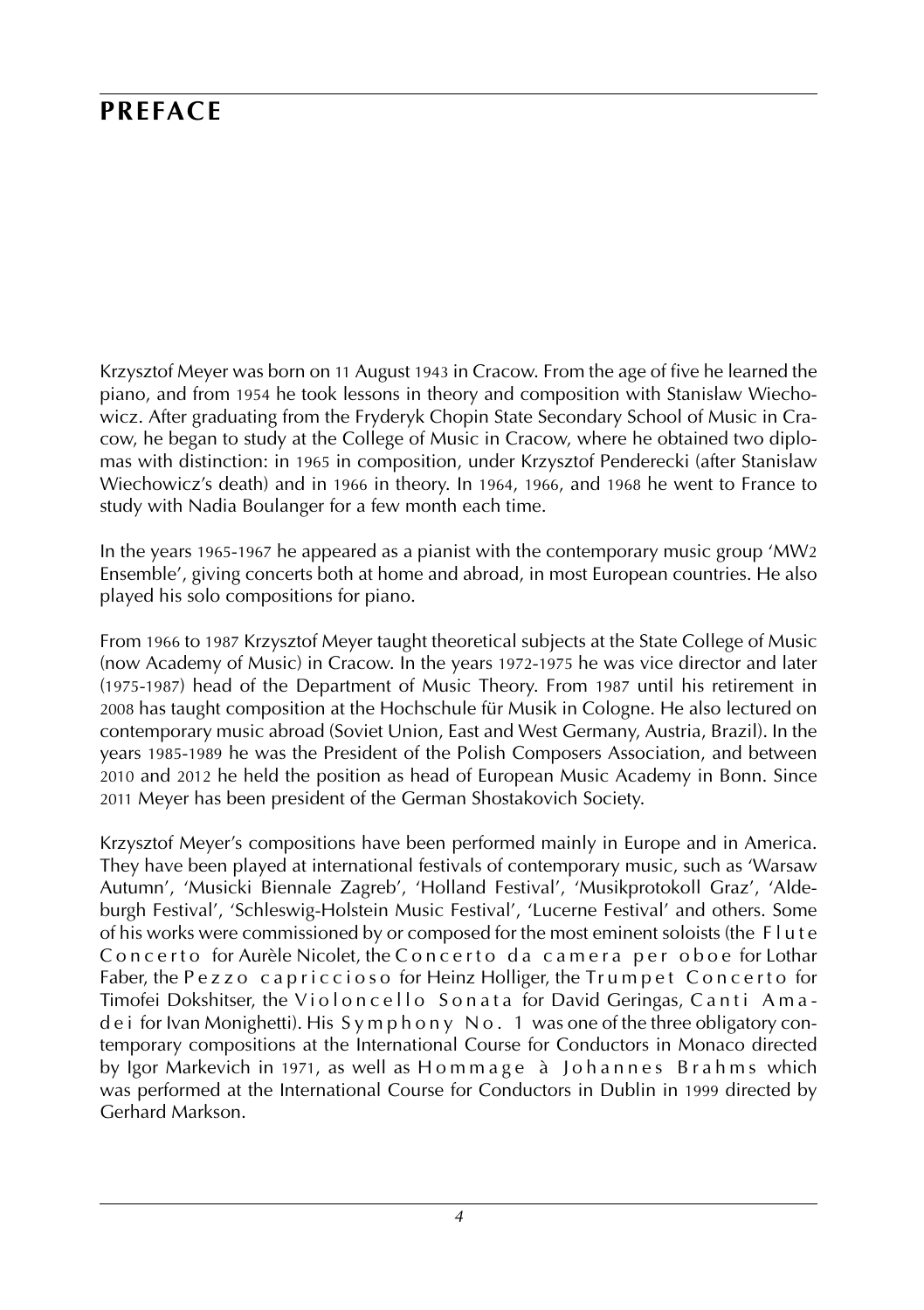Krzysztof Meyer is the author of the first Polish monograph on the life and work of Dmitri Shostakovich (Cracow, 1973 and 1986; German edition – Leipzig, 1980. New version: Paris, 1994; Bergisch-Gladbach, 1995; Amsterdam, 1996; Madrid, 1997; St. Petersburg, 1998; Mainz, 1998; Warsaw, 1999). Together with Danuta Gwizdalanka, his wife, he has published a monograph in two tomes on the life and music of Witlold Lutosławski (Cracow 2003/2004). He has also written a number of articles, mainly on contemporary music, printed in 'Melos', 'Muzyka', 'Ruch Muzyczny', 'Das Orchester', 'Sovetskaya Muzyka' and other periodicals.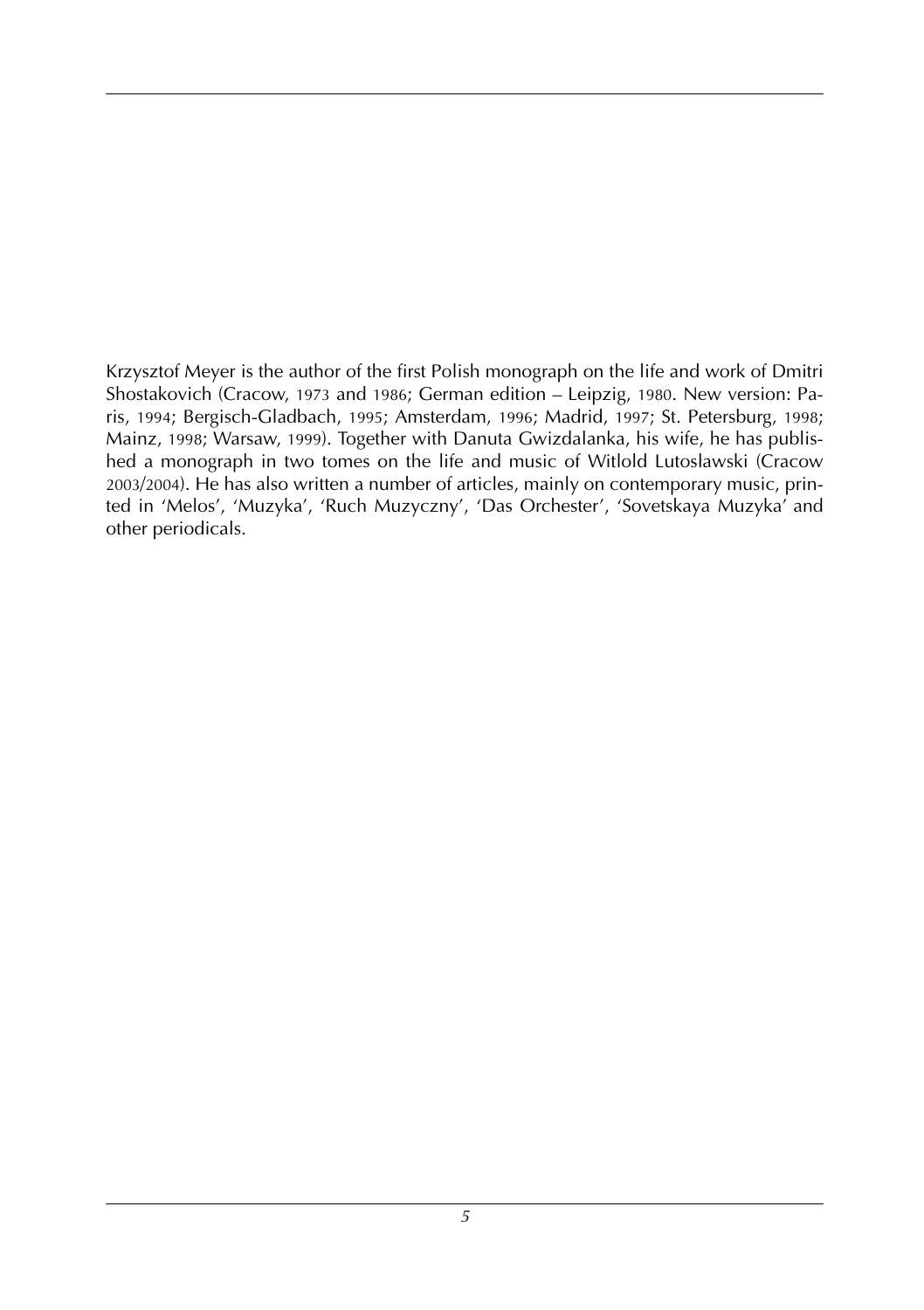## **vorwort**

Krzysztof Meyer wurde am 11. August 1943 in Krakau geboren. Seit seinem fünften Lebensjahr lernte er Klavierspielen und nahm dann ab 1954 Unterricht in Theorie und Komposition bei Stanisław Wiechowicz. Nachdem er das Chopin-Musikgymnasium in Krakau absolviert hatte, studierte er an der dortigen Musikhochschule, wo er zwei Studiengänge mit Auszeichnung abschloß: 1965 erhielt er sein Diplom in Komposition bei Krzysztof Penderecki (nach Wiechowiczs Tod), und 1966 sein Diplom in Musiktheorie. In den Jahren 1964, 1966 und 1968 studierte er jeweils für einige Monate in Frankreich bei Nadia Boulanger.

Von 1965 bis 1967 trat er als Pianist im ,Ensemble für zeitgenössische Musik MW2' auf und konzertierte in Polen sowie in den meisten Ländern des europäischen Auslands. Außerdem spielte er als Solist seine eigenen Kompositionen.

Von 1966 bis 1987 unterrichtete Krzysztof Meyer musiktheoretische Fächer an der Staatlichen Musikhochschule (heute Musikakademie) in Krakau und war von 1972 bis 1975 als Prorektor tätig, von 1975 bis 1987 übernahm er den Musiktheorie-Lehrstuhl. Von 1987 bis zu seiner Emeritierung im Jahr 2008 war er Professor an der Musikhochschule in Köln, wo er eine Meisterklasse für Komposition leitete. Meyer hielt im In- und Ausland zahlreiche Vorlesungen über Neue Musik (unter anderem in der Sowjetunion, in Ost- und Westdeutschland, Österreich und Brasilien). Von 1985 bis 1989 war er Vorsitzender des Polnischen Komponistenverbandes. Zwischen 2010 bis 2012 war er Leiter der Europäischen Musikakademie Bonn. Seit 2011 ist Meyer Präsident der Deutschen Schostakowitsch-Gesellschaft.

Krzysztof Meyers Kompositionen werden vornehmlich in Europa und in Amerika aufgeführt. Sie erklingen bei bedeutenden internationalen Musikfestivals – beispielsweise beim ,Warschauer Herbst', ,Musicki Biennale Zagreb', ,Holland Festival', ,Musikprotokoll Graz', ,Aldeburgh Festival', ,Schleswig-Holstein Musik Festival' und beim ,Musikfest Luzern'. Manche Werke (darunter einige Auftragswerke) entstanden für bedeutende Interpreten: das Flöten konzert für Aurèle Nicolet, das Concerto da camera per oboe für Lothar Faber, das Pezzo capriccioso für Heinz Holliger, das Tr om peten k on zert für Timofei Dokshizer, die Celloson at e für David Geringas, Canti Amadei für Iwan Monighetti). Meyers 1. Sinfonie war eines der drei zeitgenössischen Pflichtstücke beim Internationalen Dirigentenwettbewerb, den Igor Markevich 1971 in Monaco leitete – ebenso wie H o m m a g e à J o h a n n e s B r a h m s, das 1999 in Dublin Pflichtstück beim International Course for Conductors unter Leitung von Gerhard Markson war.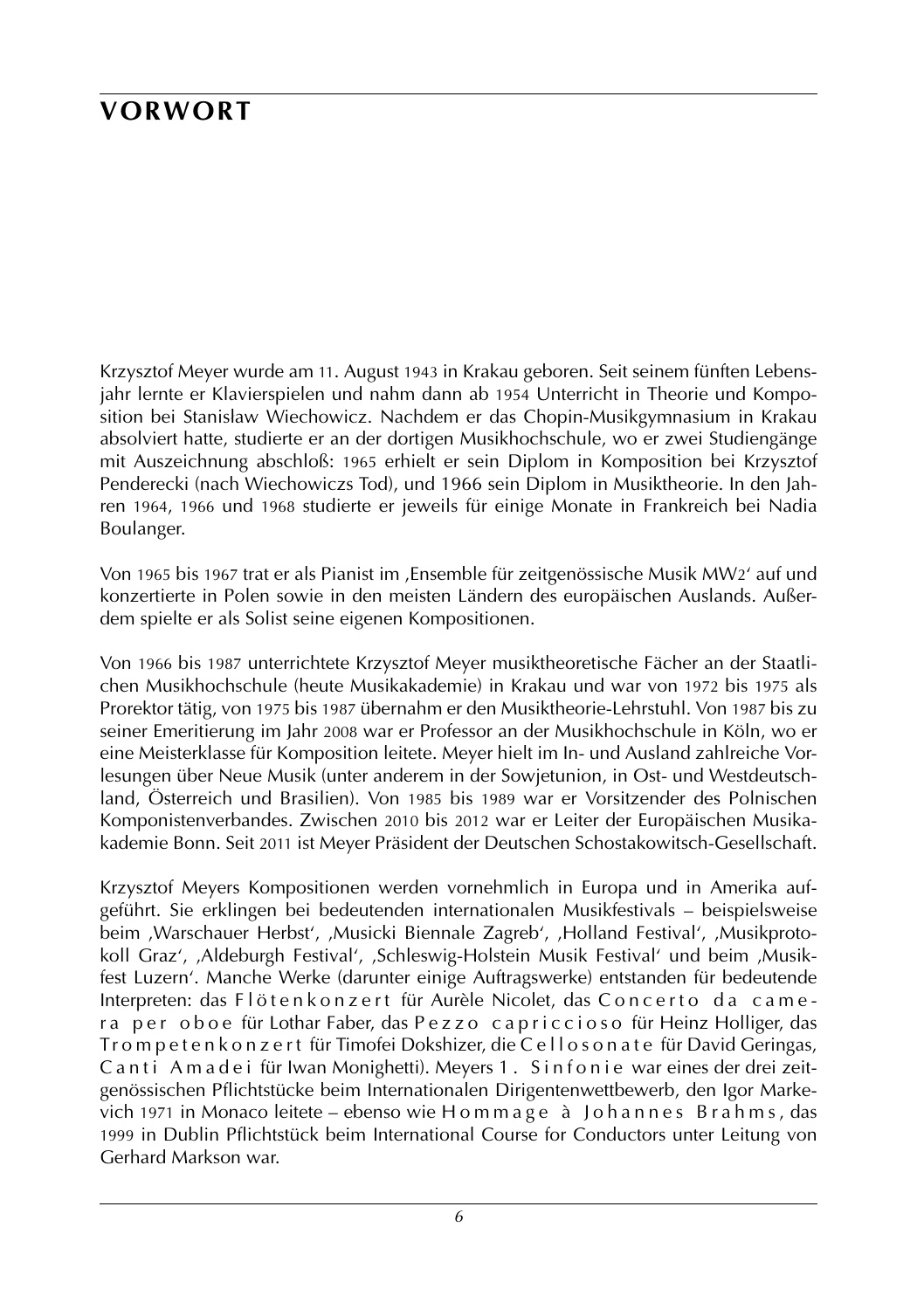Krzysztof Meyer schrieb die erste polnische Monographie zu Leben und Werk von Dmitri Schostakowitsch (Krakau 1973 und 1986; dt.: Leipzig, 1980. Neue Fassung: Paris, 1994; Bergisch Gladbach, 1995; Amsterdam, 1996; Madrid, 1997; St. Petersburg, 1998; Mainz, 1998; Warschau, 1999). 2003/2004 erschien eine zweibändige Monographie über Witlold Lutosławski, die Meyer gemeinsam mit Danuta Gwizdalanka, seiner Frau, verfasste. Meyer ist darüber hinaus mit zahlreichen Artikeln (insbesondere zur zeitgenössischen Musik) für Zeitschriften wie ,Melos', ,Muzyka', ,Ruch Muzyczny', ,Das Orchester', ,Sowetskaja Musyka' und andere hervorgetreten.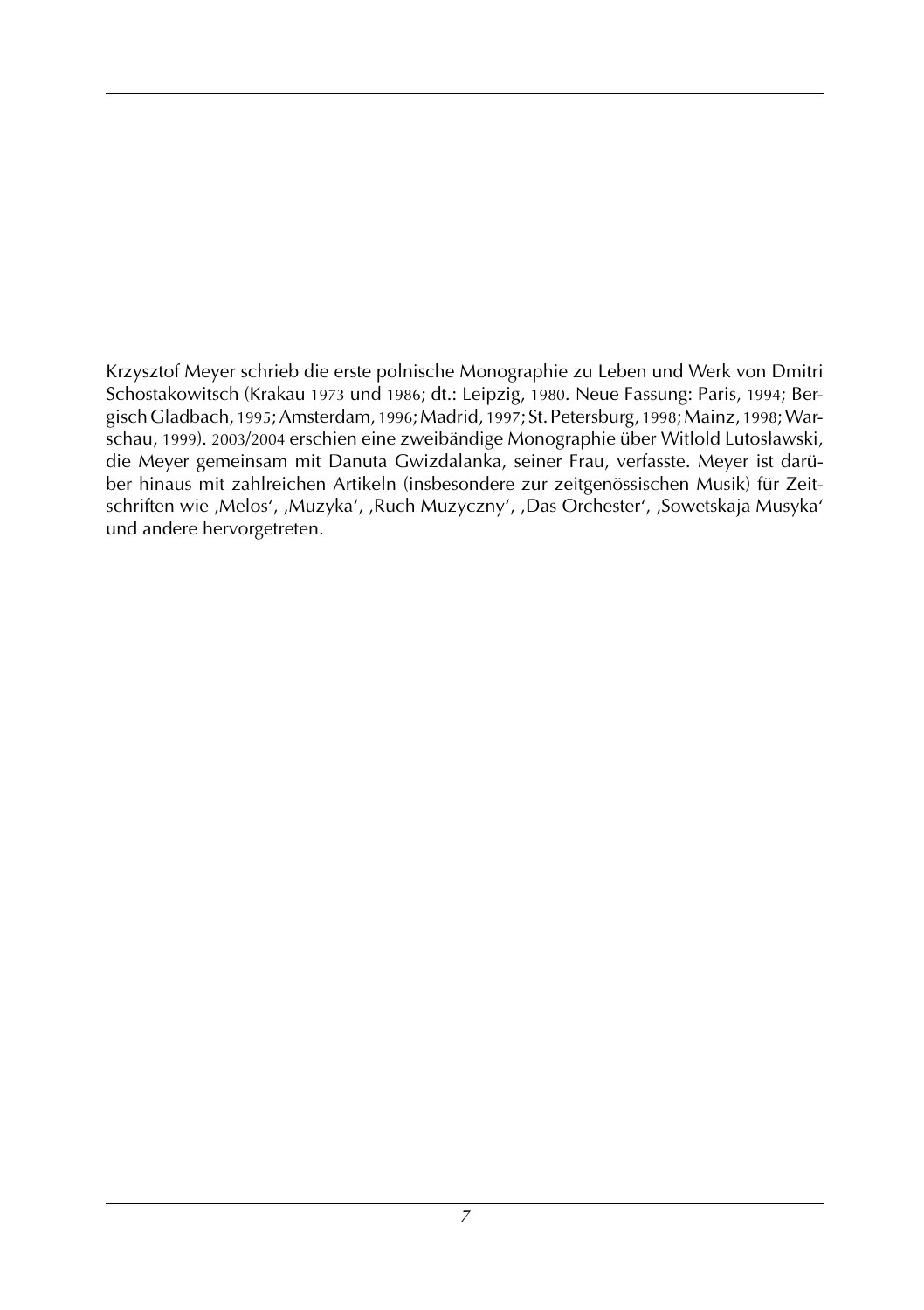## **awards and prizes**

[1966] First Prize at the **Competition of Young Composers**, France

■ [1966] Second Prize (for Symphony No. 2) at the **Competition of Young Composers**, Poland

- ■ [1966] **Aaron Copland Scholarship**
- $\blacksquare$  [1967] Honourable Mention (for S y m p h o n y N o . 2) at the **Fitelberg Composers' Competition**
- [1968] First Prize (for Symphony No. 3) at the **Fitelberg Composers' Competition**
- **■** [1970] **Prix de Composition Musicale** (for the Opera The Cyberiad) of the Prince Pierre de Monaco Foundation
- ■ [1970] **Tribune internationale de compositeurs** UNESCO Award (for String Quartet No. 2)
- [1972] Second Prize (for Concerto da camera per oboe, percussione ed archi) at the **Artur Malawski Composers' Competition**, Cracow
- [1973] **Award of the Minister of Culture and Art**
- [1974] First Prize (for S y m p h o n y N o . 4) at the **Karol Szymanowski Competition**, Warsaw
- **■** [1975] **Medal of the Brazilian Government** (for String Quartet No. 4)
- ■ [1975] **Award of the Minister of Culture and Art**
- ■ [1976] **Tribune internationale de compositeurs** UNESCO Award (for String Quartet  $No.$  3)
- [1977] **Medal of the Brazilian Government** (for Concerto retro)
- ■ [1983] **Honorary Award for Services to Polish Culture**
- ■ [1984] **Gottfried-von-Herder-Preis**, Vienna
- ■ [1989] **Member of the Mannheim Academy of Arts**
- ■ [1992] **Award of the Polish Composers Association**
- ■ [1994] **Alfred Jurzykowski Award**, New York
- ■ [1996] **Johann-Stamitz-Preis**, Mannheim / Member of Freie Akademie der Künste, Mannheim
- ■ [2003] **Order 'Polonia Restituta'**
- ■ [2007] **Cross of the Order of Merit of the Federal Republic of Germany**
- ■ [2011] **'Gloria Artis' Gold Medal** for Services to Culture
- [2011] Full Member of the **Cracow Polish Academy of Erudition**
- ■ [2012] **Glinka Medal**, Moscow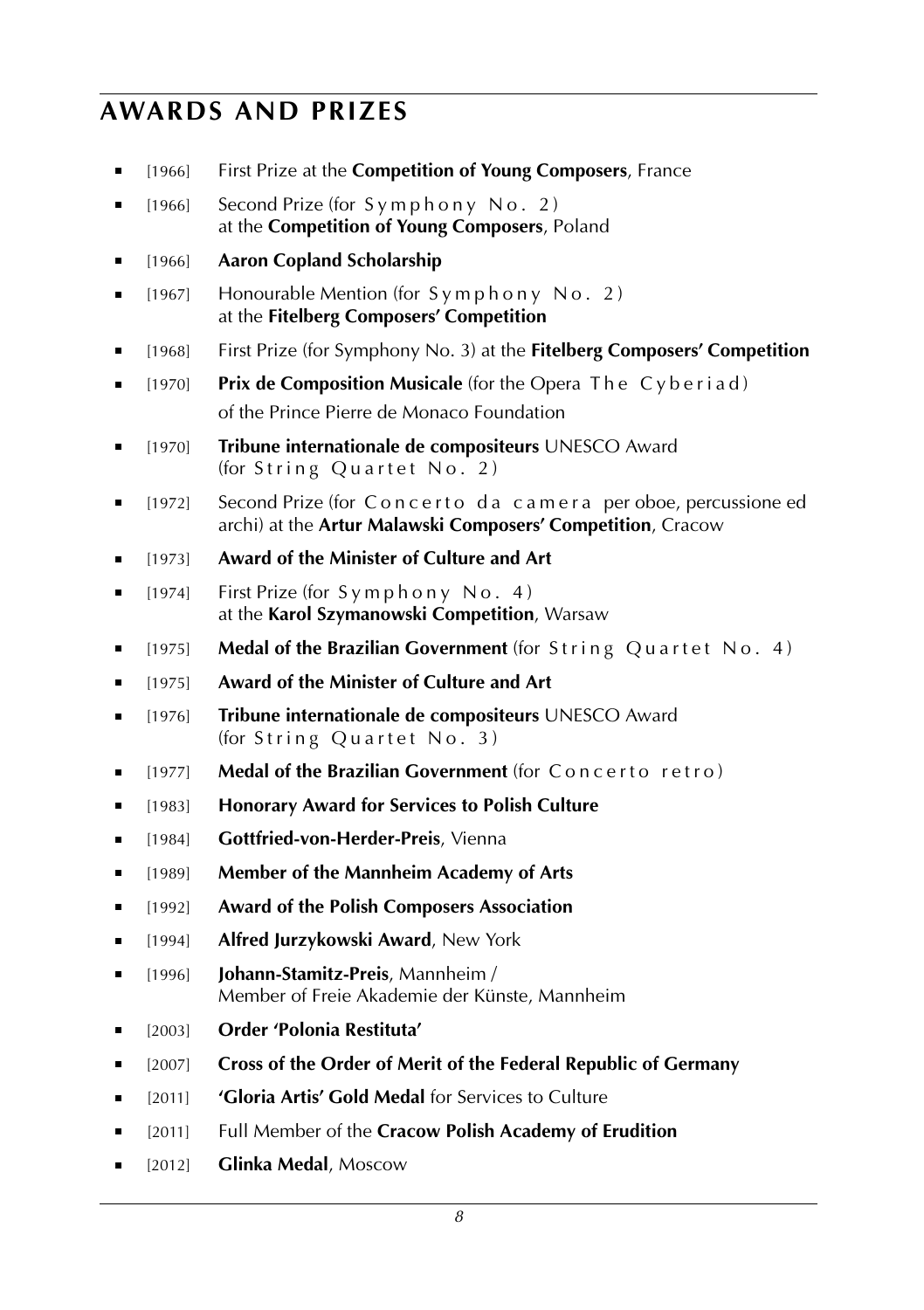## **publishers**

- SIKORSKI MUSIKVERLAGE Johnsallee 23 D-20148 Hamburg
- AGENCJA AUTORSKA AA ul. Hipoteczna 2 PL-00-950 Warszawa
- BREVIS MUSIC PUBLISHERS Al. Niepodległości 51 PL-61-714 Poznań
- EDITION CONTEMP ART Linke Wienzeile 6/16 A-1060 Wien
- c . f. PETERS Kennedyallee 101 D-60596 Frankfurt am Main
- M OECK VERLAG Postfach 3131 D-29231 Celle
- POLSKIE WYDAWNICTWO MUZYCZNE PWM al. Krasińskiego 11a PL-31-111 Kraków

SONOTON MUSIKVERLAG – PRO VIVA / VERLAG NEUE MUSIK Schleibinger Straße 10 D-81669 München Grabbenallee 15 D-10997 Berlin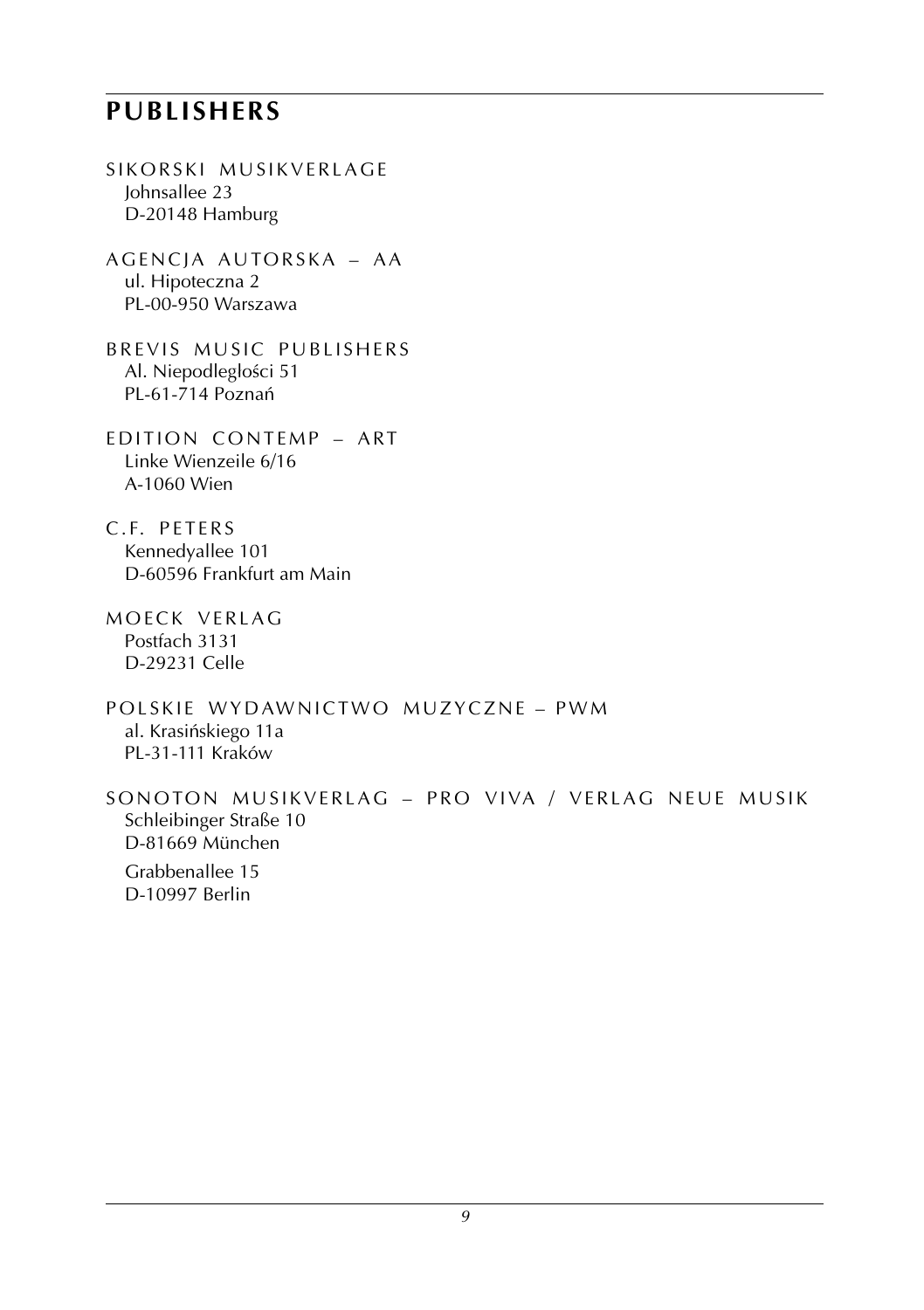## **stage works**

### **the cyberiad** (**CYBERIADA** / **kyberiade**), Op. 15 **1967**-**1970**

Fantastic comic opera in three acts (eleven scenes)

Libretto by the composer after Stanisław Lem's novel (in Polish – German version by Jörg Morgener)

Cast: Cosmic Stranger (tenor) – Trull, designer (bass) – Shining Ring (coloratura soprano) – Queen Genia (soprano) – King Mandrilius the Greatest (tenor) – Postman (mezzo soprano) – Sly, designer of dream cabinets (baritone) – King Voluptatus (tenore di forza) – Knight Vinodur (bass) – Old Cyber witch (contralto) – Old Man (basso profondo) – Automatthias (baritone) – 'In-the-Ear', computer (mezzo soprano or contralto) – Perfect Adviser / Electronic Lawyer / Law Computer (speaking roles)

Mixed choir, bass choir, tenor choir, male choir, ballet

3 (2 picc).3 (cor anglais).3 (*Eb* cl/alto sax/bass cl).3 (db bn) – 4.4.3.1 – 5 perc (4 timp, crot, claves, guiro, ratchet, whip, steel plate, tambourine, 2 bongos, 4 tom-t, sn dr, bass dr, cym, gong, tam-t, tubular bells, glsp, xyl, vibr, marimba). harp. cel. piano. harm. strings (8/8/8/6/4)

Duration: full eve

First performance of the first act: 12 May 1971, TV Poland, Warsaw Stanisław Wohl (director) – Antoni Wicherek (conductor)

First performance of the complete opera: 11 May 1986, Wuppertal (in German) Friedrich Meyer-Oertel (director) – Jean-François Monnard (conductor)

© Sikorski, Hamburg

## **THE COUNTESS** (**HRABINA**), Op. 49 **1980**

One-act ballet on the motives of Stanisław Moniuszko's opera

 $2.2.2.2 - 4.2.3.1 - 3$  perc (timp, tgl, tambourine, bass dr). strings

Duration: 53'

First performance: 14 November 1981, Poznań Henryk Konwiński (choreographer) – Jan Kulaszewicz (conductor)

*lost*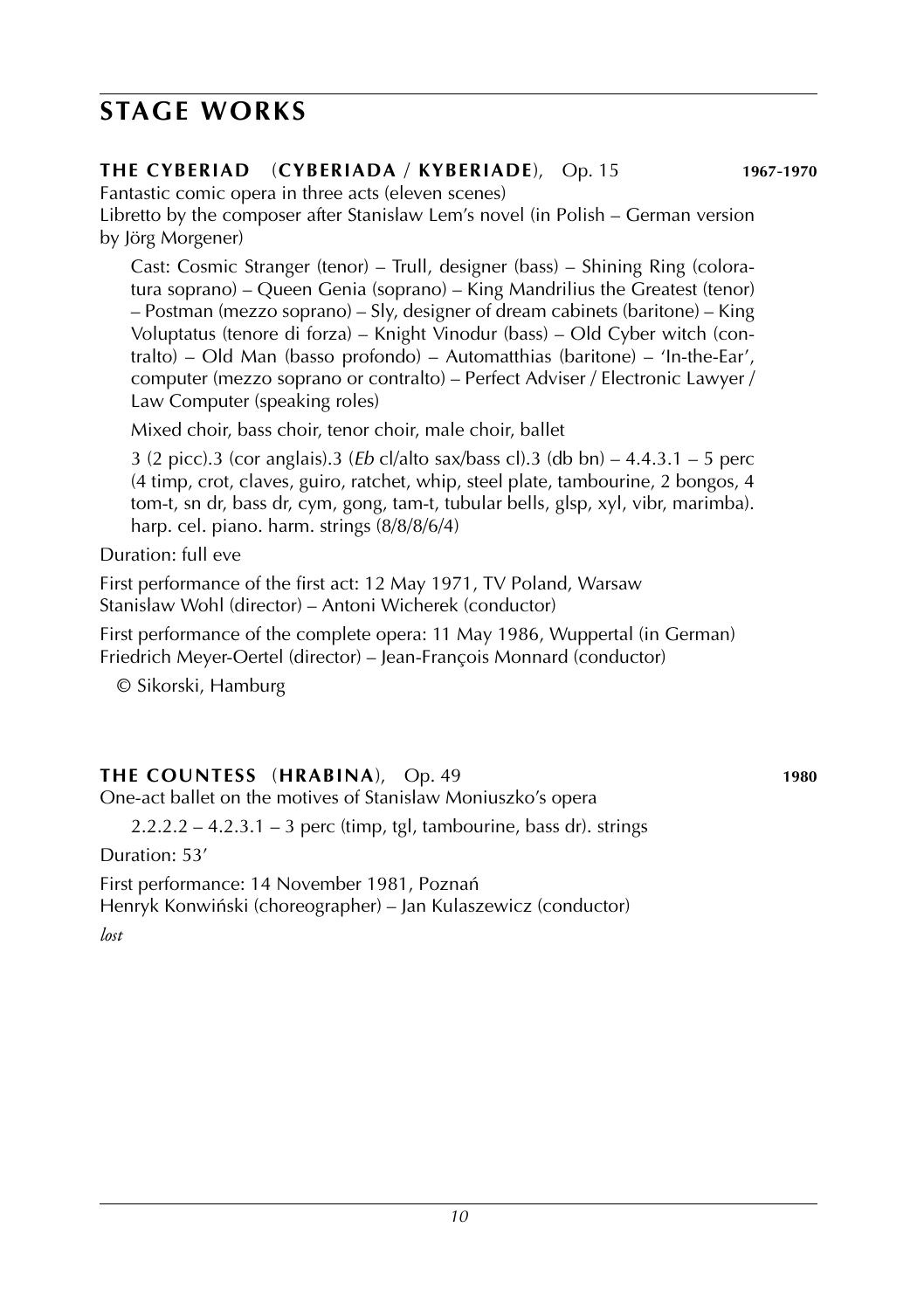## **stage works**

## **THE GAMBLERS** (**die spieler**), Op. 53 **1980**-**1981**

A completed version of Dmitri Shostakovich's opera in three acts Libretto after Nikolai Gogol (in Russian – German version by Jörg Morgener)

Cast: Ikharyov, a gambler (tenor) – Gavryushka , his servant (bass) – Krugel, colonel (tenor) – Stepan Ivanovich Uteshitelny (baritone) – Pyotr Petrovich Shvokhnev (bass) – Alexei, servant at inn (bass) – Michail Alexandrovich Glov, rich estate owner (bass) – Alexander Michilovich Glov, his son (tenor) – Samukhryshkin (baritone)

 $3(picc, alto fl).3(cor anglais).3(bass cl).3(db bn) – 4.3.3.1 – 4 perc (timp, tgl,$ cast, cym, tambourine, side dr, bass dr, xyl). bass balalaica. 2 harps. piano. strings

Duration: full eve

First performance: 12 June 1983, Wuppertal (in German) Friedrich Meyer-Oertel (director) – Hans-Georg Schäfer (diesigner) – Tristan Schick (conductor)

© Sikorski, Hamburg · *piano reduction:* **sik 2195**

**Recordings:** CAPRICCIO 60062-2 Soloists of the Moscow Bolshoi Theatre, Nordwestdeutsche Philharmonie Herford, Michail Jurowski (conductor)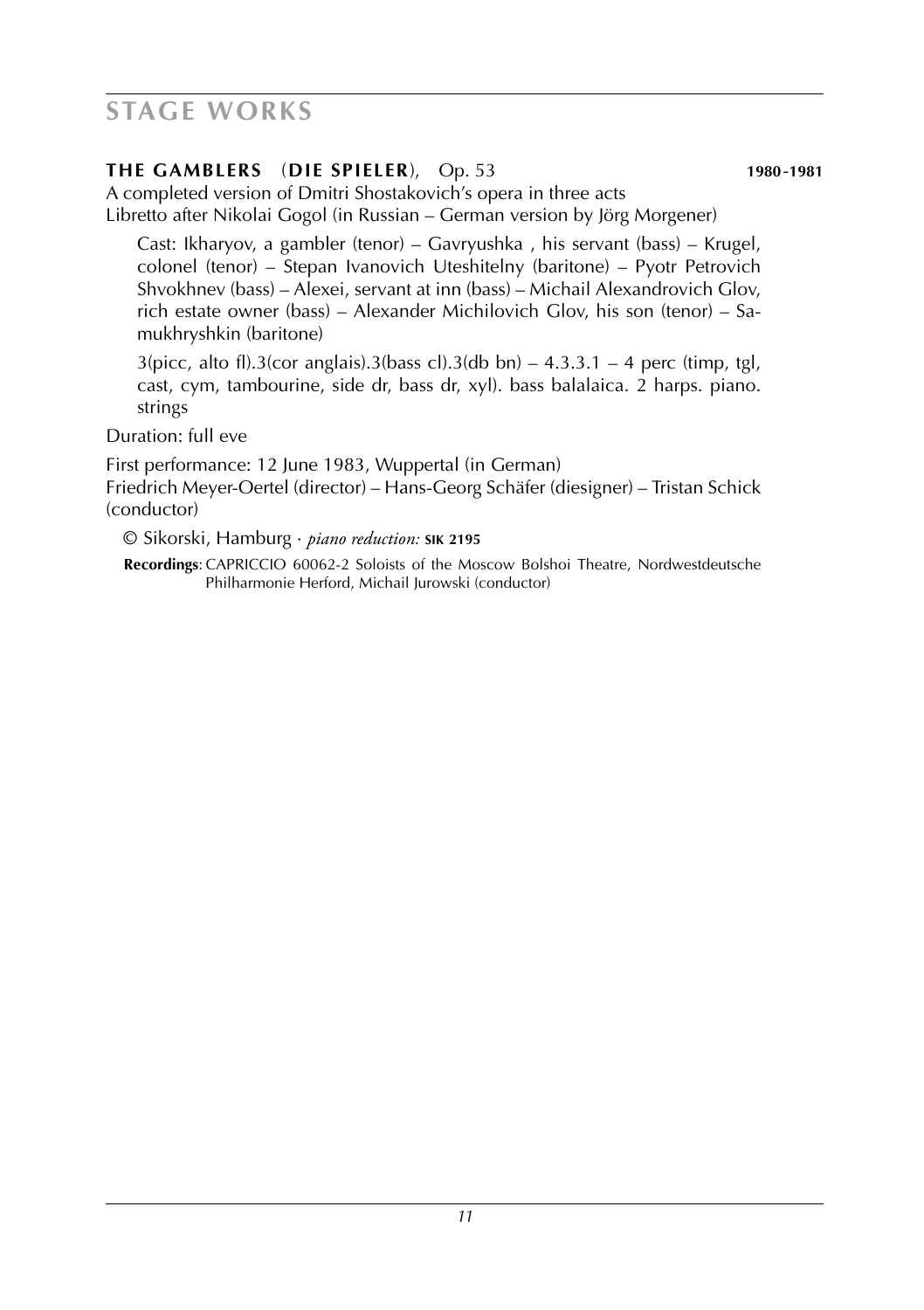## **stage works**

## **THE MAPLE BROTHERS**, Op. 72 **1988**-**1989** (**KLONOWI BRACIA** / **die verzauberten brüder**)

Children's opera in two acts Libretto by the composer after Evgeni Schwarz (in Polish – German version by Martina Homma, redaction by Jörg Morgener) *Commissioned by Children Art Centre in Poznan´*

Cast: Hans (soprano) – Theo and Georg, his enchanted brothers (tenor choir and bass choir, later sopranos) – Margarete, their mother (soprano) – Baba Yaga (mezzo soprano) – The Cat (baritone) – The Dog (baritone) – The Bear (bass) – Mice (soprano choir) – Chicken Legs (soprano choir)

 $3(picc)$ .2.3(*Eb* cl, bass cl).3(db bn) – 3.3.3.1 – 4 perc (3 timp, tgl, guiro, whip, ratchet, tambourine, 4 tom-t, 2 bongos, side dr, bass dr, cym, susp. cym, tam-t, tubular bells, glsp, xyl, vibr, marimba). harp. cel. strings

Duration: full eve

First performance: 3 March 1990, Poznań Robert Skolmowski (director) – Maciej Niesiołowski (conductor) First German performance: 7 November 1993, Wuppertal Werner Hollweg (director) – Jan Michael Horstmann (conductor)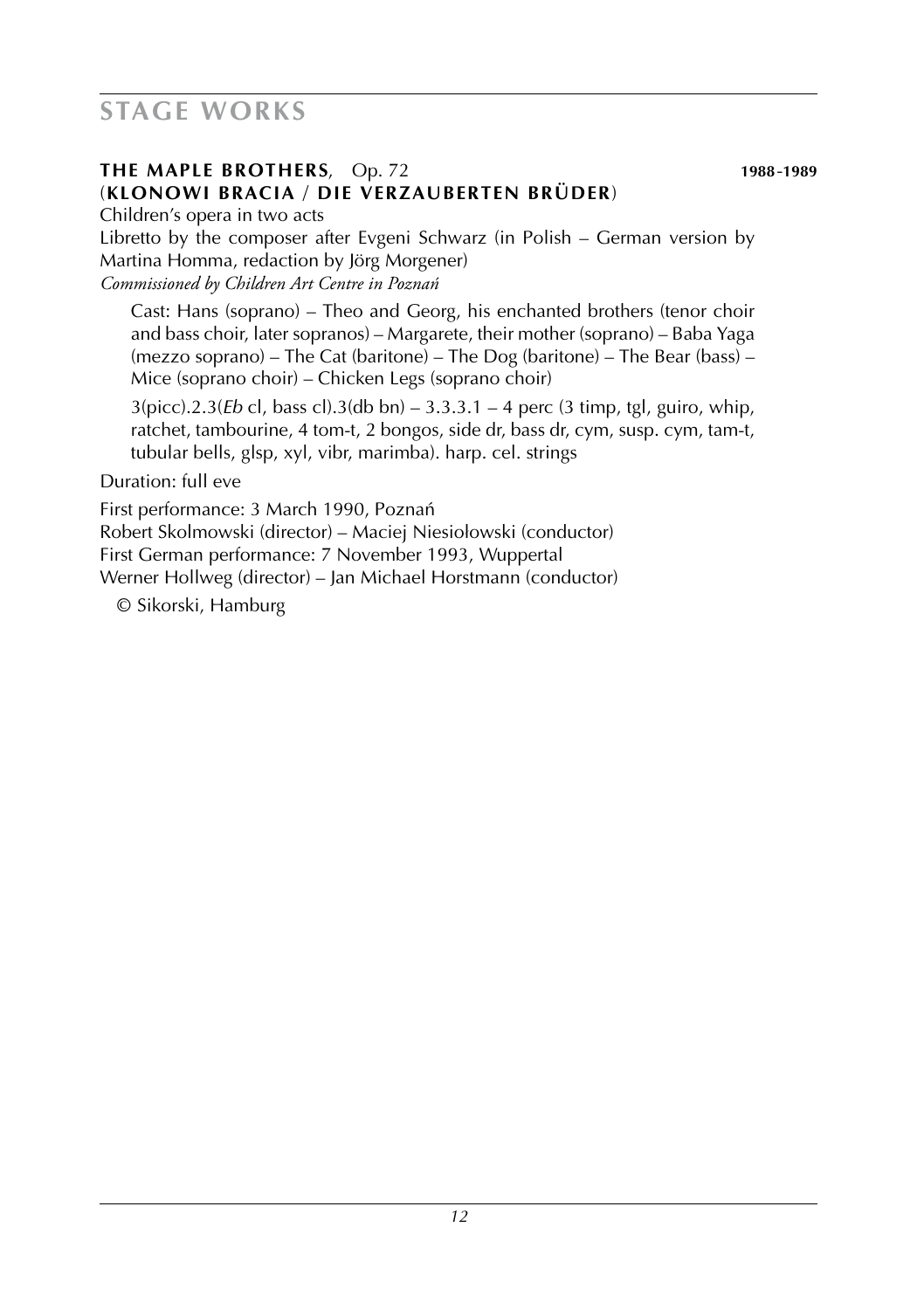### **CONCERTO DA CAMERA**, Op. 6 **1962**-**1964**

for flute, percussion and strings *Dedicated to Barbara Świątek*

one movement:  $\frac{1}{2} = 92$ 

6 perc (4 timp, tgl, claves, 2 bongos, 3 tom-t, side dr, bass dr, 5 susp. cym, gong, tam-t, 2 tubular bells, glsp, xyl, vibr). strings (12/8/6/6/4)

Duration: 11'

First performance: 25 June 1965, Cracow Barbara Świątek (flute) – Cracow Philharmonic Orchestra – Zdzisław Drobner<br><sup>(conductor)</sup> (conductor)

© Sikorski, Hamburg

### **SYMPHONY NO. 1**, Op. 10 **1964**-**1966**

- $1. \, \text{J} = 104$
- 2.  $\frac{1}{4} = 1$ "
- $3. \frac{2}{2} = 2''$
- 4.  $\frac{4}{4}$  = 2"

 $4(pice).3.4(bass cl).3(db bn) - 4.4.3.1 - 6 perc (time, tgl, clauses, 3 wood bl,$ 2 bongos, 4 tom-t, side dr, bass dr, 5 cym, tam-t, tubular bells, glsp, xyl, vibr, marimba). harp. cel. piano. strings

Duration: 22'

First performance: 12 June 1964, Cracow Cracow Philharmonic Orchestra – Maria Tunicka (conductor)

© Sikorski, Hamburg

- *1*. Introduction  $(l = 132)$
- 2. Réminiscences  $\mathcal{L} = 52$

 $2(2 \text{ picc}).2.2.2 - 0.2.0.0 - 4 \text{ perc}$  (4 timp, crot, 4 bongos, 4 tom-t, side dr, bass dr, cym, tam-t, tubular bells, xyl, vibr, marimba). piano. strings

Duration: 28'

First performance: 22 March 1969, Poznań

Jadwiga Kaliszewska (violin) – Poznań Philharmonic Orchestra – Zdzisław Szostak (conductor)

**cd**: MUZA 1054 Jadwiga Kaliszewska (violin), Poznan´ Philharmonic Orchestra, Renard Czajkowski (conductor) **·** OLYMPIA OCD 323 [PNCD 1298] Roman Lasocki (violin), Polish Radio Symphony Orchestra, Karol Stryja (conductor)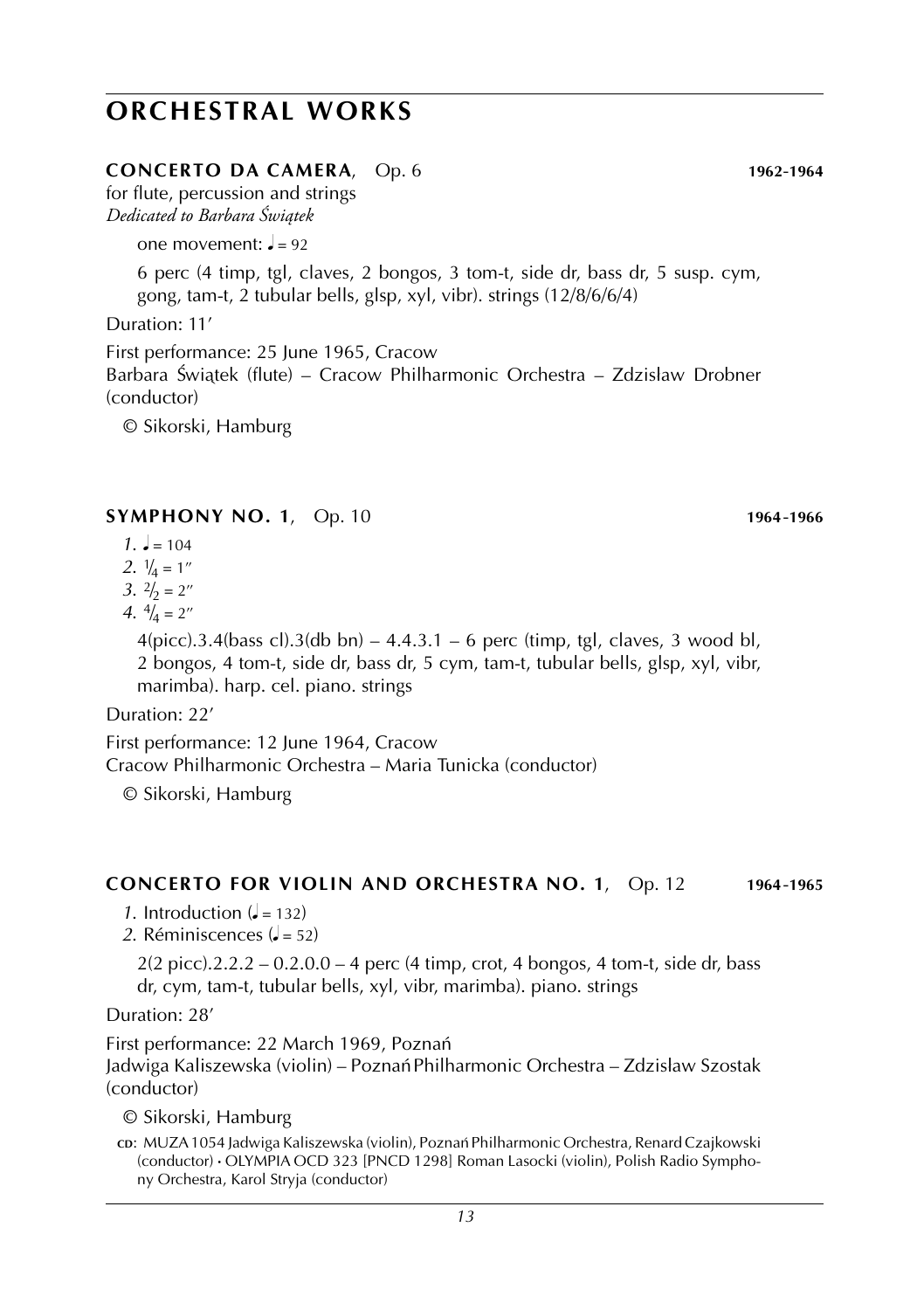## **SYMPHONY NO. 2**, Op. 14 **1966**-**1967**

'Epitaphium in memoriam Stanisl**/** aw Wiechowicz' for mixed choir and orchestra on a poem by Julian Tuwim (in Polish, French version by Jan Prokop)

one movement

 $3.3.3$ (alto sax). $3$ (db bn) – 4.4.3.1 – 6 perc (3 timp, tgl, claves, 2 bongos, 4 tom-t, side dr, bass dr, 5 cym, tam-t, tubular bells, glsp, xyl, vibr, marimba). cel. piano. strings (12/8/8/6/4)

Duration: 24'

First performance: 15 February 1969, Wrocław Cracow Polish Radio Choir and Symphony Orchestra – Stanisław Has (conductor)

© Sikorski, Hamburg

## **SYMPHONY NO. 3**, Op. 20 **1968**

'Symphonie d'Orphée' for mixed choir and orchestra on a poem by Paul Valéry (in French) *Dedicated to Nadia Boulanger*

one movement

3(picc, alto fl).3.3(*Eb* cl, bass cl).2(db bn) – 0.4.3.1 – 5 perc (timp, tgl, claves, bongos, tom-t, side dr, bass dr, 5 cym, tam-t, tubular bells, glsp, xyl, vibr, marimba). harp. cel. strings (16/0/8/8/4)

Duration: 20'

First performance: 16 September 1972, Warsaw National Choir and Philharmonic Orchestra – Mario di Bonaventura (conductor)

© Sikorski, Hamburg

## **CONCERTO FOR VIOLONCELLO 1971**-**1972 AND ORCHESTRA NO. 1**, Op. 28

*withdrawn*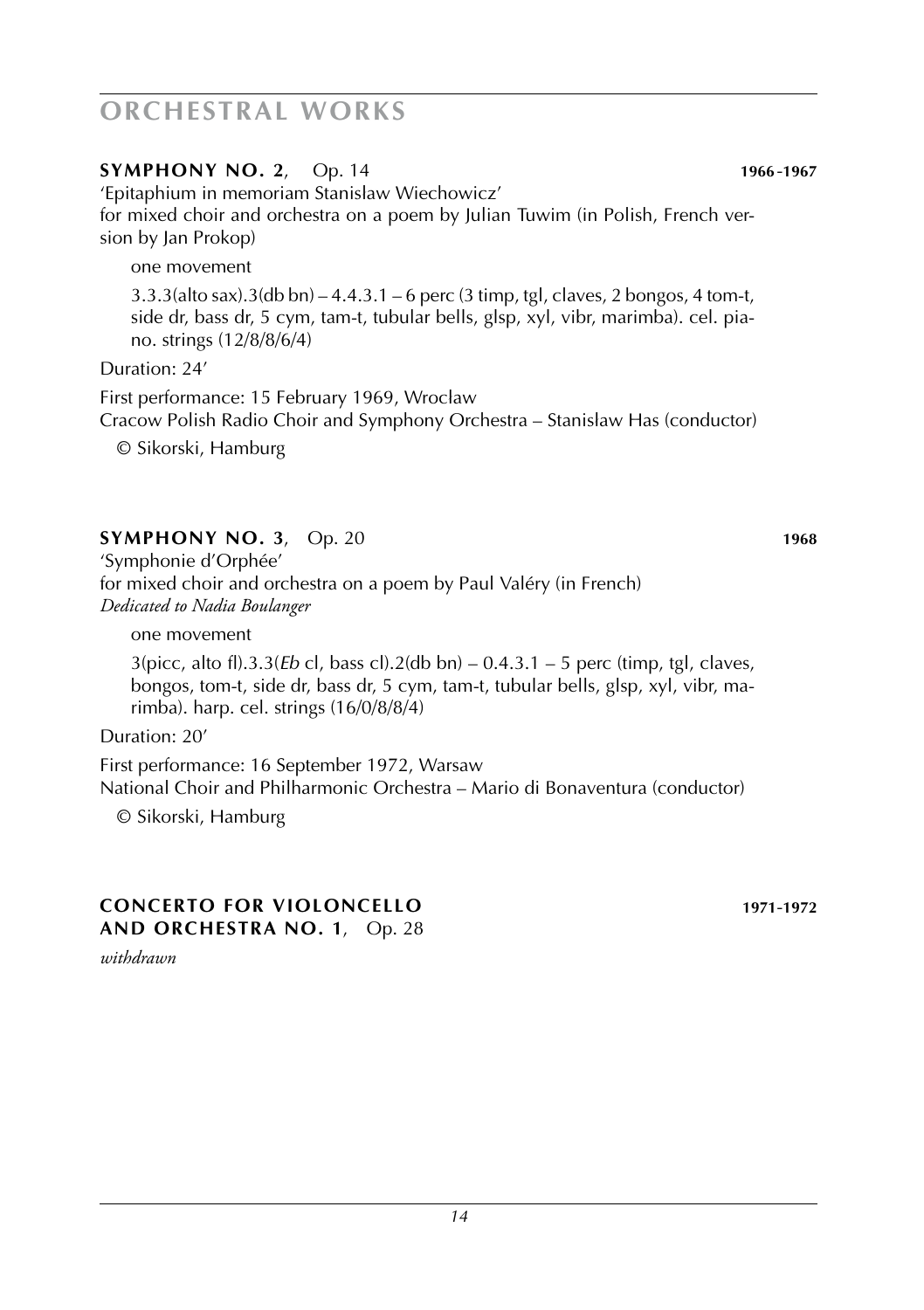### **CONCERTO DA CAMERA**, Op. 29 **1972**

for oboe, percussion and strings *Dedicated to Lothar Faber*

one movement

4 perc (4 timp, tgl, whip, 4 bongos, cym, 3 susp. cym, gong, tam-t, tubular bells, xyl, vibr, marimba). piano. strings (20/0/8/8/4)

Duration: 15'

First performance (radio production): March 1975 Lothar Faber (oboe) – Polish Radio National Symphony Orchestra, Katowice – Piotr Warzecha (conductor)

© Peters, Frankfurt – PWM, Cracow · *scores:* **pe 8325 – pwm 7644**

### **SYMPHONY NO. 4**, Op. 31 **1973**

- $1. \, \text{J} = 60$
- $2. \, \text{J} = 72$
- $3. \, \text{J} = 50$

4(picc, alto fl).4(cor anglais).4(bass cl, alto sax).4 (db bn)  $-4.4.3.1 - 5$  perc (4) timp, tgl, crot, claves, whip, wood bl, 6 bongos, 8 tom-t, side dr, bass dr, cym, susp. cym, gong, tam-t, tubular bells, glsp, xyl, vibr, marimba). harp. piano. strings (28/12/12/8/8)

Duration: 28'

First performance: 14 May 1975, Zagreb

Polish Radio National Symphony Orchestra, Katowice – Jerzy Maksymiuk (conductor)

© Peters, Frankfurt – PWM, Cracow · *scores:* **pe 8396** – **pwm 7847**

 **Recordings**: MUZA SX 1313 Polish Radio & Television Orchestra, Jerzy Maksymiuk (conductor) **·** MUZA SX 2696 Polish Radio & Television Orchestra, Jerzy Maksymiuk (conductor)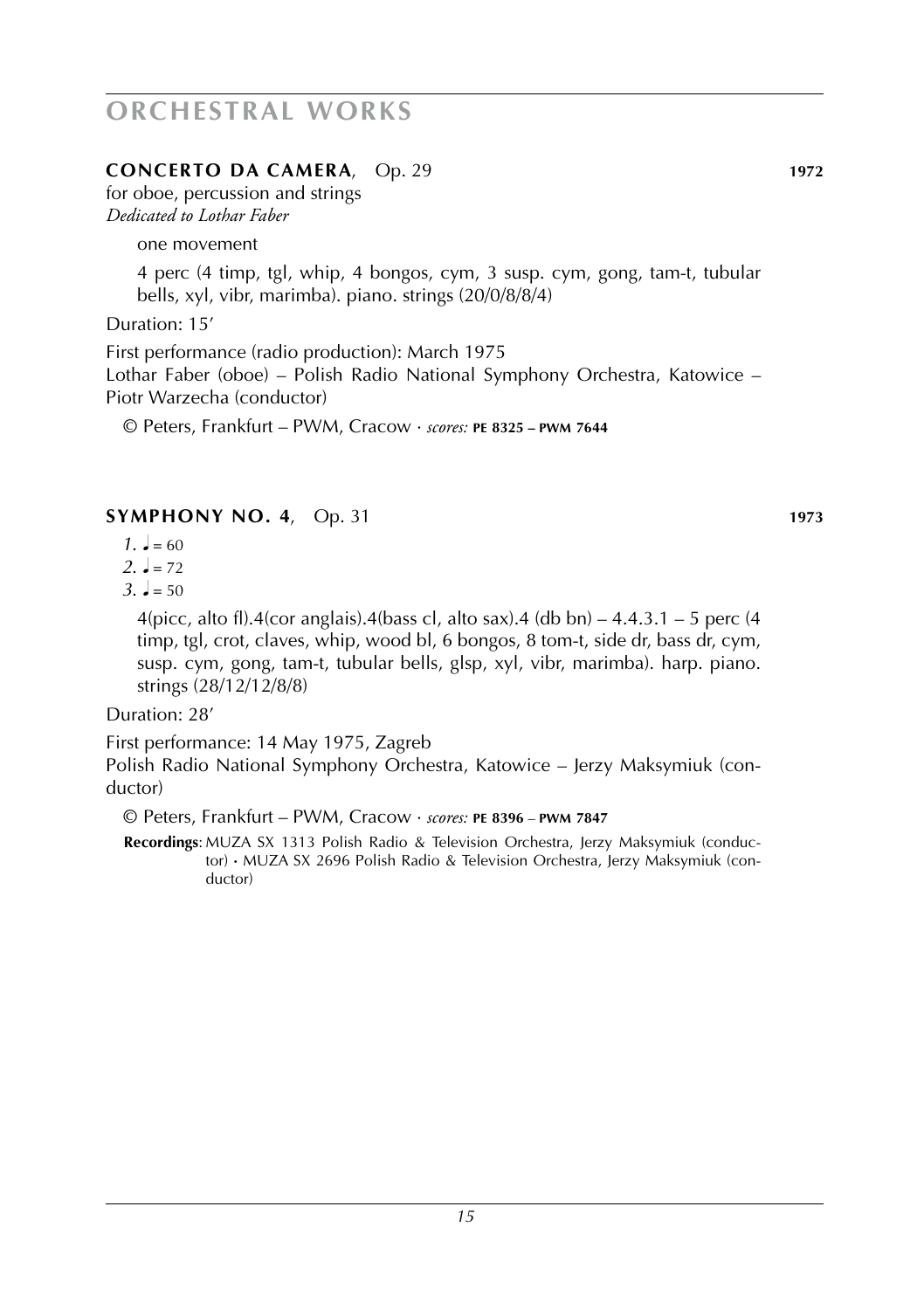### **CONCERTO FOR TRUMPET AND ORCHESTRA**, Op. 35 **1975**

*Commissioned by the festival Poznań Spring Festival Dedicated to Timofei Dokshitser*

- $1. \, \text{J} = 96$
- $2. \, \text{J} = 72$
- $3. \, \text{J} = 96$
- $4. \, J = 72$

 $4$ (alto fl).4.4.0 – 4.0.3.1 – 5 perc (3 timp, tgl, crot, claves, wood bl, 4 bongos, 4 tom-t, side dr, bass dr, 4 cym, tam-t, xyl, vibr, marimba). strings (8/8/8/8/4)

Duration: 23'

First performance: 2 April 1976, Poznań Timofei Dokshitser (trumpet) – Poznań Philharmonic Orchestra – Renard Czajkowski (conductor)

© Sikorski, Hamburg

## **FIREBALLS**, Op. 37 **1976**

for orchestra *Commissioned by Mario di Bonaventura Dedicated to my parents*

one movement

0.0.0.0 – 4.4.3.1 – 6 perc (4 timp, 2 bongos, 4 tom-t, side dr, bass dr, 2 cym, gong, tam-t, tubular bells, glsp, xyl, vibr, marimba). strings (16/12/8/8/4)

Duration: 16'

First performance: 20 April 1978, Warsaw

National Philharmonic Orchestra – Andrzej Markowski (conductor)

© Sikorski, Hamburg

 **Recordings**: MUZA SX 2077 [CK 337 · SX 2318] Silesian Philharmonic Orchestra, Karol Stryja (conductor)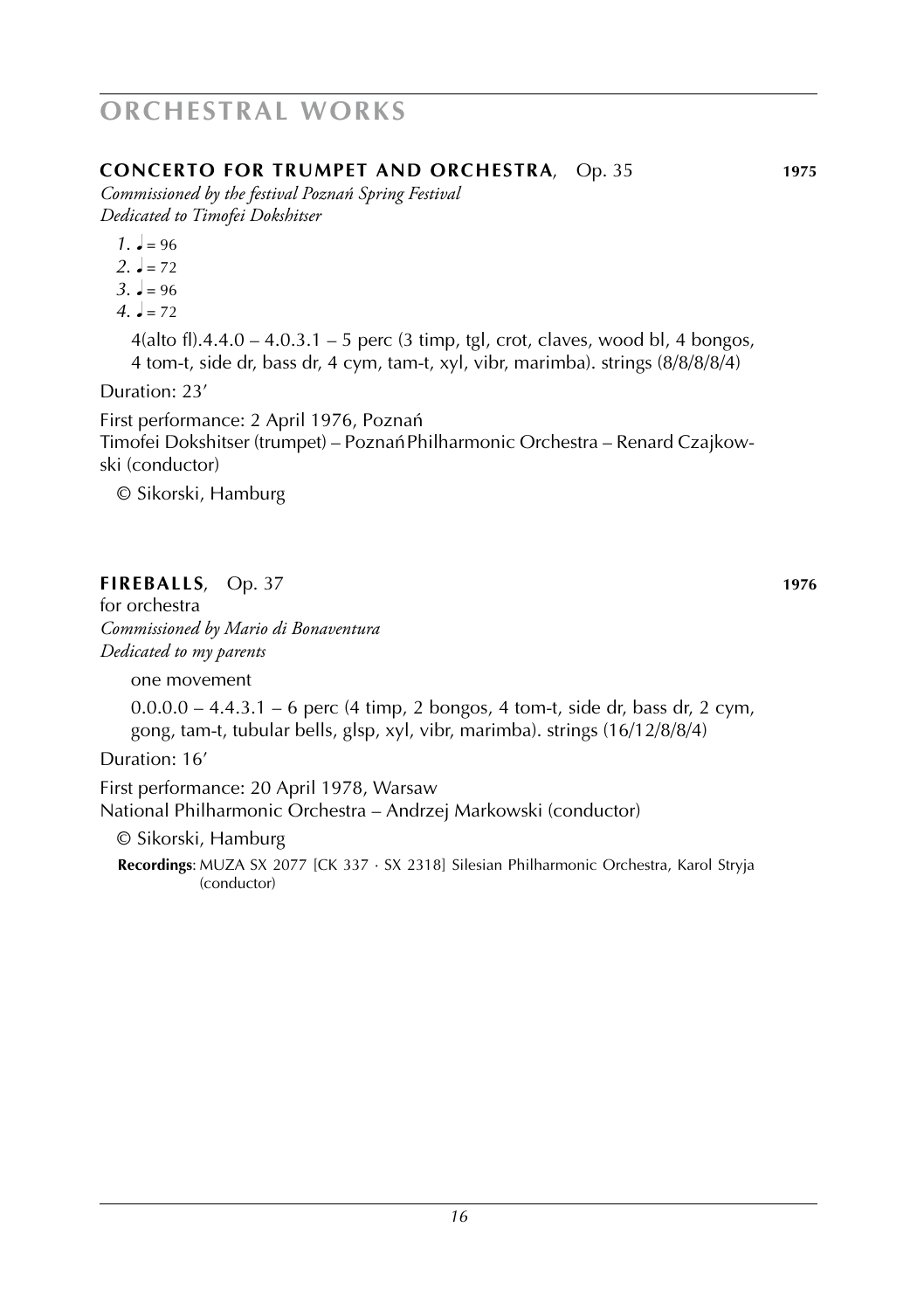### **SYMPHONY IN MOZARTEAN STYLE** in D major, Op. 41 **1976**-**1977**

- *1*. Adagio Allegro
- *2*. Andante con moto
- *3*. Tempo di minuetto
- *4*. Allegro

2.2.0.2 – 2.0.0.0 – timp. strings

Duration: 28'

First performance: 1 April 1977, Poznań Poznań Philharmonic Orchestra – Renard Czajkowski (conductor)

© Sikorski, Hamburg

### **SYMPHONY NO. 5**, Op. 44 **1978**-**1979**

for strings

- *1*. Gaio ( $= 126$ )
- 2. Maestoso ( $\sqrt{=}$  = 66)
- 3. Scherzando  $(J = 138)$
- 4. Con pazzia  $\mathcal{L} = 112$
- *5*. Adagio

strings (5/4/3/2/1)

Duration: 30'

First performance: 17 September 1979, Białystok Polish Chamber Orchestra – Jerzy Maksymiuk (conductor)

© Sikorski, Hamburg

 **Recordings**: MUZA SX 1848 Polish Chamber Orchestra, Jerzy Maksymiuk (conductor)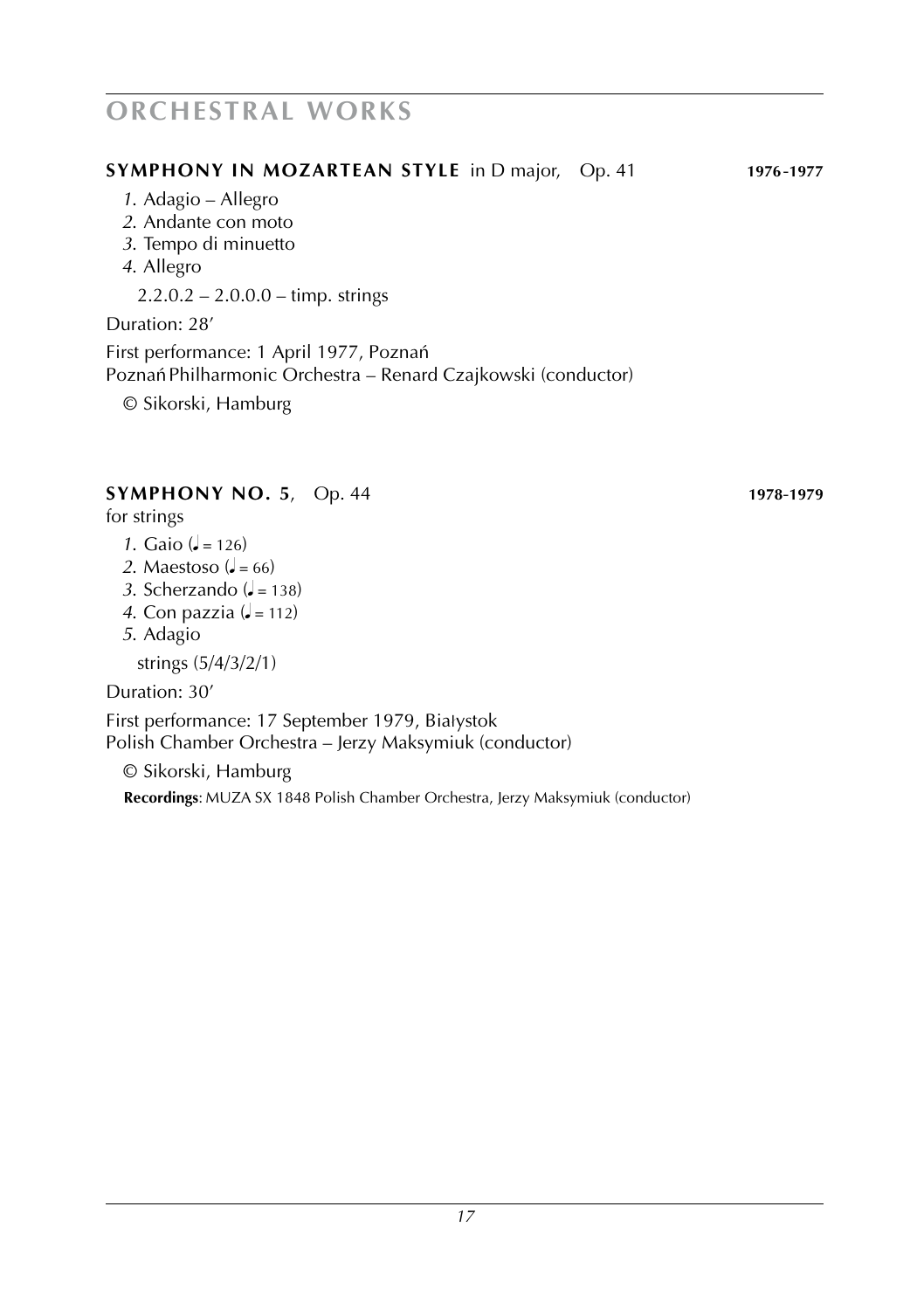### **CONCERTO for piano and orchestra**, Op. 46 **1979**-**1989**

*Dedicated to Pavel Gililov*

- $1. \, \text{J} = 66$
- 2.  $\mu$  = 76
- 3.  $\sqrt{ } = 54$
- *4*. Presto  $(l = 160)$

3(picc).2.3(*Eb* cl).1(db bn) – 2.2.2.0 – 4 perc (3 timp, tgl, crot, tambourine, 3 bongos, 3 tom-t, side dr, bass dr, cym, tam-t, tubular bells, glsp, xyl, vibr, marimba). harp. cel. piano. strings

Duration: 30'

First performance of the first version: 21 February 1984, Wrocław Tadeusz Z. mudzn´ski (piano) – Wrocl**/** aw Philharmonic Orchestra – Marek Pijarowski (conductor)

First performance of the second version *Commissioned by Köln Musik GmbH*: 14 June 1992, Cologne

Pavel Gililov (piano) – Philharmonia Hungarica – Antoni Wit (conductor)

© Sikorski, Hamburg · *piano reduction:* **sik 1591**

Recordings: KOCH SCHWANN 3-1573-2 Pavel Gililov (piano), Polish Radio Symphony Orchestra, Antoni Wit (conductor)

## **MARCH**, Op. 47 **1979**

for military band

3(picc).1.8(*Eb* cl, 2 alto sax, 2 ten sax).1 – 6(ten flugelhorn, bass flugelhorn).5(2 cornets).3.0 – 3 perc (cym, sn dr, bass dr)

Duration: 3'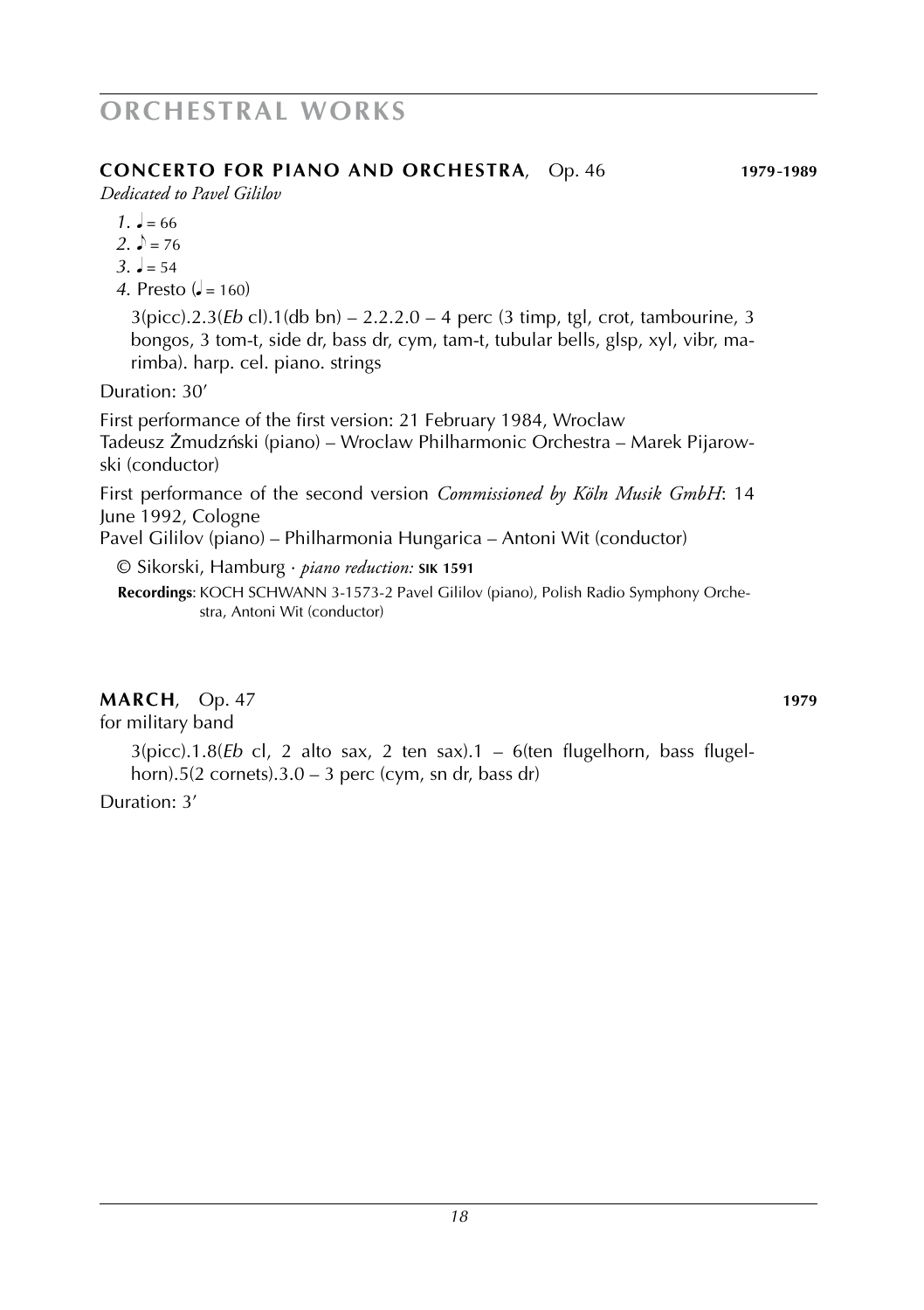## **SYMPHONY NO. 6**, Op. 57 'Polish Symphony' **1982**

*Dedicated to Antoni Wit*

- 1. Adagio ( $= 63$ )
- 2. Allegro molto  $\mathcal{L} = 132$
- 3. Andante con moto
- 4. Allegro ( $d = 126$ ) Funebre ( $d = 69$ )

4(2 picc).3(cor anglais).3(*Eb* cl).3(db bn) – 4.3.3.1 – 4 perc (3 timp, tgl, 4 whip, bongos, 4 tom-t, side dr, bass dr, cym, susp. cym, gong, tam-t, tubular bells, glsp, xyl). harp. cel. strings (14/12/10/8/6)

Duration: 46'

First performance: 25 November 1982, Hamburg

Norddeutscher Rundfunk Symphony Orchestra – Christopher Keene (conductor)

© PWM, Cracow – Sonoton, Munich · *score:* **pwm 8710**

 **Recordings**: ISVP 127 NDR Symphony Orchestra, Christopher Keene (conductor) **·** ISPV 179 CD Polish Radio Symphony Orchestra, Antoni Wit (conductor) **·** MUZA SX 2418 (second movement) Polish Radio & Television Orchestra, Antoni Wit (conductor)

## **HOMMAGE À JOHANNES BRAHMS**, Op. 59 **1982**

for orchestra *Commissioned by Hamburger Symphoniker Dedicated to Jürgen Köchel*

Un poco sostenuto ( $d = 72$ ) – Allegro ma non troppo ( $d = 152$ )

3(picc).3(cor anglais).3(*Eb* cl).3(db bn) – 4.2.2.0 – 4 perc (3 timp, 4 bongos, 4 tom-t, snare dr, bass dr, tam-t, tubular bells, glsp, xyl). piano. strings (14/12/10/8/6)

Duration: 14'

First performance: 15 May 1983, Hamburg ('Brahms-Wochen') Hamburger Symphoniker – Heribert Beissel (conductor)

© Sikorski, Hamburg · *score:* **sik 1429**

 **Recordings**: MUZA SX 2696 Polish Radio Symphony Orchestra, Antoni Wit (conductor) **·** KOCH SCHWANN CD 3-5037-2 Kölner Rundfunk-Sinfonie-Orchester, Antoni Wit (conductor) **·** Dux 1408 Polish Radio Symphony Orchestra, Antoni Wit (conductor)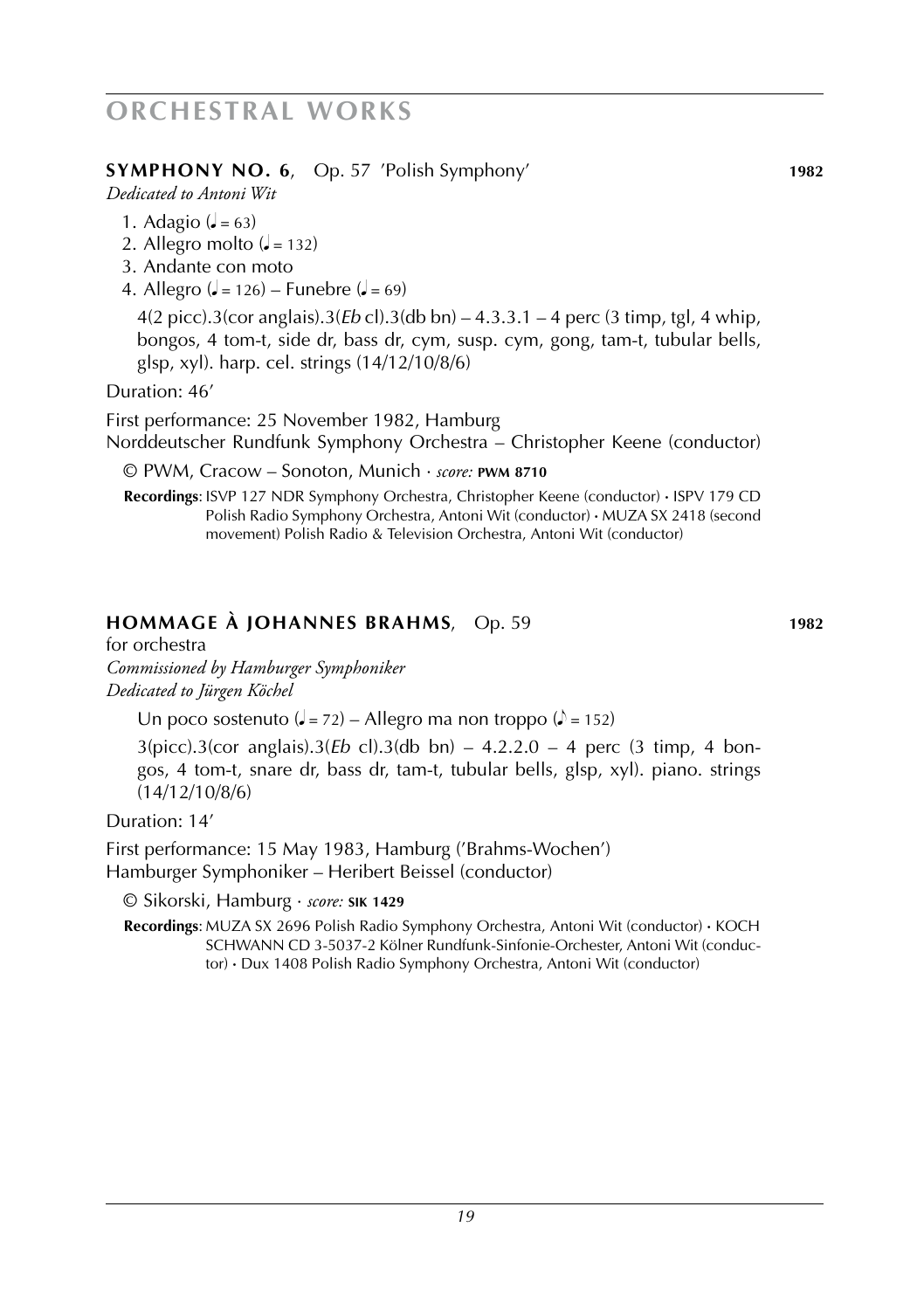### **CONCERTO FOR FLUTE AND ORCHESTRA**, Op. 61 **1983**

*Commissioned by and dedicated to Aurèle Nicolet*

- $1. \, \text{J} = 66$
- $2. \, J = 100$
- $3. \, \text{J} = 100 \, \text{/} \, \text{J} = 132$
- *4*. Senza metro

 $3(pice).3.3(bass cl).3 - 3.3.3.0 - 3 perc (4 timp, 4 bongos, 4 tom-t, side dr, 4)$ susp. cym, 2 gongs, tam-t, tubular bells, glsp, xyl, vibr, marimba). harp. cel. piano. strings

soloist: picc/fl/alto fl/bass fl

Duration: 20'

First performance: 1 December 1984, Berlin (West) Aurèle Nicolet (flute) – Berlin Radio Symphony Orchestra (RSO Berlin) – Peter Gülke (conductor)

© Sikorski, Hamburg · *score:* **sik 1584**

 **Recordings**: Dux 1408 András Adorján (flute), Polish Radio Symphony Orchestra, Tadeusz Wojciechowski (conductor)

## **CANTI AMADEI**, Op. 63 **1984**

Chamber concerto for violoncello and orchestra *Dedicated to Ivan Monighetti*

- $1. \, \text{J} = 112$
- $2^{\circ}$  = 138
- $3. \, \, J = 58$
- $4. \, \text{J} = 132$
- $5. J = 112$ 
	- $0.2.0.0 2.0.0.0 \text{strings} (8/6/6/4/2)$

Duration: 24'

First performance: 19 December 1984, Cracow Ivan Monighetti (violoncello) – Capella Cracoviensis – Stanisław Gałoński (conductor)

© PWM, Cracow – Sonoton, Munich · *score:* **pwm 9295**

 **Recordings**: ISPV 155 [ISPV 179 CD] Ivan Monighetti (violoncello), Cappella Cracoviensis, Stanisław Gałoński (conductor)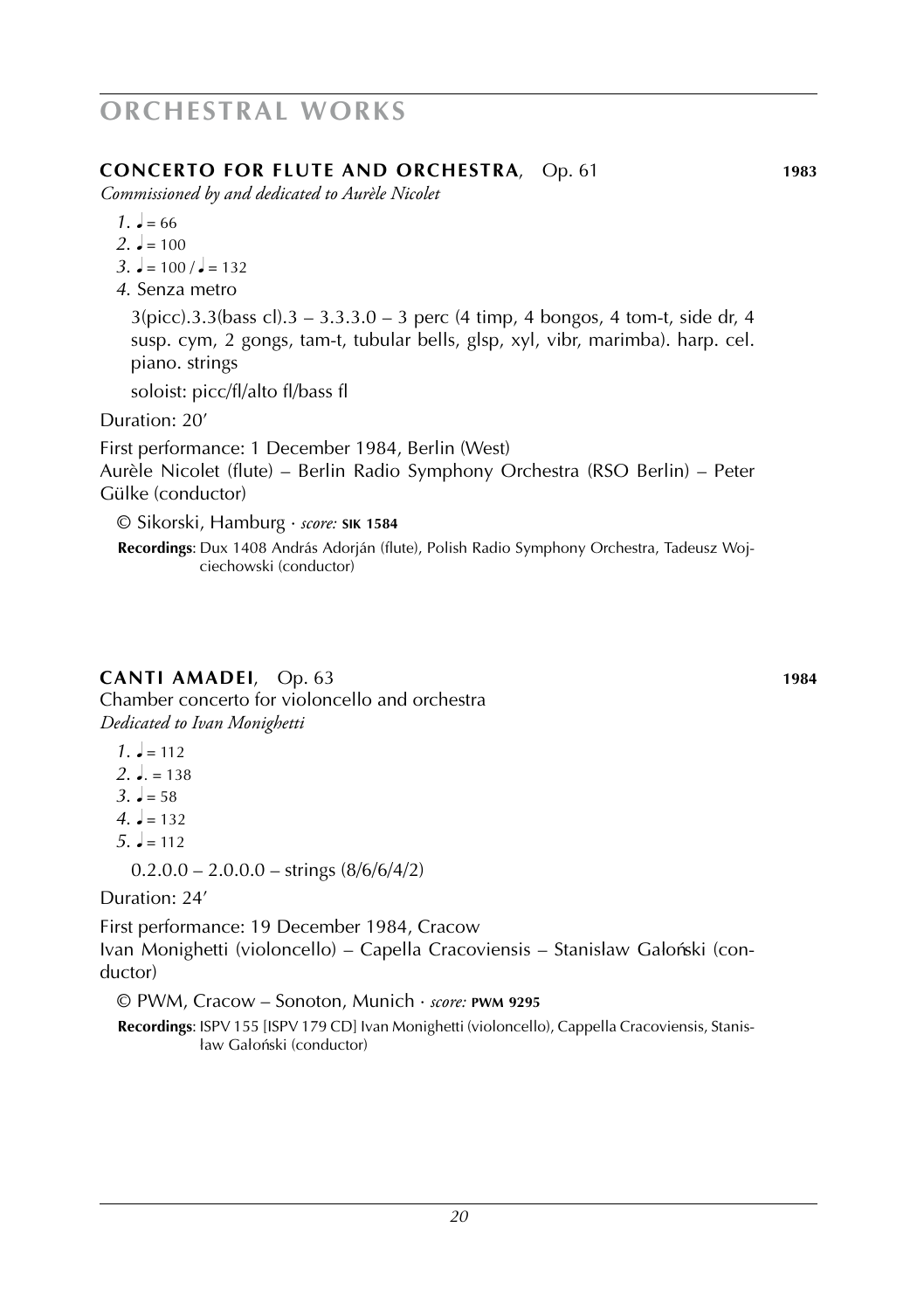## **CONCERTO DA CAMERA**, Op. 64 **1984**

for harp, violoncello and string orchestra *Dedicated to Helga and Klaus Storck*

- $1. \, \text{J} = 80$
- $2. \, \text{J} = 126$
- $3 \text{ } 2 = 56$

strings (5/4/3/2/1)

Duration: 24'

First performance: 7 October 1987, Cologne Helga Storck (harp) – Klaus Storck (violoncello) – Rheinisches Kammerorchester – Jan Corazolla (conductor)

© Sikorski, Hamburg

**Recordings**: PRCD 085 Bołena Trencowicz (harp), Karolina Jaroszewska (violoncello), Polish Radio Chamber Orchestra – Agnieszka Duczmal (conductor)

## **CONCERTO RETRO**, Op. 39a **1986**

for flute, harpsichord and strings

- *1*. Maestoso ( $= 69$ )
- 2. Allegro ( $= 88$ )
- 3. Allegretto  $(d. = 54)$
- *4*. Lento  $\overline{a} = 92$
- *5*. Adagio ( $= 60$ )
- *6*. Allegro ( $= 72$ )

Duration: 15'

First performance: 10 April 1988, Cracow Katarzyna Kurowska (flute) – Marzenna Wolak (harpsichord) – Capella Cracoviensis – Stanisław Gałoński (conductor)

© Sikorski, Hamburg

Recordings: ISPV 155 Kazimierz Moszyński (flute), Krzysztof Meyer (harpsichord), Capella Cracoviensis, Stanisław Gałoński (conductor)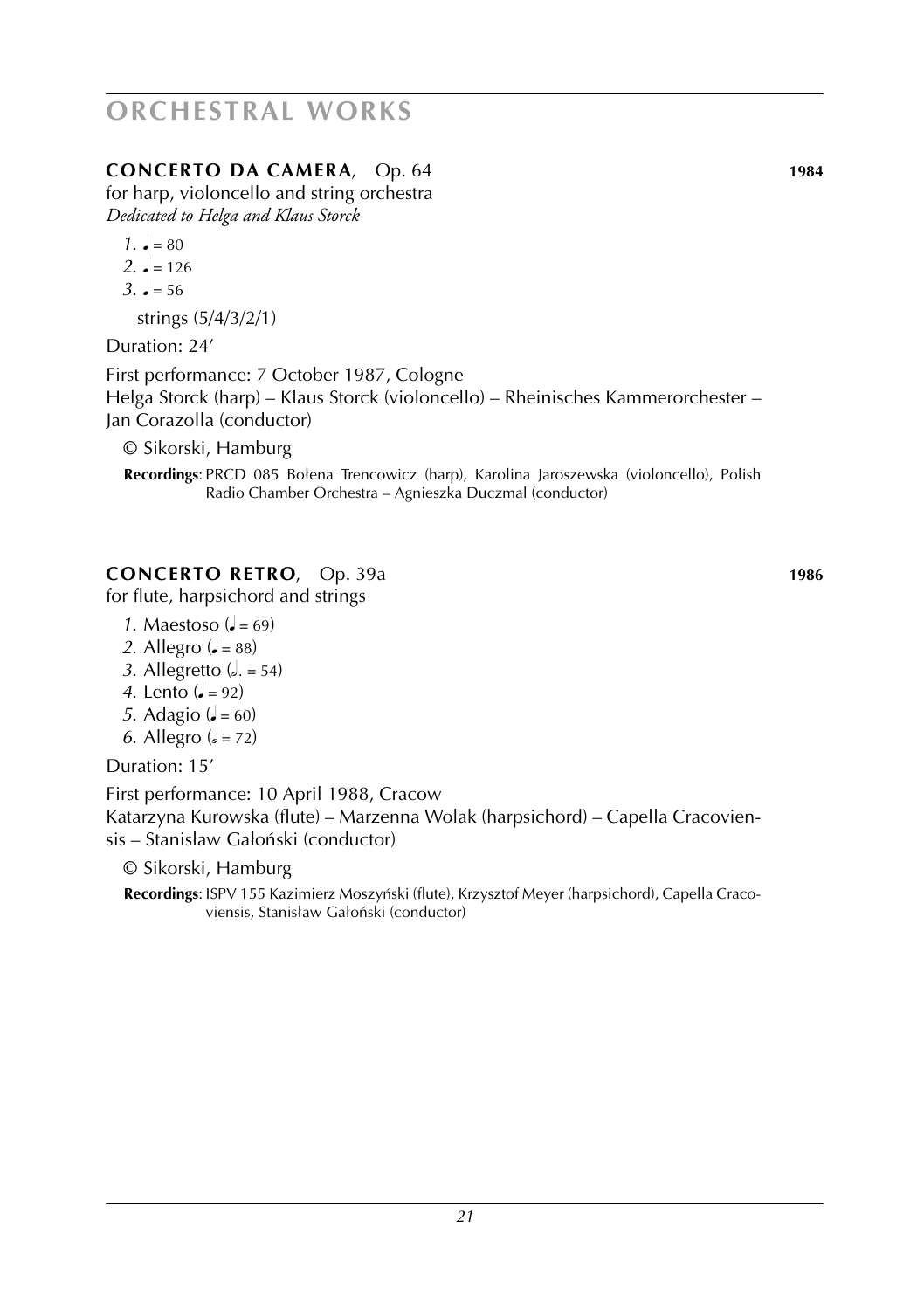## **MUSICA INCROSTATA**, Op. 70 **1988**

for orchestra

*Commissioned by and dedicated to Dr. F. Wilhelm Christians*

one movement:  $J = 66$ 

4(picc, alto fl, recorder).3.3(*Eb* cl, bass cl).2 – 4.3.3.0 – 4 perc (4 timp, tgl, bamboo brasilene, cym, tambourine, 2 bongos, 4 tom-t, side dr, bass dr, susp. cym, gong, tam-t, tubular bells, glsp, xyl, vibr, marimba). harp. cel. strings

Duration: 18'

First performances: 6 June 1988, Cologne Chur Cölnisches Orchester – Heribert Beissel (conductor)

© Sikorski, Hamburg · *score:* **sik 1583**

 **Recordings**: CLASSICORD Pomeranian Philharmonic Orchestra, Michael Zilm (conductor) **·** Koch schwann 3-1573-2 Polish Radio Symphony Orchestra, Antoni Wit (conductor)

## **CARO LUIGI**, Op. 73 **1989**

for four violoncelli and strings

one movement:  $J = 108$ 

strings (5/4/3/2/2)

Duration: 10'

First performance: 29 September 1989, Stuttgart Boris Pergamenschikow, Adriana Contina, Reinhard Werner, Zela Terry (violoncelli) – Stuttgart Chamber Orchestra – Cristóbal Halffter (conductor)

© Sikorski, Hamburg · *score:* **sik 1586**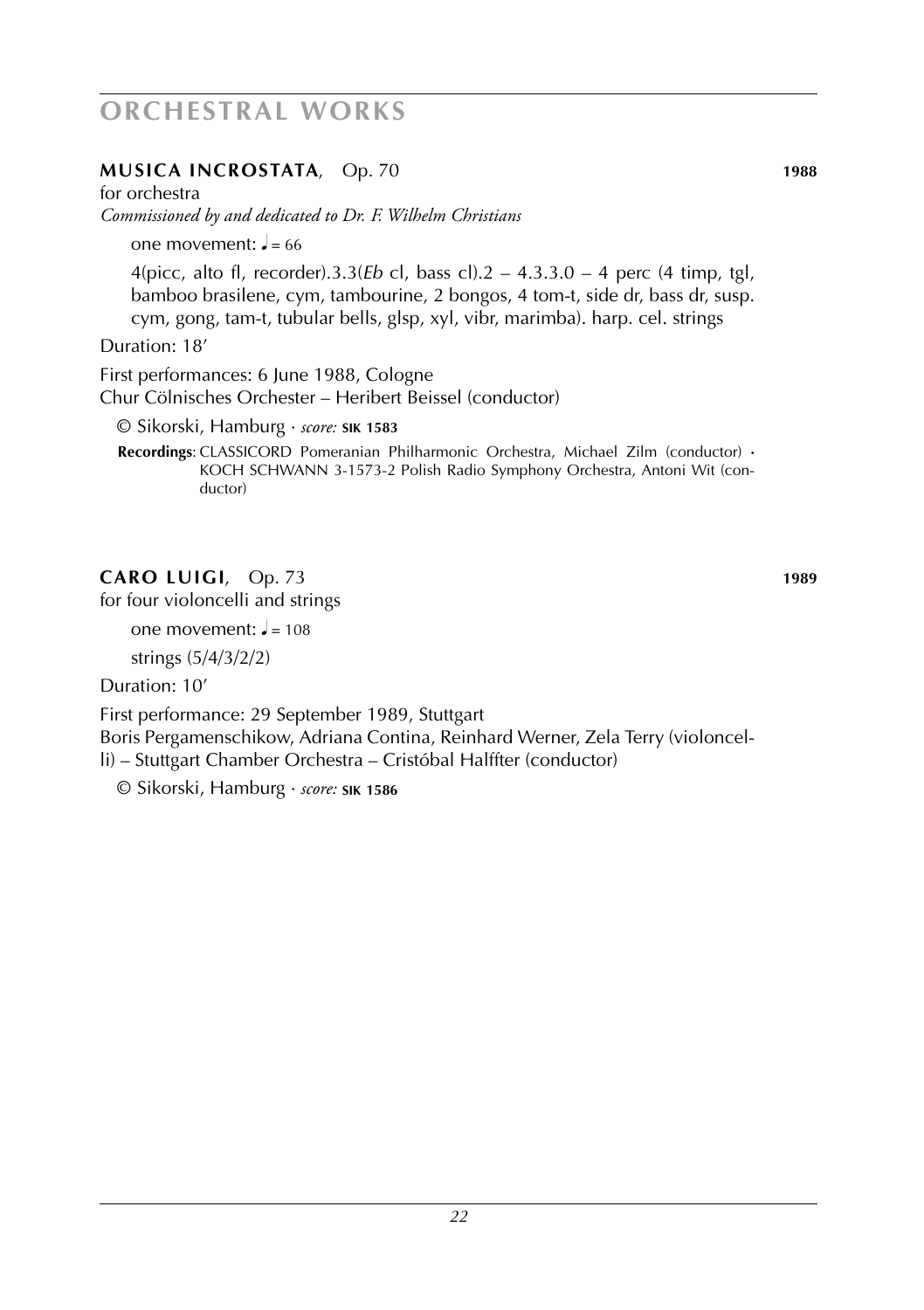### **CONCERTO FOR ALTO SAXOPHONE 1992 AND STRING ORCHESTRA**, Op. 79

*Commissioned by Süddeutscher Rundfunk Stuttgart Dedicated to John-Edward Kelly*

- *1*. Ouieto  $(J = 60)$
- *2*. Inquieto ( $\sqrt{ } = 120$ )

strings (5/4/3/2/1)

Duration: 17'

First performance: 12 January 1994, Stuttgart John-Edward Kelly (alto saxophone) – Südwestfunk Symphony Orchestra – Heinrich Schiff (conductor)

© Sikorski, Hamburg · *score:* **sik 1596**

 **Recordings**: NEOS 10910 John-Edward Kelly (saxophone), Netherlands Radio Chamber Orchestra, Micha Hamel (conductor)

### **CONCERTO FOR VIOLONCELLO 1994**-**1995 AND ORCHESTRA NO. 2**, Op. 85

*Commissioned by Düsseldorfer Symphoniker Dedicated to Boris Pergamenschikow*

- 1. Con malinconia  $\mathcal{L} = 50$
- 2. Scherzando ( $d = 100$ )
- 3. Adagio ( $= 69$ )
- *4*. Precipitato (**J**. = 160)

2.0.1.2(db bn) – 0.0.0.0 – 6 perc (**I**: 2 timp, tenor dr, bass dr, bells – **II**: 4 temple bl, susp. cym, gong, bells, vibr – **III**: crot, ratchet, 4 tomt, marimba – **IV**: 2 timp, 4 bongos, 4 tomt, snare dr – **V**: tambourine, snare dr, glsp – **VI**: tam-t, xyl, vibr). harp. cel. piano. strings (16/0/12/10/6)

Duration: 25'

First performance: 25 October 1996, Düsseldorf Boris Pergamenschikow (violoncello) – Düsseldorfer Symphoniker – Jacek Kaspszyk (conductor)

© Sikorski, Hamburg · *piano reduction:* **sik 1540**

 **Recordings**: DUX 0594 Boris Pergamenschikow (violoncello), Polish Radio Symphony Orchestra, Antoni Wit (conductor)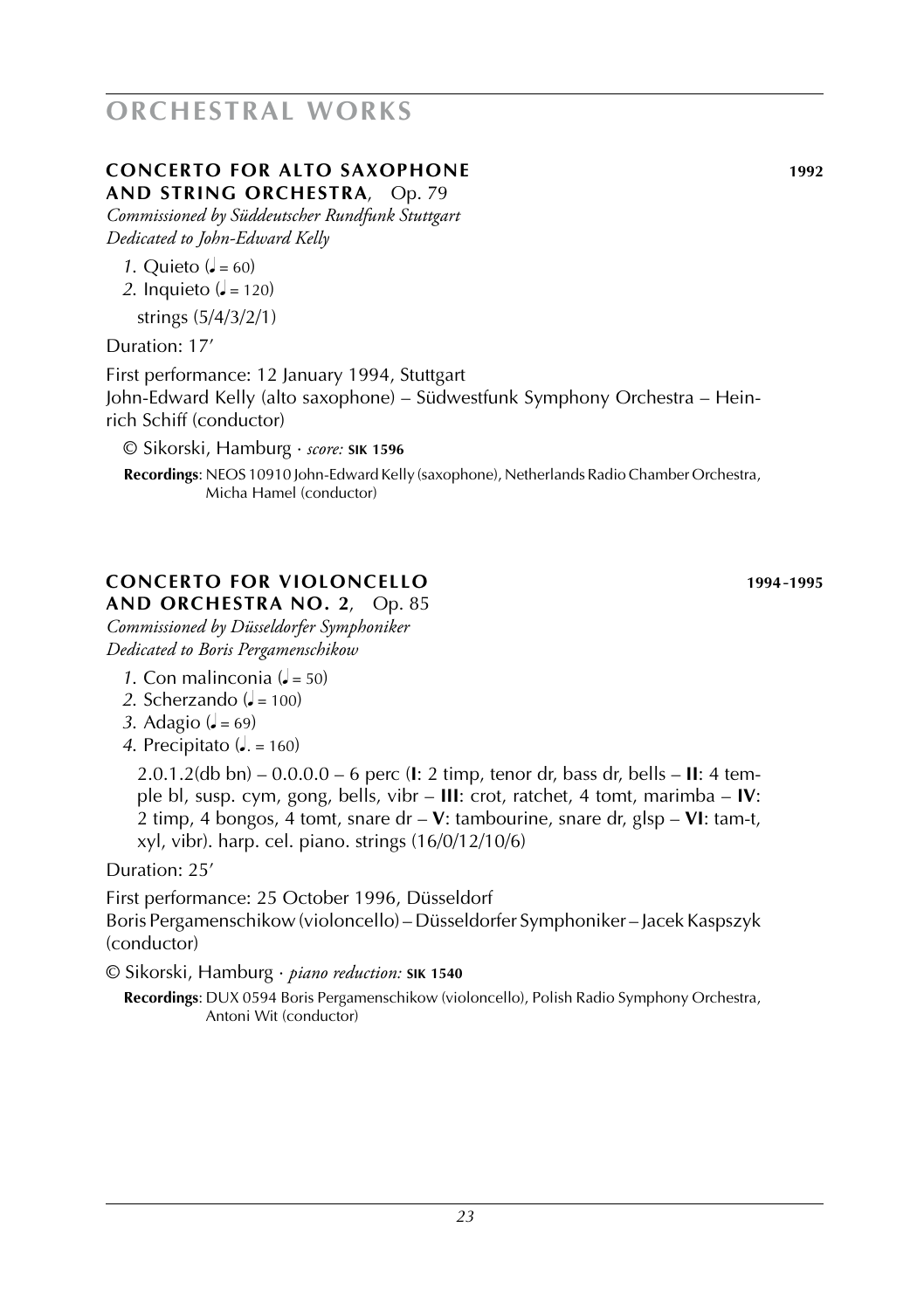## **SONATA for violin and orchestra**, Op. 86 **1995**

(Orchestration of Dmiri Shostakovich's Violin Sonata Op. 134)

- *1*. Andante
- *2*. Allegretto
- *3*. Largo

 $2$ (picc).2.2(bass cl).2(db bn)  $-2.0.0$ .0 – 1 perc (2 cym, 2 bongos, 2 tom-t, side dr, tam-t, glsp, vibr, xyl, marimba). harp. strings

Duration: 34'

First performance: 20 June 1996, Seattle Dmitry Sitkovetsky (violin) – New European Strings – Lynn Harrell (conductor)

© Sikorski, Hamburg

### **CONCERTO FOR VIOLIN AND ORCHESTRA no. 2**, Op. 87 **1996** *Dedicated to Dmitry Sitkovetsky*

- *1*. Estatico ( $J = 56$ )
- 2. Inquieto ( $\sqrt{ }$  = 144)
- *3*. Lento  $(l = 56)$
- *4*. Vivo  $(1 144)$

2(picc, alto fl).2.2(*Eb* cl).2(db bn) – 0.0.0.0 – 4 perc (4 timp, tambourine, 4 bongos, 8 tom-t, side dr, bass dr, cym, susp cym, gong, tam-t, tubular bells, glsp, xyl, vibr, marimba). cel. harp. strings

Duration: 25'

First performance: 14 December 2000, Munich

Dmitri Sitkovetsky (violin) – Münchener Kammerorchester – Christoph Poppen (conductor)

© Sikorski, Hamburg · *piano reduction:* **sik 1577**

 **Recordings**: DUX 0594 Magdalena Rezler (violin), Polish Radio Symphony Orchestra, Antoni Wit (conductor)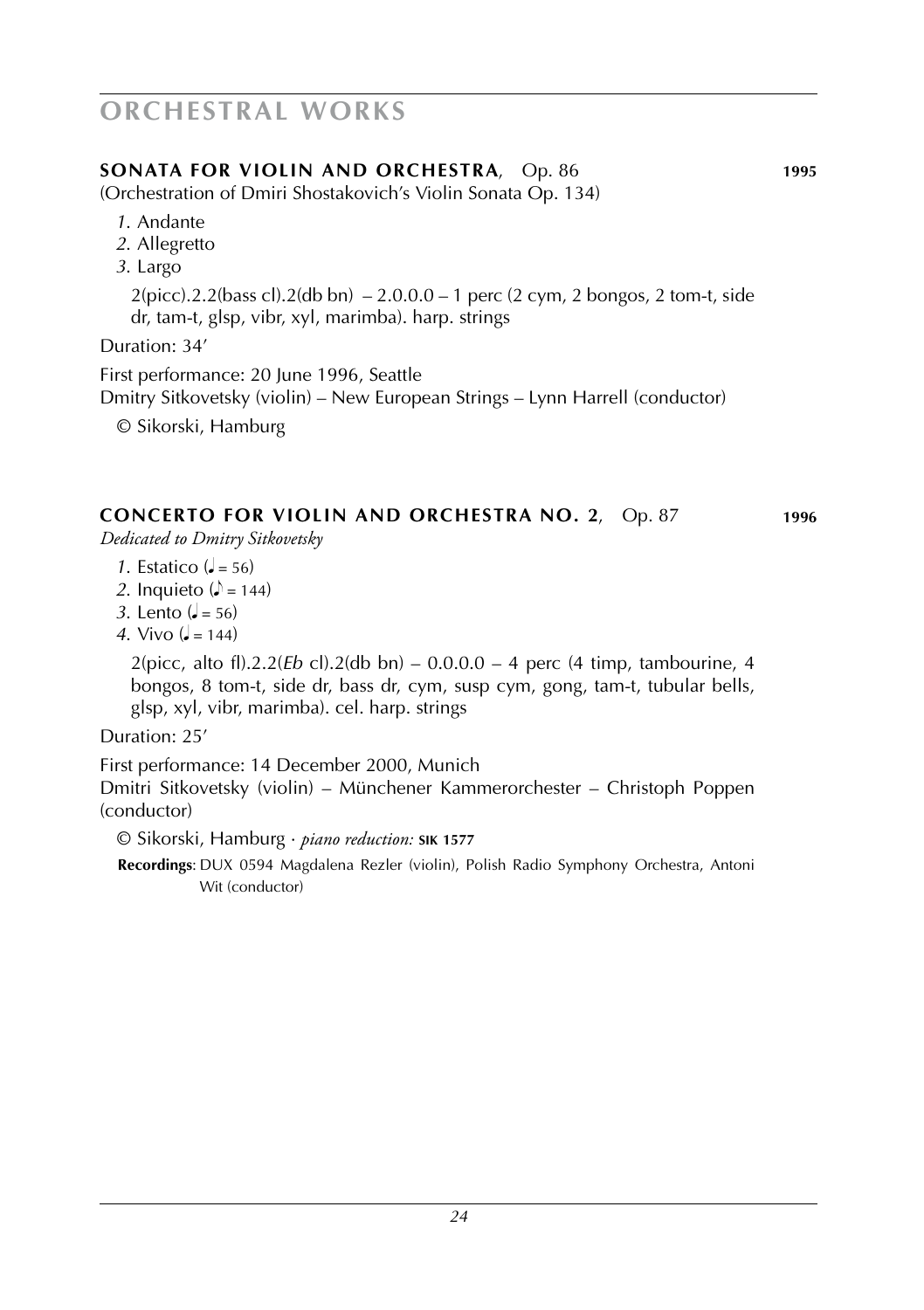### **farewell music**, Op. 88 **1997**

for orchestra *In memory of Witold Lutosławski*

> one movement: Lento **·** Concitato **·** Calmo **·** Furioso **·** Adagio **·** Più mosso **·** Brutto **·** Meno mosso **·** Precipitando

> 3(picc, alto fl).3.3(*Eb* cl).0 – 3.3.0.0 – 4 perc (**I**: 4 bongos, side dr, glsp – **II**: 4 tom-t, tambourine, vibr – **III**: bass dr, gong, bells, marimba – **IV**: whip, 4 bongos, tambourine, side dr, tam-t, bells, xyl). 2 harps. cel. piano. strings (12/10/8/6/4)

Duration: 12'

First performance: 20 February 1998, Warsaw Warsaw Philharmonic Orchestra – Philippe Entremont (conductor)

© Sikorski, Hamburg · *score:* **sik 1564**

 **Recordings**: Dux 1408 Polish Radio Symphony Orchestra, Antoni Wit (conductor)

## **concerto for clarinet and orchestra**, Op. 96 **2001**

*Commissioned by Duisburg Philharmonic Orchestra on the occasion of its* 125*th anniversary. Supported by Rheinische Grundbesitz AG, Essen Dedicated to Eduard Brunner*

- *1*. Senza metro  $\mathcal{L} = 72$
- 2. Allegretto  $(J = 88)$
- *3*. Largo  $(J = 54)$
- 4. Vivace ( $=$  132)

3.3.3(bass cl).3(db bn) – 4.2.2.1 – perc (3 timp, tgl, crot, 4 tom-t, 4 bongos, tambourine, snare dr, tenor dr, bass dr, susp. cym, gong, tam-t, bells, glsp, xyl, vibr, marimba), harp, piano, cel, strings

Duration: 21'

First performance: 5 June 2002, Duisburg Eduard Brunner (clarinet) – Duisburger Philharmoniker – Antoni Wit (conductor)

© Sikorski, Hamburg · *score:* **sik 1427**

 **Recordings**: DUX 0594 Eduard Brunner (clarinet), Polish Radio Symphony Orchestra, Gabriel Chmura (conductor)

### **fanfare for the wrocl/ aw philharmonic 2004**

Duration: 1'

First performance: 3 September 2004 Wrocław Wrocław Philharmonic – Mariusz Smolij (conductor)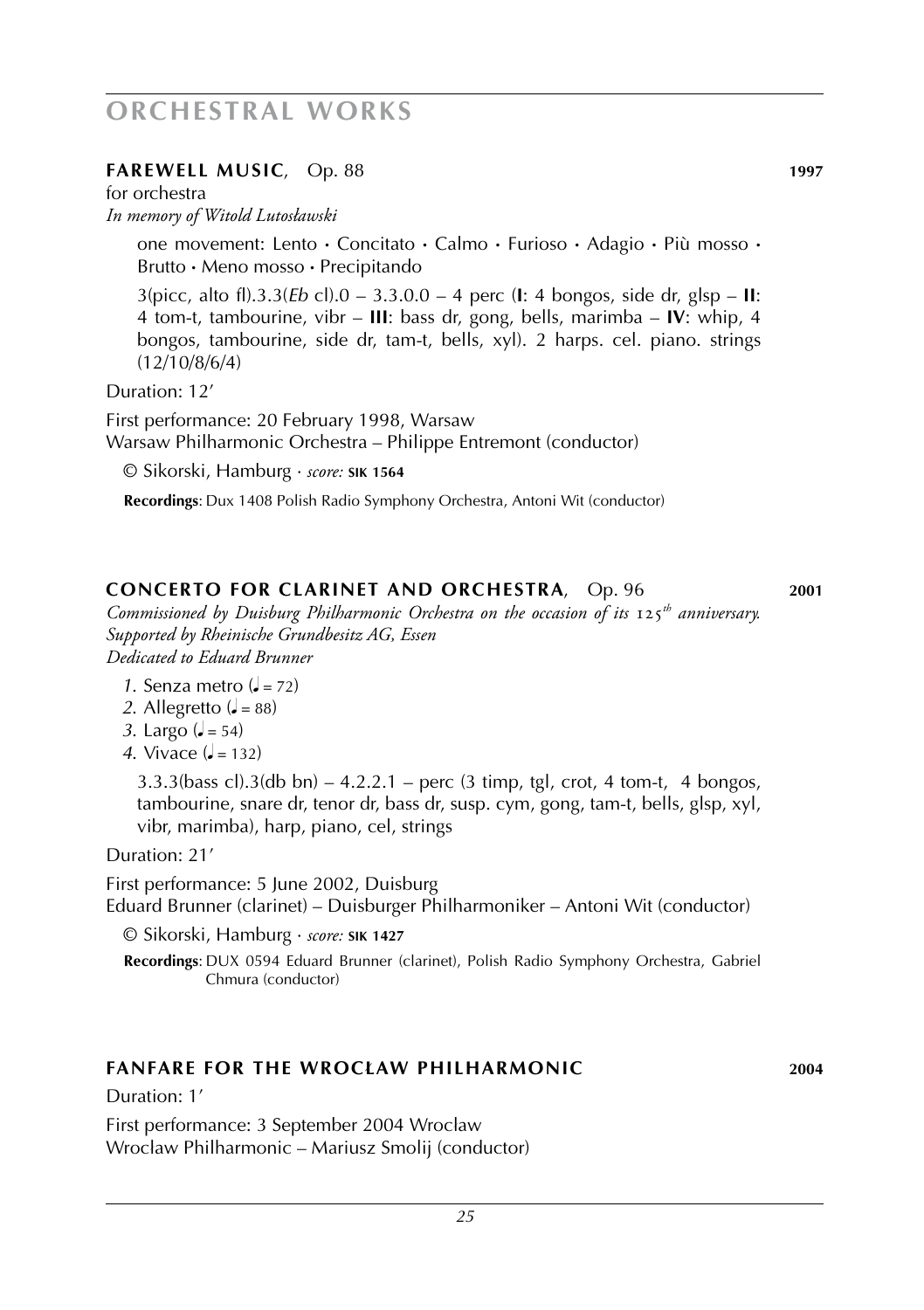## **SYMPHONY NO. 7**, Op. 97 'Sinfonia del tempo che passa' **2002**-**2003**

- *1*. Con moto
- *2*. Allegretto capriccioso
- *3*. Molto lento

3(picc).3(cor anglais).3(*Eb* clar, bass clar).3(db bn) – 4.3.3.1 – 5 perc (4 timp, tgl, crot, whip, cow bells, maracas, 4 bongos, 4 tom-t, 3 tambourines, 3 side dr, tenor dr, bass dr, susp. cym, 3 gongs, tam-t, bells, glsp, xyl, vibr, marimba, cel). strings

Duration: 40'

First performance: 17 October 2003, Poznań Poznań Philharmonic – José Maria Florencio (conductor)

© Sikorski, Hamburg

 **Recordings**: DUX 0695 Polish Radio Symphony Orchestra, Gabriel Chmura (conductor)

## **concerto for violin, violoncello 2005**-**2006**

**and orchestra**, Op. 105

*Commissioned by the RTE*

- *1*. Deciso ( $= 84$ )
- *2*. Lento  $(d = 54)$
- 3. Precipitando ( $J = 112$ )

3(picc, alto fl).3.3(*Eb* clar, bass clar).3(db bn) – 4.3.3.1 – 3 timp. strings

Duration: 32'

First performance: 5 May 2006, Dublin

Stefan Tönz (violin) – Jan-Erik Gustafson (violoncello) – Gerhard Markson (conductor)

© Sikorski, Hamburg

 **Recordings**: DUX 0695 Magdalena Rezler (violin), Julius Berger (violoncello), Polish Radio Symphony Orchestra, **/** Lukasz Borowicz (conductor)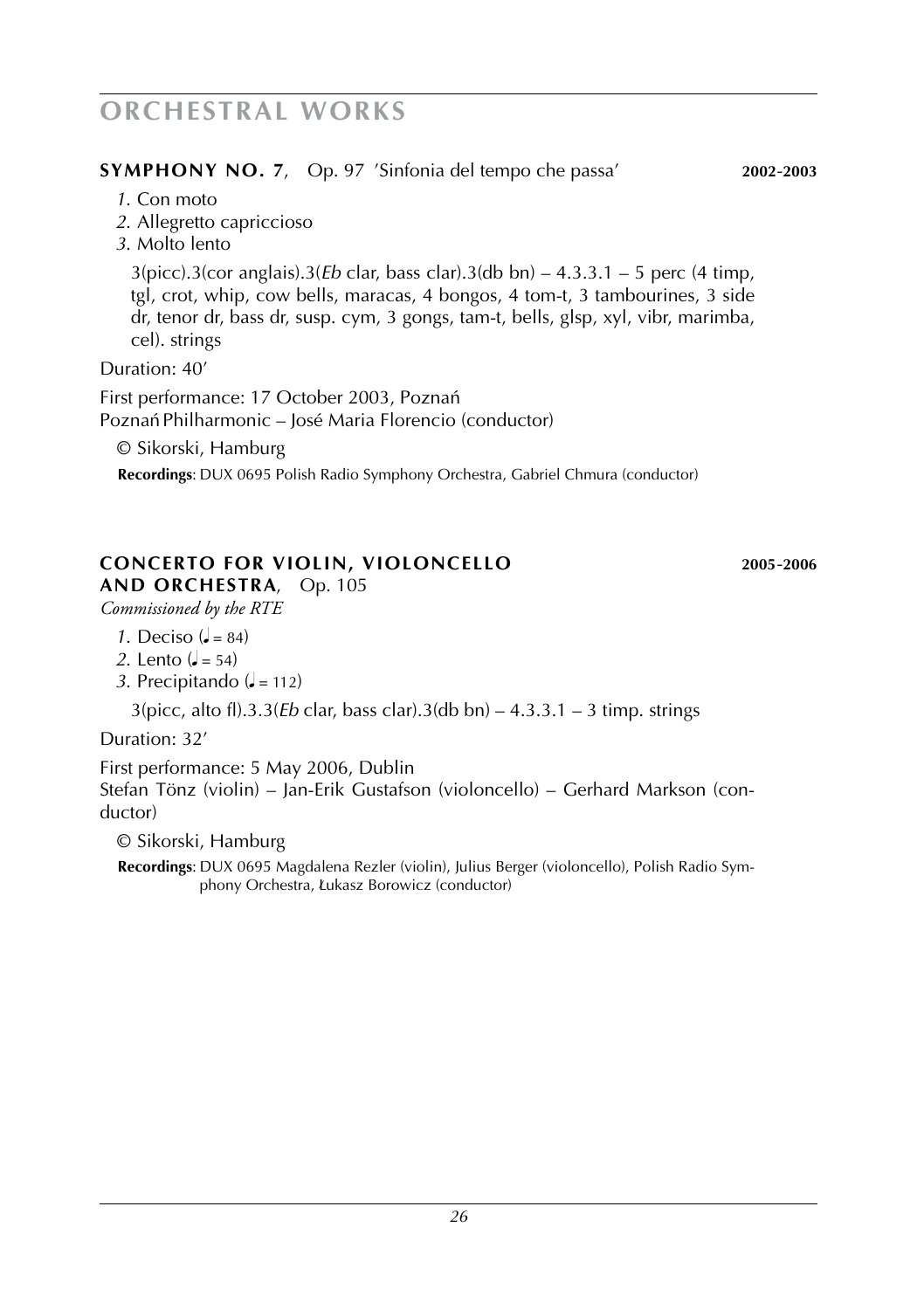## **musique scintillante**, Op. 108 **2007**

for 14 performers *Commissioned by Fürstensaal Classix*

 $1.1.1.1 - 1.1.1.0$  – perc. piano. strings  $(1/1/1/1/1)$ 

Duration: 12'

First performance: 16 September 2007, Kempten

Kersten McCall (flute) – Nora Cismondi (oboe) – Ludmila Peterková (clarinet) – Jaakko Luoma (bassoon) – Bruno Schneider (horn) – Wolfgang Bauer (trumpet) – Thomas Horch (trombone) – Stefan Blum (percussion) – Oliver Triedl (piano) – Stefan Töns and Katharina Schmitz (violins) – Jean-Eric Soucy (viola) – Gustav Rivinius (violoncello) Christoph Schmidt (double bass)

© Sikorski, Hamburg

## **SYMPHONY NO. 8**, Op. 111 'Sinfonia da requiem' **2009**

for mixed choir and orchestra on poems by Adam Zagajewski, 'Jedwabne' (No. 1), 'Nienapisana elegia dla Z· ydów krakowskich' (No. 3), 'Doz. ywocie' (No.4) 'Persefona' (No. 5) (in Polish)

- *1*. Misterioso ( $= 84$ )
- *2*. Con ira  $\mathcal{L} = 168$
- *3*. Adagio ( $J = 58$ )
- *4*. Andante ( $J = 69$ ) Con ira ( $J = 168$ ) Tempo I
- *5*. Lo stesso tempo Con ira ( $\sqrt{ }$  = 168)

 $3(b)$  since, alto flute).3.3(bass clar).3(db bn) – 4.3.3.1 – 4 perc (4 timp, 4 tom-t, 4 bongos, side dr, bass dr, 3 gongs, tam-t, bells, glsp, vibr). harp. cel. piano. strings

Duration: 44'

First performance: 14 January 2011, Katowice

Polish Radio Choir and National Symphony Orchestra – Michail Jurowski (conductor)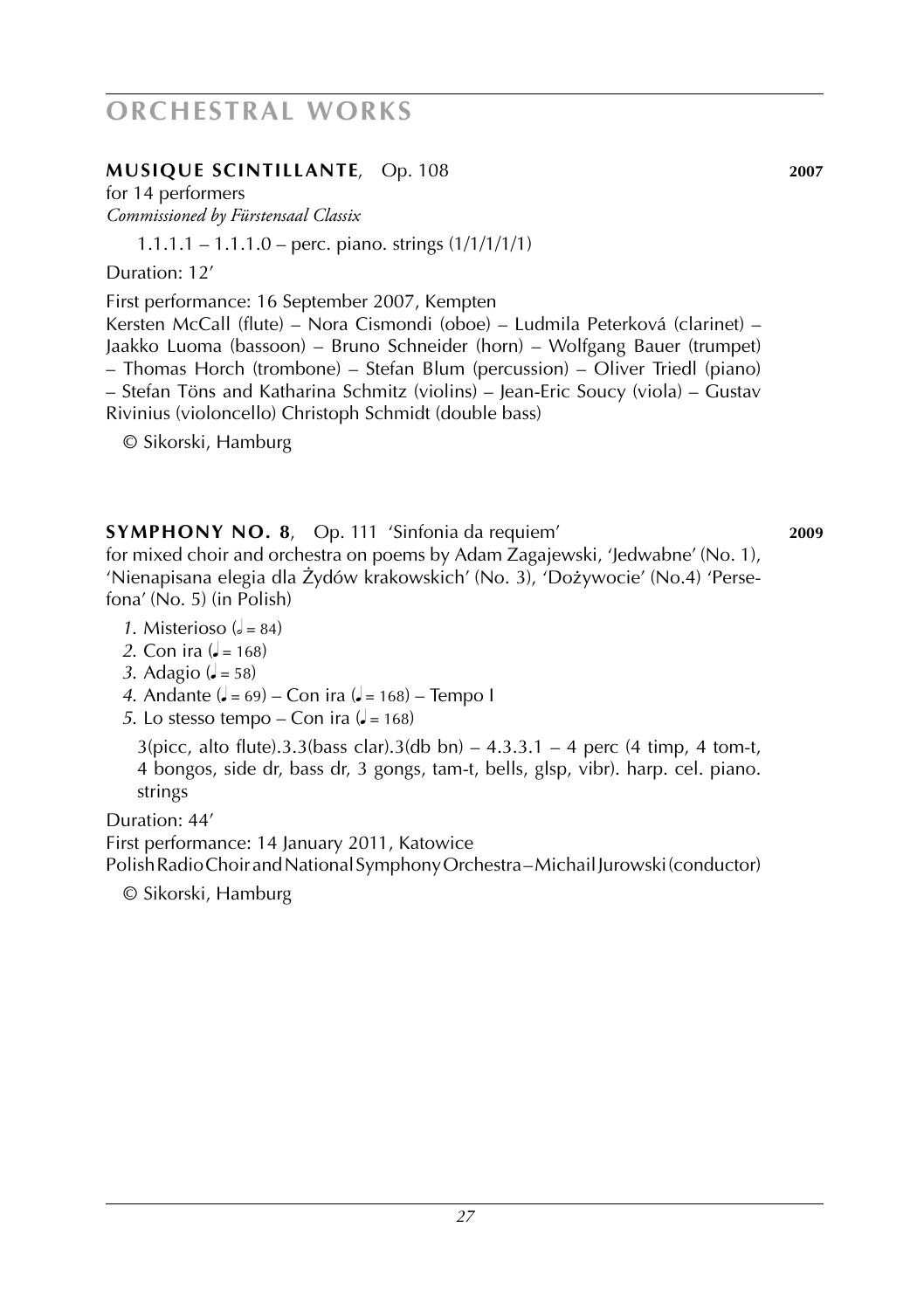### **concerto for guitar, TIMPANI 2011 and string orchestra**, Op. 115

*Dedicated to Lukasz Kuropaczewski*

- *1*. Deciso
- *2*. Dolente
- *3*. Inquieto
- *4*. Lento
- *5*. Presto

timp. strings (6/6/4/4/2)

Duration: 18'

First performance: 19 August 2011, Gniezno Lukasz Kuropaczewski (guitar) – Amadeus Chamber Orchestra – Agnieszka Duczmal (conductor)

© Sikorski, Hamburg

 **Recordings**: POLSKIE RADIO PRCD 1572 **/** Lukasz Kuropaczewski (guitar), Jerzy Mackiewicz (timpani), Amadeus Chamber Orchestra, Agnieszka Duczmal (conductor) **·** Dux 1581 The Jerzy Semkow Polish Sinfonia Iuventus Orchestra, Maciej Tworek (conductor)

## **chansons d'un reveur solitaire**, Op. 116 **2012**

for soprano and orchestra on poems by Paul Verlaine (in French) *Commissioned by Tonhalle Düsseldorf*

## *1*. Chanson d'automne

- *2*. Les coquillages
- *3*. Les soleils couchants
- *4*. Marine
- *5*. Sérénade

3(picc).3(cor anglais).3(bass clar).3 – 2.2.2.0 – perc (timp, side dr, gong, tam-t, glsp, vibr, marimba). harp. cel. strings

Duration: 21'

First performance: 11 January 2013, Düssseldorf

Claudia Barainsky (soprano) – Düsseldorfer Symphoniker – Andrey Boreyko (conductor)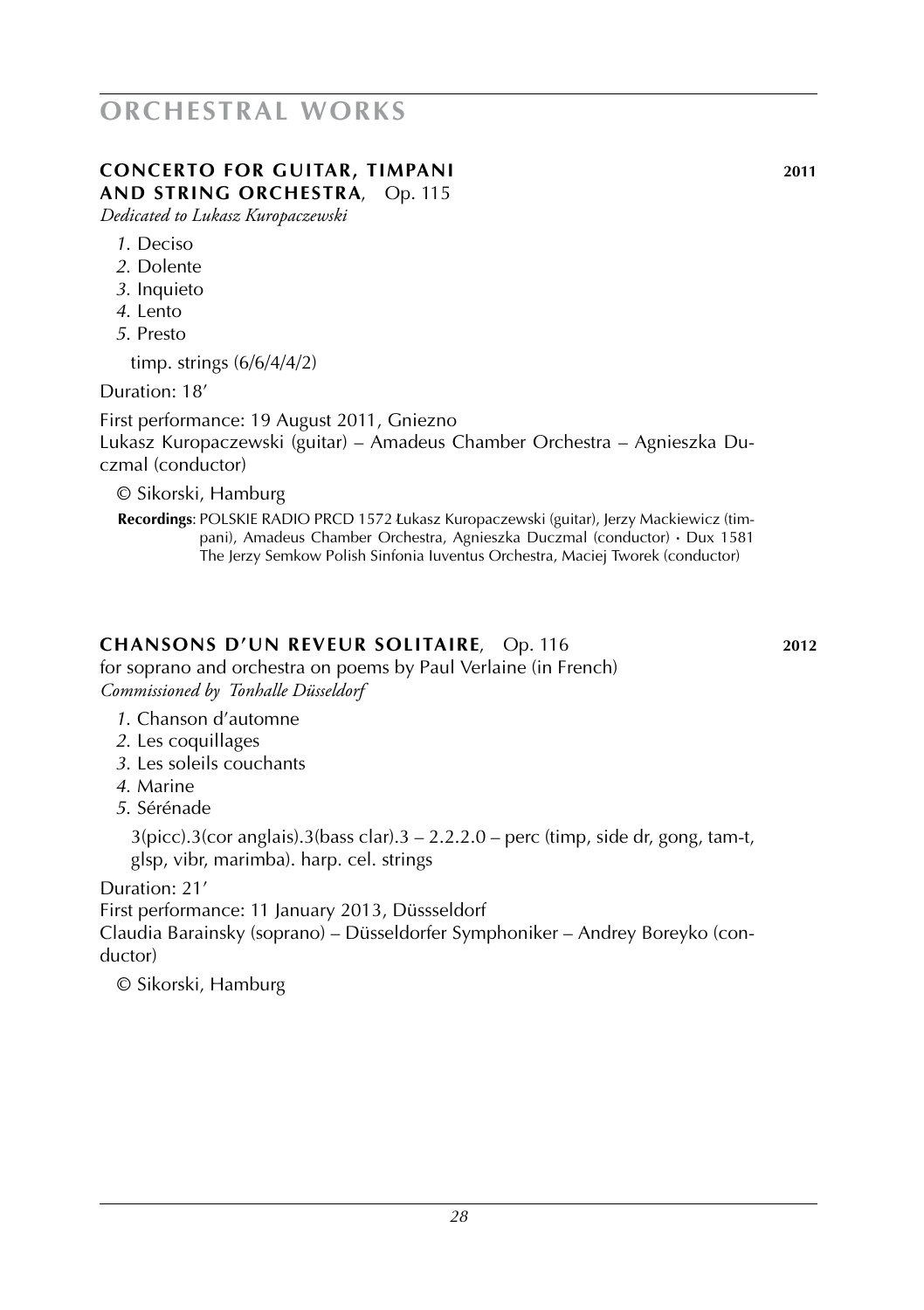### **musique de la lumiere et de la penombre**, Op. 118 **2012**

for chamber orchestra

*Commissioned by notabu.ensemble neue musik Dedicated to Mark-Andreas Schlingensiepen*

one movement Lento  $(J = 66)$ 

1.1.*eb* clar.1 – 1.1.1.0 – 2 perc (2 timp, 4 tom-t, 4 bongos, side dr, bass dr, susp. cym, 4 gongs, tam-t, bells, xyl, vibr, marimba). harp. piano. cel. strings

Duration: 15'

First performance: 31 January 2014, Düsseldorf, Tonhalle notabu.ensemble neue musik – Mark-Andreas Schlingensiepen (conductor)

© Sikorski, Hamburg

### **five contredanses**, Op. 119 **2013**

*Commissioned by Gdańsk Mozart Festival*

*1*. Allegro ( $= 132$ )

 $2. \, \text{J} = 100$ 

 $3 \text{ J} = 160$ 

 $4 = 144$ 

*5*.  $\sqrt{ }$  = 154 – Meno mosso ( $\sqrt{ }$  = 120) – Più mosso ( $\sqrt{ }$  = 92)

perc: (timp, tgl, side dr, cym) – two orchestras, each: 2.2.2.2 – 2.2.0.0 – strings (without viole)

Duration: 15'

First performance: 21 August 2013, Gdańsk

© Sikorski, Hamburg

Original motives from music by W.A. Mozart are heard throughout the piece.

### **musica festiva**, Op. 124 **2014**

for organ (or two organs) and orchestra *Commissioned by Łódź Artur Rubinstein Philharmonic Orchestra*

Festivo  $(1 = 76)$  · Più mosso  $(1 = 132)$  · Tempo I · Tempo II · Largo  $(1 = 69)$  · Tempo I ( $J = 76$ ) **·** Precipitando ( $J = 144$ ) **·** Largo ( $J = 60$ ) **·** Precipitando ( $J = 144$ ) **·** Largo  $(J = 60)$  **·** Precipitando  $(J = 144)$  **·** Largo  $(J = 60)$  · Precipitando  $(J = 144)$  · Largo ( $J = 60$ ) **·** Più mosso ( $J = 76$ ) **·** Feroce ( $J = 120$ )

3(picc, alto fl).3.3(*Eb* clar, bass clar).3(db bn) – 4.3.3.1 – strings

Duration: 20'

First performance: 17 February 2015, **/** Lódz´ **/** Lódz´ Artur Rubinstein Philharmonic Orchestra – Daniel Raiskin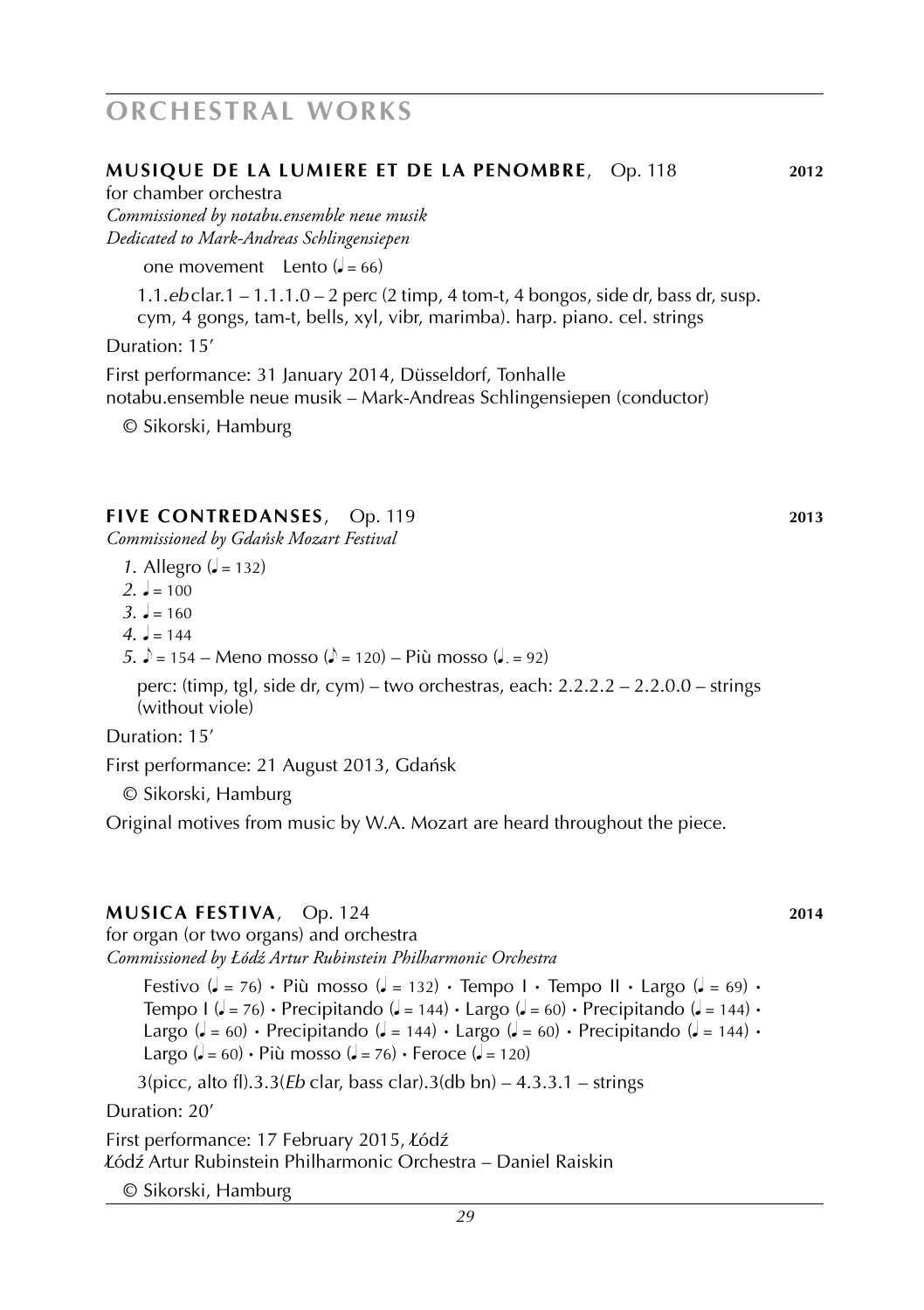### **metamorphoses**, Op. 128 **2016**

for small orchestra *Commissioned by the Krakow Philharmonic*

one movement

1.2(cor anglais).1.alto sax.1 –  $1.1.1.0 - 2$  perc (timp, crot, bells, vibr, xyl, marimba). harp. strings (4/4/6/4/2)

Duration: 13'

First performance: 30 September 2016, Krakow Krakow Philharmonic

© Sikorski, Hamburg

The present work, Metamophoses, is based on matrial from Metamorp h o s e s for saxophone and piano, Op. 102.

### **MUSICA CONCERTANTE**, Op. 130 **2016**

for violoncello, piano, strings and percussion *Commissioned by the Polish Ministry of Culture and National Heritage*

- *1*. Tranquillo
- *2*. Feroce
- *3*. Grave
- *4*. Presto

0.0.0.0 – 0.0.0.0 – perc (2 timp, 4 bongos, 4 tom-t, sidr dr, bass dr, 4 susp.cym, 3 gongs, tam-t, bells, glsp, xyl, vibr, marimba). strings (1/1/1/1/1)

Duration: 18'

First performance: 17 December 2017, Lusl**/** awice Cracow Philharmonic Orchestra

© Sikorski, Hamburg

**Recordings:** WARNER CLASSICS 01902 9 55705 5 2 Jan Kalinowski (violoncello), Marek Szlezer (piano), Krakow Sinfonietta, Jurek Dybal**/** (conductor)

### **miroirs au carré**, Op. 132 **2017**

for orchestra

Con vigore  $(J = 132)$  **·** Meno mosso  $(J = 112)$  **·** Tempo I **·** Tempo I **·** Tempo I **·** Meno mosso  $(J = 112) \cdot$  Tempo I

3.3.3.3 – 4.3.3.1 – perc (3 timp, 4 bongos, 4 tom-t, snare dr, 2 timbales, bass dr, 3 susp.cym, 3 gongs, tam-t, bells, glsp, xyl, vibr, marimba). harp, piano, cel, strings

Duration: 11'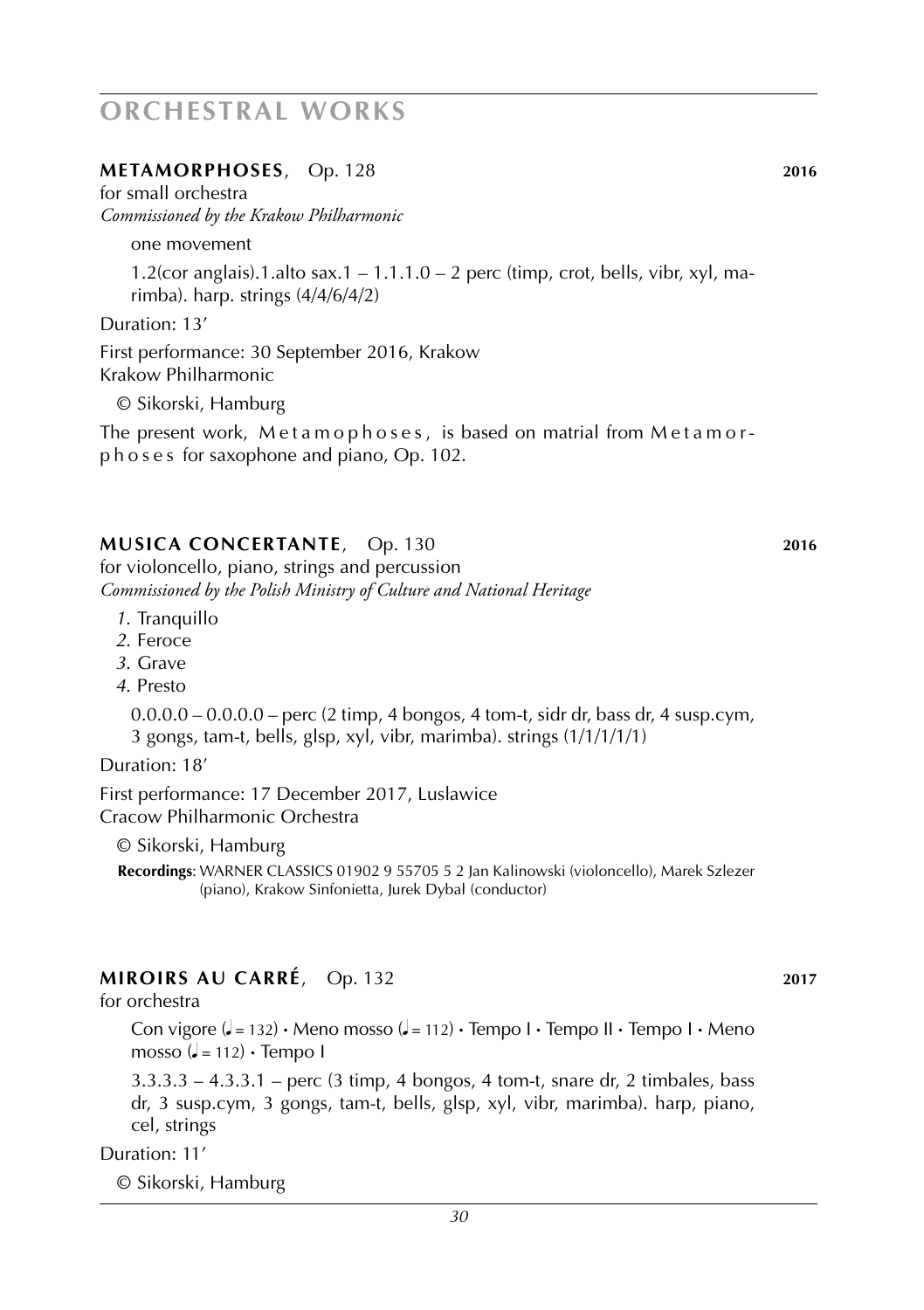## **SINFONIA DI CONTRASTI**, Op. 134 **2019**

*Dedicated to Łukasz Borovuiucs*

- *1*. Moderato
- *2*. Animato
- *3*. Lento

3.3.3.3 – 4.4.3.1 – 4 perc (4 timp, whip, crot, claves, 4 tom-t, 4 bongos, side dr, bass dr, 4 susp.cym, gong, tam-t, bells, glsp, xyl, vibr, marimba). harp. piano. cel. strings (16/12/12/8/8)

## Duration: 25'

© Sikorski, Hamburg

Sinfonia di contrasti is based on musical matrial from Symphony N o . 4 , Op. 31.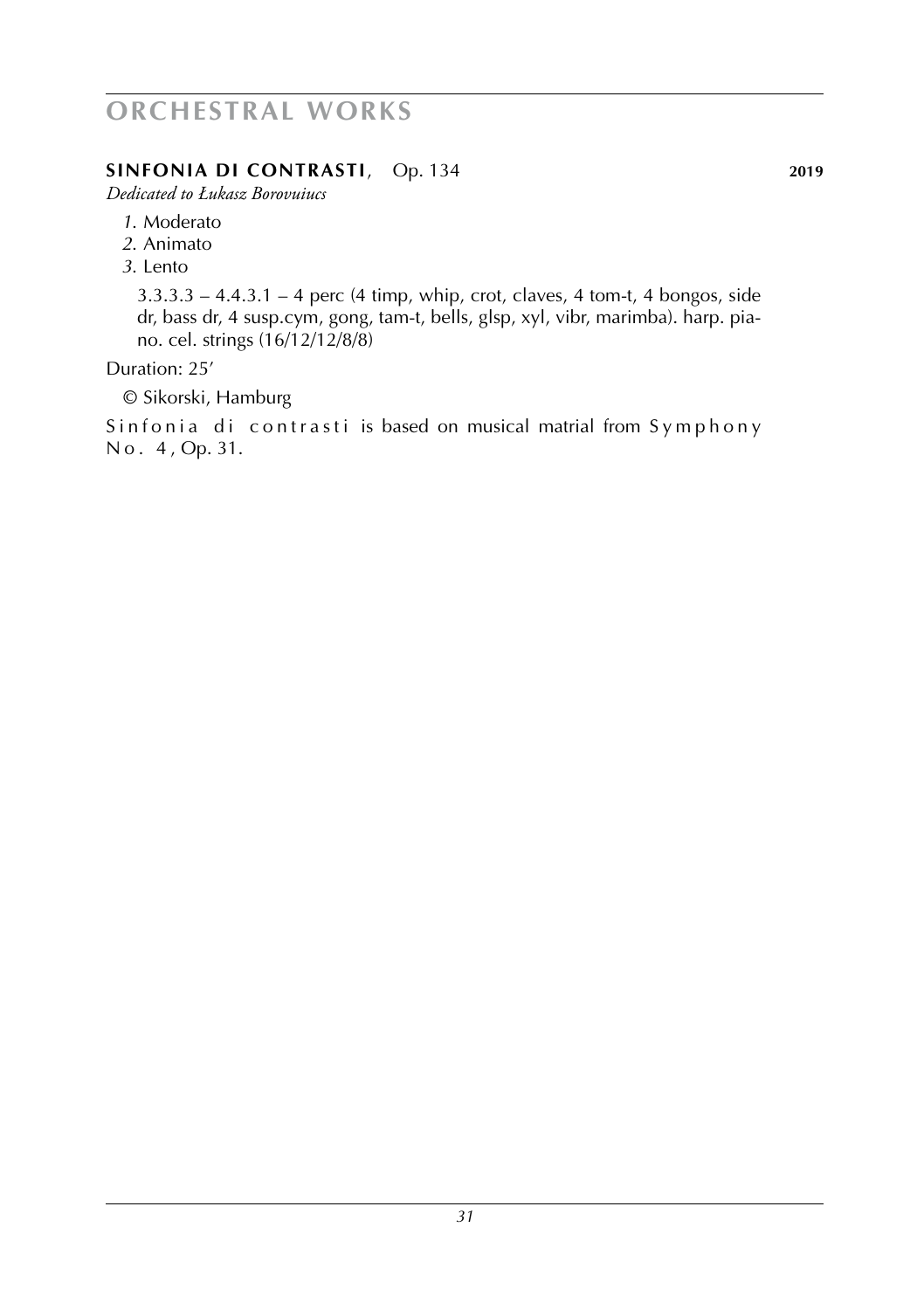### **SYMPHONY NO. 2**, Op. 14 **1966**-**1967**

'Epitaphium in memoriam Stanisław Wiechowicz*'* for mixed choir and orchestra on a poem by Julian Tuwim (in Polish – French version by Jan Prokop)

one movement

 $3.3.3$ (alto sax).3(db bn) –  $4.4.3.1$  – 6 perc (3 timp, tgl, claves, 2 bongos, 4 tom-t, side dr, bass dr, 5 cym, tam-t, tubular bells, glsp, xyl, vibr, marimba). cel. piano. strings (12/8/8/6/4)

### Duration: 24'

First performance: 15 February 1969, Wrocław Cracow Polish Radio Choir and Symphony Orchestra – Stanisław Has (conductor)

© Sikorski, Hamburg

## **SYMPHONY NO. 3**, Op. 20 'Symphonie d'Orphée' **1968**

for mixed choir and orchestra on a poem by Paul Valéry (in French) *Dedicated to Nadia Boulanger*

one movement

3(picc, alto fl).3.3(*Eb* cl, bass cl).2(db bn) – 0.4.3.1 – 5 perc (timp, tgl, claves, bongos, tom-t, side dr, bass dr, 5 cym, tam-t, tubular bells, glsp, xyl, vibr, marimba). harp. cel. strings (16/0/8/8/4)

Duration: 20'

First performance: 16 September 1972, Warsaw National Choir and Philharmonic Orchestra – Mario di Bonaventura (conductor)

© Sikorski, Hamburg

## **POET'S SONG** (**PIEs´n´ POETY**) **<sup>1971</sup>**

Six songs for soprano and orchestra to poems by Wl**/** adysl**/** aw Broniewski (in Polish)

*withdrawn*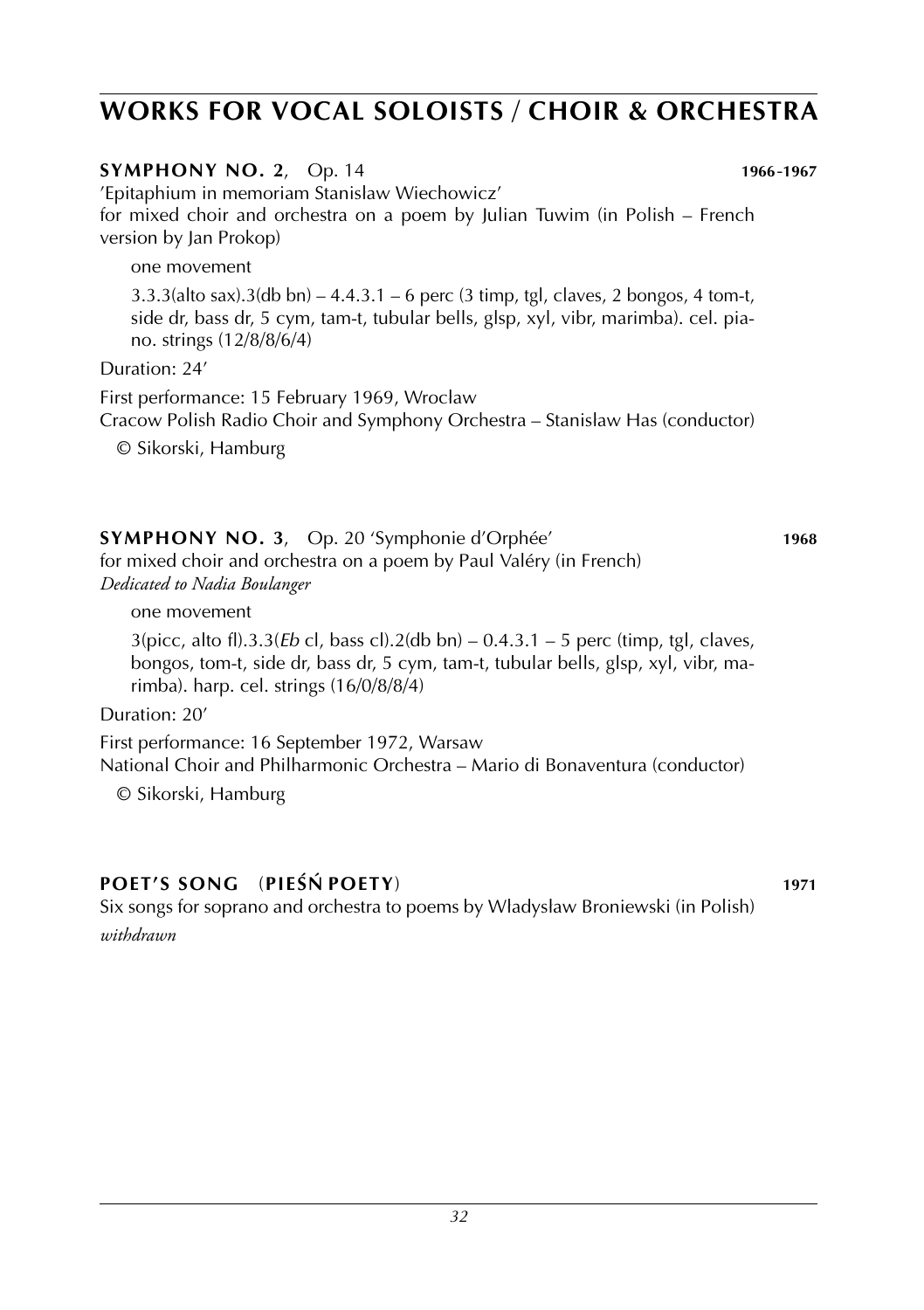## **POLISH CHANTS** (**s´ PIEWY POLSKIE**), Op. 34 **<sup>1974</sup>**

for soprano and orchestra on poems by Julian Tuwim (in Polish – German version by Ruth Niton<sup>®</sup>

*Dedicated to Stefania Woytowicz*

- *1*. Dawn  $(d = 52)$
- 2. Two Winds  $(l = 100)$
- *3*. The Killing of the Birch-Trees  $(l = 92)$
- 4. Interludium  $\left( \frac{1}{2} 72 \right)$
- *5*. Acacia Trees  $\mathcal{L} = 92$
- $6.$  Butterflies  $(d = 104)$
- *7.* Autumn Mood  $\mathcal{L} = 60$

 $0.0.0.0 - 0.0.0.0 - 6$  perc (3 timp, crot, claves, 4 bongos, 4 tom-t, side dr, bass dr, 2 cym, gong, tam-t, tubular bells, glsp, xyl, vibr, marimba). cel. strings (12/12/12/8/4)

Duration: 25'

First performance: 9 September 1977, Bydgoszcz Stefania Woytowicz (soprano) – Pomeranian Philharmonic Orchestra – Mieczysław Nowakowski (conductor)

© Sikorski, Hamburg

 **Recordings**: MUZA SX 1521 Stefania Woytowicz (soprano) – Polish Radio & Television Orchestra, Jerzy Maksymiuk (conductor)

## **O MY JOHNNY** (**ACH MÓJ JASIEn´ KO**) **<sup>1975</sup>**

for female voice and strings arrangement of a folk song from Lowicz (in Polish)

Duration: 3'

*lost*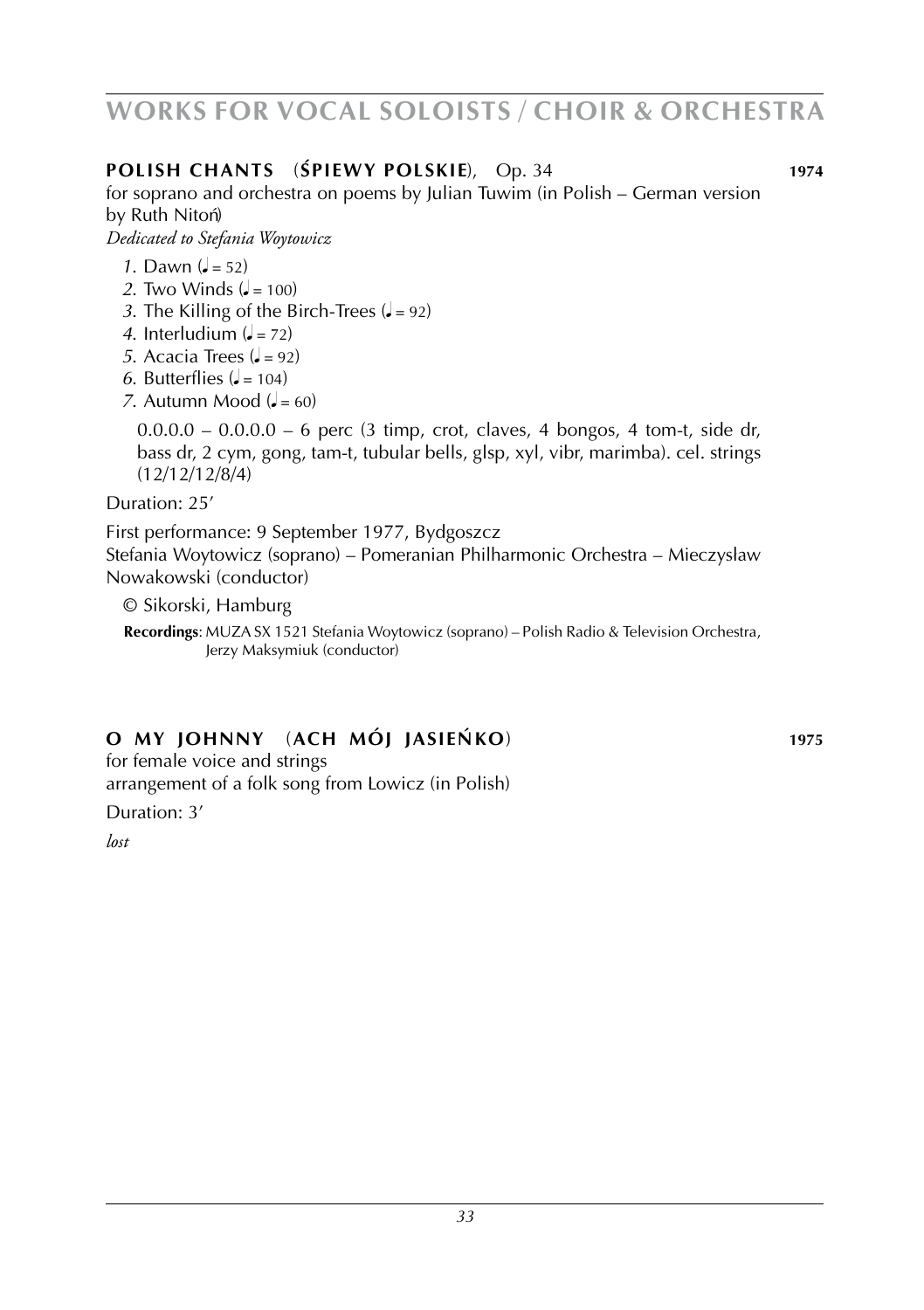## **LyRiC TRIPTYCH**, Op. 38 **1976**

for tenor and chamber orchestra on poems by Wystan Hugh Auden (in English) *Dedicated to Peter Pears*

- *1*. This Lunar Beauty  $\sqrt{ }$  = 66
- *2*. Interludio *Lo stesso tempo*
- 3. Madrigal  $\sqrt{2} = 52$
- 4. Song  $l = 80$

 $0.0.4$ (bass clar). $0 - 0.0.0$ . $0 - 3$  perc (3 timp, crot, wood bl, tambourine, 4 bongos, 4 tom-t, side dr, bass dr, 3 cym, tam-t, tubular bells, xyl, vibr, marimba). strings (3/3/2/2/1)

Duration: 18'

First performance: 22 June 1978, Aldeburgh

Peter Pears (tenor) – Contrapuncti Ensemble – Michael Lancaster (conductor)

© Sikorski, Hamburg

**MASS**, Op. 68 **1987**-**1996** for mixed choir and orchestra (in Latin)

- *1*. Kyrie  $J = 54$
- 2. Gloria  $a = 84$
- 3. Credo  $\neq$  = 72
- 4. Sanctus  $\frac{1}{6} = 84$
- *5*. Agnus Dei  $\sqrt{ }$  = 56

 $2.2.0.2 - 2.2.0.0 -$  timp. org. strings

Duration: 26'

First performance: 13 December 1996, Cracow Cracow Philharmonic Choir and Orchestra – Vladimir Ponkin (conductor)

© Sikorski, Hamburg

Recordings: ACCORD ACD 096-2 The National Orchestra and Choir of the Warsaw Philharmonic, Antoni Wit (conductor) **·** Dux 1408 Polish Radio Choir, Andrzej Bial**/** ko (organ), Polish Radio Symphony Orchestra, Antoni Wit (conductor)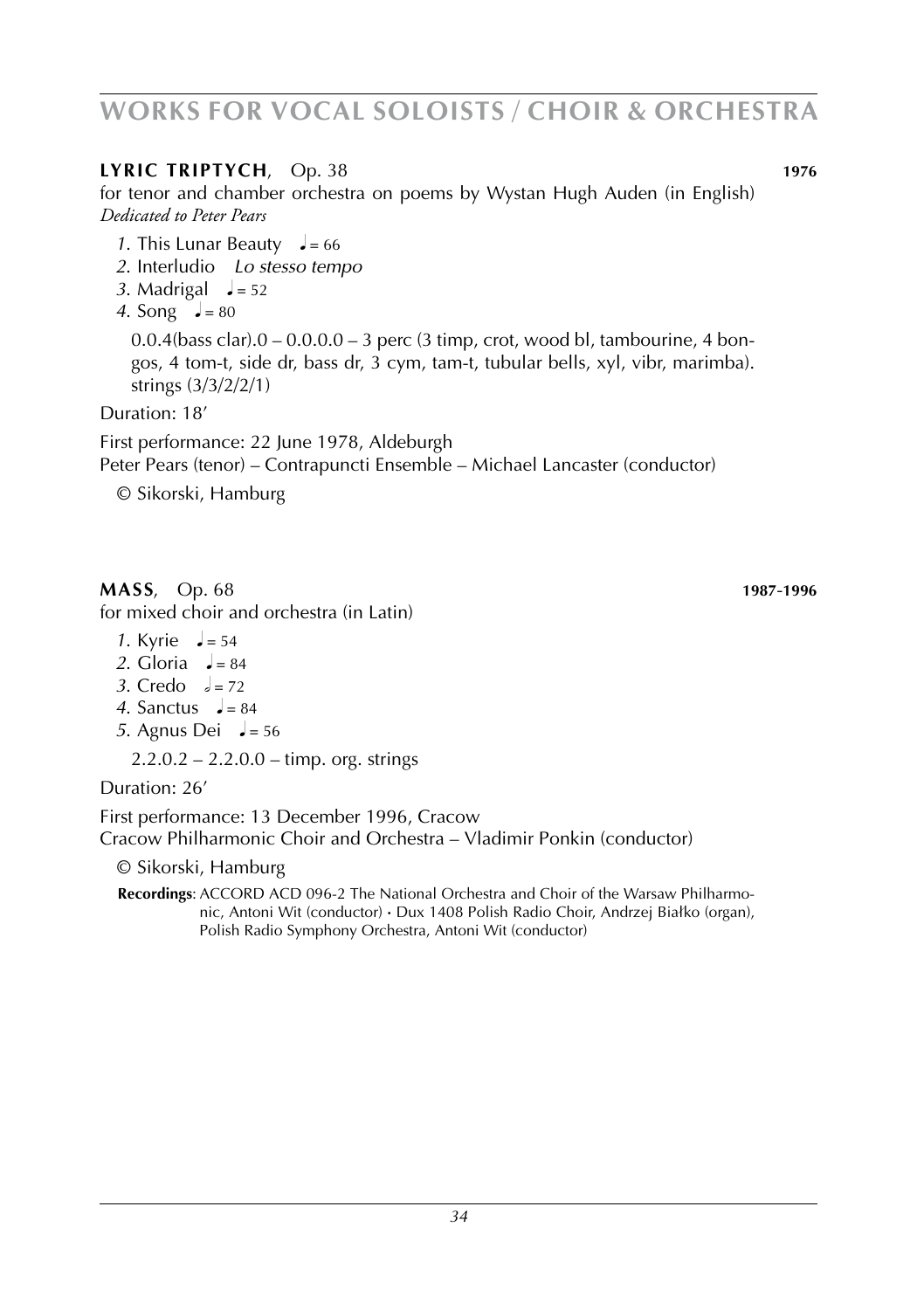### **schöpfung** (**creation**), Op. 91 **1998**-**1999**

Oratorio for soprano, contralto, tenor, bass, mixed choir and large orchestra (in German)

*Commissioned by Landschaftsverband Hildesheim for* expo 2000 *– promoted by the Friedrich Weinhagen Foundation*

- *1*. Schöpfung *Lento* ( $J = 66$ ) [choir and orchestra]
- 2. Berufung *Vivo*  $\left( \frac{1}{2} \right)$  [choir and orchestra]
- *3*. Liebe *Cantante e tranquillo*  $(l = 69)$  [soprano and orchestra]
- 4. Staunen *Deciso*  $(d = 72)$  [choir]
- *5*. Schweigen *Molto lento* ( $J = 52$ ) [orchestral]
- 6. Grenze und Freiheit *Inquieto* ( $J = 116$ ) [tenor, bass and orchestra]
- *7.* Antworten und Wege *Energico* ( $\frac{1}{2}$ =120) [soprano, contralto, tenor, bass, choir and orchestra]
- *8*. Erkenntnis *Moderato* ( $J = 96$ ) [soprano, contralto, tenor and orchestra]
- *9.* Stille heilt *Largo* ( $J = 80$ ) [choir and orchestra]
- *10.* Heitere Fülle *Leggiero* ( $=112$ ) [soprano, contralto, tenor, bass and orchestra]
- 11. Heilige Einheit *Calmo* ( $J = 48$ ) [choir and orchestra]

3(picc, alto fl).3(cor anglais).3(*Eb* cl, bass cl).3(db bn) – 3.3.3.1 – 5 perc (3 timp, tgl, clav, crot, 4 bongos, 4 tom-t, tambourine, side dr, bass dr, 4 susp. cym, 3 gongs, tam-t, bells, glsp, xyl, vibr, marimba). cel. strings (8/8/8/8/8)

### Duration: 80'

First performance: 10 September 2000, Hildesheim

Monika Borchfeldt (soprano) – Gerhild Romberger (contralto) – Berhold Schmid (tenor) – Andreas Scheibner (bass) – Choir of St. Michael's, Hildesheim – State Orchestra Braunschweig – Gunnar Kühl (conductor)

- © Sikorski, Hamburg
	- Recordings: DUX 0919/0920 Agnieszka Rehlis (soprano), Ewa Marciniec (contralto), Ryszard Minkiewicz (tenor), Piotr Nowacki (bass), Polish Radio Symphony Orchestra, Polish Radio Choir Cracow, Camerata Silesia, **/** Lukasz Borowicz (conductor)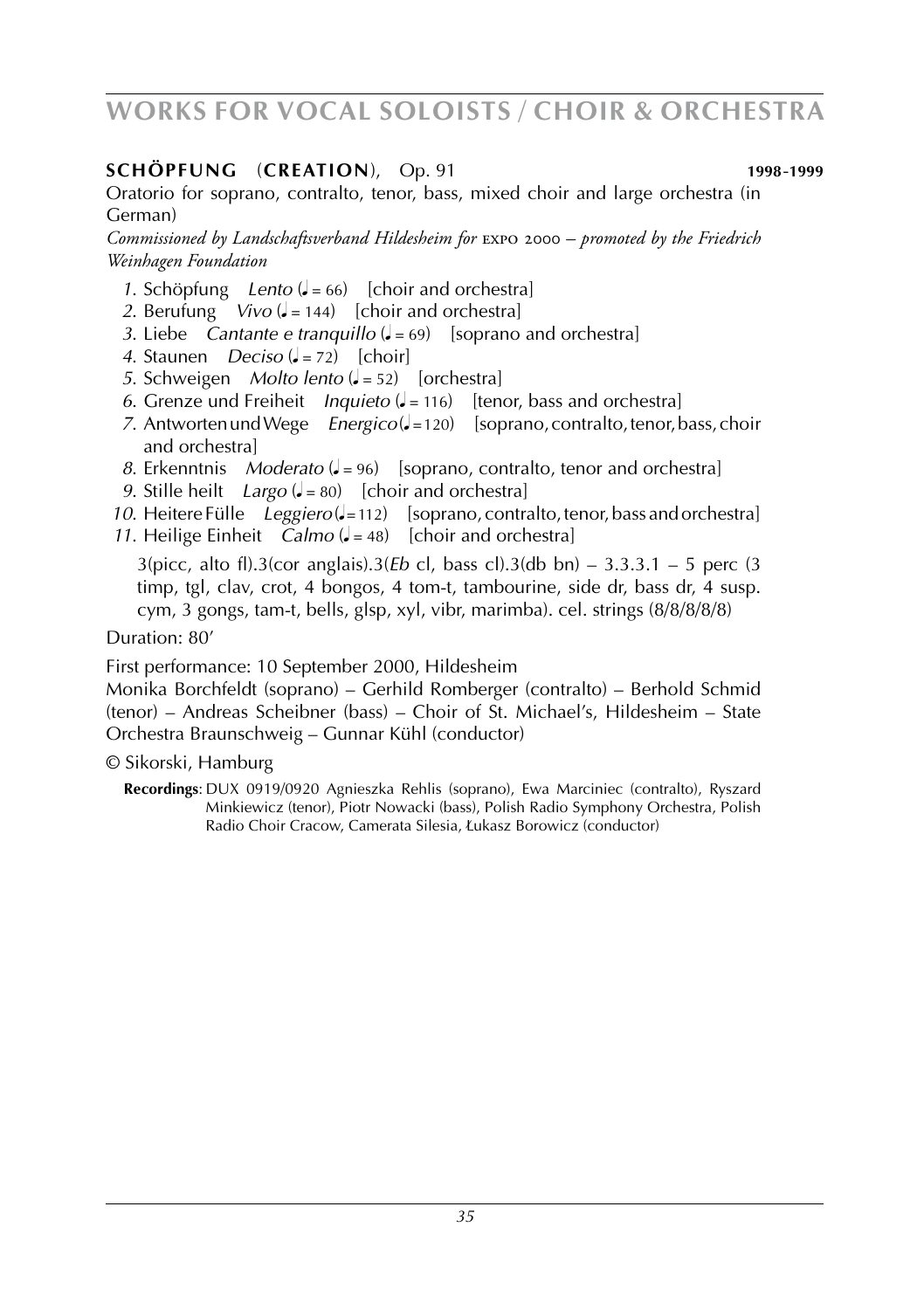## **SYMPHONY NO. 8**, Op. 111 'Sinfonia da requiem' **2009**

for mixed choir and orchestra

text: poems by Adam Zagajewski, 'Jedwabne' (No. 1), 'Nienapisana elegia dla Z · ydów krakowskich' (No. 3), 'Doz. ywocie' (No.4) 'Persefona' (No. 5) (in Polish)

- *1*. Misterioso  $\mathcal{L} = 84$ )
- *2*. Con ira  $\mu = 168$
- 3. Adagio ( $J = 58$ )
- 4. Andante  $\left( \right) = 69$  **·** Con ira  $\left( \right) = 168$  **·** Tempo I
- *5*. Lo stesso tempo  $\cdot$  Con ira ( $\sqrt{ }$  = 168)

 $3$ (picc, alto flute).3.3(bass clar).3(db bn) – 4.3.3.1 – 4 perc (4 timp, 4 tom-t, 4 bongos, side dr, bass dr, 3 gongs, tam-t, bells, glsp, vibr). harp. cel. piano. strings

Duration: 44'

First performance: 14 January 2011, Katowice

Polish Radio Choir and National Symphony Orchestra – Michail Jurowski (conductor)

© Sikorski, Hamburg

## **chansons d'un reveur solitaire**, Op. 116 **2012**

for soprano and orchestra on poems by Paul Verlaine (in French) *Commissioned by Tonhalle Düsseldorf*

- *1*. Chanson d'automne
- *2*. Les coquillages
- *3*. Les soleils couchants
- *4*. Marine
- *5*. Sérénade

 $3(pice).3(cor \text{ anglais}).3(bass \text{ clar}).3 - 2.2.2.0 - \text{perc (timp, side dr, gong, tam-t, }$ glsp, vibr, marimba). harp. cel. strings

Duration: 21'

First performance: 11 January 2013, Düssseldorf Claudia Barainsky (soprano) – Düsseldorfer Symphoniker – Andrey Boreyko (conductor)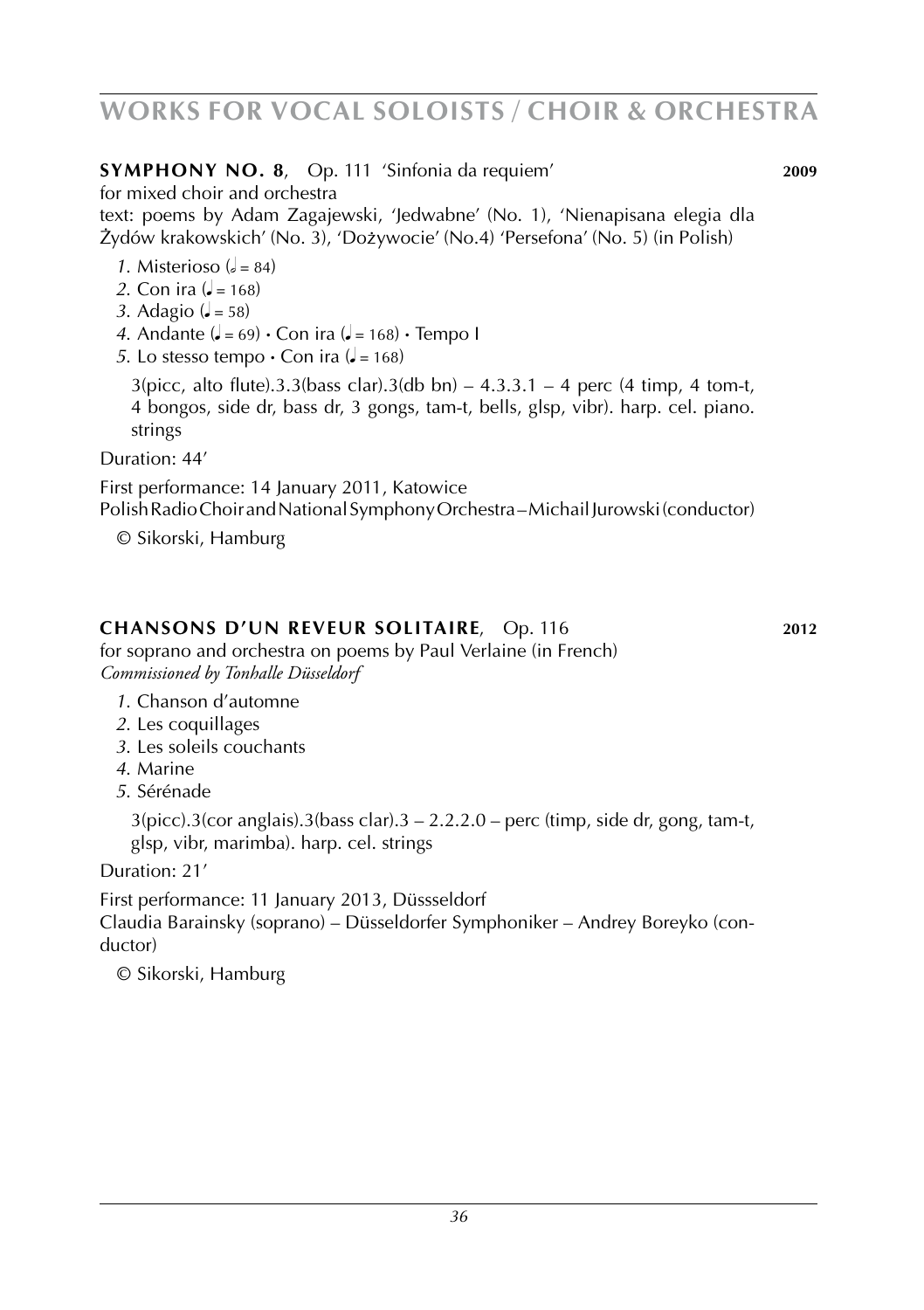# **works for vocal soloists** / **choir & orchestra**

### **symphony no. 9**, Op. 126 'Fidei speique Sinfonia' **2015**

for mixed choir and orchestra text: Psalms 2, 4, 35, 64 and 123 (in Latin) *Commissioned by the National Polish Broadcast*

- *1*. Largo
- *2*. Furioso
- *3*. Solenne
- *4*. Lento
- *5*. Feroce
- *6*. Estatico
- *7*. Finale

 $3(pice).3(cor \text{ anglais}).3(bass \text{ clar}).3(db \text{ bn}) - 2.3.3.1 - \text{timp}, 3 \text{ perc}$  (side dr, 3) gongs, bells, glsp, xyl, vibr, marimba). harp. cel. piano. strings

Duration: 55'

First performance: 18 March 2016, Poznań

Choir of the Krakow Philharmonic – Orchestra of the Poznań Philharmonic – Jakub Chrenowicz (conductor)

© Sikorski, Hamburg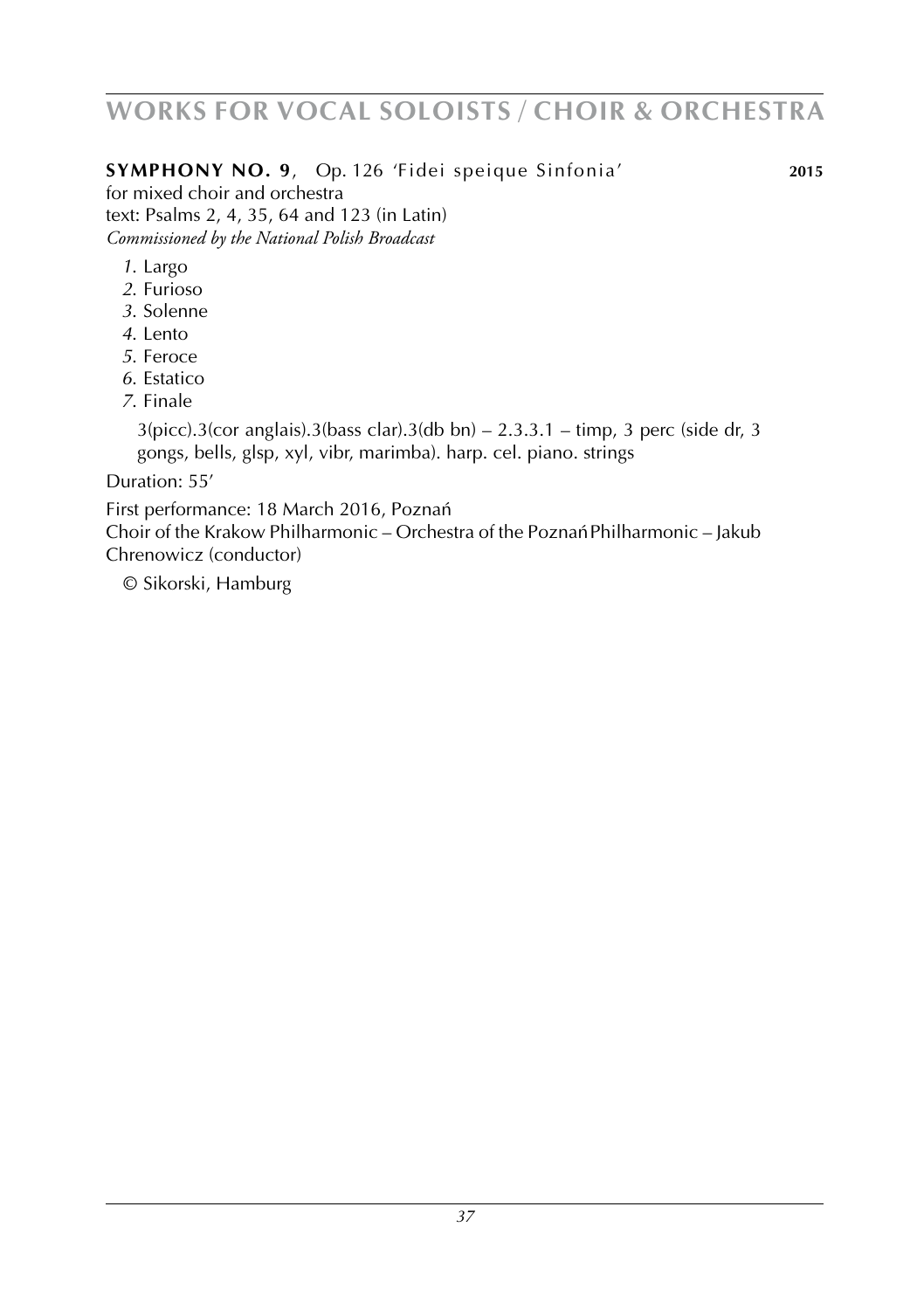# **choral works**

for mixed choir and organ (in Latin) *withdrawn*

### **vELICHALNAyA**, Op. 71 **1988**

for mixed choir Text: Russian-orthodox liturgy (in Russian) one movement:  $\frac{1}{2}$  = 76 Duration: 7' First performance: 15 May 1989, Paris The Polish Nightingales – Jerzy Kurczewski (conductor) © Sikorski, Hamburg  **Recordings**: AZYMUTH 11.045 The Polish Nightingales, Wojciech Krolopp (conductor)

### **anthem of the european union 2004**

for mixed choir © PWM, Cracow · *score:* **pwm 10325**

### **TE DEUM**, Op. 84 **1995**/**2006**

for mixed choir (in Latin)

one movement:  $J = 54$  (Tempo I)  $/J = 54$  (Tempo II)

Duration: 13'

First performance of the first version: 5 May 1995, Kiel Chamber Choir of the Bydgoszcz Academy of Music – Janusz Stanecki (conductor) First performance of the final version: 3 March 2006 Gdańsk Schola Cantorum Gedanensis – Jan L**/** ukaszewski (conductor) © Sikorski, Hamburg

**MASS 1987**-**1992**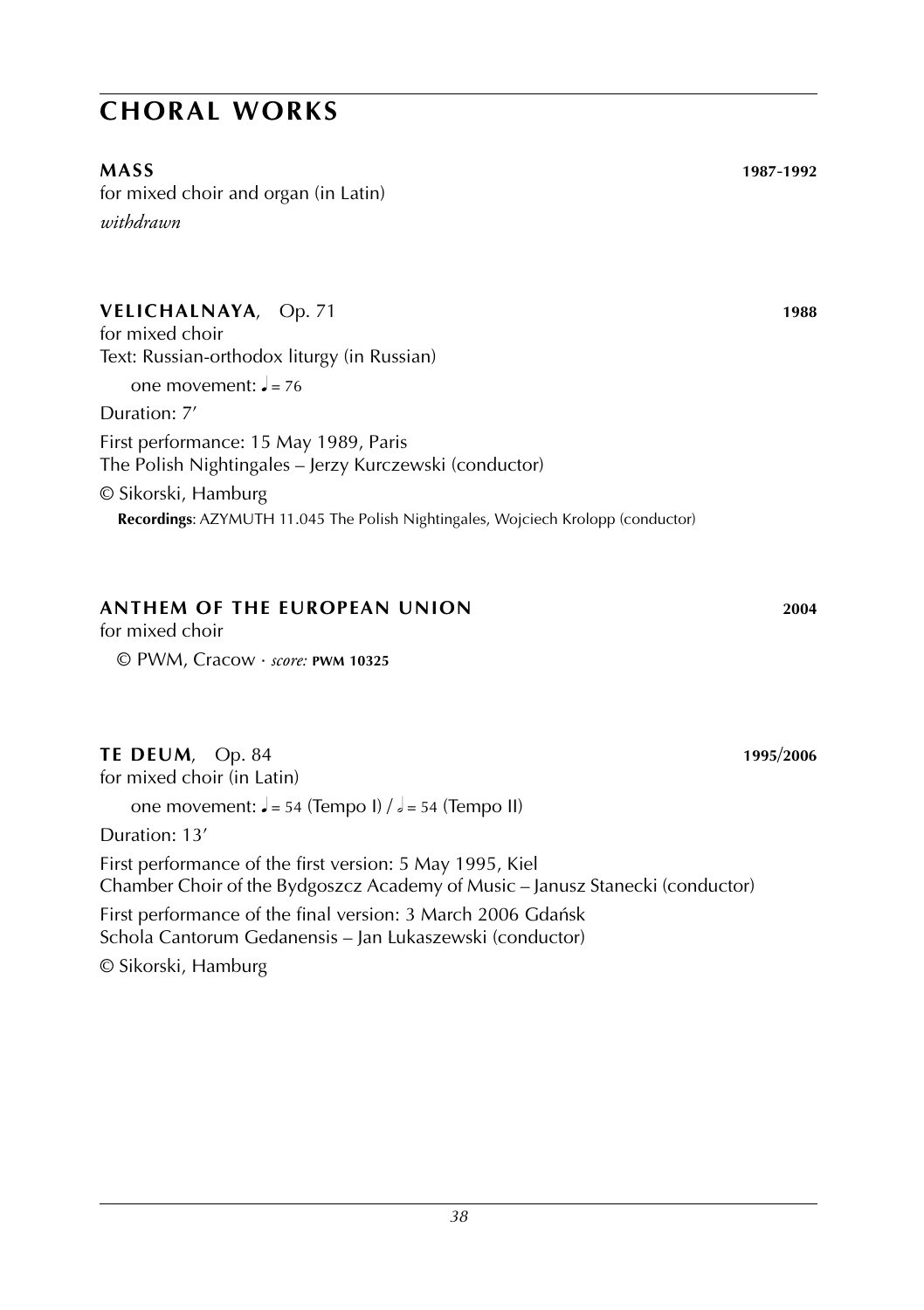# **choral works**

#### **NEHMT HIN DIE WELT!**, Op. 120 **2013**

for mixed choir on words by Friedrich Schiller from 'Die Teilung der Erde' (in German)

*Commissioned by Internationale Schostakowitsch Tage Gohrisch*

Duration: 5'

First performance: 28 September 2013, Gohrisch Vocal Concert Dresden – Peter Kopp (conductor)

© Sikorski, Hamburg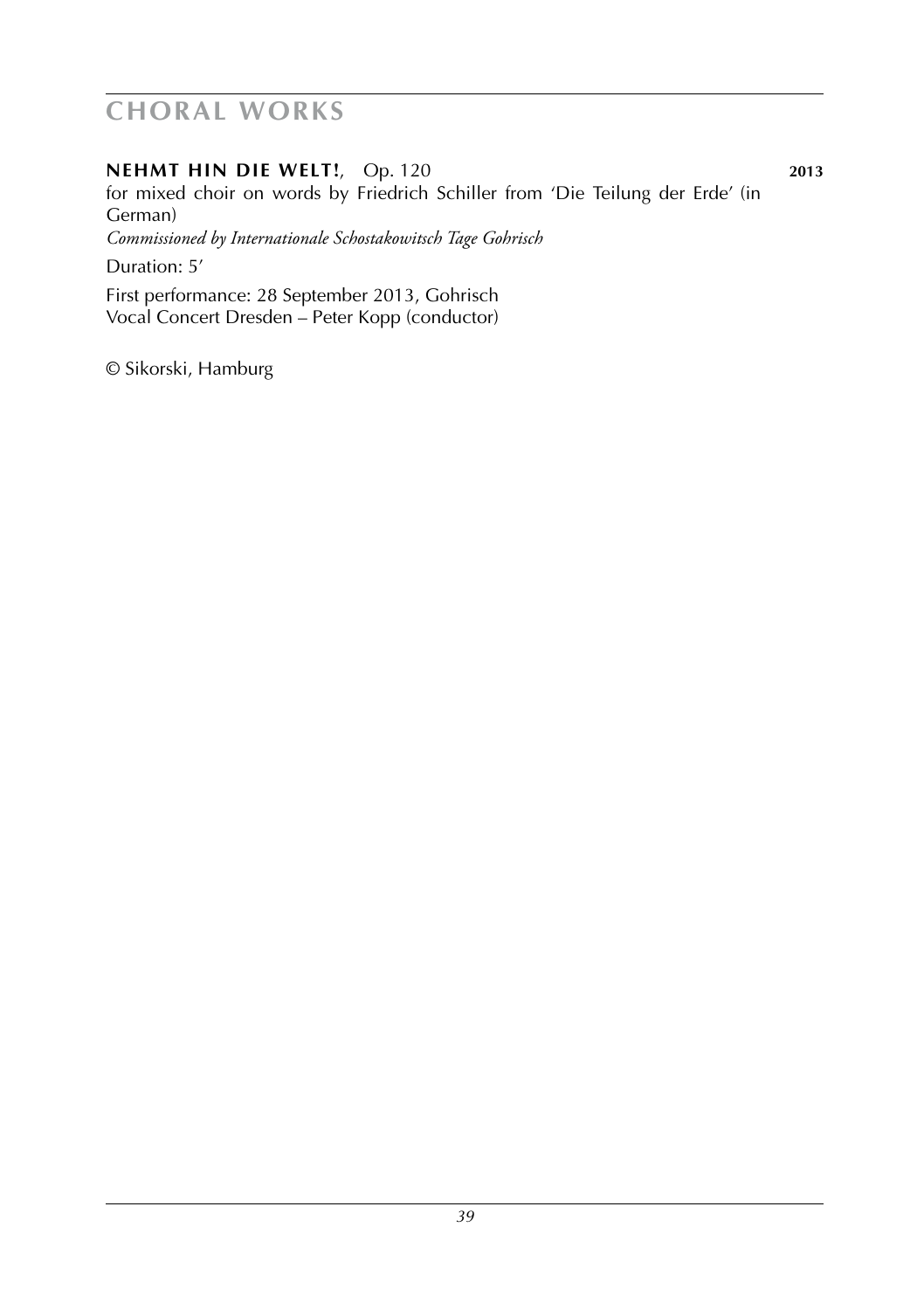# **works for voice and piano or small ensemble**

#### **SONGS OF RESIGNATION AND DENIAL**, Op. 9 **1963** (**PIEs´NI REZYGNACJI I ZAPRZECZENIA**)

for soprano, violin and piano on poems by Jadwiga Szczeblowska (in Polish)

- $1. \ \ \ \ \ \ \ \ \ \ = 138$
- $2. \, \text{J} = 76 80$
- $3 \text{ J} = 92$

#### Duration: 9'

First performance: 28 April 1966, Prague Ars Cameralis Ensemble (Zuzana Horejsi, Ludmila Baburkowa, Karel Slavik)

© Sikorski, Hamburg

#### **QUARTETTINO**, Op. 16 **1966 1966 1966**

for soprano, flute, violoncello and piano on poems by Julian Tuwim (in Polish) *Dedicated to the Ensemble MW*2

one movement:  $J = 54$ 

Duration: 7'

First performance: 11 September 1966, Szczecin Ensemble MW2: Barbara Niewiadomska (soprano) – Barbara Świątek (flute) – Jerzy<br>Klocek (violoncello) – Adam Kaczyński (piano) Klocek (violoncello) – Adam Kaczyński (piano)

© Sikorski, Hamburg

 **Recordings**: MUZA XW 892 Musicki Biennale Zagreb Ensemble **·** MUZA SXL 1135 Ensemble  $MAVA$ 

#### **five CHAMBER PIECES**, Op. 18 **1967**

for soprano (vocalises), clarinet, violin and viola *Dedicated to Ensemble Ars Cameralis*

 $1 \quad -46$ 2.  $\sqrt{ } = 132$ 3.  $\sqrt{ } = 166$  $4 = 144$  $5. \, \text{J} = 52$ 

Duration: 11'

First performance: 17 April 1969, Cracow

Helena Łazarska (soprano) – Stanisław Przystaś (clarinet) – Jacek Frydrych (violin) – Zdzisław Polonek (viola)

© Sikorski, Hamburg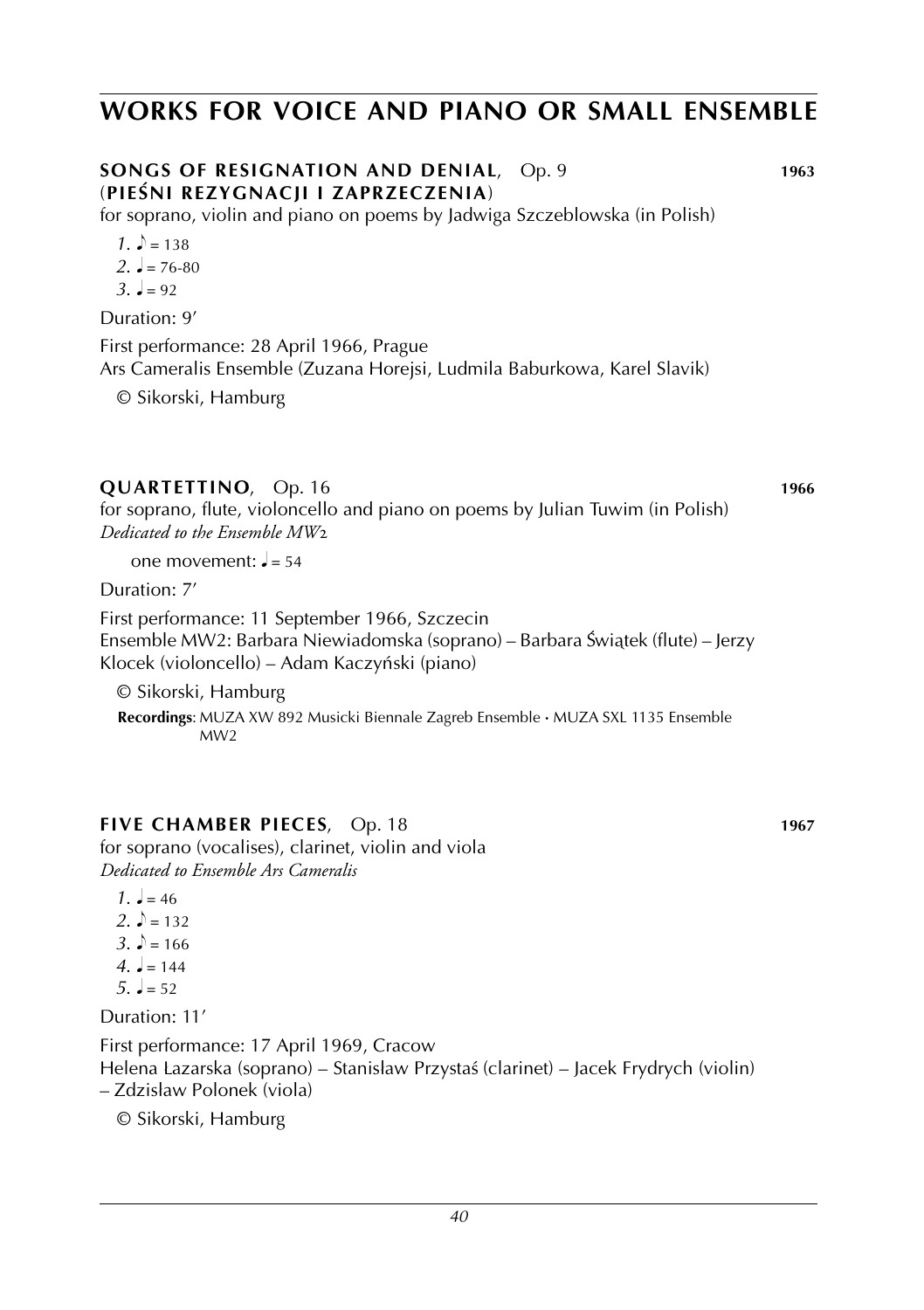# **works for voice and piano or small ensemble**

### **nine LIMERICKS OF STANISL/ AW JERZY LEC**, Op. 45 **1979** (**dziewie` c´ FRASZEK STANISL/ AWA JERZEGO LECA**)

### for soprano and piano (in Polish – German version by Ruth Niton)

*Dedicated to Helena Łoazarska*

- *1*. Memories  $(\lambda = 152)$
- 2. Against Discoveries  $(2)$ . = 144)
- *3*. On Naïveté ( $\sqrt{=}$  = 66)
- *4*. You Know, Darling ... ( $\triangle$  = 88-92)
- *5*. A Toast to the Fascists  $(d = 92)$
- *6*. Are You Dead or Alive? *(Prestissimo)*
- *7*. A Simple Test of the Conscience ( $\sqrt{ }$  = 100), *poco rubato*
- *8*. Reytan ( $\sqrt{ } = 138$ )
- *9*. To the Satirist  $\mathcal{L} = 84$ )

#### Duration: 10'

First performance: 7 September 1979, Baranów Sandomierski Helena L**/** oazarska (soprano) – Krzysztof Meyer (piano)

© Sikorski, Hamburg

#### **SUNDAY COLLOQUY IN THE STREET**, Op. 54 **1981** (**COLLOQUIUM NIEDZIELNE NA ULICY**)

for baritone and piano on a poem by Julian Tuwim (in Polish) *Dedicated to Mieczysław Tomaszewski*

one movement: Andante

Duration: 4'

First performance: 26 March 1987, Cracow Jerzy Mechliński (baritone) – Eugeniusz Knapik (piano)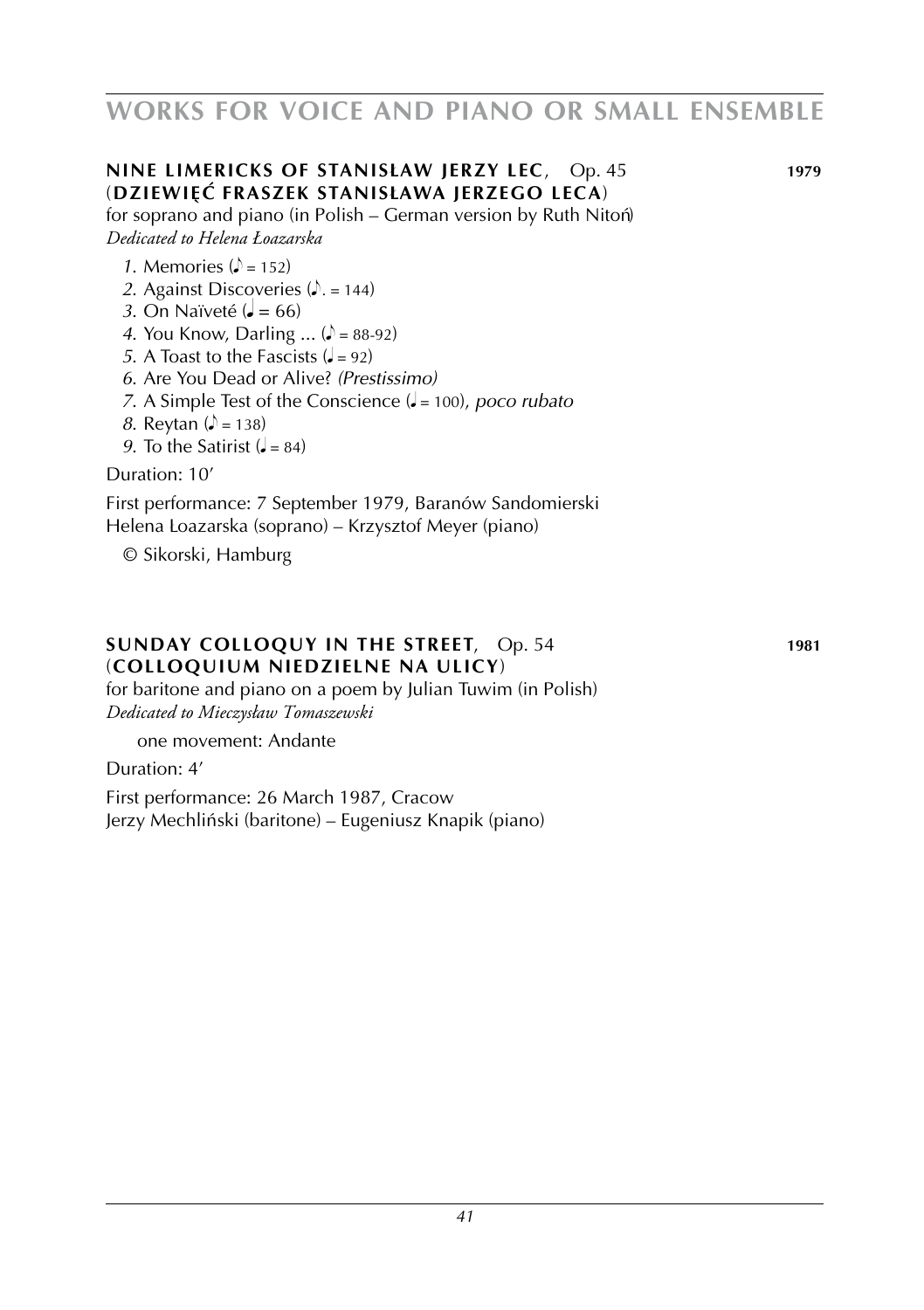#### **INTROSPECTION.** Op. 2 **1960**

for five violoncelli

one movement: Adagio

Duration: 7'

First performance: 28 May 1961, Cracow

Henryk Zarzycki, Stanisław Chmiel, Maria Bańdur, Zofia Grzymek, Leonard Grabarkiewicz

 **Recordings**: DUX 0925 Karolina Jaroszewska, Beata Urbanek-Kalinowska, Jan Kalinowski, Franciszek Pall, Anna Armatya-Borrelli

#### **MUSIC FOR three VIOLONCELLi, TIMPANI AND PIANO**, Op. 4 **1962**

- $1. \, \frac{1}{2} = 66$
- $2. \, \text{J} = 56$
- $3 \t- 100$

Duration: 15'

First performance: 9 May 1963, Cracow Henryk Zarzycki, Marian Wasiółka, Katarzyna Bromboszcz (violoncelli) – Stefan Towpasz (timpani) – Krystyna Furmanowicz (piano)

© AA, Warsaw · *score:* **aa 1980**

### **STRING QUARTET NO. 1**, Op. 8 **1963**

*Dedicated to Krzysztof Penderecki*

- *1*. Tesi
- *2*. Antitesi
- *3*. Sintesi

Duration: 13'

First performance: 26 September 1965, Warsaw String Quartet of the Music Workshop Ensemble (Stanislaw Kawalla*,* Maria Brylanka, Artur Paciorkiewicz, Janina Chyła)

© PWM, Cracow – Sonoton, Munich **·** *score:* **pwm 6341**

 **Recordings**: MUZA XW 571 Ensemble Warsztat Muzyczny **·** ISPV 151 CD Wilanów String Quartet **·** POLMIC 016 Kairos String Quartet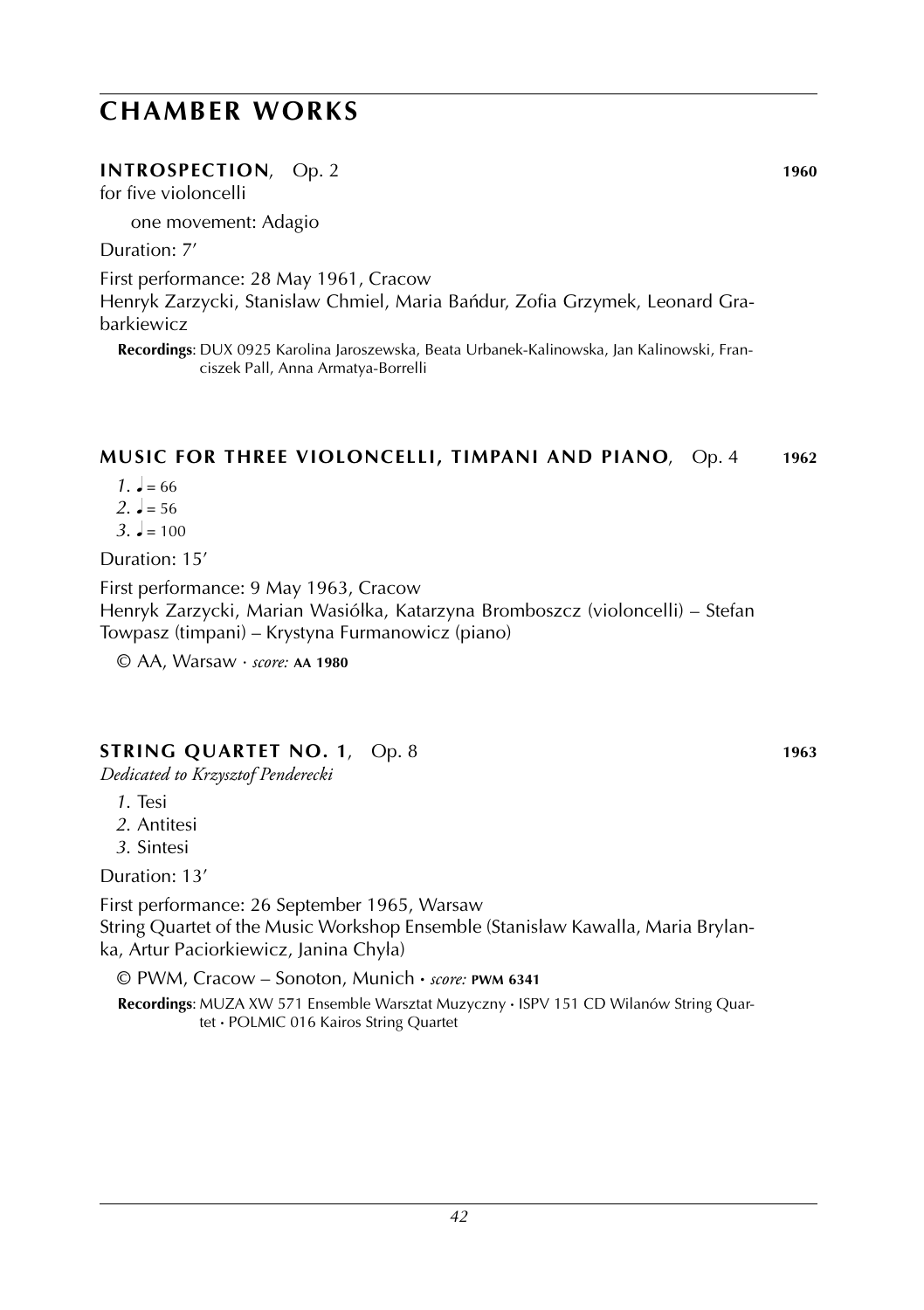#### **INTERLUDIO STATICO**, Op. 11 **1963-1964**

for clarinet and four violoncelli

one movement:  $l = 104$ 

Duration: 11'

First performance: 19 April 1967, Poznań Ryszard Gusnar (clarinet) – Zdzisław Michowski, Jadwiga Raatz, Andrzej Bartoszewicz, Krzysztof Sperski (violoncelli)

© AA, Warsaw · *score:* **aa 1977**

### **HOMMAGE À NADIA BOULANGER**, Op. 17 **1967**-**1991**

for flute, viola and harp

*1*. Largo ( $J = 60$ )

2. Allegro ( $= 112$ )

Duration: 13'

First performance: 14 May 1971, Zagreb ('Zagreb Biennale') Warsaw Harp Trio: Barbara Świątek (flute) – Włodzimierz Tomaszewski (viola) –<br>Urszula Mazurek (barp) Urszula Mazurek (harp)

© AA, Warsaw · *score:* **aa 1976**

· Second version

© Sonoton, Munich · *score:* **pro nova 2001**

Recordings: MUZA SX 1654 Warsaw Harp Trio · ISPV 194 CD Elzbieta Gajewska (flute), Ryszard Duz´ (viola), Helga Storck (harp)

### **STRING QUARTET NO. 2**, Op. 23 **1969**

*Dedicated to Witold Lutosławski*

one movement:  $\frac{1}{2} = 88$ 

Duration: 14'

First performance: 28 September 1969, Warsaw Società Cameristica Italiana (Massimo Coen, Umberto Oliveti, Emilio Poggioni, Italo Gomez)

© PWM, Cracow – Sonoton, Munich **·** *score:* **pwm 7157 Recordings**: MUZA XW 1188 Società Cameristica Italiana **·** ISVP 184 CD Wilanów String Quartet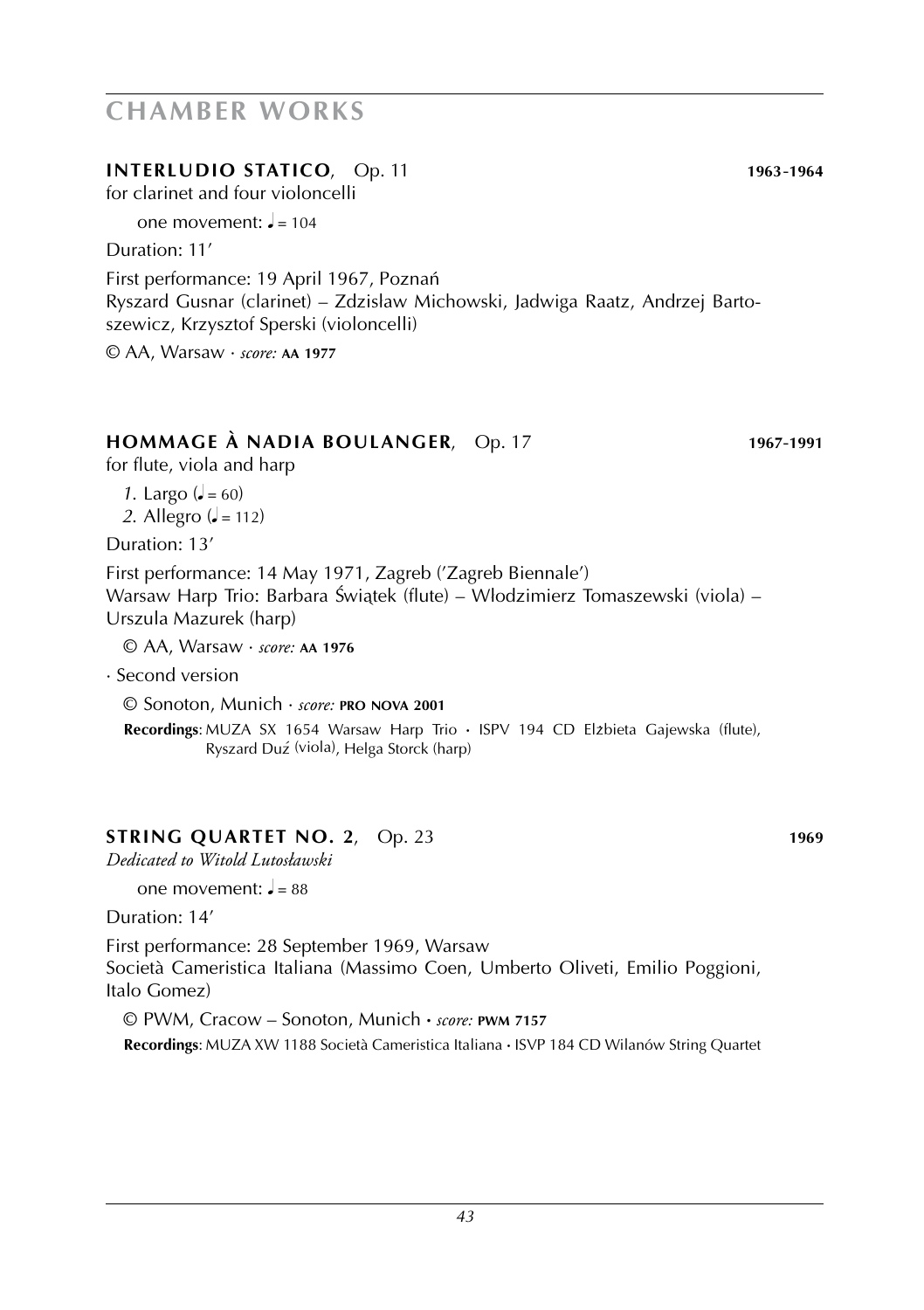### **QUATTRO COLORI**, Op. 24 **1969**-**1970**

for clarinet, trombone, violoncello and piano

- $1. \, \mathsf{J} = 84$
- $2. \, \text{J} = 60$
- $3. \, \, \sqrt{2} = 88.92$
- $4 \text{ J} = 60$
- $5. J = 84$

Duration: 12'

© AA, Warsaw · *score:* **aa 1977**

### **STRING QUARTET NO. 3**, Op. 27 **1970**-**1971**

*Dedicated to Dmitri Shostakovich*

 $1 \quad 1 = 96-104$  $2. \, \text{J} = 100$  $3. \, \text{J} = 120$ 

Duration: 18'

First performance: 28 September 1973, Warsaw Wilanów String Quartet (Tadeusz Gadzina, Pawel**/** L**/** osakiewicz, Artur Paciorkiewicz, Wojciech Walasek)

© PWM, Cracow – Sonoton, Munich **·** *score:* **pwm 7871**

 **Recordings**: MUZA XW 1886 Wilanów String Quartet **·** VERITON SXV 812 [Polskie Nagrania- ECD-035] Wilanów String Quartet **·** ISPV 184 CD Wilanów String Quartet

### **STRING QUARTET NO. 4**, Op. 33 **1974**

*Dedicated to the Wilanów Quartet*

- *1*. Preludio interrotto  $(l = 60)$
- *2*. Ostinato (lo stesso tempo)
- *3*. Elegia e conclusione (lo stesso tempo)

#### Duration: 23'

First performance: 29 January 1975, Curitiba Wilanów String Quartet (Tadeusz Gadzina, Pawel**/** L**/** osakiewicz, Artur Paciorkiewicz, Wojciech Walasek)

© PWM, Cracow – Sonoton, Munich **·** score: **p w m 8154**

 **Recordings**: SEEC 004 Wilanów String Quartet **·** MUZA SX 1442 Wilanów String Quartet **·** ISPV 101 [ISPV 162 CD] Wilanów String Quartet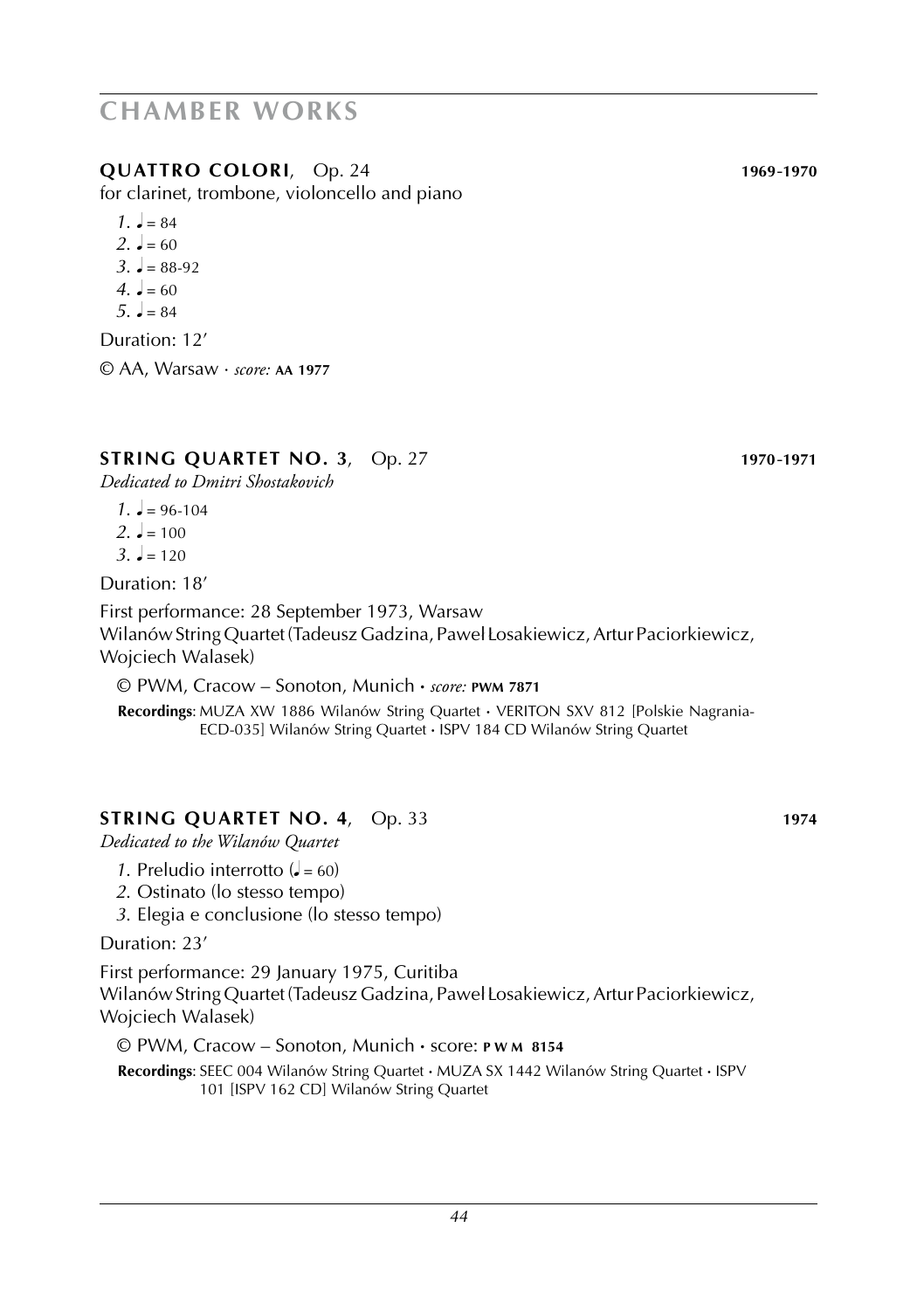### **CONCERTO RETRO**, Op. 39 **1976**

for flute, violin, violoncello and harpsichord

- 1. Maestoso  $\mathcal{L} = 69$
- 2. Allegro ( $= 88$ )
- 3. Allegretto  $\mathcal{L} = 54$ )
- *4*. Lento  $(a = 92)$
- *5*. Adagio ( $J = 60$ )
- *6*. Allegro ( $= 72$ )

Duration: 15'

First performance: 4 February 1977, Curitiba Elz. bieta Gajewska (flute) – Tadeusz Gadzina (violin) – Zygmunt Kubala (violoncello) – Krzysztof Meyer (harpsichord)

© Sikorski, Hamburg

Recordings: SEEC 010 Elżbieta Gajewska (flute), Tadeusz Gadzina (violin), Zbigniew Kubala (violoncello), Krzysztof Meyer (harpsichord) **·** ACTE PRÉALABLE AP 0076 Elz. bieta Gajewska (flute), Tadeusz Gadzina (violin), Marian Wasiól**/** ka (violoncello), Krzysztof Meyer (harpsichord)

### **STRING QUARTET NO. 5**, Op. 42 **1977**

*Commissioned by Polish Radio Dedicated to Marek Stachowski*

- $1 \quad 1 = 66$
- $2 \t= 72$
- 3. Meno mosso  $\mathcal{L} = 60$
- 4. Lo stesso tempo  $(J = 60)$
- *5*. Lo stesso tempo ( $J = 52$ )

Duration: 23'

First performance: 10 March 1978, Białystok Wilanów String Quartet (Tadeusz Gadzina, Paweł Łosakiewicz, Ryszard Duź, Marian Wasiółka)

© PWM, Cracow – Sonoton, Munich **·** *score:* **pwm 8510**

 **Recordings**: MUZA SX 1683 Wilanów String Quartet **·** ISPV 101 [ISPV 162 CD] Wilanów String Quartet **·** NAXOS 8.570776 Wieniawski String Quartet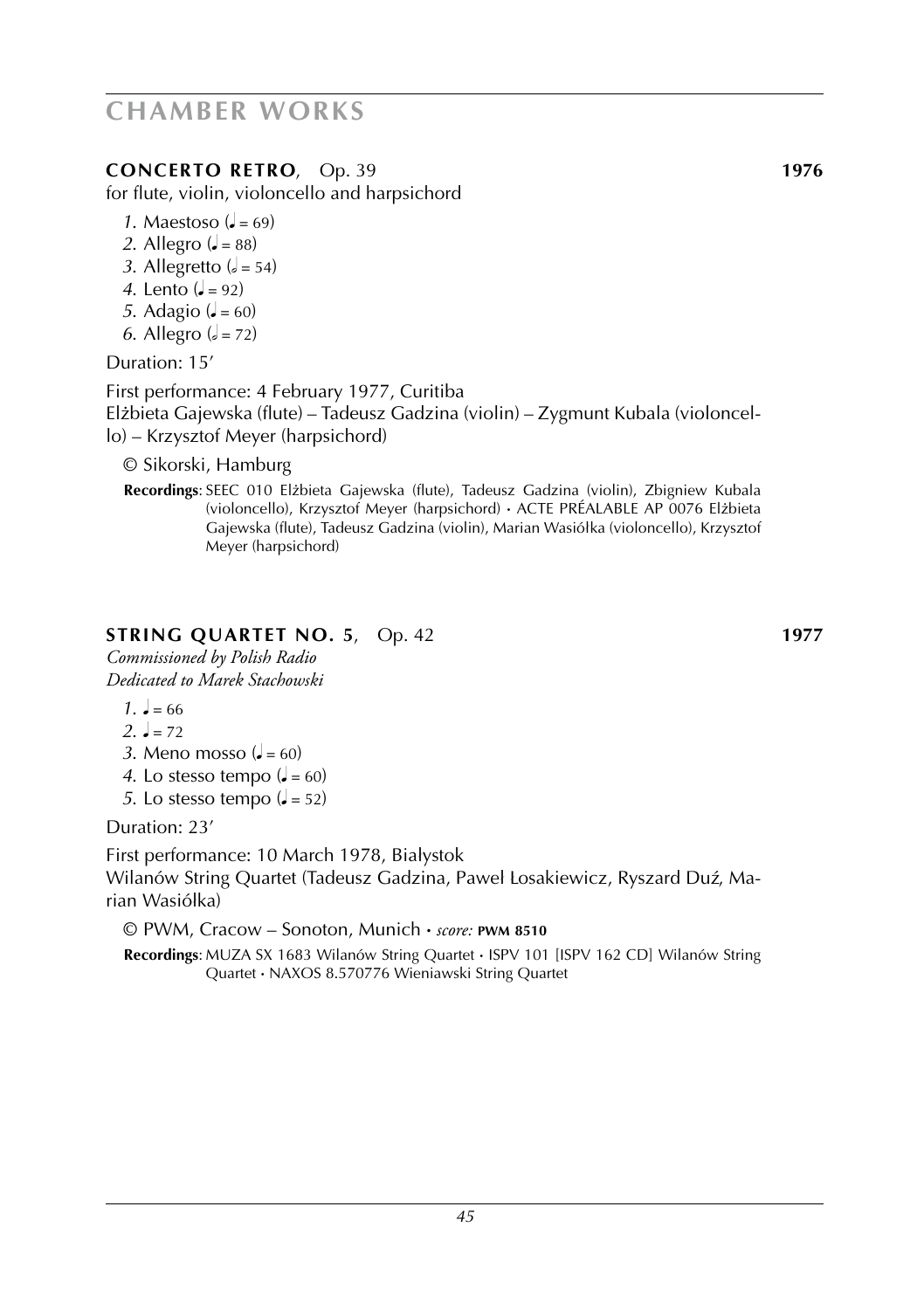#### **INTERLUDIO DRAMMATICO**, Op. 48 **1979**-**1980**

for oboe and chamber ensemble *Dedicated to Gruppe Neue Musik Hanns Eisler, Leipzig*

one movement:  $J = 126$ 

Duration: 15'

First performance: 19 January 1981, Leipzig Gruppe Neue Musik – Hartmut Haenchen, conductor

© Peters, Leipzig-Dresden **·** *score:* **pe 5598**

### **PIANO TRIO**, Op. 50 **1980 1980**

- *1*. Impetuoso ( $= 132$ )
- 2. Adagio inquieto  $(J = 66)$
- *3*. Allegretto capriccioso ( $= 80-84$ )
- 4. Cantabile e furioso  $(4 60)$
- *5*. Con moto  $(d = 76)$

Duration: 36'

First performance: 16 April 1985, Wrocław Tadeusz Gadzina, Marian Wasiól**/** ka, Jerzy L**/** ukowicz

#### © PWM, Cracow – Sonoton, Munich **·** *score:* **pwm 9891**

 **Recordings**: ARSTON ALP 003 [ISPV 135 **·** ISP 176 CD] Trio Wawelskie **·** BELLA MUSICA 31.2415 Arcadia Trio **·** CHALLENGE CLASSICS CC72310 Altenberg Trio Wien **·** NAXOS 8.573500 Anna Ziołkowska (violin), Monika Baranowska (violoncello), Laura Kluwak-Sobolewska (piano)

### **STRING QUARTET NO. 6**, Op. 51 **1981**

*Dedicated to the Wilanów Quartet*

- *1*. Con moto  $\mathbf{Q} = 92$
- 2. Prestissimo  $\left( \frac{1}{2} \right)$  = 126)
- 3. Lento  $(2 48)$

Duration: 18'

First performance: 11 June 1982, Plock Wilanów String Quartet (Tadeusz Gadzina, Paweł Łosakiewicz, Ryszard Duź, Marian Wasiółka)

© PWM, Cracow – Sonoton, Munich **·** *score:* **pwm 8711**

 **Recordings**: MUZA SX 2175 Wilanów String Quartet **·** ISPV 114 [ISPV 162 CD] Wilanów String Quartet **·** NAXOS 8.570776 Wieniawski String Quartet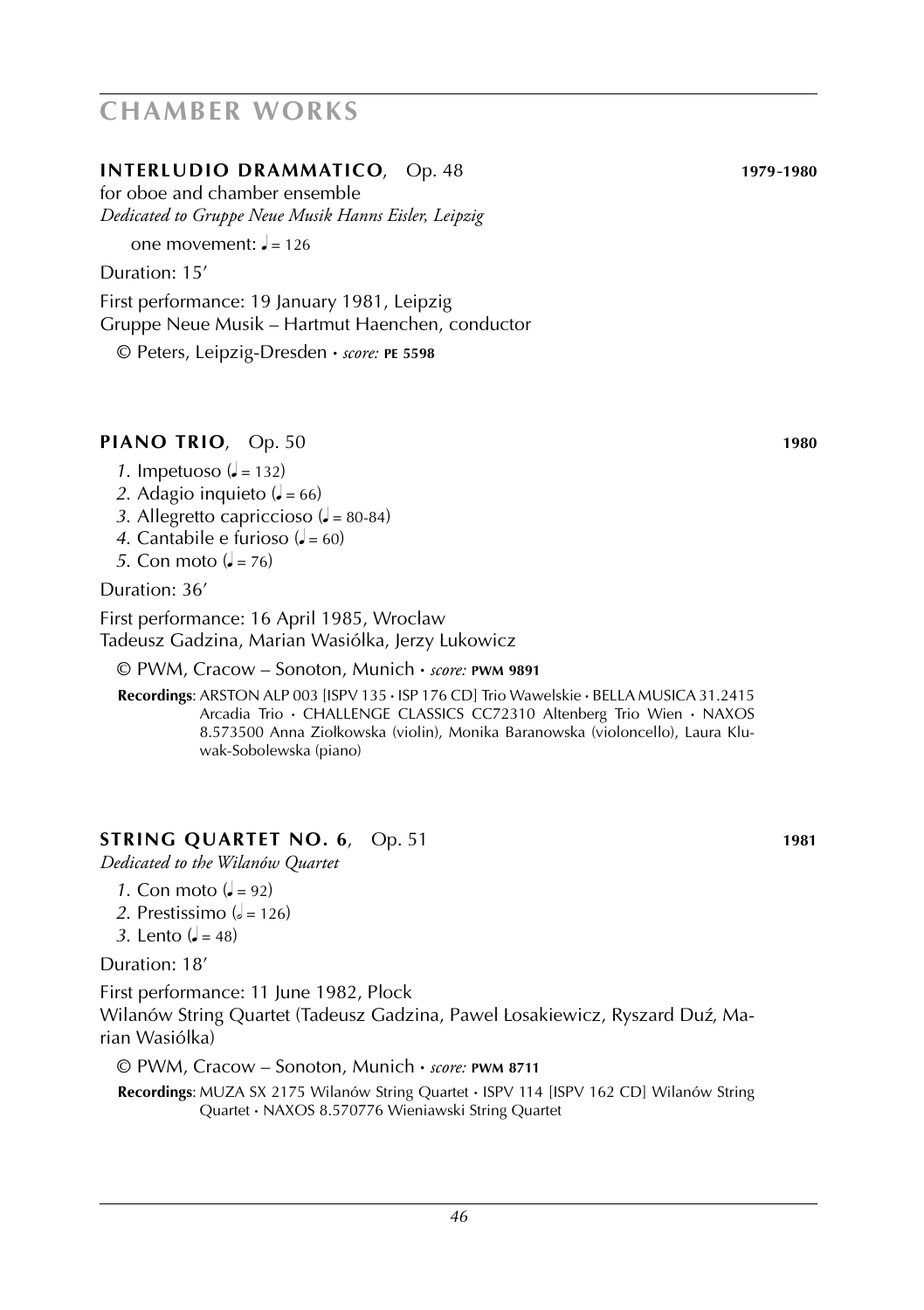**CANZONA**, Op. 56 **1981**

for violoncello and piano *Dedicated to Tanja Schatz and David Geringas*

one movement:  $J = 76$ 

Duration: 10' First performance: 1 November 1982, Cologne David Geringas, violoncello – Tanja Schatz, piano

© PWM, Cracow – Sonoton, Munich **·** *score:* **pwm 8568**

 **Recordings**: ISPV 155 [ISPV 192 CD] David Geringas (violoncello), Tanja Schatz (piano) **·** TOC-CATACLASSICS TOCC 0098 Evva Mizerska (violoncello), Emma Abbate (piano) **·** NA-XOS 8.573500 Monika Baranowska (violoncello), Laura Kluwak-Sobolewska (piano)

#### **PEZZO CAPRICCIOSO**, Op. 60 **1982**

for oboe and piano *Dedicated to Heinz Holliger*

one movement:  $= 92-88$ 

Duration: 7'

First performance: 18 April 1983, Princeton University Heinz Holliger (oboe) – Steele Ritter (piano)

© Sikorski, Hamburg

#### **SONATA for violoncello and piano no. 1**, Op. 62 **1983**

*Dedicated to Tanja Schatz and David Geringas*

- *1*. Misterioso  $(d = 72)$
- *2*. Furioso ( $\sqrt{ } = 132 144$ )
- 3. Con moto  $\mathcal{L} = 88$

Duration: 25'

First performance: 22 November 1984, Klagenfurt

David Geringas (violoncello) – Krzysztof Meyer (piano)

© Sikorski, Hamburg – PWM, Cracow **·** *scores:* **sik 1432 – pwm 8716**

 **Recordings**: MUZA SX 2579 Ivan Monighetti (violoncello), Krzysztof Meyer (piano) **·** AMBITUS AMB 97848 Reimund Korupp (violoncello), Krzysztof Meyer (piano) **·** TOCCATA CLASSICS TOCC 0098 Evva Mizerska (violoncello), Emma Abbate (piano)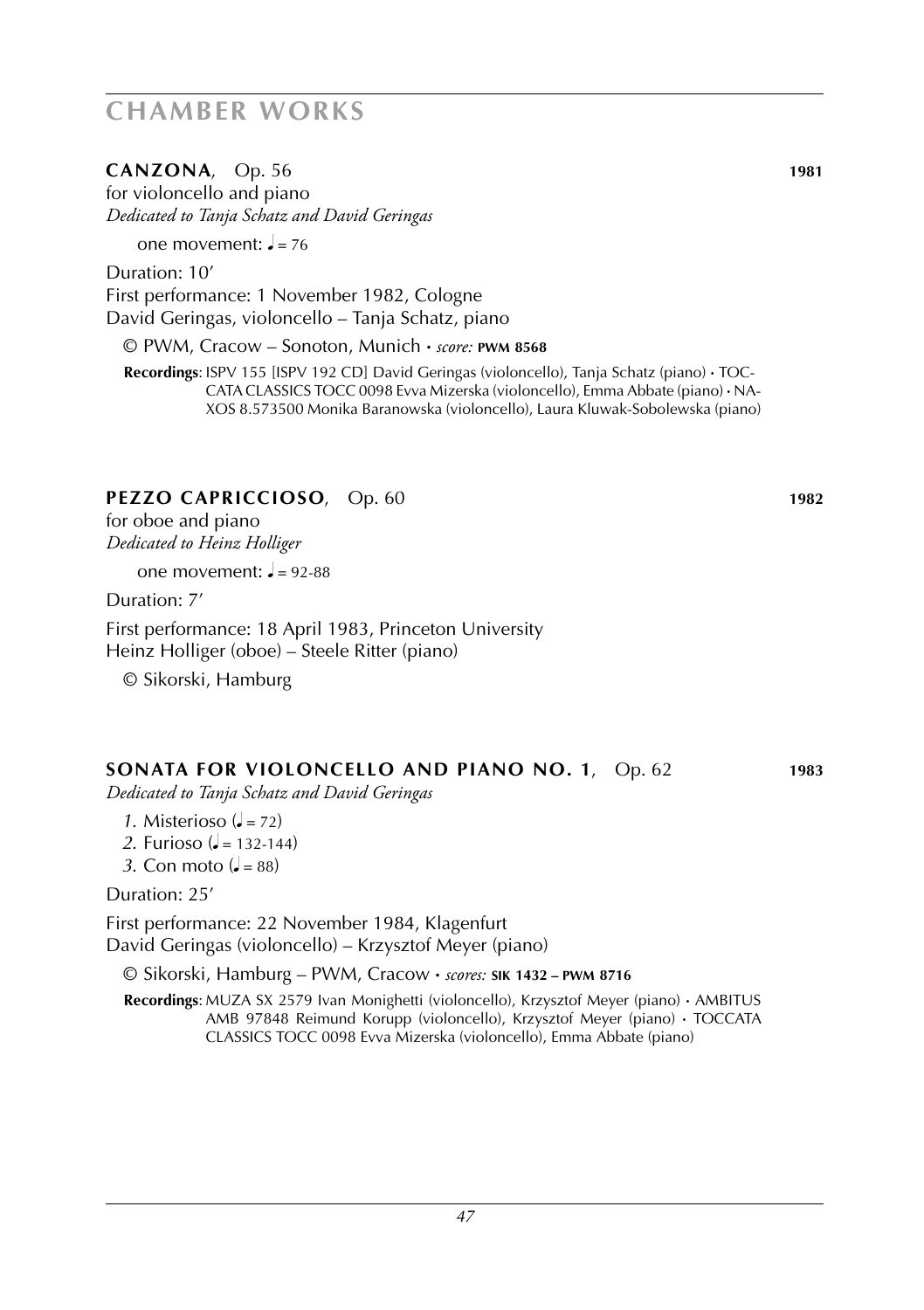### **STRING QUARTET NO. 7**, Op. 65 **1985**

*Dedicated to the memory of my father*

one movement:  $\frac{1}{2}$  = 116

Duration: 12'

First performance: 16 April 1985, Wrocław Wilanów String Quartet (Tadeusz Gadzina, Paweł Łosakiewicz, Ryszard Duź, Marian Wasiółka)

© PWM, Cracow – Sonoton, Munich · *score:* **pwm 8907**

 **Recordings**: MUZA SX 2427 Wilanów String Quartet **·** ISPV 151 CD Wilanów String Quartet **·** NAXOS 8.573001 Wieniawski String Quartet

### **QUARTET for four saxophones**, Op. 65a **1986**

(Arrangement of String Quartet No. 7)

one movement:  $J = 116$ 

Duration: 12'

First performance: 24 July 1988, Santa Cruz Raschèr Saxophone Quartet (Carina Raschèr, John Edward Kelly, Bruce Weinberger, Linda Ann Bangs)

© Contemp-Art, Wien **·** *score:* **contemp-art 2039**

### **CLARINET QUINTET**, Op. 66 **1986**

*Dedicated to Danuta Gwizdalanka*

- 1. Quieto ( $\triangle$  = 132)
- 2. Con moto  $\left( \right)$  = 52)
- 3. Leggiero  $(J = 112)$
- 4. Deciso ( $= 100$ )

Duration: 34'

First performance: 2 November 1986, Ulm Eduard Brunner, Wilanów String Quartet (Tadeusz Gadzina, Pawel**/** L**/** osakiewicz, Ryszard Duź, Marian Wasiółka)

© Sonoton, Munich **·** *score:* **pronova 2001**

 **Recordings**: ISPV 147 CD Eduard Brunner (clarinet), Wilanów String Quartet **·** DUX 0507/0508 Paweł Drobnik (clarinet), Wieniawski String Quartet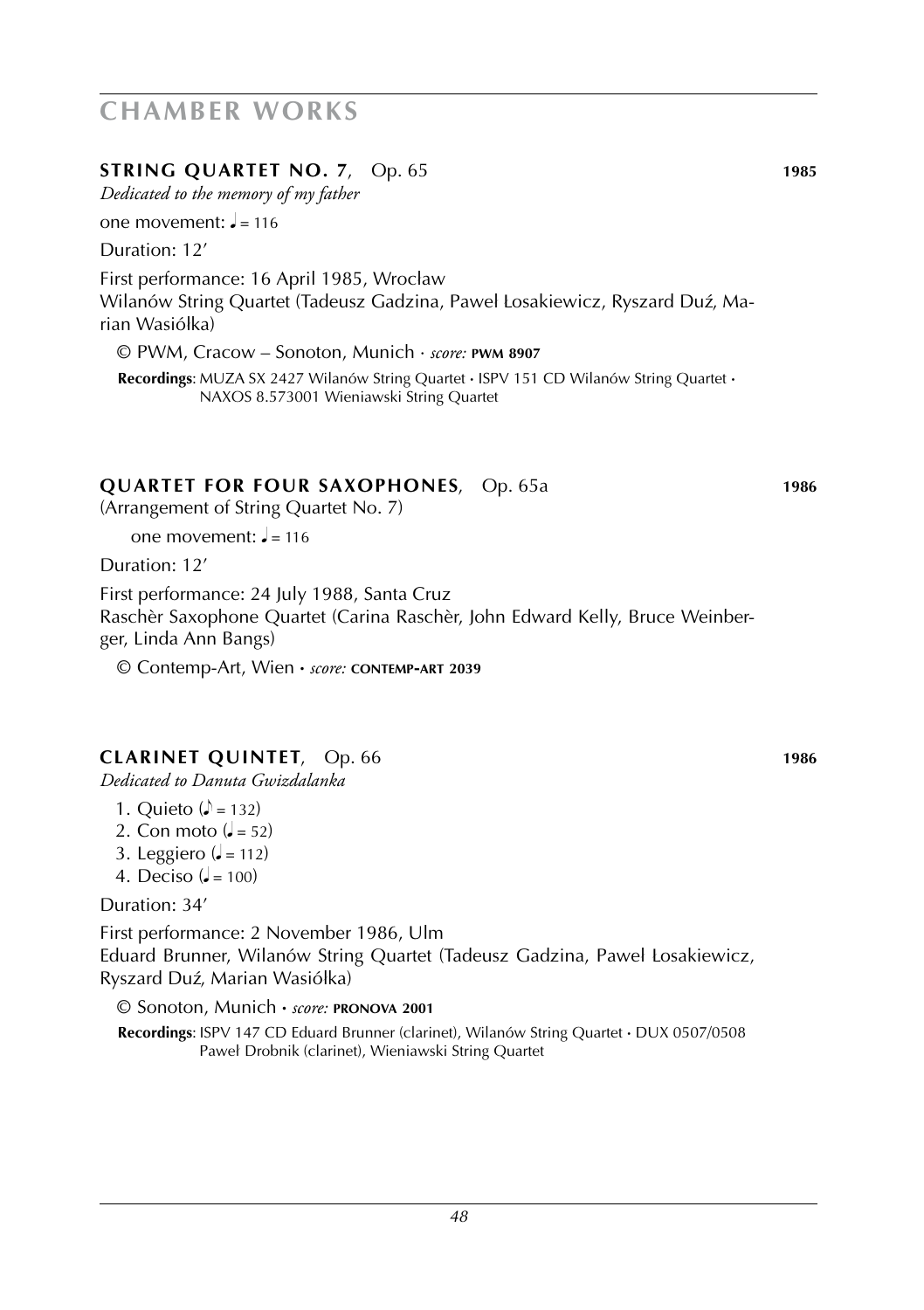### **STRING QUARTET NO. 8**, Op. 67 **1985**

- *1*. Tranquillo  $\left( \right) = 76$
- 2. Furioso ( $= 112$ )
- *3*. Infernale, lo stesso tempo
- 4. Drammatico ( $J = 76$ )
- *5*. Tranquillo  $(l = 76)$

#### Duration: 19'

First performance: 16 March 1986, Munich Wilanów String Quartet (Tadeusz Gadzina, Paweł Łosakiewicz, Ryszard Duź, Marian Wasiółka)

© PWM, Cracow – Sonoton, Munich **·** *score:* **pwm 9432**

 **Recordings**: MUZA SX 2460 Wilanów String Quartet **·** ISPV 151 CD Wilanów String Quartet **·** DUX 10190 Dafô String Quartet **·** NAXOS 8.573001 Wieniawski String Quartet

### **CAPRICCIO per sei strumenti**, Op. 69 **1987**-**1988**

for flutes, violin, viola and violoncello *Dedicated to Elżbieta Gajewska*

 $1. \, \text{J} = 76$  $2. \, \text{J} = 126$ 

 $3. \, \text{J} = 54$ 

Duration: 15'

First performance: 10 July 1989, Lanaudière (Canada) Elz. bieta Gajewska (flutes) – Tadeusz Gadzina (violin) – Ryszard Duz´ (viola) – Marian Wasiól**/** ka (violoncello)

© AA, Warsaw – Sonoton, Munich **·** *score:* **pronova 2007**

Recordings: ISPV 194 CD Elzbieta Gajewska (flutes) – Tadeusz Gadzina (violin) – Ryszard Duź (viola) – Marian Wasiól**/** ka (violoncello)

#### **WITTENER KAMMERMUSIK 1988**

for flute, oboe and clarinet

one movement:  $J = 132$ 

Duration: 4'

First performance: 22 April 1989, Witten Joachim Schmitz (flute) – Anne Leek (oboe) – Johannes Moog (clarinet)

© Sonoton, Munich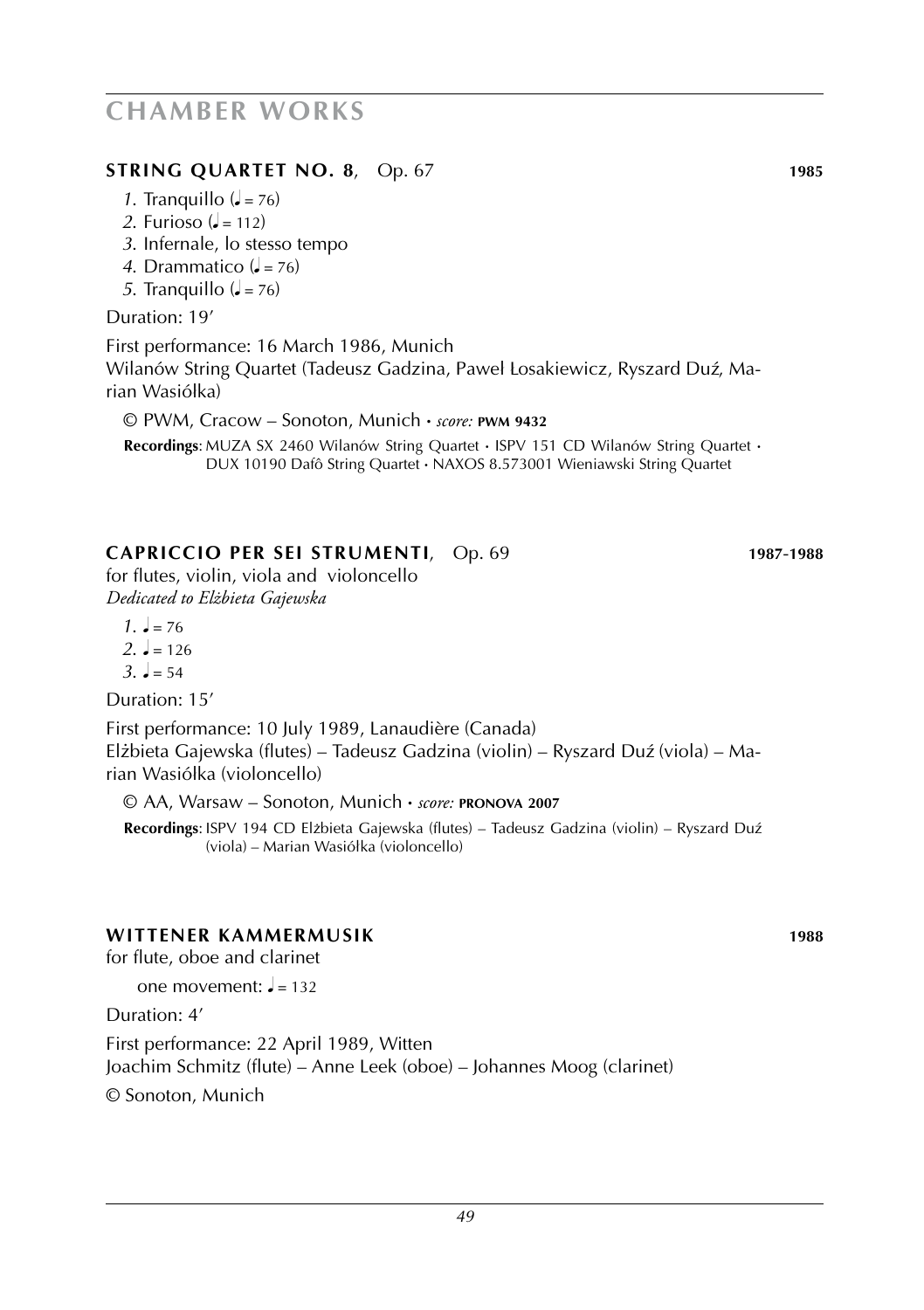### *1*. Agitato  $\mathbf{a} = 92$

2. Calmo  $(l = 66)$ 

*Dedicated to Jerzy Stajuda*

- 3. Con vigore  $(J = 132)$
- 4. Misterioso ( $= 80$ )
- *5*. Vivo  $(l = 138)$

Duration: 25'

First performance: 28 December 1991, Cologne Wilanów String Quartet (Tadeusz Gadzina, Paweł Łosakiewicz, Ryszard Duź, Marian Wasiółka)

**STRING QUARTET NO. 9**, Op. 74 **1989**-**1990**

© Sonoton, Munich **·** *score:* **pronova 2005 Recordings**: ISPV 171 CD Wilanów String Quartet **·** NAXOS 8.572656 Wieniawski String Quartet

#### **PIANO QUINTET**, Op. 76 **1990**-**1991**

*Commissioned by KölnMusik GmbH*

- 1. Maestoso ( $d = 66$ )
- 2. Misterioso ( $\phi = 66$ )
- *3*. Inquieto ( $J = 116$ )
- *4*. Adagio ( $J = 56$ )
- *5*. Adagio ( $J = 56$ ) Presto ( $J = 80$ )

Duration: 38'

First performance: 25 May 1992, Cologne

Wilanów String Quartet (Tadeusz Gadzina, Paweł Łosakiewicz, Ryszard Duź, Marian Wasiól**/** ka) – Krzysztof Meyer (piano)

© Sonoton, Munich **·** *score:* **pronova 1996**

 **Recordings**: ISPV 171 CD Krzysztof Meyer (piano), Wilanów String Quartet **·** DUX 0507/0508 Andrzej Tatarski (piano), Wieniawski String Quartet

# **chamber works**

### **FANFARE for eight trombones 1989**

Duration: 20"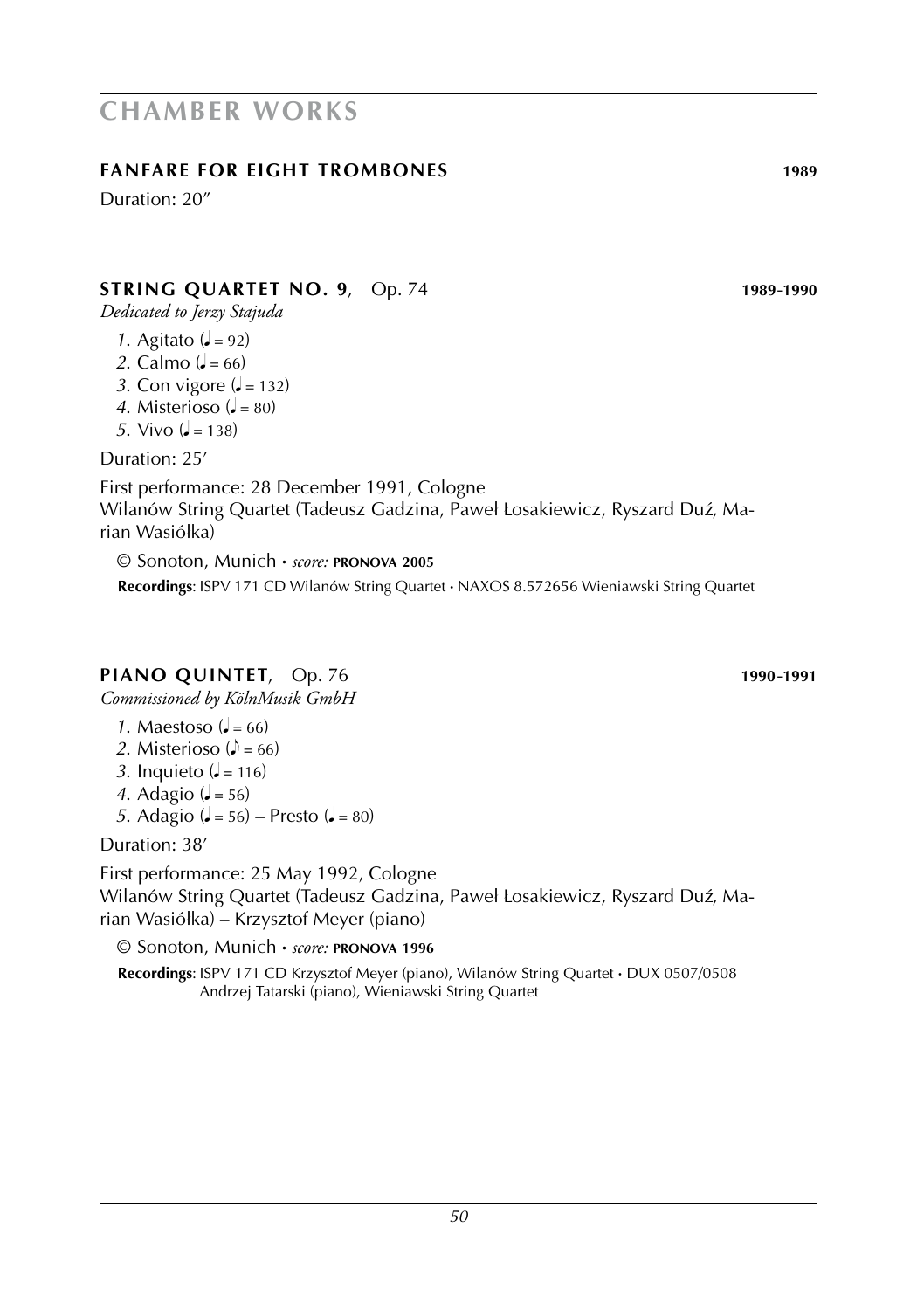#### **PEZZO PER MAURO**, Op. 77 **1991**

for flute, alto saxophone, trombone, piano, double bass and percussion

one movement:  $\frac{1}{2} = 104$ 

Duration: 9'

First performance: 12 January 1992, Cologne

Carin Levine (flute) – Michael Riessler (alto saxophone) – Vinko Globokar (trombone) – Kristi Becker (piano) – Wolfgang Güttler (double bass) – all performers (percussion)

© Sonoton, Munich

Recordings: ISPV 189 CD Elzbieta Gajewska (flute), Werner Mittelbach (alto saxophone), Hans-Jörg Profanter (trombone), Krzysztof Meyer (piano), Heinrich Braun (double bass)

#### **TRIO for flute, viola and guitar**, Op. 78 **1992**

*Dedicated to Gerhard Narholz*

- *1*. Precipitando ( $= 96$ )
- 2. Misterioso ( $d = 60$ )
- *3*. Lontano (**J**. = 52)
- *4*. Vivo  $\mathbf{Q} = 112$
- *5*. Indifferente  $(l = 60)$

Duration: 12'

First performance: 3 November 1992, Kempen Irena Grafenauer (flute) – Gerard Caussé (viola) – Eliot Fisk (guitar)

© Sonoton, Munich **·** *score:* **pronova 2002**

 **Recordings**: ISPV 176 CD Robert Aitken (flute), Eckart Schloifer (viola), Reinbert Evers (guitar)

#### **STRING TRIO**, Op. 81 **1993**

*Dedicated to Deutsches Streichtrio*

- $1. \, \text{J} = 69$  $2. \, \mathsf{d} = 69$
- $3. \, \text{J} = 69$
- $4 \text{ J} = 69$

Duration: 24'

First performance: 6 March 1994, Munich Deutsches Streichtrio (Hans Kalafusz, Jürgen Weber, Reiner Ginzel)

© Sonoton, Munich **·** *score:* **pronova 2002**

 **Recordings**: ISPV 176 CD Deutsches Streichtrio **·** ACTE PRÉALABLE AP 0146 Tadeusz Gadzina, Ryszard Duz´, Marian Wasiól**/** ka

*51*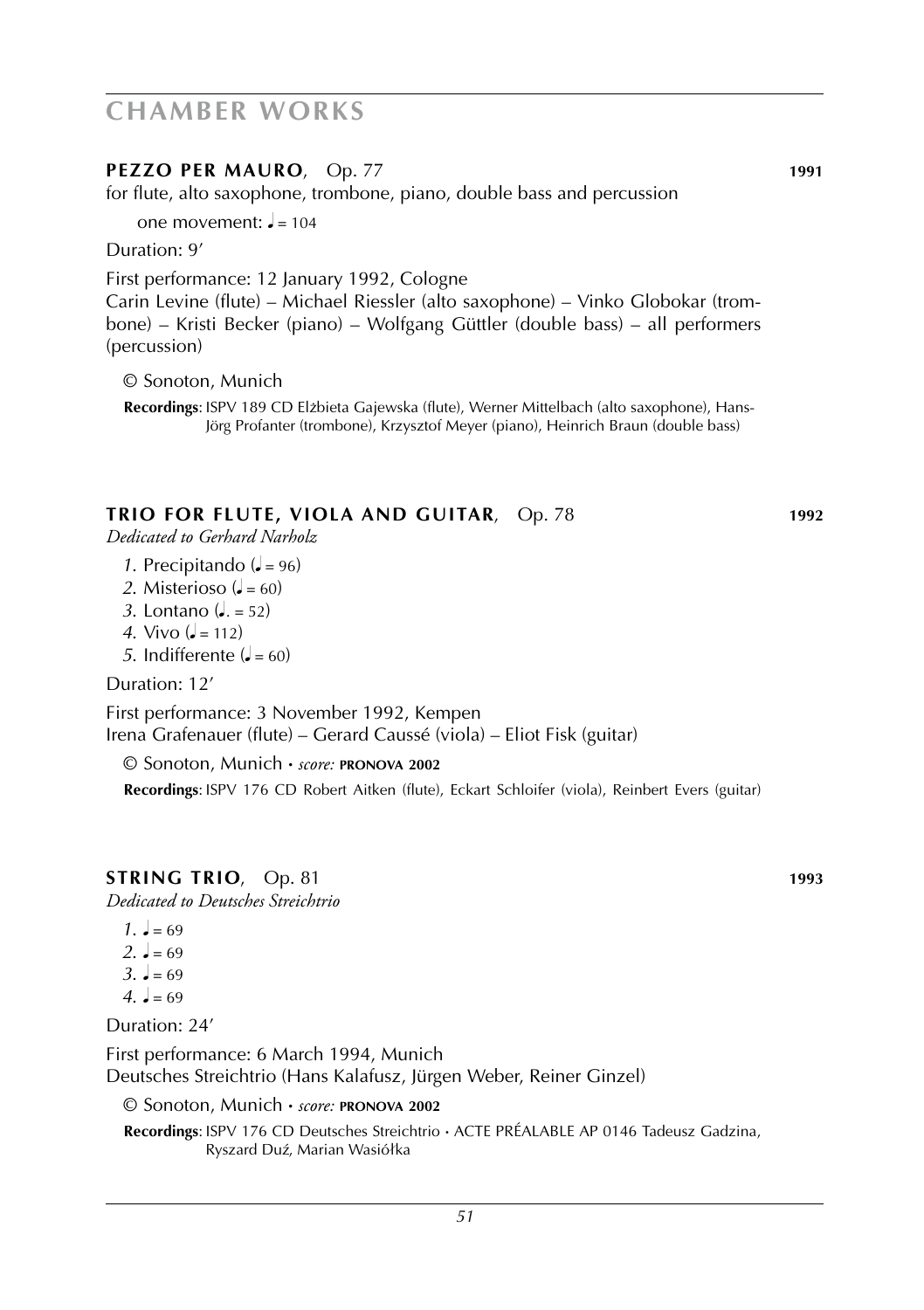#### **STRING QUARTET NO. 10**, Op. 82 **1993**-**1994**

*Commissioned by Music and Theatre Days Festival, Poznań Dedicated to my wife Danuta*

- *1*. Lento Allegro assai
- *2*. Lento assai, cantabile e tranquillo
- *3*. Vivace
- *4*. Vivo

Duration: 36'

First performance: 3 October 1994, Poznań Wilanów String Quartet (Tadeusz Gadzina, Paweł Łosakiewicz, Ryszard Duź, Marian Wasiółka)

© Sonoton, Munich **·** *score:* **pronova 2003**

 **Recordings**: ISPV 184 CD Wilanów String Quartet **·** NAXOS 8.573001 Wieniawski String Quartet

#### **MISTERIOSO**, Op. 83 **1993**

for violin and piano *Commissioned by Stiftung Niedersachsen*

Sempre poco rubato  $(J = 56)$ 

Duration: 6'

First performance: 2 November 1994, Hannover A. Stolow (violin) – R. Kanj (piano)

© Sikorski, Hamburg **·** *score:* **sik 1592**

 **Recordings**: ARS MUSICI AM 1204-2 Albrecht Breuninger (violin), Irene Berger (piano) **·** NAXOS 8.573500 Anna Ziołkowska (violin), Laura Kluwak-Sobolewska (piano)

### **au-delà d'une absence**, Op. 89 **1997**

for string quartet *Dedicated to the Quatuor Danel*

- 1. Allegro molto  $(J = 144)$
- 2. Andantino  $\mathcal{L} = 126$
- *3*. Allegretto ( $\sqrt{ }$  = 58)

Duration: 23'

First performance: 6 July 1998, Hamburg Quatuor Danel (Marc Danel and Gilles Millet, violins – Juliette Danel, viola – Guy Danel, violoncello)

© Sikorski, Hamburg **·** *score:* **sik 1491 Recordings**: ACTE PRÉALABLE AP 0076 Wilanów String Quartet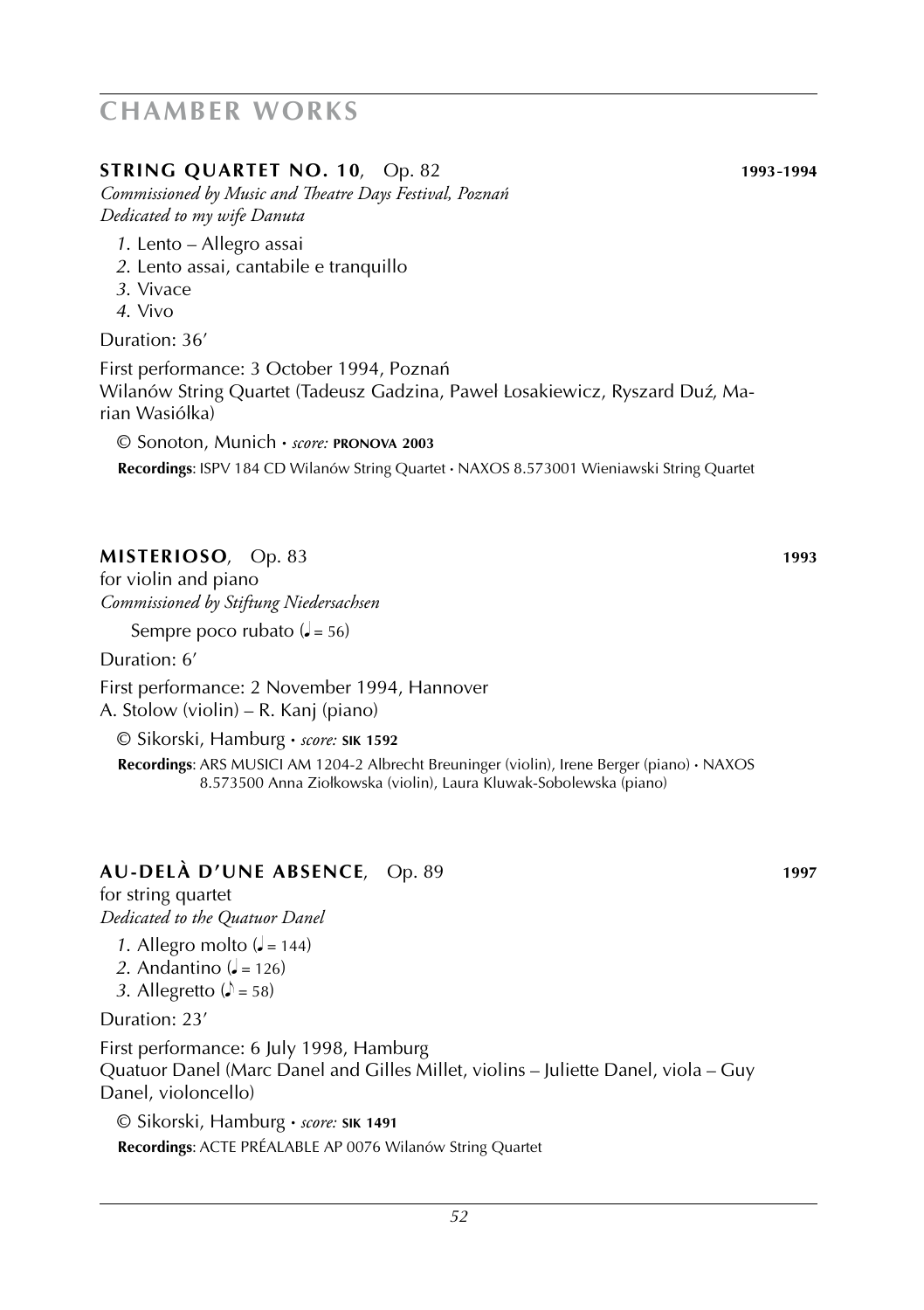#### **trio for clarinet, violoncello and piano**, Op. 90 **1997**-**1998**

*Commissioned by ,Sommerliche Musiktage Hitzacker'* 1999

- *1*. Calmo  $(l = 72)$
- 2. Precipitando ( $J = 152$ )
- 3. Grave  $(l = 72)$

Duration: 27'

First performance: 31 July 1999, Hitzacker Ulf Rodenkirchen (clarinet) – Claus Kanngießer (violoncello) – Friedemann Rieger (piano)

© Sonoton, Munich **·** *score:* **pronova 2000**

 **Recordings**: ISPV 194 CD Eduard Brunner (clarinet), Ivan Monighetti (violoncello), Pavel Gililov (piano)

#### **les sons rayonnants 2000**

for two player pianos and computer *Dedicated to Beatrix and Jürgen Hocker*

First performance: 24 May, Cologne – Musiktriennale

© PWM, Cracow

 **Recordings**: MDG 645 1406-2

#### **impromptu multicolore**, Op. 92 **2000**

for two pianos *Commissioned by the Lucerne Festival Dedicated to Adrienne Soós and Ivo Haag*

- *1*. Furioso ( $= 60$ )
- *2*. Lento  $(J = 50)$
- 3. Precipitando ( $J = 160$ )

Duration: 20'

First performance: 23 November 2002, Lucerne Adrienne Soós – Ivo Haag

© Sikorski, Hamburg

 **Recordings**: MGB CTS-M 107 Adrienne Soós, Ivo Haag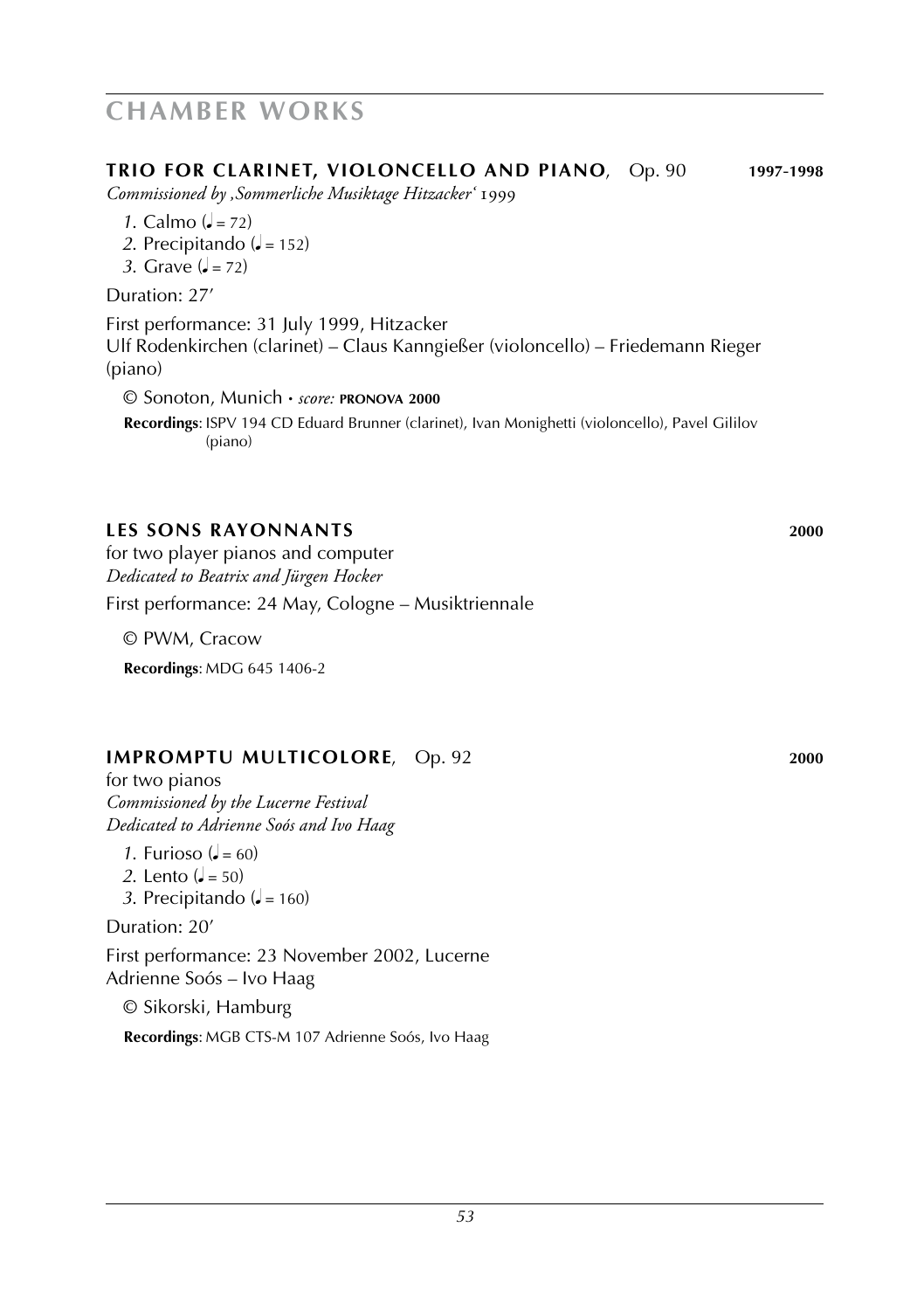### **capriccio interrotto**, Op. 93 **2000**

for violin and piano (violin part edited by Magdalena Rezler) *Commissioned by Towarzystwo Muzyczne imienia Henryka Wieniawskiego*

Impetuoso  $(J = 96)$ 

Duration: 7'

© Sikorski, Hamburg · *score:* **sik 1563**

 **Recordings**: PRCD 191 Alona Bayeva (violin), Gulozal Karieva (piano) / Roman Sinovic (violin), Zanna Parchamowski (piano) **·** PRCD 194 Alona Bayeva (violin), Gulozal Karieva (piano)

#### **cinque colori**, Op. 94 **2001**

for flute, violin, violoncello, percussio and piano *Commissioned by and dedicated to the Janus Ensemble*

 $1. \, \mathsf{J} = 69$ 

- *2*. Prestissimo ( $= 132-152$ )
- *3*. Lento  $(d = 50)$

Duration: 11'

First performance: 21 May 2001, Freiburg Janus Ensemble: Pirmin Grehl (flute) – Judith Sauer (violin) – Isabel Martin (violoncello) – Nils Tannert (percussion) – Carlos Roggan (piano)

© Sonoton, Munich

 **Recordings**: ISPV 195 CD Petra Kessler, Claudia Friedrich, Mitsuro Morita-Uno, Martin Thissen, Friederike Möller, Mark-Andreas Schlingensiepen (conductor)

#### **string qUARTET NO. 11**, Op. 95 **2001**

*Dedicated to Mieczysław Tomaszewski*

one movement: Lento ( $J = 48$ ) – Andante ( $J = 72$ ) – Moderato ( $J = 96$ ) – Allegro  $(J = 120) -$ Presto  $(J = 144)$ 

Duration: 14'

First performance: 25 September 2001, Wuppertal Dafô String Quartet (Justyna Duda, Danuta Augustyn, Kinga Roesler, Anna Armatys)

© Sonoton, Munich

 **Recordings**: ISPV 192 CD Wieniawski String Quartet **·** ACTE PRÉALABLE AP 0146 Wilanów String Quartet **·** NAXOS 8.572656 Wieniawski String Quartet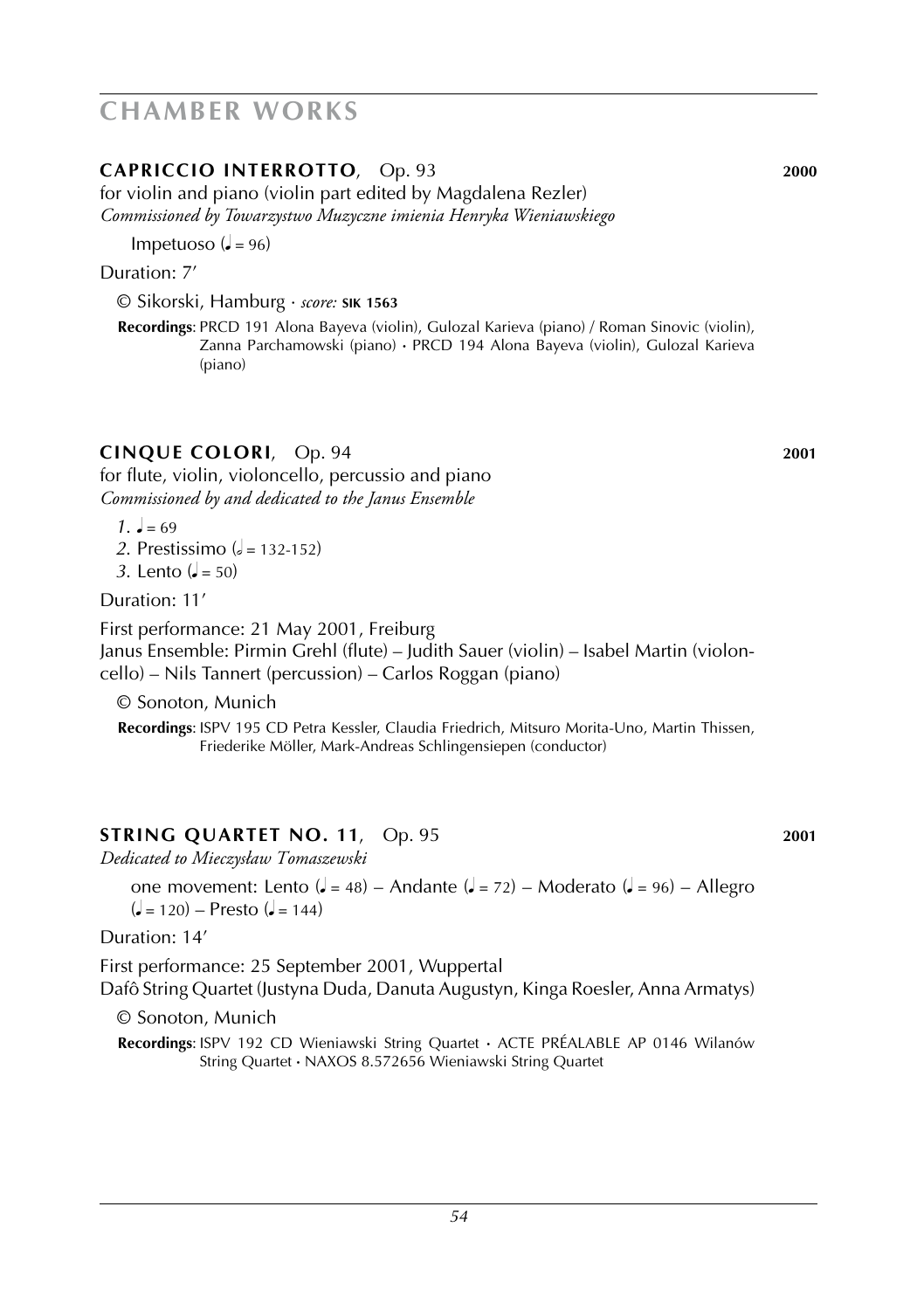#### **trio for oboe, bassoon and piano**, Op. 98 **2002**

*Commissioned by and dedicated to Trio Okazaki*

- 1. Rapsodico ( $d = 120$ )
- *2*. Lento  $(d = 50)$
- 3. Precipitando  $(J = 120)$

Duration: 17'

First performance: 21 March 2003, Düsseldorf Trio Okazaki: Tomoharu Yoshida (oboe) – Koji Okazaki (bassoon) – Etsuko Okazaki (piano)

© Sonoton, Munich · *score:* **pronova 2004**

 **Recordings**: ISPV 194 CD Tomohara Yosiba (oboe), Koji Okazaki (bassoon), Etsuko Okazaki (piano)

#### **sonata for violoncello and piano no. 2**, Op. 99 **2003**-**2004**

*Dedicated to Ivan Monighetti*

- *1*. Mesto  $(J = 84)$
- 2. Delicato ( $\triangle$  = 120)
- 3. Grave  $(1 44)$
- *4*. Feroce  $(J = 72)$

Duration: 23'

First performance: 29 September 2006, Amsterdam Doris Hochscheid (violoncello) – Frans van Ruth (piano)

© Sikorski, Hamburg · *score:* **sik 1562**

 **Recordings**: TOCCATA CLASSICS TOCC 0098 Evva Mizerska (violoncello), Katarzyna Glensk (piano)

#### **epitaphium for three violoncelli and piano**, Op. 100 **2004**

*In memoriam Boris Pergamenschikow*

Tenebroso

Duration: 6'

First performance: 11 June 2004, Kronberg Claudio Bohorquez, Danjulo Ishizaka and Nicolas Altstaedt (violoncelli) – Pavel Gililov (piano)

© Sikorski, Hamburg · *score:* **sik 1581**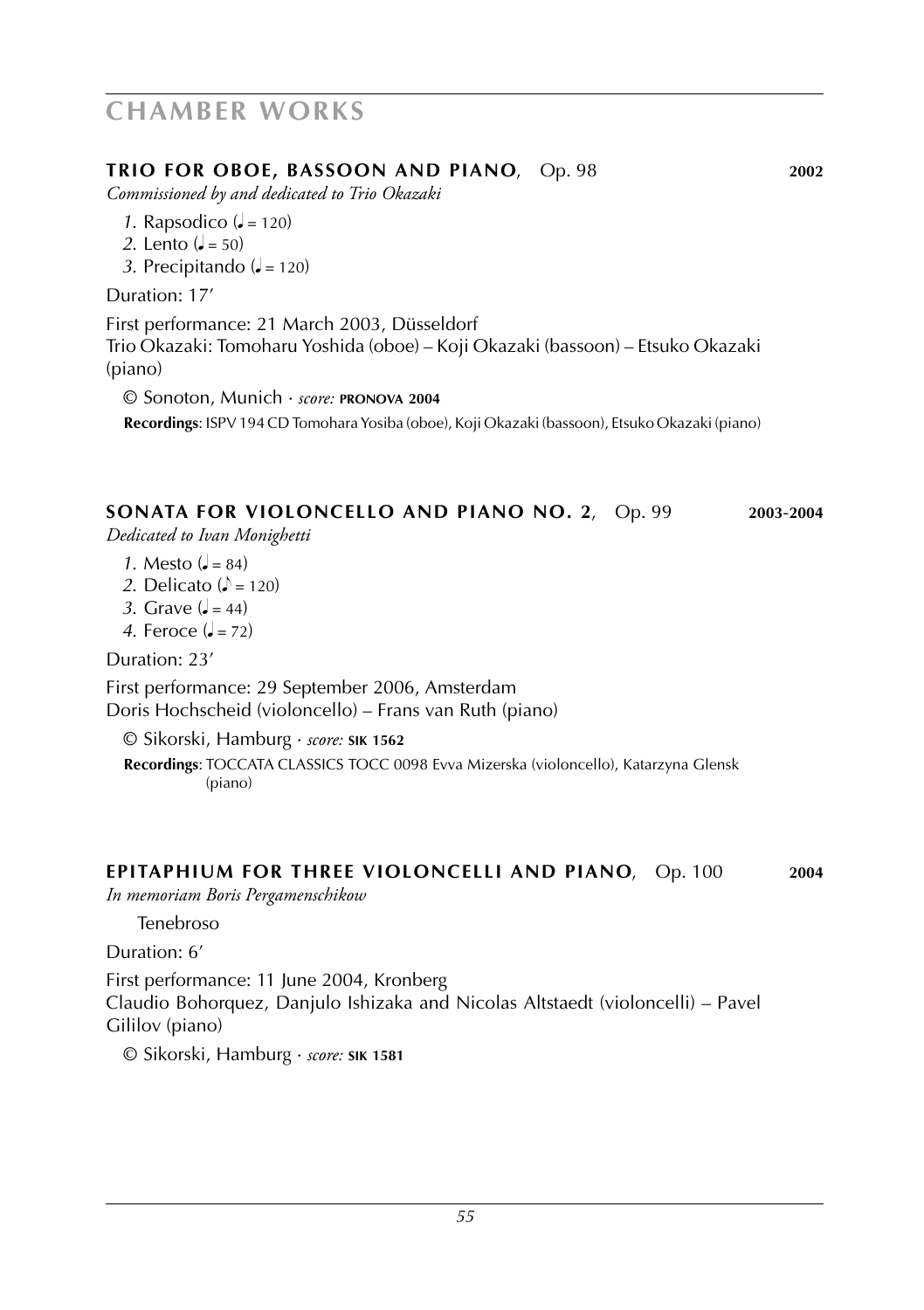#### **duetti concertanti per fagotto e pianoforte**, Op. 101 **2004**

*Commissioned by and dedicated to Estuko and Koji Okazaki*

- *1*. Prologo *Festivo* ( $J = 60$ )
- *2*. Noveletta *Quieto* ( $J = 72$ )
- *3*. Elegia *Calmo* ( $J = 63$ )
- *4*. Perpetuum mobile *Vivace* ( $J = 120$ )
- *5*. Cantilena *Calmo* ( $J = 63$ )

#### Duration: 20'

First performance: 17 March 2005, Cologne

Koji Okazaki (bassoon) – Etsuko Okazaki (piano)

© Sonoton, Munich · *score:* **pronova 2005**

 **Recordings**: ISPV 194 CD Koji Okazaki (bassoon), Etsuko Okazaki (piano)

### **metamorphoses**, Op. 102 **2004**

for alto saxophone and piano *Dedicated to John-Edward Kelly*

one movement

Duration: 12'

First performance: 24 February 2005, Vienna John-Edward Kelly (alto saxophone) – Bob Versteegh (piano)

© Sonoton, Munich **·** *score:* **pronova 2006**

 **Recordings**: ISPV 194 CD John-Edward Kelly (saxophone), Bob Versteegh (piano)

There is also a composition, Metamophoses for small orchestra, Op. 128, written in 2016 which is based on material from Op. 102.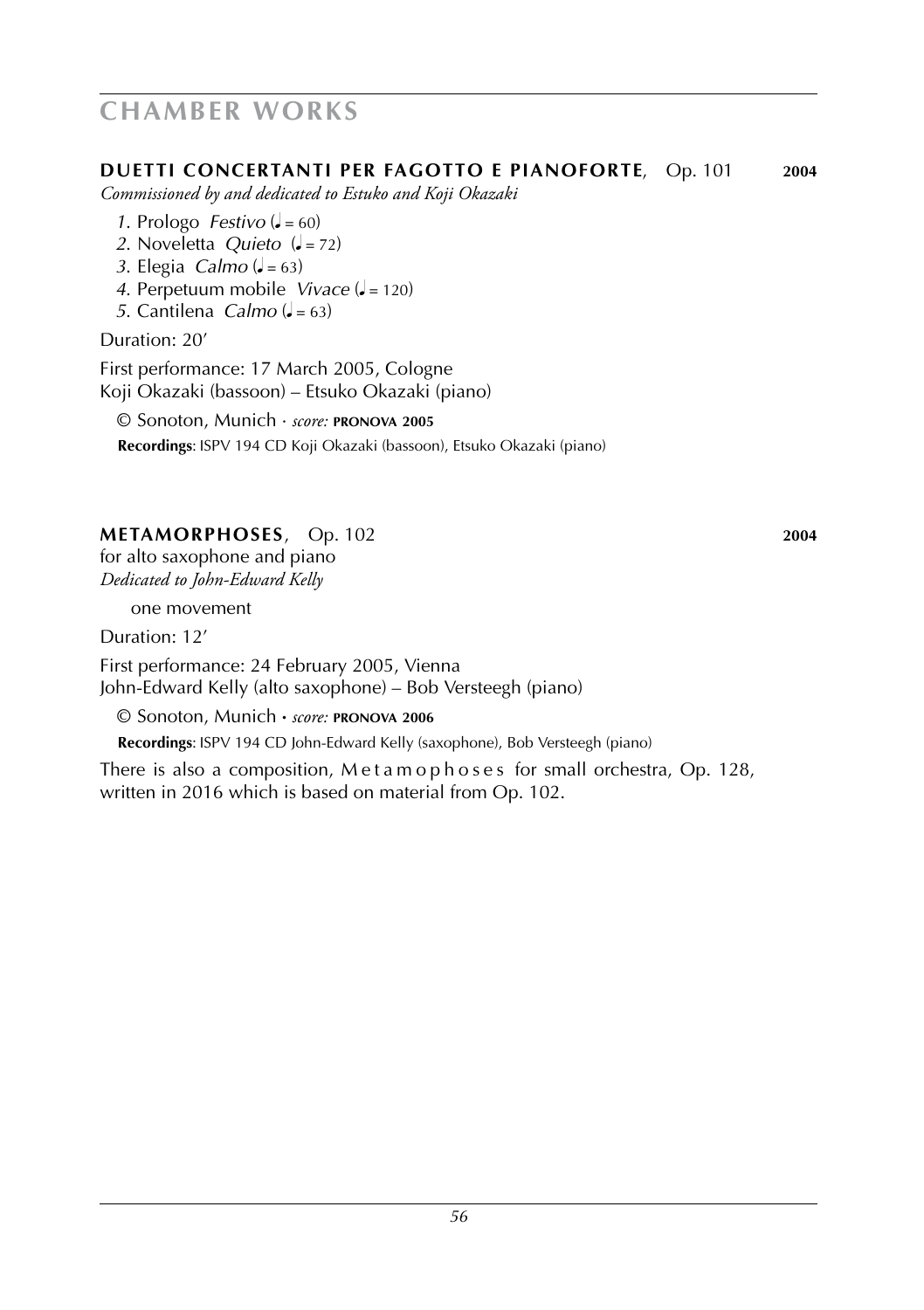#### **string quartet no. 12**, Op. 103 **2004**-**2005**

*Dedicated to Wolfgang Osthoff*

- *1*. Lento  $(d = 52)$
- *2*. Con ira  $(l = 108)$
- 3. Vivo  $(l = 144)$
- *4*. Dolente  $(\lambda = 76)$
- *5*. Furioso ( $J = 160$ )
- *6*. Largo ( $\sqrt{ } = 80$ )
- *7.* Adagio ( $\sqrt{ } = 63$ )
- *8*. Prestissimo ( $\epsilon$  = 152)
- *9.* Appassionato ( $J = 69$ )

Duration: 38'

First performance: 25 September 2005, Weimar Matthias Wollong, Peter Müller, Thomas Frischko, Beate Altenburg

© Sonoton, Munich

 **Recordings**: ISPV 192 CD Wieniawski String Quartet **·** ACTE PRÉALABLE AP 0146 Wilanów String Quartet **·** POLMIC 027 Dafô String Quartet **·** NAXOS 8.572656 Wieniawski String Quartet

### **quintet for four saxophones and piano**, Op. 107 **2006**-**2007**

- *1*. Lento  $(l = 52)$
- 2. Inquieto ( $= 108$ )
- 3. Gracile ( $J = 100$ )
- *4*. Lento  $(l = 46)$

Duration: 26'

© Sonoton, Munich · *score:* **pronova 2009**

*57*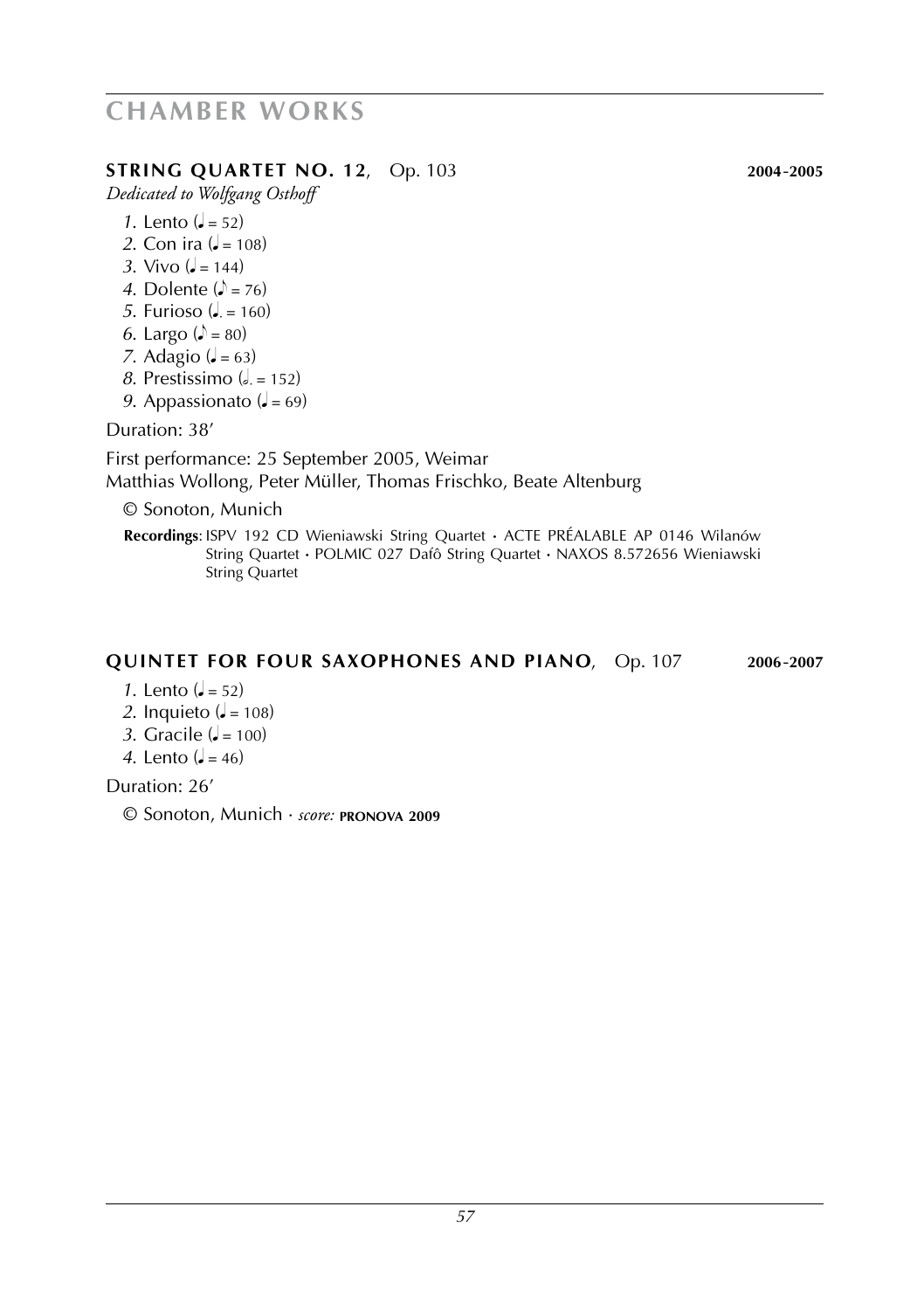#### **Duetti per due violini**, Op. 110 **2008**

- 2. Quieto ( $\sqrt{=}$  = 108)
- *3*. Lento  $(d = 72)$
- 4. Precipitando  $(J = 92)$
- *5*. Largo ( $J = 69$ )
- *6*. Mecanico ( $\sqrt{=}80$ )
- 7. Maestoso  $\mathcal{L} = 66$

#### Duration: 18'

First performance: 10 August 2008, Asiago Madgalena Reyler, Anna Tifu

© Sonoton, Munich · *score:* **pronova 2008**

Recordings: ISPV 195 CD Jarosław Żolnierczyk, Mirosław Bocek

#### **Piano quartet**, Op. 112 **2009**

one movement

Duration: 30'

First performance: 27 June 2010, Berlin Aperto Piano Quartet

© Sonoton, Munich **·** *score:* **pronova 2010**

#### **string quartet no. 13**, Op. 113 **2010**

- 1. Calmo  $(J = 80)$
- 2. Impetuoso  $(J = 132)$
- 3. Appassionato ( $J = 54$ )
- 4. Feroce  $(J = 120)$
- 5. Prestissimo  $(4 = 160)$

First performance: 10 September 2010, Gohrisch Dresdner Streichquartett

© Sonoton, Munich **·** *score:* **pronova 2008 Recordings**: ISPV 195 [NAXOS 8.573001] Wieniawski String Quartet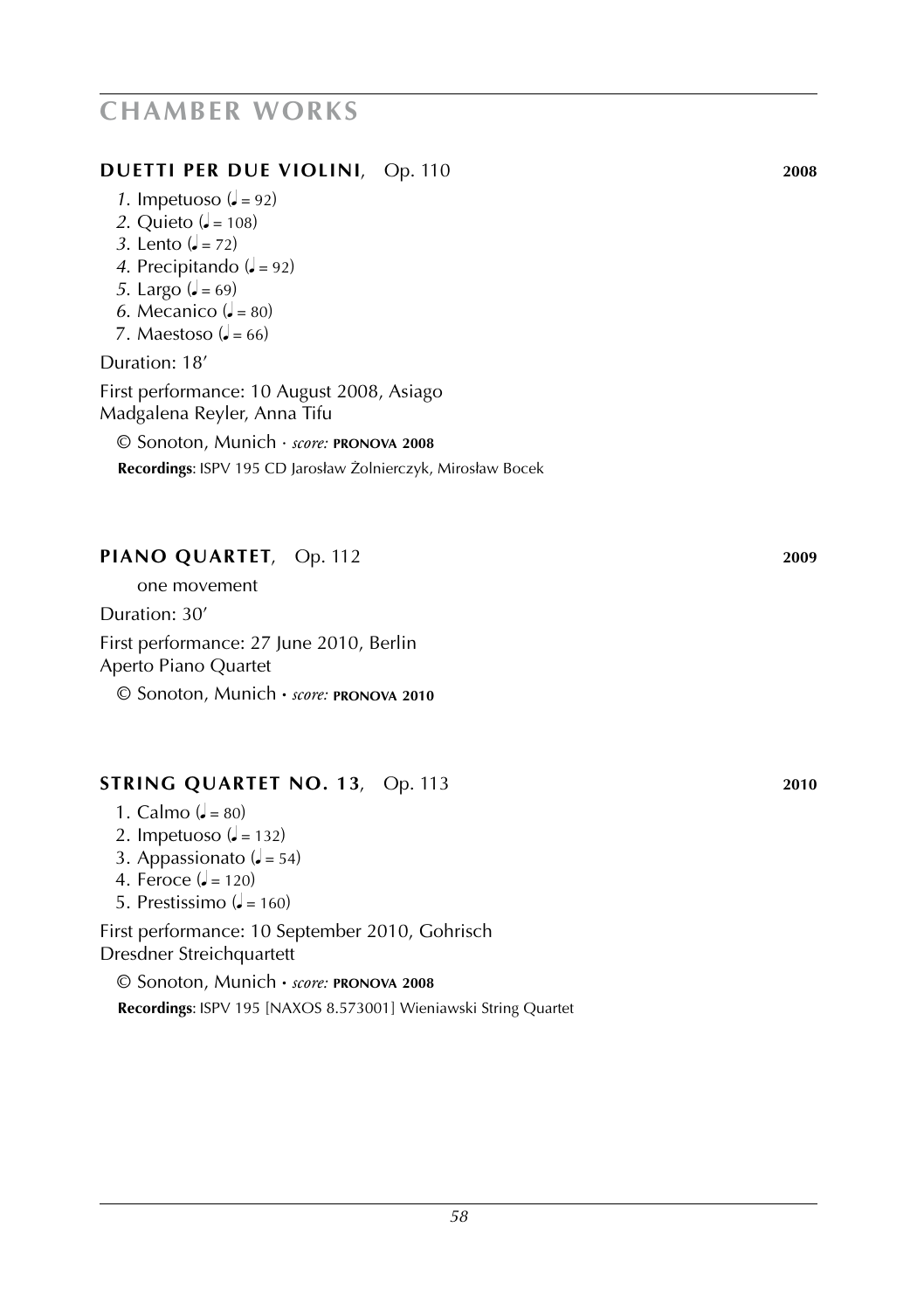#### **imaginary variations**, Op. 114 **2010**

for violin and piano *Commissioned by Janet Packer*

> Deciso ( $J = 132$ ) · Meno mosso ( $J = 112$ ) ·  $J = 96$  · Presto ( $J = 160$ ) ·  $J = 72$  · Inquieto  $\left( \mathsf{J} = 126 \right)$  · Moderato  $\left( \mathsf{J} = 92 \right)$  · Presto  $\left( \mathsf{J} = 176 \right)$  · Meno mosso  $\left( \mathsf{J} = 144 \right)$

Duration: 17'

First performance: 9 November 2011, Chicago Janet Packer (violin) – Geoffrey Burleson (piano)

© Sikorski, Hamburg **·** *score:* **sik 1496 Recordings:** NAXOS 8.573500 Anna Ziołkowska (violin), Laura Kluwak-Sobolewska (piano)

### **drei mall VIER**, Op. 123 **2014**

for violoncello and piano *Dedicated to Julius Berger on the occasion of his* 60*th birthday*

Presto  $\mathcal{L} = 144$ 

Duration: 5'

First performance: November 2014, Augsburg Julien Chappot (violoncello) – Ayumi Janke (piano)

© Sikorski, Hamburg **·** *score:* **sik 1495**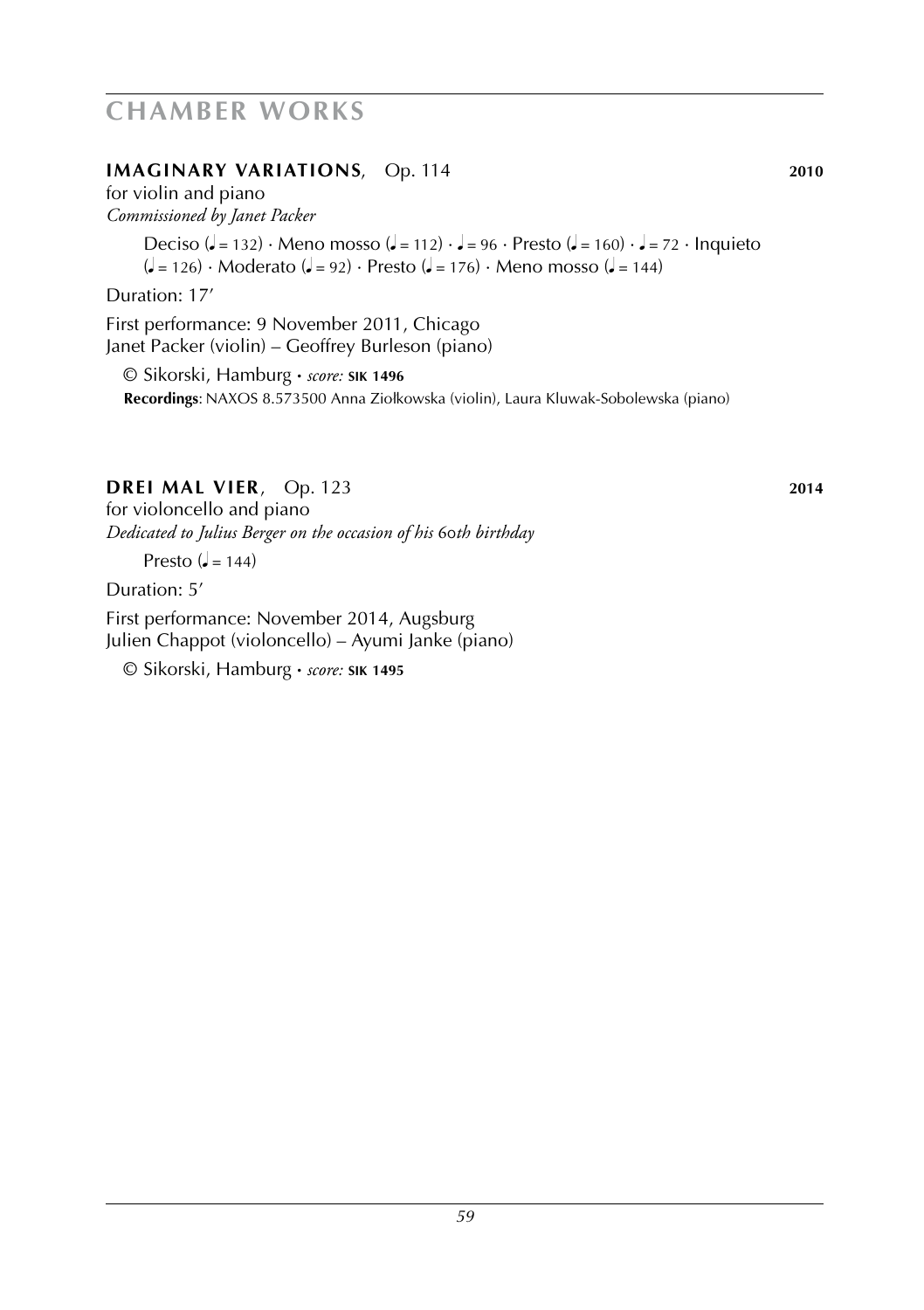#### **SONATA for violoncello no. 1**, Op. 1 **1959**-**1961**

- *1*. Preludium Moderato ( $J = 84-92$ )
- 2. Fuga Agitato  $(J = 68)$
- 3. Postludium Largo ( $J = 58-66$ )

#### Duration: 9'

First performance: 15 August 1969, Kamień Pomorski (Poland) Roman Suchecki

© Sikorski, Hamburg **Recordings: AMBITUS CD AMB 97848 Reimund Korupp** 

#### **APHORISMS**, Op. 3 **1961**

for piano

 $1. \, \text{J} = 160$  $2. J = 160$  $3. \, J = 126$ *4*.  $= 144$  $5 \quad -46$  $6. \, \text{J} = 66$  $7. J = 116$  $8. \, \text{J} = 54$ *9.*  $l = 168$  $10. \, \text{J} = 66$ 

Duration: 12'

First performance: 20 June 1962, Cracow Krzysztof Meyer

© Sonoton, Munich **·** *score:* **pronova 2008**

 **Recordings**: EDA 36 Christian Seibert **·** ISPV 195 CD Andrzej Tatarski **·** DUX 0923 Marek Szlezer

#### **SONATA FOR PIANO NO. 1**, Op. 5 **1962**

*1*. Introduction  $(\lambda = 176)$ 2. Theme and Variations  $(J = 80)$ Duration: 10' First performance: 26 April 1962, Katowice Krzysztof Meyer © Sikorski, Hamburg **·** *score:* **sik 1493 Recordings**: ACTE PRÉALABLE AP 0076 Krzysztof Meyer **·** EDA 36 Christian Seibert · DUX 0923 Marek Szlezer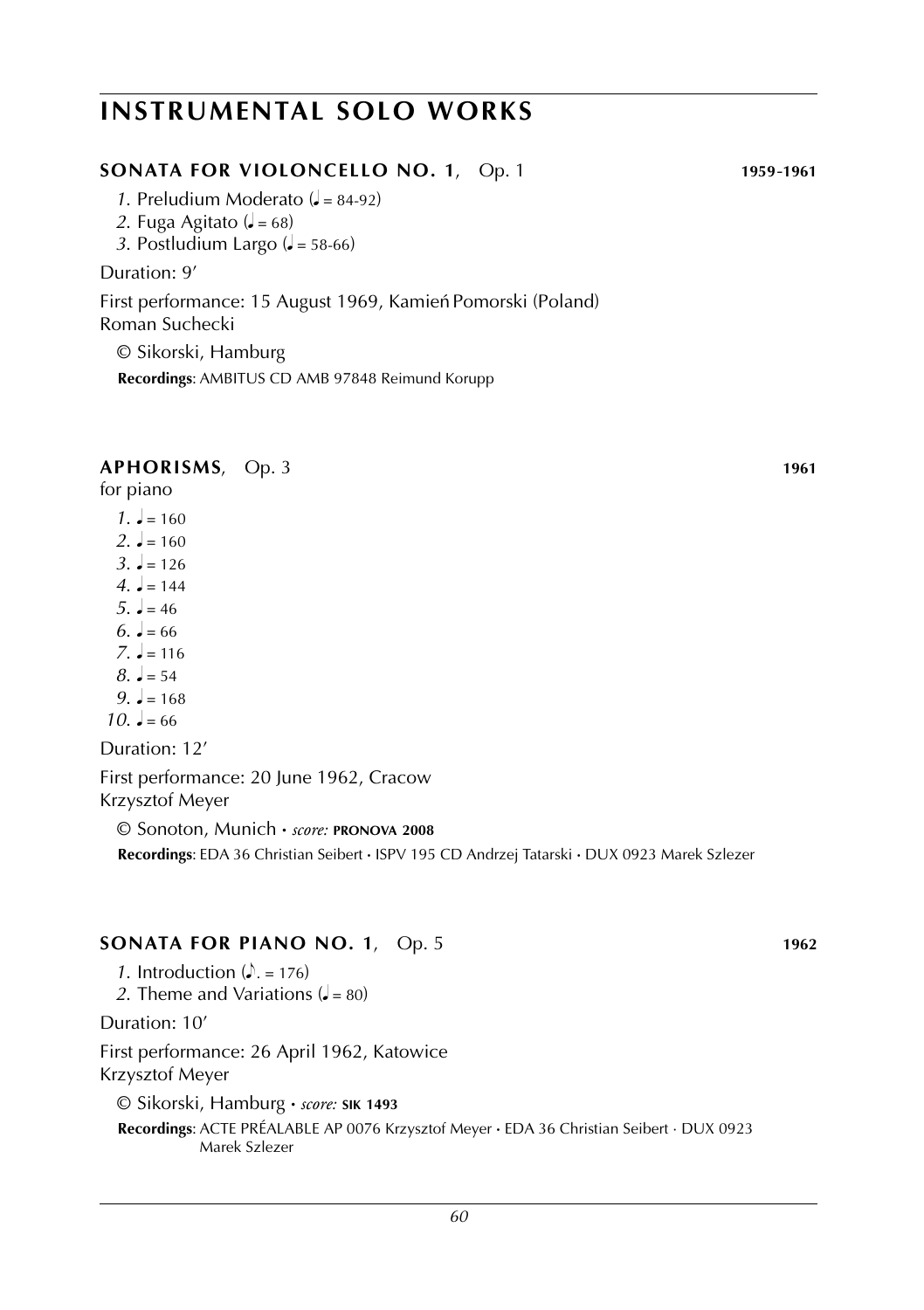#### **SONATA FOR PIANO NO. 2**, Op. 7 **1963**

 $1. \, \text{J} = 120$  $2. \, \text{J} = 152$  $3. \, \text{J} = 60$ 

Duration: 16'

First performance: 3 June 1963, Cracow Krzysztof Meyer

© Sikorski, Hamburg

 **Recordings**: RBM 3022 Alex Blin **·** Sächsische Tonträger LC 9930 Bettina Otto (first movement) **·** EDA 36 Christian Seibert · DUX 0923 Marek Szlezer

#### **SONATA FOR PIANO NO. 3**, Op. 13 **1964**-**1966**

*A mon ami Anton Dikov*

one movement:  $\frac{1}{2} = 69$ 

Duration: 15'

First performance: 18 May 1966, Cracow Krzysztof Meyer © Sikorski, Hamburg

 **Recordings**: EDA 36 Christian Seibert **·** DUX 0923 Marek Szlezer

#### **SONATA FOR PIANO NO. 4**, Op. 22 **1968**

*Dedicated to Sofia*

- *1*. Tesi
- *2*. Interludio  $I$  ( $J = 132-144$ )
- 3. Movimento ( $\sqrt{ }$  = 144)
- *4*. Interludio II
- *5*. Canto Lo stesso tempo
- *6*. Epilogo

Duration: 18'

First performance: 5 June 1969, Cracow Marek Mietelski

© Sikorski, Hamburg

 **Recordings**: MUZA SXL 0613 Marek Mietelski **·** EDA 36 Christian Seibert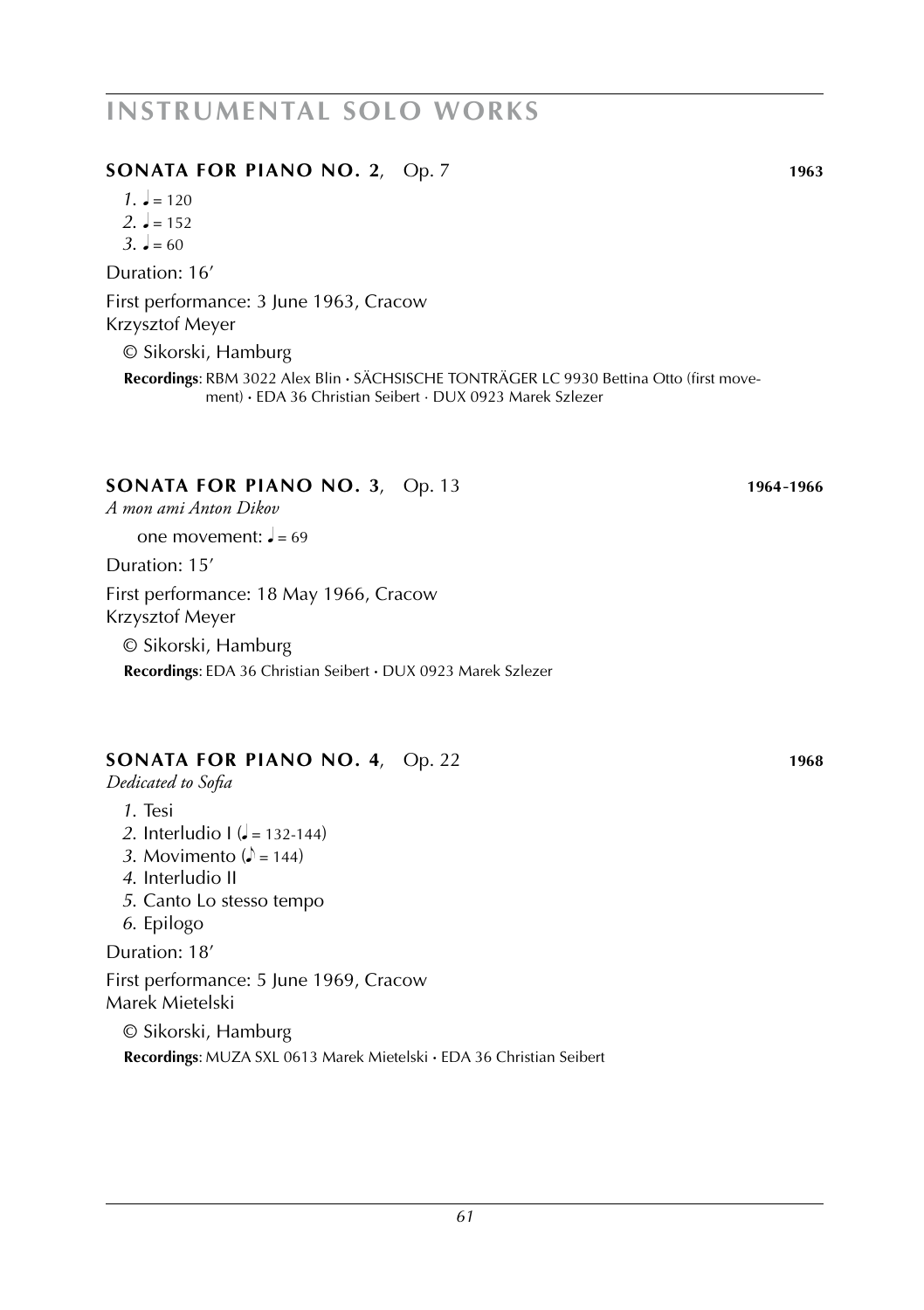| <b>SONATA FOR HARPSICHORD, Op. 30</b>                              | 1972-1973 |
|--------------------------------------------------------------------|-----------|
| Dedicated to Elżbieta Chojnacka                                    |           |
| 1. Introduzione                                                    |           |
| 2. Movimento capriccioso                                           |           |
| Duration: 17'                                                      |           |
| First performance: 28 October 1974, Paris<br>Elżbieta Chojnacka    |           |
| © Sikorski, Hamburg                                                |           |
| Recordings: ERATO STU 71010 [ERATO WPCS-5785/6] Elżbieta Chojnacka |           |
|                                                                    |           |

#### **SONATA FOR PIANO NO. 5** 'Sonate de sons rayonnants', Op. 32 **1975**-**1997**

*Dedicated to Pavel Gililov*

- *1*. Dolente  $\mathcal{L} = 66$ )
- 2. Prestissimo furioso ( $=$  132-152)
- *3*. Lento molto cantabile  $(J = 54)$
- 4. Ossessivo ( $d = 104$ )

Duration: 16'

First performance: 21 September 2003, Rhens Pavel Gililov

© Sikorski, Hamburg  **Recordings**: EDA 36 Christian Seibert

#### **SONATA for violin no. 1**, Op. 36 **1975**

 $1. \, \text{J} = 60$ 

2.  $l = 48$ 

Duration: 13'

First performance: 22 April 1977, Poznań Jadwiga Kaliszewska

© PWM, Cracow – Sonoton, Munich **·** *score:* **pwm 8107 Recordings**: ISPV 109 [ISPV 192 CD] Wolfgang Marschner **·** DUX 0688 Szymon Krzeszowiec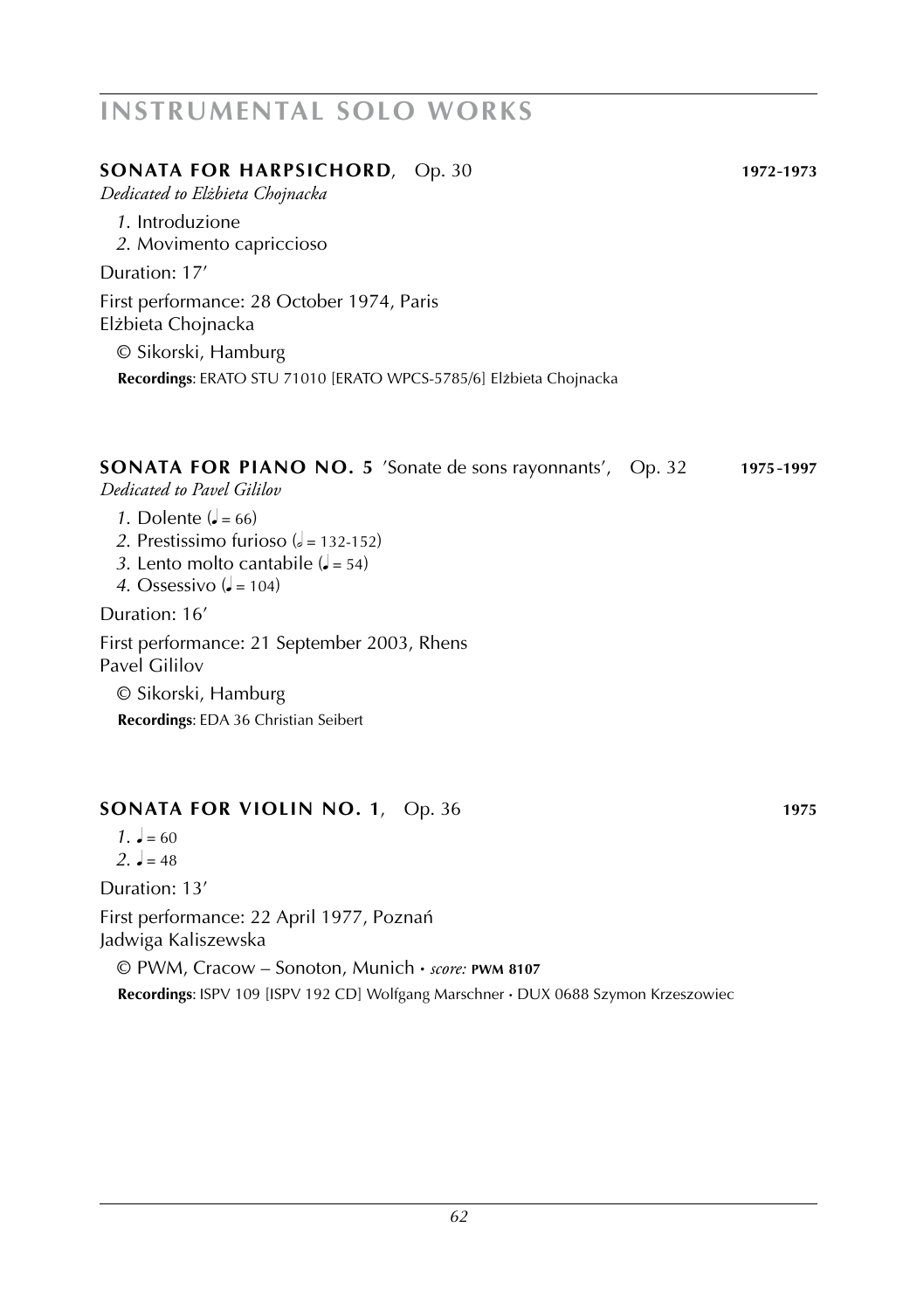### **MOMENT MUSICAL 1976**

for violoncello *Dedicated to Roman Jabłoński*

 $l = 112$ 

Duration: 3'

First performance: 1984, Katowice Roman Jabłoński

© Peters, Frankfurt – PWM, Cracow · *scores:* **pe 8376 · pwm 8476 Recordings**: NAXOS 8.573500 Monika Baranowska (violoncello)

### **three PIECES FOR PERCUSSION**, Op. 40 **1976**

*Commissioned by Malmö Percussion Ensemble*

 $1. \, \text{J} = 60$ 

 $2. \, \mu = 60$ 

*3*. Liberamente

Duration: 10'

First performance: 8 June 1977, Copenhagen Malmö Percussion Ensemble

© Peters, Frankfurt **·** *score:* **pe 8447**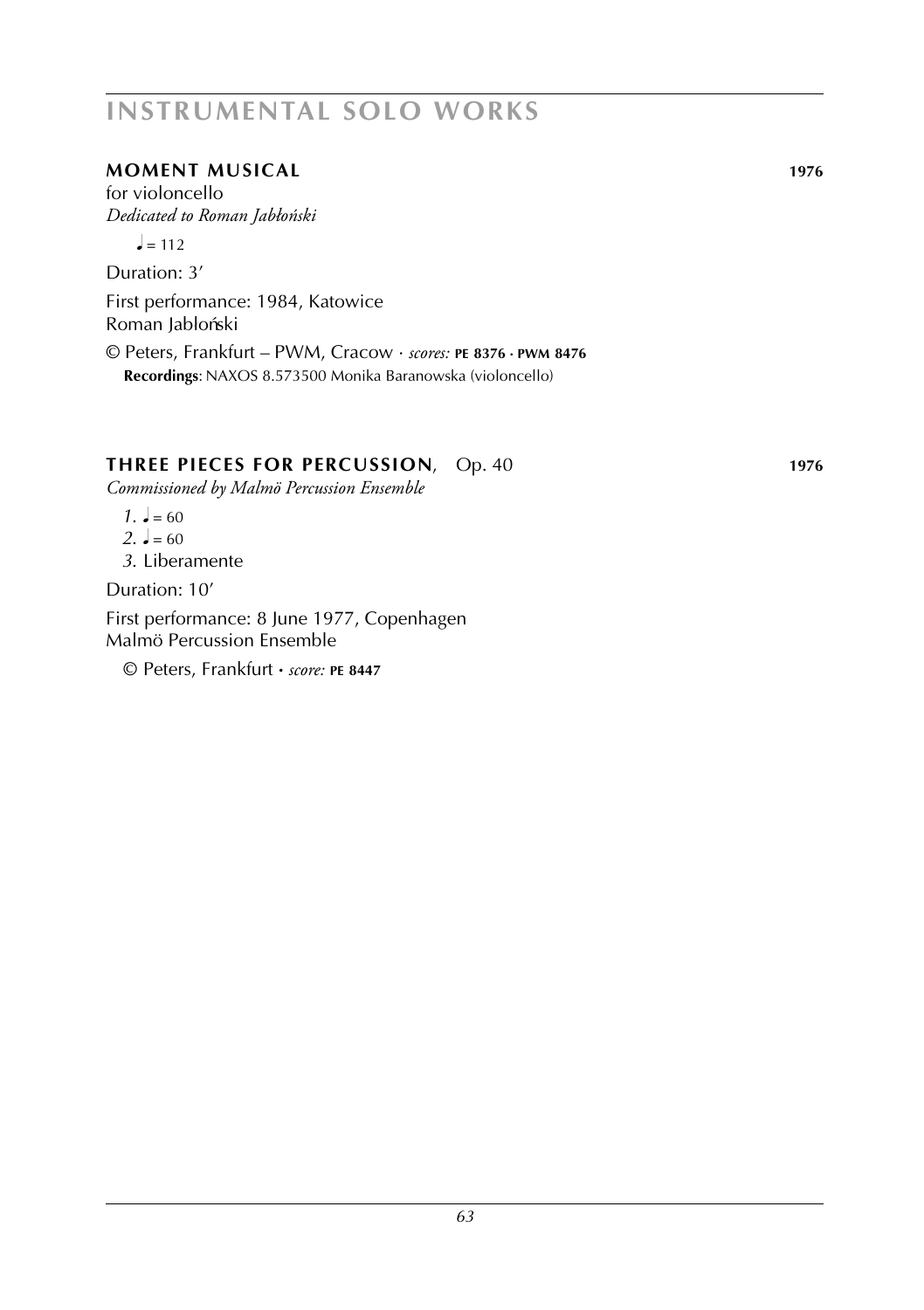#### **twenty-four PRELUDES**, Op. 43 **1977**-**1978**

for piano

 $1. \, \text{J} = 60$ *2*. Liberamente  $3. \, \, \frac{1}{2} = 72$ *4*.  $= 88$  $5. J = 52$  $6. \, \text{J} = 96$ *7*. Lento  $(l = 56)$  $8. \, \text{J} = 56$ *9.*  $\sqrt{2} = 72$  $10. \, \text{J} = 120$  $11. \, \text{J} = 104$  $12 \text{ J} = 56$  $13. \; \text{J} = 126$  $14. \, \text{J} = 50$  $15. J = 92$  $16. \, \text{J} = 66$  $17.$   $b = 80.$  $18. J = 72$  $19. = 104$ *20.*  $J = 88$  $21. J = 56$  $22. J = 100$  $23. \, \text{J} = 52$  $24. \ \ \ \ \ \ \ \ \ \ = 144$ Duration: 68'

First performance: 17 May 1979, Stalowa Wola (Poland) Krzysztof Meyer

© Sonoton, Munich · *score:* **sonoton 1986**

 **Recordings**: ISPV 109 [ISPV 174] Krzysztof Meyer **·** SMS RP 12691 Pawel**/** Kubica (Nos. 9, 15, 17)

#### **SONATA for flutes**, Op. 52 **1980**

*Dedicated to Beate-Gabriela Schmitt*

*1*. Lento

*2*. Presto

Duration: 12'

First performance: 30 March 1985, Darmstadt Beate-Gabriela Schmitt

© PWM, Cracow – Sonoton, Munich **·** *score:* **pwm 8619**

Recordings: ISPV 109 [ISPV 194 CD] Beate-Gabriela Schmitt · ACTE PRÉALABLE AP 0076 Elżbieta Gajewska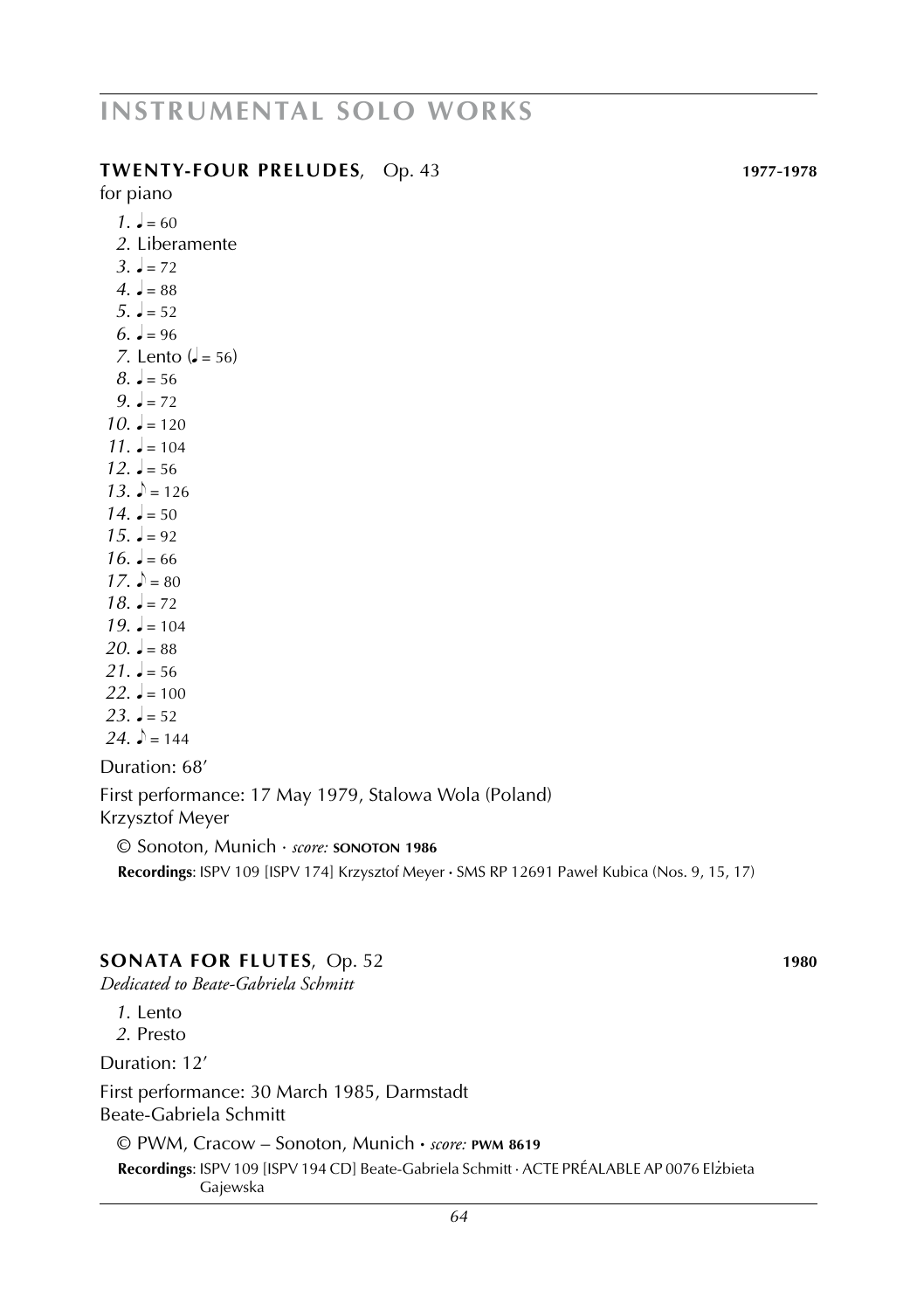#### **six PRELUDES 1981**

for violin *Dedicated to Michael Goldstein*

- 1. Moderato con moto  $\left( \frac{1}{2} = 40 \right)$
- 2. Precipitato, con sordino ( $\triangle$  = 144)
- 3. Allegretto  $(J = 80)$
- 4. Larghetto, poco rubato  $(J = 58)$
- *5*. Marcato ( $\sqrt{ }$  = 84)
- *6*. Vivace  $(l = 132)$

Duration: 15'

© Sikorski, Hamburg

### **MONOLOGUE for violoncello 1990**

*For Tanja Schatz on the occasion of her birthday*

 $A.A.A = 96$ 

Duration: 5'

First performance: 18 October 1991, Hamburg David Geringas

© Sikorski, Hamburg **·** *score:* **sik 1847 Recordings**: CON BRIO BES 2019 David Geringas

### **FANTASIA for organ**, Op. 75 **1990**

*Commissioned by Kulturamt des Bezirkes Leipzig*

one movement:  $J = 72$ 

Duration: 16'

First performance: 15 June 1991, Berlin Friedemann Herz

© Sikorski, Hamburg **·** *score:* **sik 1854 Recordings**: KR 10068 Stefan Palm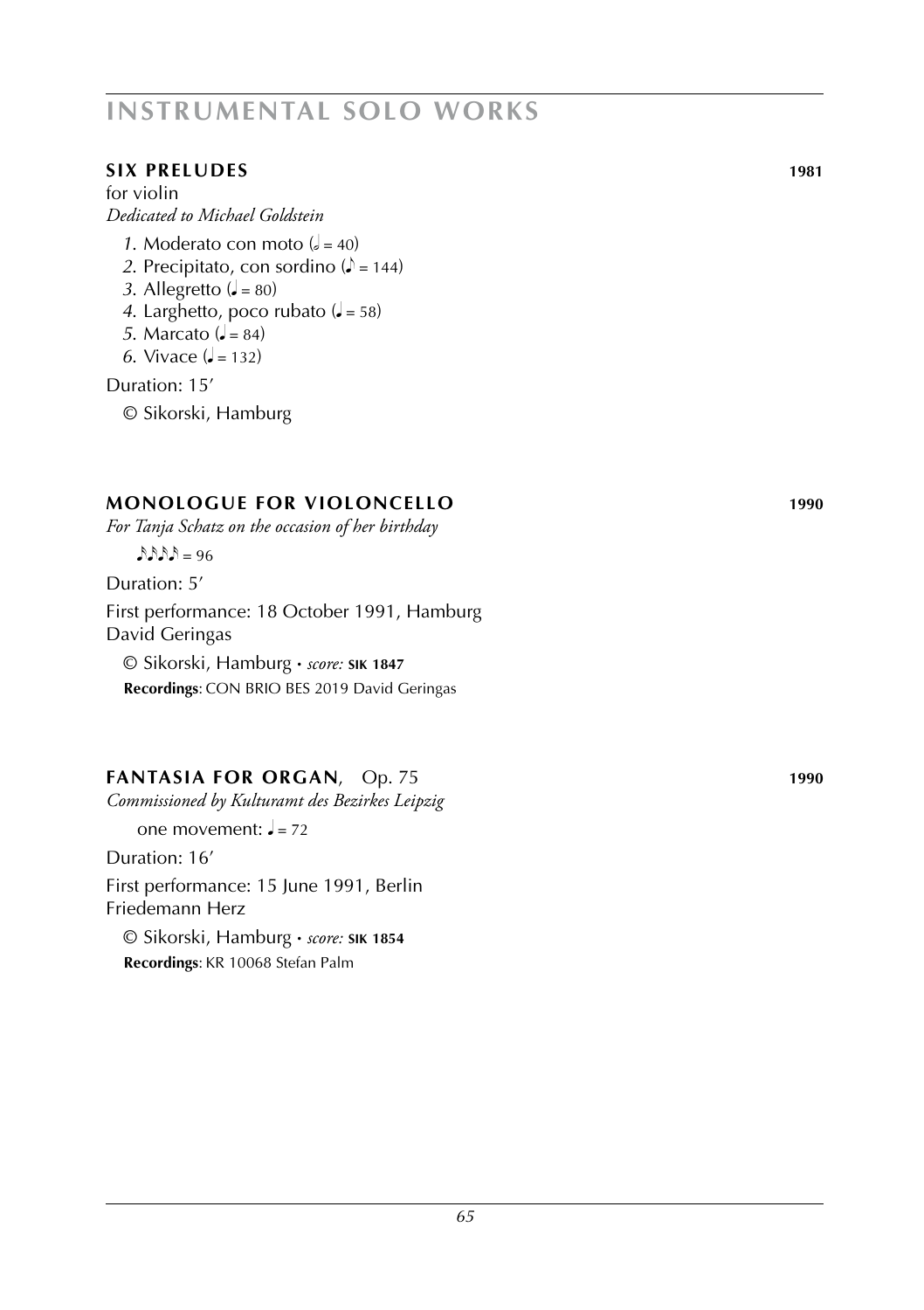| <b>QUASI UNA FANTASIA, Op. 104</b><br>for piano<br>Commissioned by International Beethoven Competition Bonn 2005 | 2005 |
|------------------------------------------------------------------------------------------------------------------|------|
| one movement: Allegro moderato ( $J = 112$ )                                                                     |      |
| Duration: 8'                                                                                                     |      |
| First performance: 13 December 2005, Bonn<br>Igor Levit                                                          |      |
| © Sikorski, Hamburg · score: SIK 1580                                                                            |      |
| Recordings: MELISMA 7265-2 Sorina Aust-Ioan · EDA 36 Christian Seibert                                           |      |

#### **souvenir de sanssouci 2006**

for player piano *Commissioned by Klavier-Festival Ruhr* 2006

Duration: 6' First performance: 5 June 2006, Essen  **Recordings**: KFR/WDR 553067

| <b>SONATA FOR PIANO NO. 6 'Sonate breve', Op. 106</b> |  | 2006 |
|-------------------------------------------------------|--|------|
|                                                       |  |      |

for piano *Dedicated to Zofia Hellman* one movement Duration: 12' First performance: 10 December 2006, Cologne Reinhard Schmiedel

© Sikorski, Hamburg  **Recordings**: EDA 36 Christian Seibert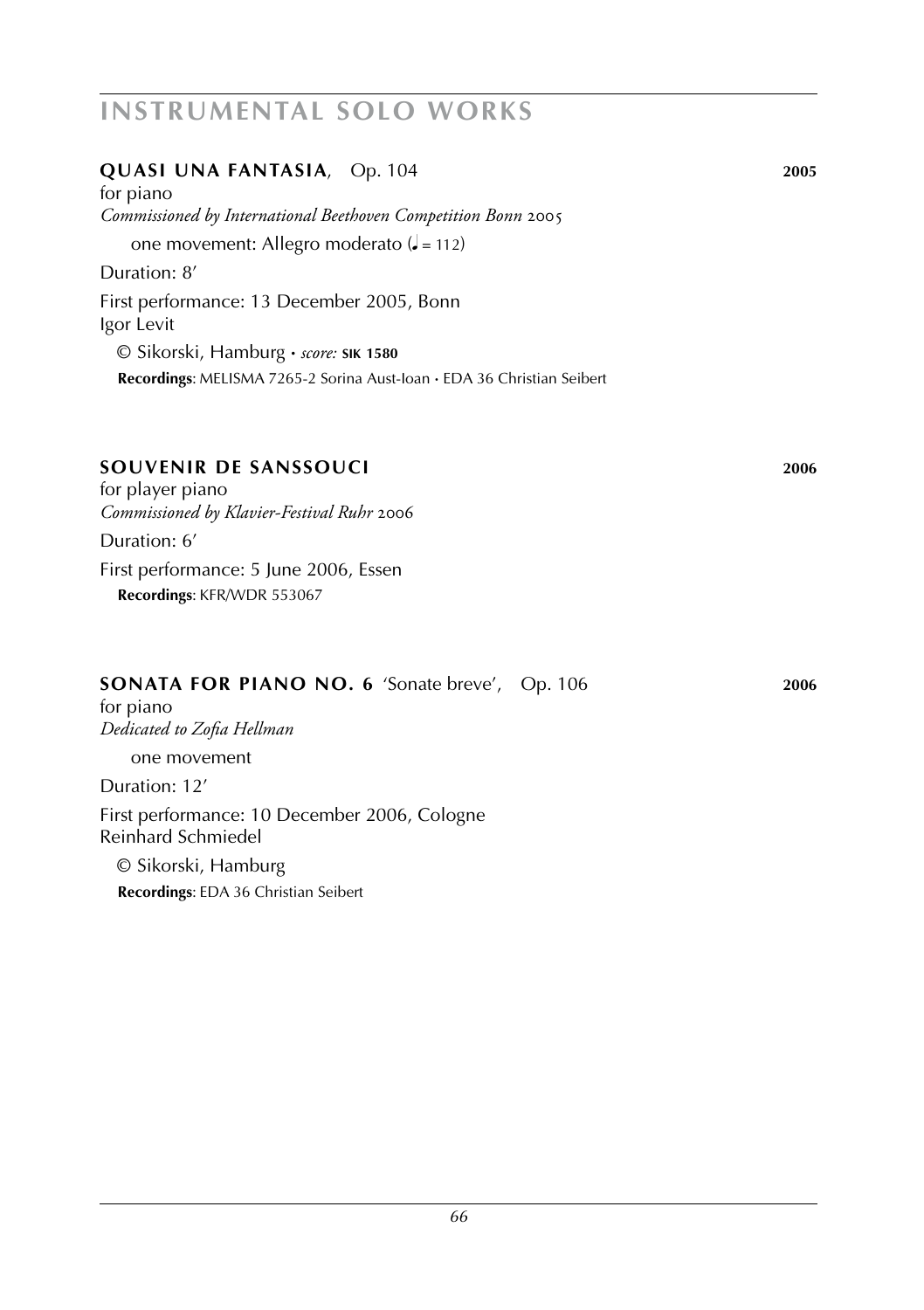### © Sikorski, Hamburg

**SONATA for violoncello no. 2**, Op. 109 **2007**

 **Recordings**: CHALLENGE CLASSICS CC 72376 Julius Berger

#### **burlesca all'ongarese 2009**

for flute *Dedicated to András Adorján*

*1*. Calmo  $(i = 52)$ 2.  $\sqrt{ } = 176$ 

3. Grazioso ( $d = 104$ ) *4*. Lento  $(a = 66)$ Duration: 16'

Duration: 3'

Julius Berger

First performance: 12 June 2009, Poznań András Adorján

First performance: 19 October 2007, Berlin

© Sikorski, Hamburg **·** *score:* **sik 1492**

#### **sei intermezzi**, Op. 121 **2013**

for piano *Commissioned by the Polish Ministry of Culture*

*1*. Semplice ma espressivo  $(J = 56)$ 

- 2. Con moto  $\mathcal{L} = 80$
- *3*. Con grazia ed intimissimo sentimento  $(J = 54)$
- 4. Delicatissimo  $(l = 66)$
- *5*. Lento poco rubato ( $\downarrow$  = 50)
- *6*. Agitato ( $\sqrt{ }$  = 132)

Duration: 17'

First performance: 27 November 2013, Berlin Marek Szlezer

© Sikorski, Hamburg **·** *score:* **sik 1459**

# **instrumental solo works**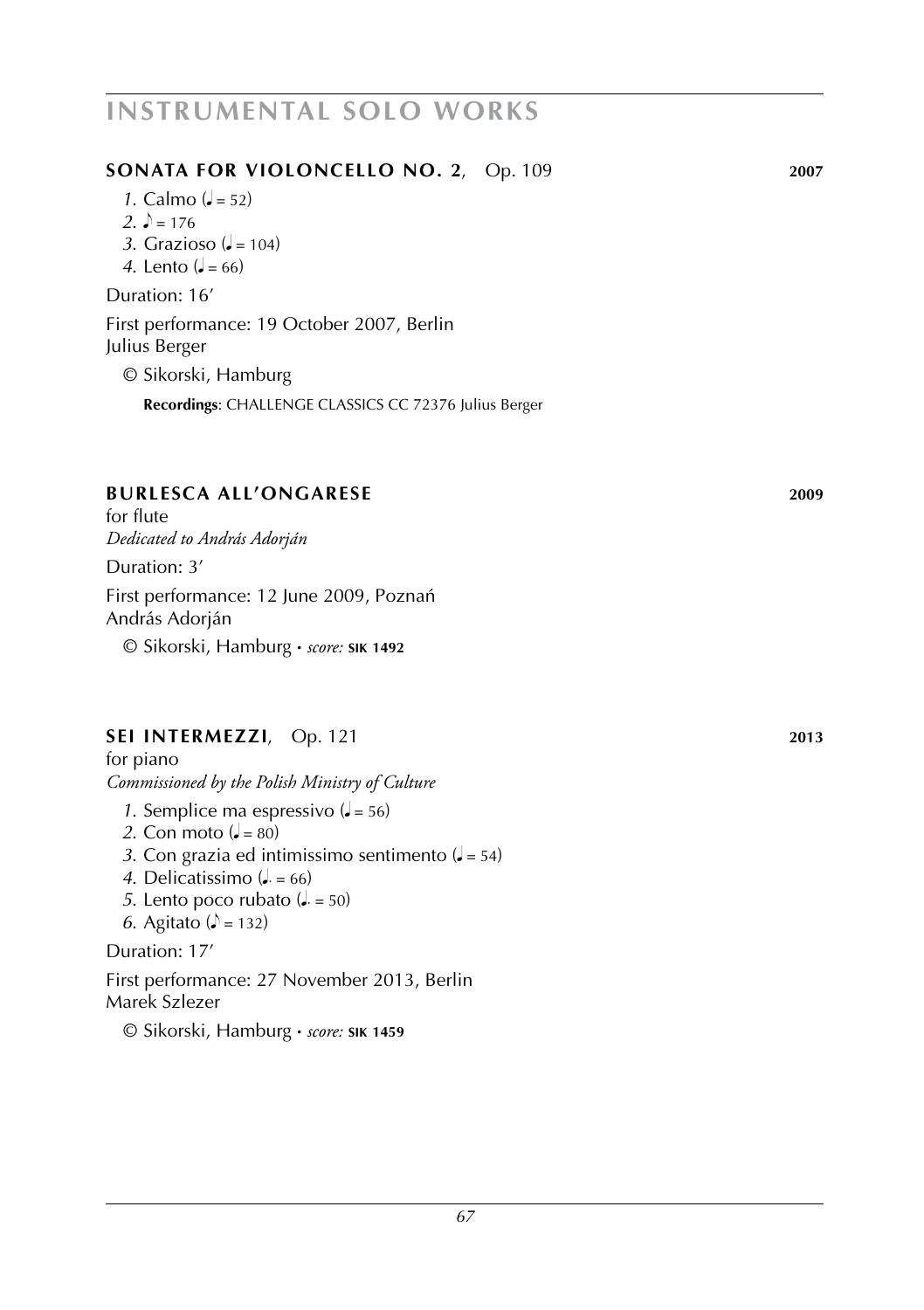#### **triptych**, Op. 125 **2014**

Sonata for Guitar *Dedicated to Łukasz Kuropaczewski*

- *1*. Fantasia *Moderato*
- *2*. Aria *Poco rubato*  $(d = 54)$
- *3*. Impromptu furioso *Inquieto* ( $= 96$ )

Duration: 15'

First performance: 23 Juli 2015, Katonah **/** Lukasz Kuropaczewski

© Sikorski, Hamburg **·** *score:* **sik 1457**

#### **movimento rapsodico**, Op. 127 **2016**

for harp *Commissioned by Internationaler Musikwettbewerb der ARD München*

Con moto ma quieto  $(J = 69) \cdot \text{Vivace } (J = 132)$ 

Duration: 8'

© Sikorski, Hamburg **·** *score:* **sik 1458**

#### **bagatelle**, Op. 135 **2018**

for piano *Commissioned by Internationaler Mozartwettbewerb Salzburg*

Vivo  $(l = 138) \cdot$  Calmo  $(l = 72) \cdot$  Tempo I  $(l = 138) \cdot$  Semplice  $(l = 60) \cdot$  A tempo  $\cdot$ Tempo II  $(J = 72)$  **·** Tempo I **·** Tempo II **·** Tempo I **·** Tempo III  $(J = 60)$  **·** Tempo I

Duration: 6'

First performance: February 2020, Salzburg

© Sikorski, Hamburg **·** *score:* **sik 1692**

#### **SONATA for violin no. 2**, Op. 133 **2018**

*Dedicated to Kolja Lessing*

1. Poco rubato ( $\downarrow$  = 60)  $\cdot$  Poco più mosso ( $\downarrow$  = 69)  $\cdot$  Tempo I

*2*. Feroce  $(d = 100)$ 

 $3$ . Lento  $(1 - 52)$  • Feroce  $(1 - 152)$  • Tempo I • Tempo II • Tempo I • Tempo II

Duration: 17'

First performance: 15 January 2019, Stuttgart Kolja Lessing

© Sikorski, Hamburg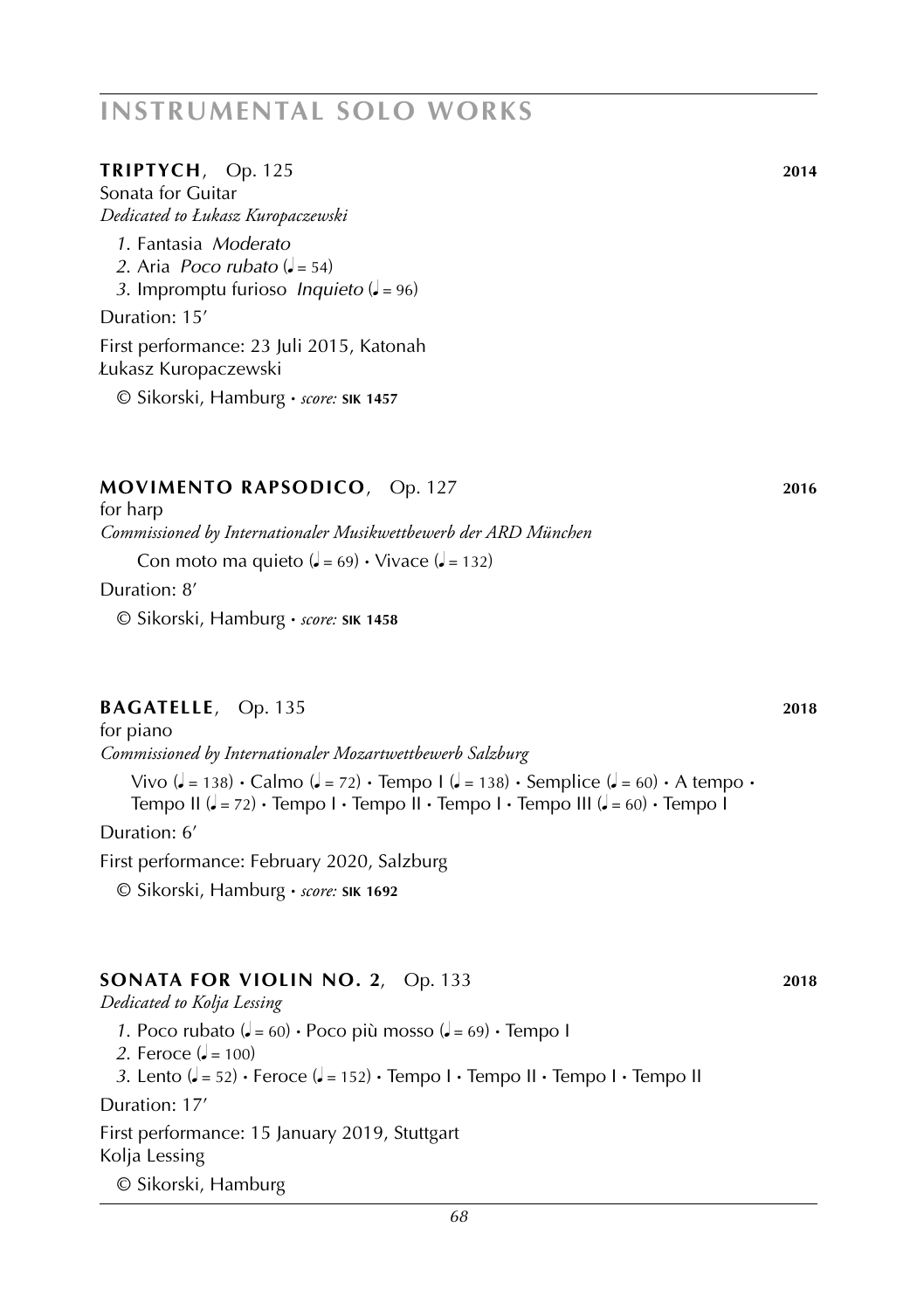### **fantasia**, Op. 136 **2019**/**2020**

for piano Duration: 13'

First performance: 13 April 2021, Antonin Marek Szlezer

© Sikorski, Hamburg

### **Three algorithmic etudes**, Op. 137 **2020**/**2021**

#### for piano

- *1*. Presto ( $J = 144$ ) **·** Lento ( $J = 76$ ) **·** Presto ( $J = 132$ )
- 2. Delicatamente  $(\lambda \lambda \lambda \lambda) = 100$  · Meno mosso  $(J = 96)$  · Tempo I · Tempo II · Tempo I **·** Tempo II **·** Tempo I **·** Tempo II **·** Tempo I
- *3*. Estatico ( $J = 60$ ) **·** Lento ( $J = 48$ ) **·** Andante, delicatamente ( $J = 72$ ) **·** Vivace ( $J = 120$ ) **·** Prestissimo  $\mathcal{L} = 144$ )

Duration: 16'

First performance: May 2021, Lublin Piotr Zalajczyk

© Sikorski, Hamburg **·** *score:* **sik 1694**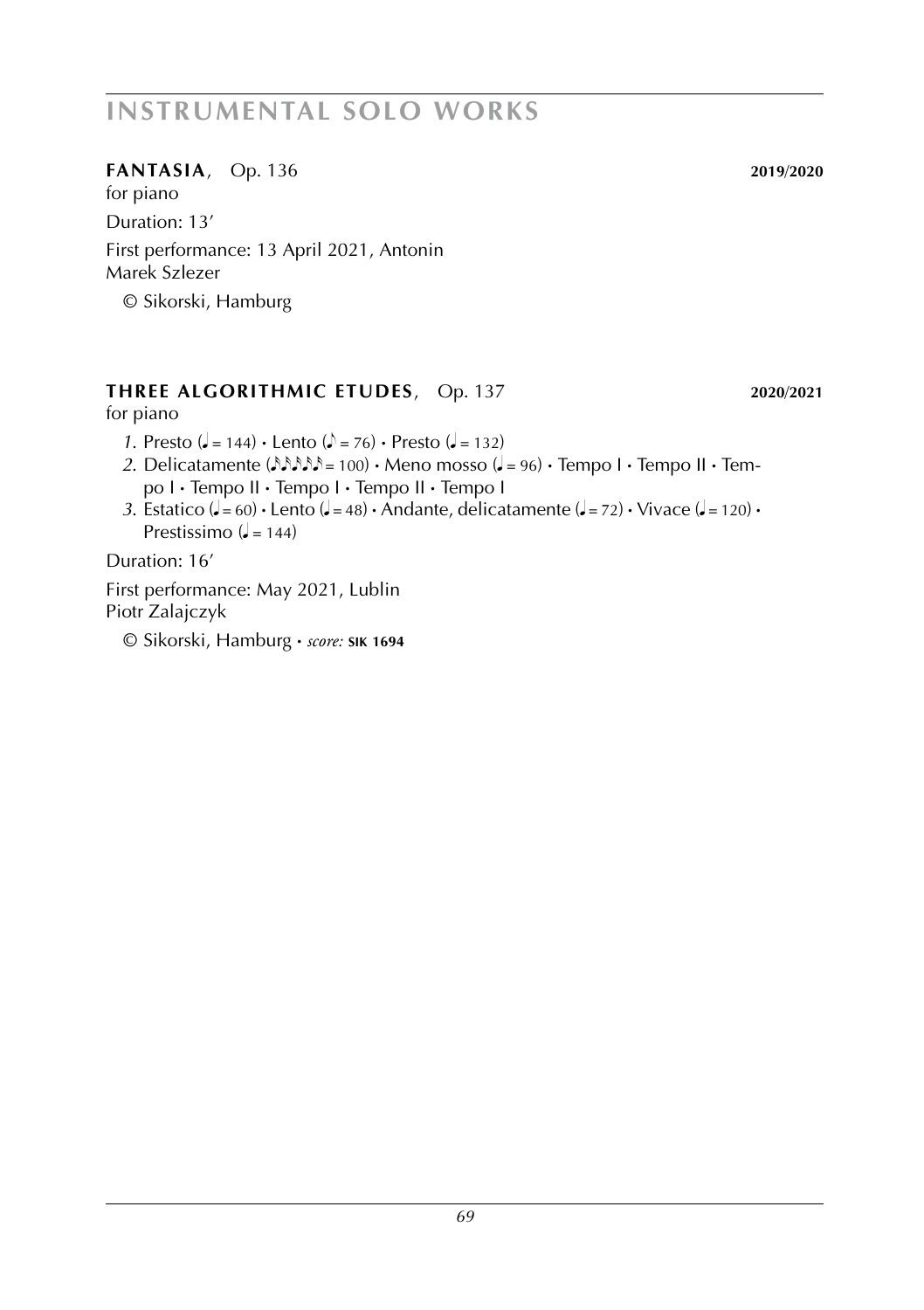# **music for the young**

### **MAGIC PICTURES**, Op. 21a **1975**

for piano

- *1*. Melody ( $J = 54$ )
- 2. March of the Tin Soldiers  $(k = 69)$
- *3*. Sad Story ( $J = 69$ )
- 4. Two Little Bucks  $(k = 100)$
- *5*. Uncle Hindemith's Tale  $(J = 48)$
- 6. Song of the Young Shepherd  $(J = 132)$
- *7*. On the Trip  $(J = 76)$
- *8.* Summerday  $\mathcal{L} = 72$
- *9*. Another Sad Story ( $J = 100$ )
- *10*. The Skipping-rope  $($ *NNN* $)$  = 52)

Duration: 10'

First performance: 18 May 1976, Cracow Krzysztof Meyer

© Sikorski, Hamburg

### **CHILDREN'S SUITE**, Op. 25a **1968**-**1978**

for piano

- *1*. Prelude *Allegro* ( $J = 84$ )
- *2*. Canon *Allegretto* ( $J = 104$ )
- 3. Bagatelle *Con moto*  $(l = 120)$
- 4. Waltz *Tempo di valse*  $\left( \frac{1}{2} \right) = 66$
- *5*. Siciliana *Andante* (*j.* = 52)
- $6.$  Toccata *Presto*  $\left( \frac{1}{6} = 100 \right)$
- *7*. Collage (Igor Strawinsky) *Allegretto* ( $J = 80$ )
- *8*. March *Allegretto* ( $J = 132$ )
- *9.* Funeral March *Adagio funebre* ( $J = 60$ )
- *10.* Postlude *Moderato, quieto* (J. = 72)

Duration: 15'

First performance: 23 November 1978, Cracow Krzysztof Meyer

© Sikorski, Hamburg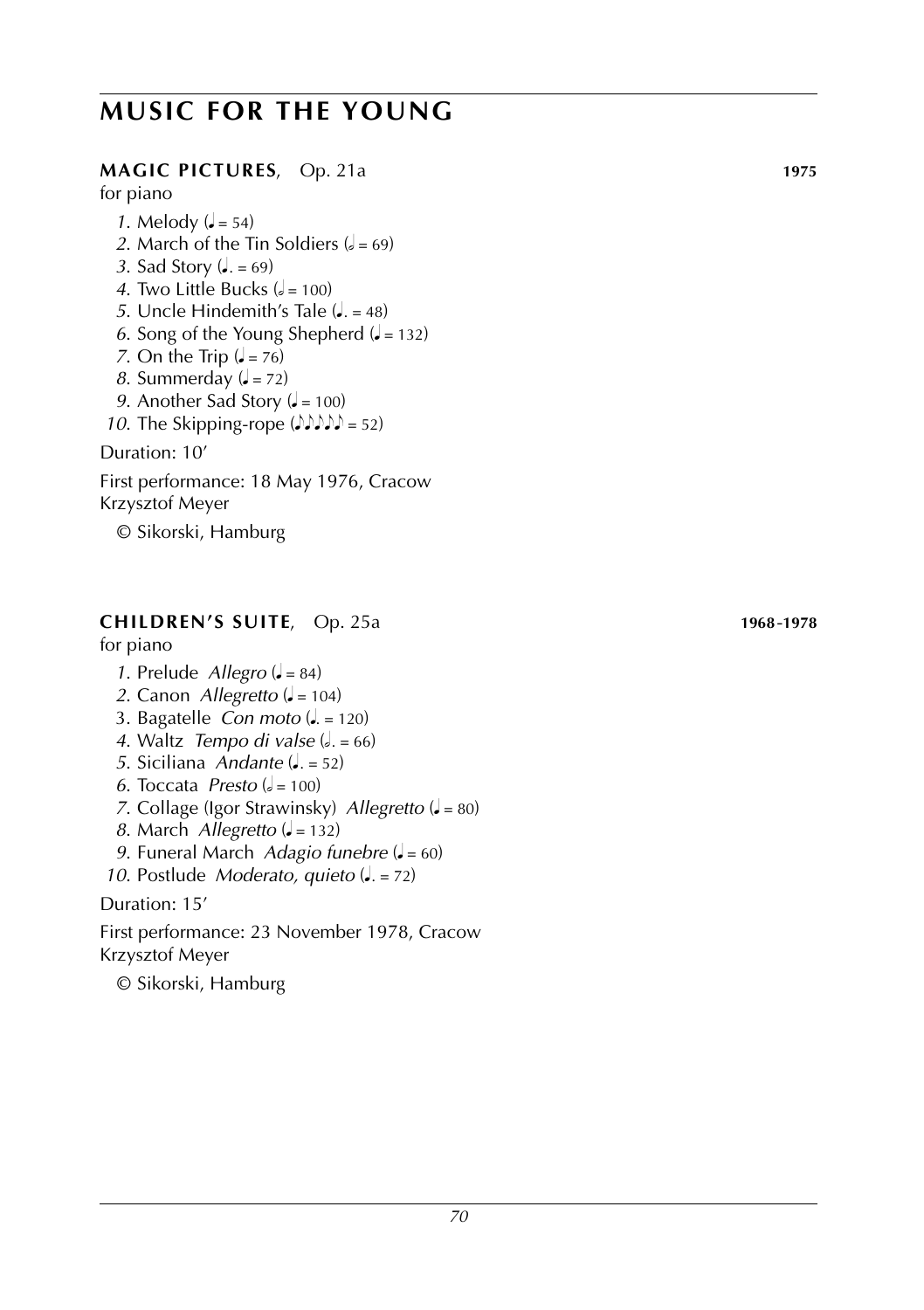# **music for the young**

### **GEIGENKRÄMCHEN** (**SKRZYPCOWY KRAMIK**), Op. 55 **1981**

for violin and piano *Dedicated to my son Staś*

- *1*. Moderato  $\mathcal{L} = 116$
- 2. Andante  $(\lambda = 76)$
- 3. Allegro ( $= 88$ )
- 4. Adagio ( $\triangle$  = 76)
- *5*. Allegretto  $(J = 132)$
- 6. Allegretto  $(J = 56)$
- *7*. Allegro ( $= 88$ )

Duration: 13'

First performance: 17 November 1984, L**/** ódz´ Rafal**/** Zazuniuk, violin

© Sikorski, Hamburg **·** *score:* **sik 1050**

### **SONATINA FOR THE YOUNG**, Op. 55a **1983**

for violin and piano *Dedicated to Susanne Ebner*

- *1*. Moderato con moto  $\mathcal{L} = 120$
- 2. Andantino ( $\triangle$  = 58)
- 3. Vivace  $($  $= 138)$

Duration: 13'

First performance: 19 November 1987, L**/** ódz´ Stanisław Meyer, violin – Anna Urbańczyk, piano

© Sikorski, Hamburg **·** *score:* **sik 1266**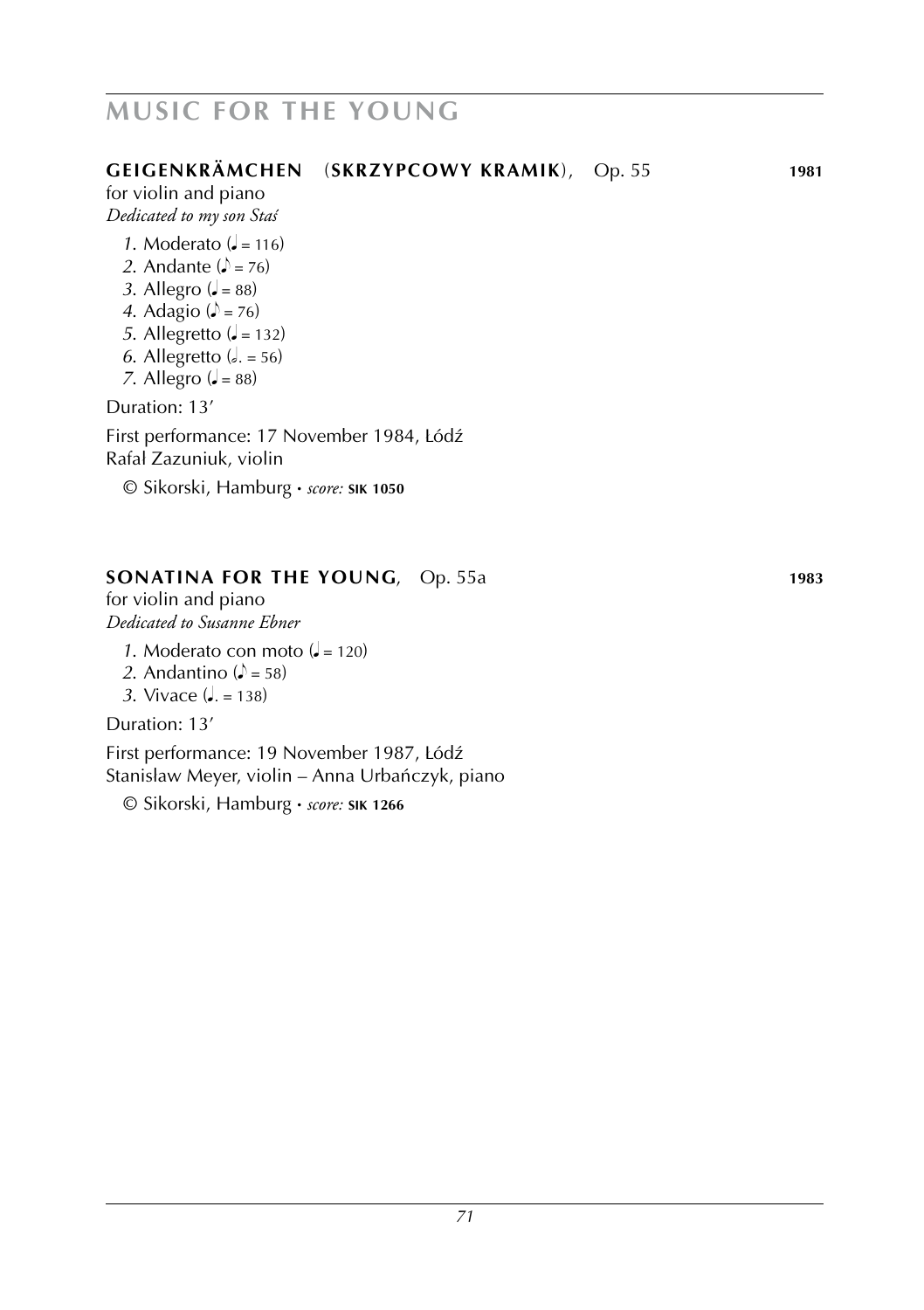# **incidental music to plays and films**

| KING OEDIPUS (KRÓL EDYP), Op. 19<br>by Sophocles                                                                                                               | 1968 |
|----------------------------------------------------------------------------------------------------------------------------------------------------------------|------|
| $2.2.2.2 - 3.2.2.0 - 2$ perc (2 timp, 2 bongos, 4 tom-t). strings                                                                                              |      |
| Duration: 15'                                                                                                                                                  |      |
| First performance: 6 April 1968, Cracow – Teatr Słowacki<br>Lidia Zamkow (director) - Cracow Philharmonic Choir and Orchestra - Krzysztof<br>Meyer (conductor) |      |
| <b>THE ROSE</b> (RÓŻA), Op. 21<br>by Stefan Żeromski<br>$0.0.2.0 - 1.0.0.0 -$ piano. vl. va. vc – soprano. tenor. bass                                         | 1968 |
| Duration: 10'                                                                                                                                                  |      |
| First performance: 4 May 1968, Cracow – Teatr Ludowy<br>Irena Babel (director) – Chamber Ensemble of the Cracow Philharmonic Orchestra                         |      |
| DANDY'S COURTSHIP (FIRCYK W ZALOTACH)<br>by Franciszek Zabłocki                                                                                                | 1970 |
| 2 cl. alto sax. piano. vc – tenor                                                                                                                              |      |
| Duration: 14'                                                                                                                                                  |      |
| First performance: May 1970, Cracow – Teatr Ludowy<br>Irena Babel (director) – Chamber Ensemble of the Cracow Philharmonic Orchestra                           |      |
|                                                                                                                                                                |      |

#### **KORDIAN**, Op. 25 **1967**-**1970**

by Juliusz Słowacki

1.0.2 (bass cl).0 – 2.0.2.0 – 2 perc (timp, side dr, bass dr, gong, xyl, vibr).  $vc$ bass choir

### Duration: 4'

First performance: 14 November 1970, Cracow – Teatr Ludowy Irena Babel (director) – Chamber Ensemble of the Cracow Philharmonic Orchestra – Krzysztof Meyer (conductor)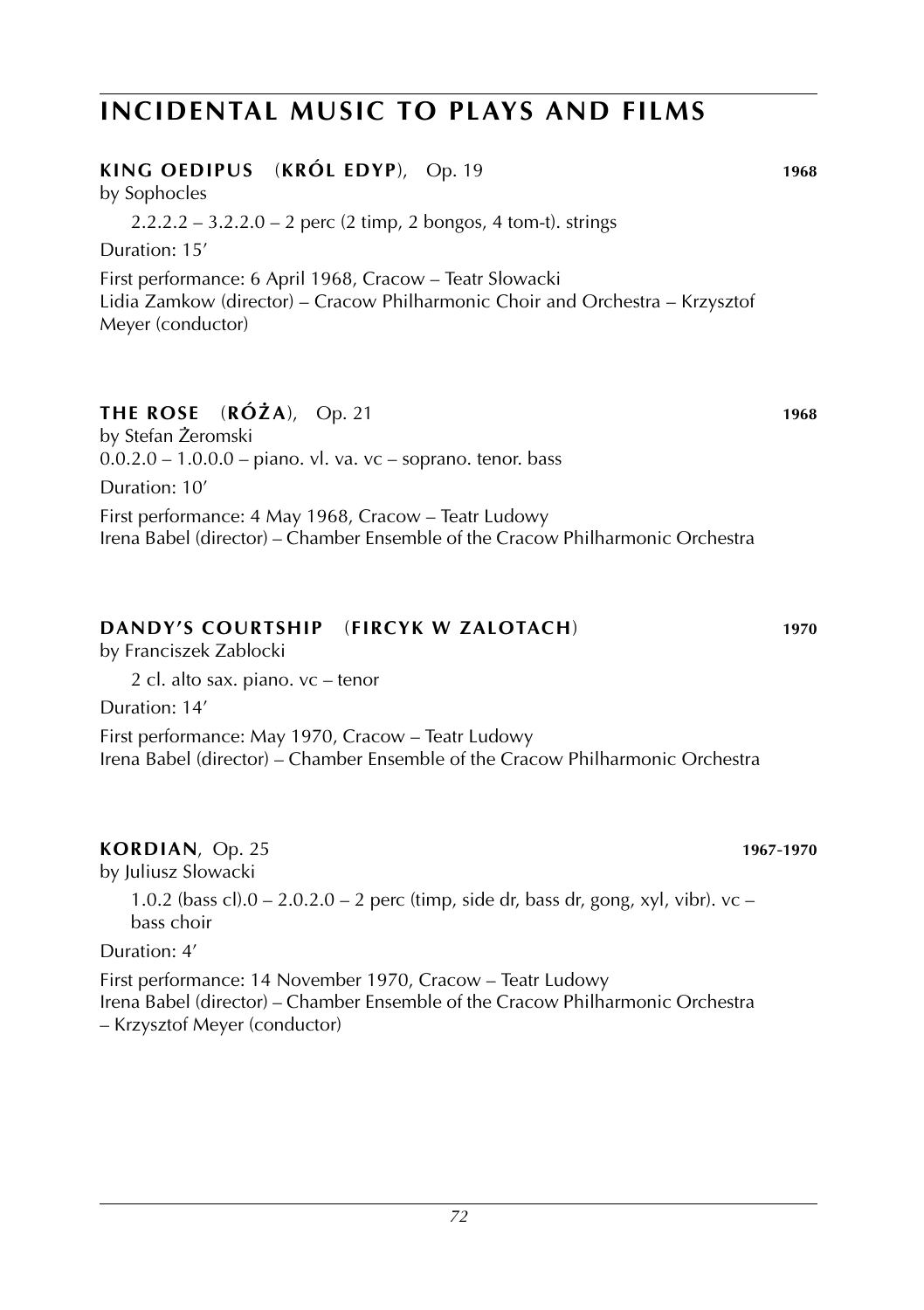### **incidental music to plays and films**

#### **GOLD FROM THE NORTH** (**ZL/ OTO PÓL/ NOCY**), Op. 26 **1970** film by Zbigniew Bochenek fl. hpd. vln. vlc Duration: 15'

First performance: 2 March 1972, TV Poland Zbigniew Bochenek (director) – Chamber Ensemble of the L**/** ódz´ Conservatory of Music

#### **JUDITH 1974**

by Jean Giraudoux

 $1.0.1.0 - 0.2.0.0 - v \ln v \ln$ 

Duration: 13'

First performance: 26 April 1974, TV Poland Irena Babel (director) – Chamber Ensemble of the Cracow Philharmonic Orchestra – Krzysztof Meyer, conductor

#### **the CLAQUEUR** (**KLAKIER**), Op. 58 **1982**

#### film by Janusz Kondratiuk

 $2(picc).2(cor anglais).2(bass cl).2(db bn) - 3.0.1.0 - 2 perc (side dr, bass dr, xyl,$ vibr). piano. strings – 2 sopranos

#### Duration: 22'

First performance: 17 October 1983, Warsaw Janusz Kondratiuk (director) – Lódź Philharmonic Orchestra – Zdzisław Szostak (conductor)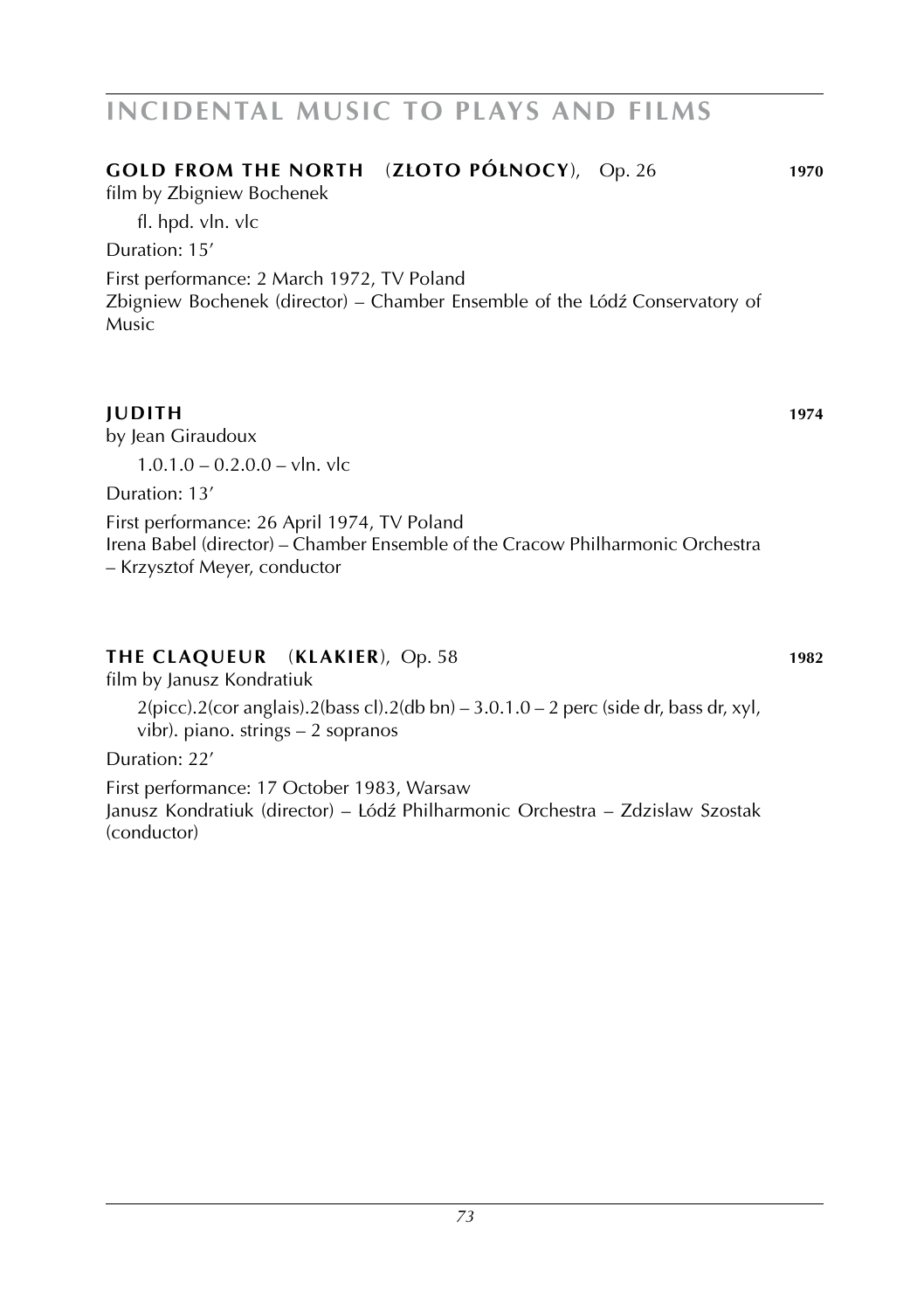| 1                        |                                                                                     |
|--------------------------|-------------------------------------------------------------------------------------|
| $\overline{2}$           |                                                                                     |
| 3                        |                                                                                     |
| $\overline{4}$           | Music for Three Violoncelli, Timpani and Piano 1961-1962 42                         |
| 5                        |                                                                                     |
| 6                        |                                                                                     |
| $\overline{7}$           |                                                                                     |
| 8                        |                                                                                     |
| 9                        | <b>Songs of Resignation and Denial</b><br>(Pieśni reyzgnacji i zaprecyenia) 1963 40 |
| 10                       |                                                                                     |
| 11                       |                                                                                     |
| 12                       | Concerto for Violin and Orchestra No. 1 1964-1965 13                                |
| 13                       |                                                                                     |
| 14                       | Symphony No. 2<br>'Epitaphium in memoriam Stanisław Wiechowicz' 1966-1967  14, 32   |
| 15                       | The Cyberiad (Cyberiada / Kyberiade) 1967-1970 10                                   |
| 16                       |                                                                                     |
| 17                       | Hommag à Nadia Boulanger 1967-1991 43                                               |
| 18                       |                                                                                     |
| 19                       |                                                                                     |
| 20                       | Symphony No. 3 'Symphonie d'Orphée' 1968 14, 32                                     |
| 21                       |                                                                                     |
|                          |                                                                                     |
| 22                       |                                                                                     |
| 23                       |                                                                                     |
| 24                       |                                                                                     |
| 25                       |                                                                                     |
| 25a                      |                                                                                     |
| 26                       |                                                                                     |
| $\overline{\phantom{0}}$ |                                                                                     |
| 27                       |                                                                                     |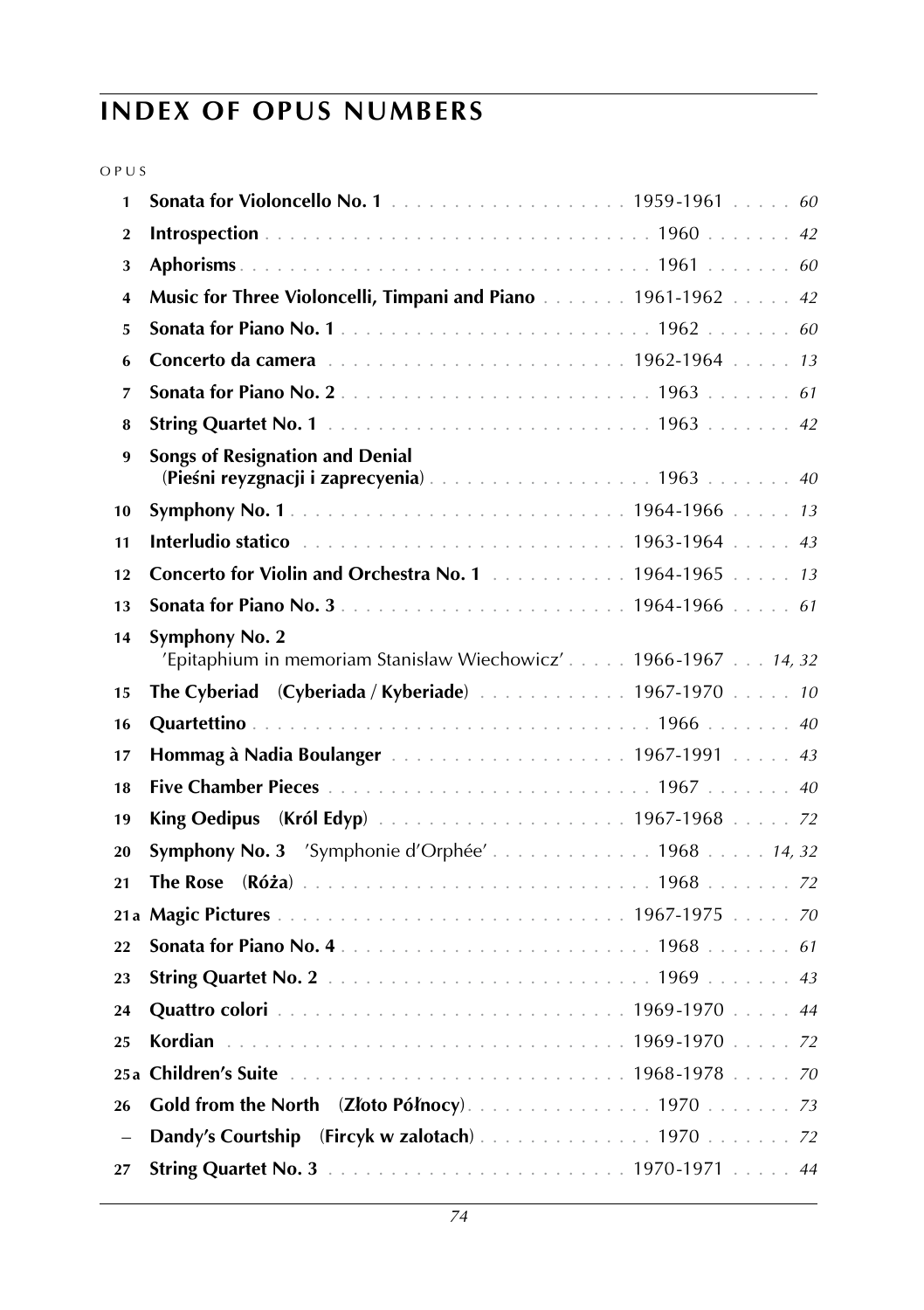| ٧ | × | v<br>× | ×<br>۰, |
|---|---|--------|---------|
|   |   |        |         |

| $\equiv$                                                                                                            |  |
|---------------------------------------------------------------------------------------------------------------------|--|
| Concerto for Violoncello and Orchestra No. 1. 1971-1972 14<br>28                                                    |  |
| 29                                                                                                                  |  |
| 30                                                                                                                  |  |
| 31                                                                                                                  |  |
| Sonata for Piano No. 5 'Sonate de sons rayonnants' 1975-1997 62<br>32                                               |  |
| 33                                                                                                                  |  |
| Polish Chants (Spiewy polskie) 1974 33<br>34                                                                        |  |
| $\equiv$                                                                                                            |  |
| $\overline{\phantom{0}}$                                                                                            |  |
| Concerto for Trumpet and Orchestra 1975 16<br>35                                                                    |  |
| 36                                                                                                                  |  |
| 37                                                                                                                  |  |
| 38                                                                                                                  |  |
| 39                                                                                                                  |  |
|                                                                                                                     |  |
| 40                                                                                                                  |  |
| <b>Symphony in Mozartean Style</b> 1976-1977 17<br>41                                                               |  |
| $\equiv$                                                                                                            |  |
| 42                                                                                                                  |  |
| 43                                                                                                                  |  |
| 44                                                                                                                  |  |
| Nine Limericks of Stanisław Jerzy Lec<br>45<br>(Dziewięć Fraszek Stanisława Jerzego Leca) 1979  41                  |  |
| Concerto for Piano and Orchestra. 1979-1989 18<br>46                                                                |  |
| 47                                                                                                                  |  |
| 48                                                                                                                  |  |
| <b>The Countess</b> (Hrabina) $\ldots \ldots \ldots \ldots \ldots \ldots \ldots \ldots 1980 \ldots \ldots 10$<br>49 |  |
| 50                                                                                                                  |  |
| 51                                                                                                                  |  |
| 52                                                                                                                  |  |
| The Gamblers (Die Spieler) 1980-1981 11<br>53                                                                       |  |
|                                                                                                                     |  |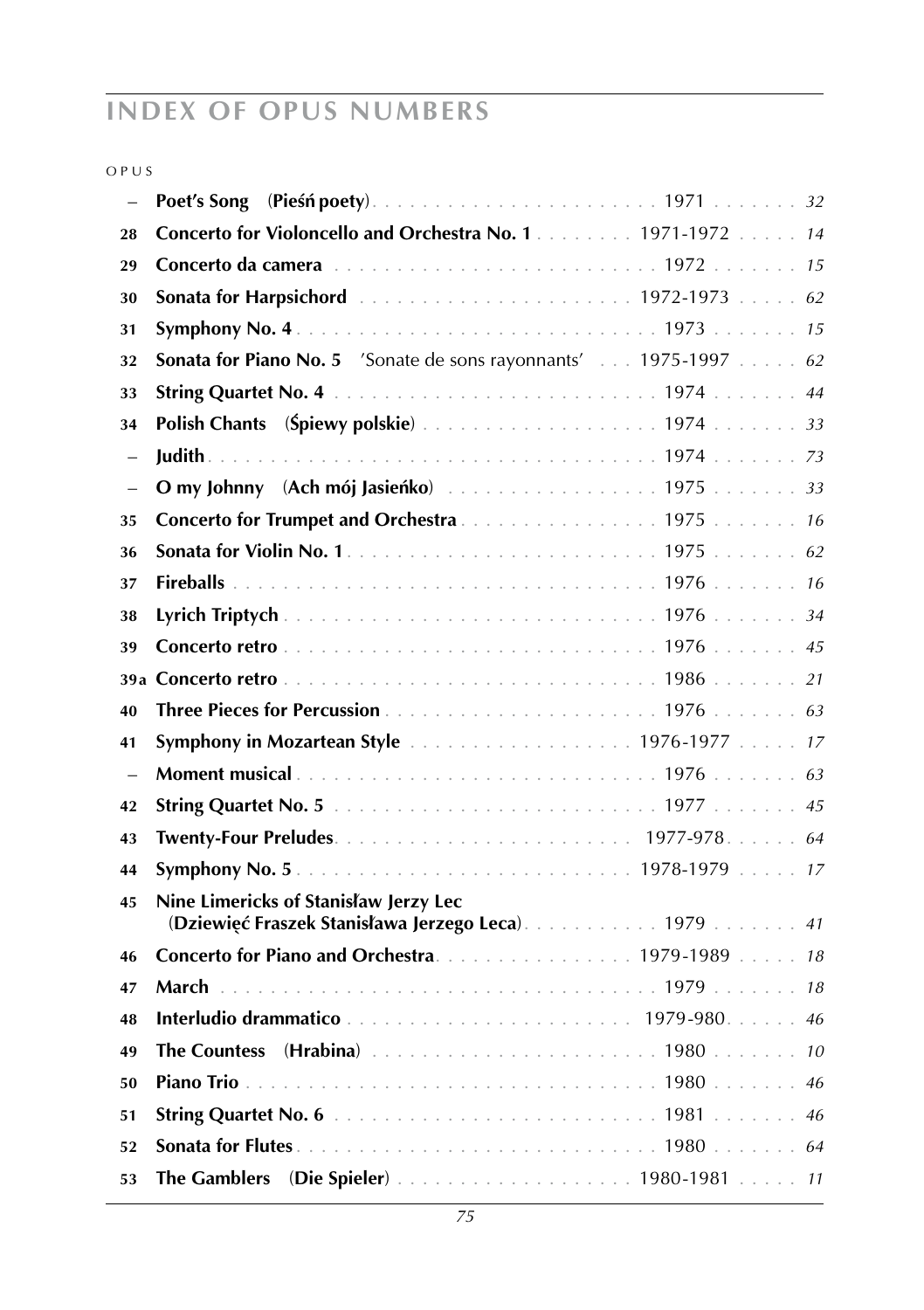#### o p u s

| 54                       | <b>Sunday Colloquy in the Street</b>                    |
|--------------------------|---------------------------------------------------------|
|                          |                                                         |
| 55                       | Geigenkrämchen (Skrzypcowy Kramik) 1981 71              |
| $\overline{\phantom{0}}$ |                                                         |
|                          |                                                         |
| 56                       |                                                         |
| 57                       | <b>Symphony No. 6</b> 'Polish Symphony'  1982 19        |
| 58                       |                                                         |
| 59                       |                                                         |
| 60                       |                                                         |
| 61                       | Concerto for Flute and Orchestra 1983 20                |
| 62                       | Sonata for Violoncello and Piano No. 1 1983 47          |
| 63                       |                                                         |
| 64                       |                                                         |
| 65                       |                                                         |
| 65a                      |                                                         |
| 66                       |                                                         |
| 67                       |                                                         |
| $\overline{\phantom{0}}$ |                                                         |
| 68                       |                                                         |
| 69                       |                                                         |
| 70                       |                                                         |
| 71                       |                                                         |
| $\equiv$                 |                                                         |
| 72                       | <b>The Maple Brothers</b>                               |
|                          | (Klonowi Brecia / Die verzauberten Brüder) 1988-1989 12 |
| 73                       |                                                         |
| $\overline{\phantom{0}}$ |                                                         |
| 74                       |                                                         |
| 75                       |                                                         |
| $\overline{a}$           |                                                         |
| 76                       |                                                         |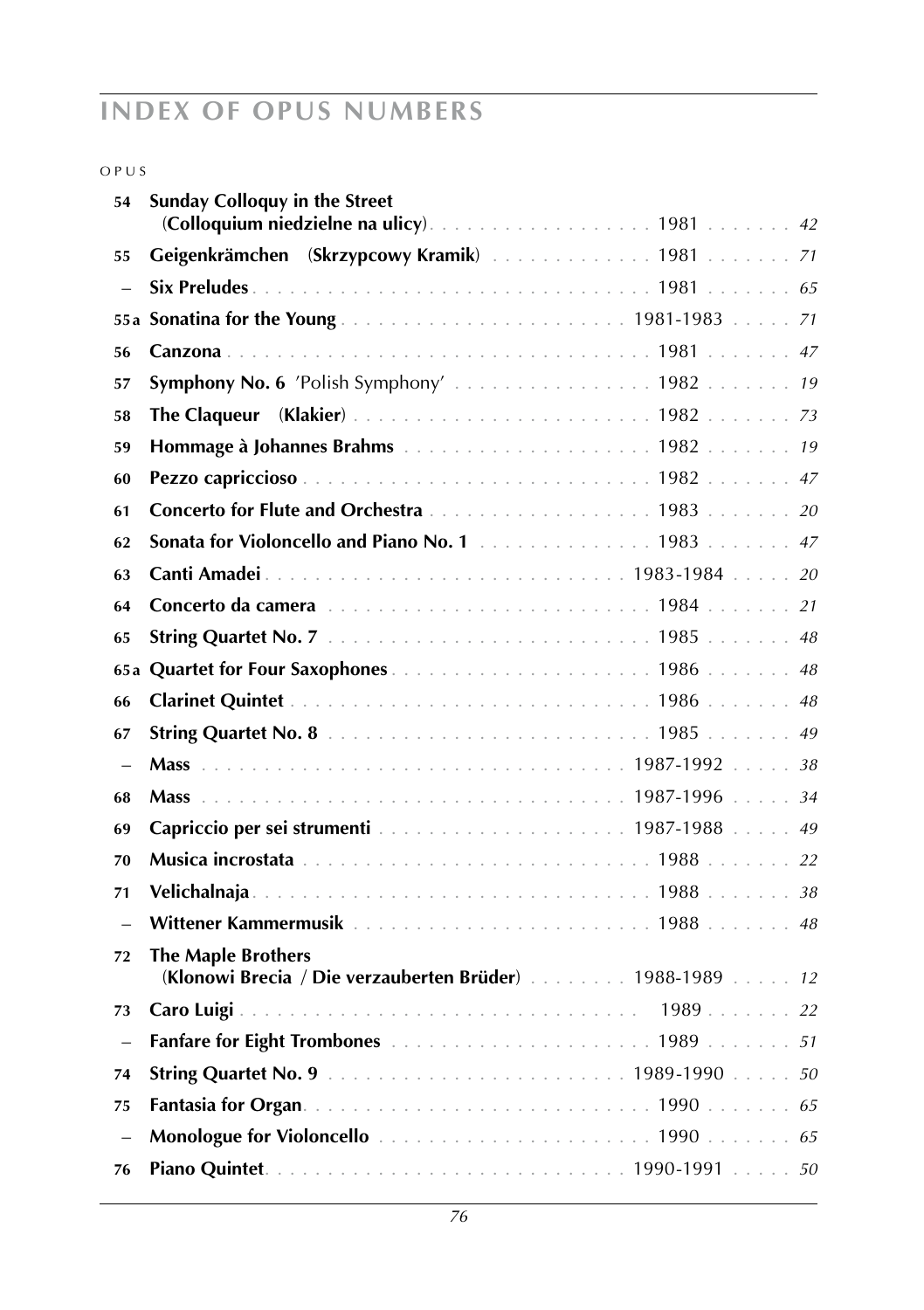| ٧ | × | v<br>× | ۰, |
|---|---|--------|----|
|   |   |        |    |

| 77                       |                                                               |
|--------------------------|---------------------------------------------------------------|
| 78                       |                                                               |
| 79                       | Concerto for alto Saxophone and String Orchetra. 1992 23      |
| 81                       |                                                               |
| 82                       |                                                               |
| 83                       |                                                               |
| 85                       | Concerto for Violoncello and Orchestra No. 2. 1994-1995 23    |
| 84                       |                                                               |
| 86                       | Sonata for Violin and Orchestra [DMITRI SHOSTAKOVICH] 1995 24 |
| 87                       | Concerto for Violin and Orchestra No. 2 1996 24               |
| 88                       |                                                               |
| 89                       |                                                               |
| 90                       | Trio for Clarinet, Violoncello and Piano 1997-1998 53         |
| 91                       |                                                               |
| $\overline{\phantom{0}}$ |                                                               |
| 92                       |                                                               |
| 93                       |                                                               |
| 94                       |                                                               |
| 95                       |                                                               |
| 96                       | Concerto for Clarinet and Orchestra 2001 25                   |
| 97                       | Symphony No. 7 'Sinfonia del tempo che passa' 2003  26        |
| 98                       |                                                               |
| 99                       | Sonata for Violoncello and Piano No. 2 2003-2004 55           |
| $\equiv$                 |                                                               |
| $\qquad \qquad -$        |                                                               |
| 100                      | Epitaphium for Three Violoncelli and Piano. 2004 55           |
| 101                      | Duetti concertanti per fagotto e pianoforte  2004  56         |
| 102                      | Metamorphoses for alto saxophone and piano 2005 56            |
| 103                      |                                                               |
| 104                      |                                                               |
| 105                      | Concerto for Violin, Violoncello and Orchestra 2006 26        |
| 106                      |                                                               |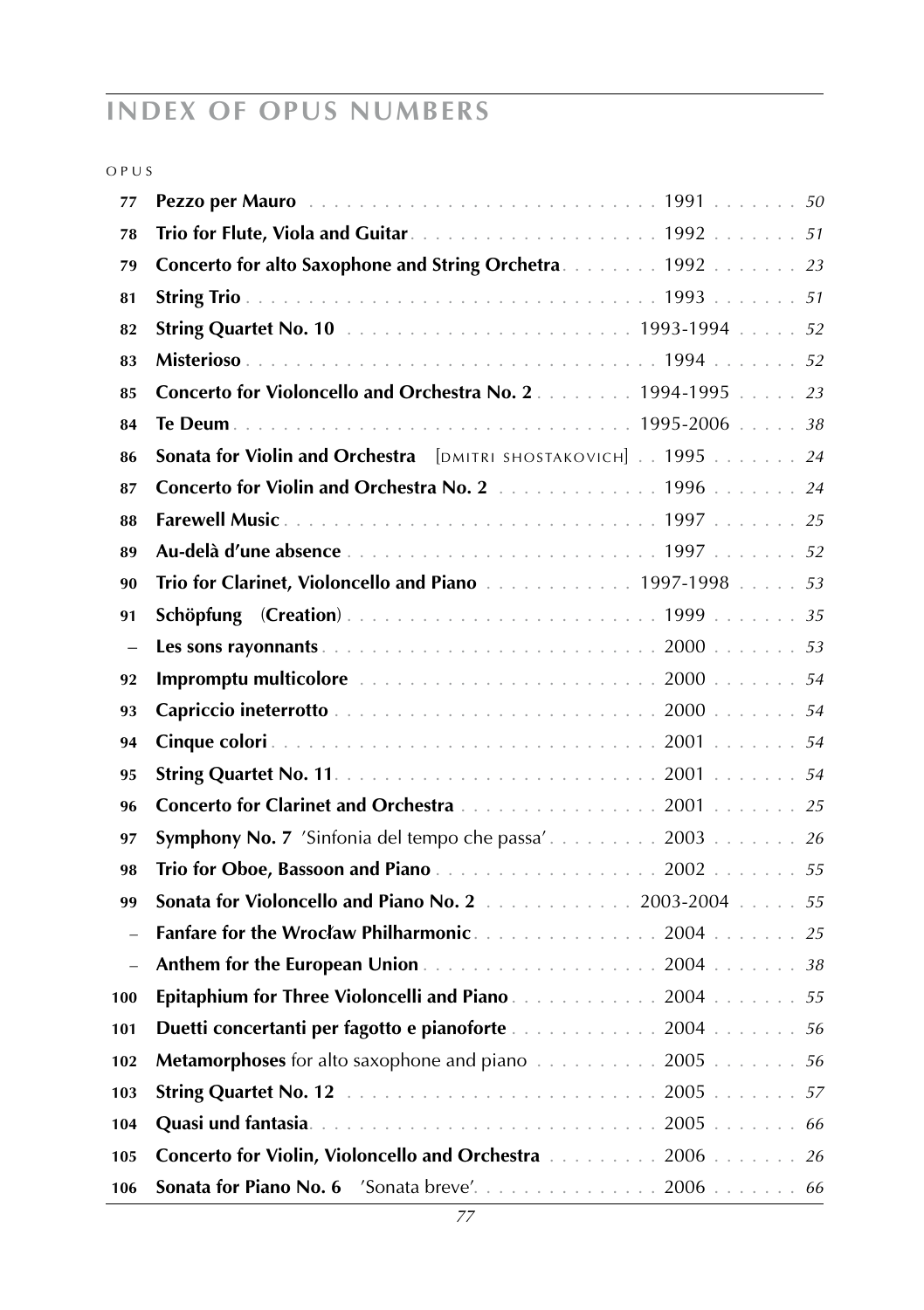| M.<br>v | ٠ | ۹ | ×<br>٧ |  |
|---------|---|---|--------|--|
|         |   |   |        |  |

| L.                |                                                                                     |
|-------------------|-------------------------------------------------------------------------------------|
| 107               | Quintet for Four Saxophones and Piano 2006-2007 57                                  |
| 108               |                                                                                     |
| 109               |                                                                                     |
| 110               |                                                                                     |
| 111               |                                                                                     |
| $\qquad \qquad -$ |                                                                                     |
| 112               |                                                                                     |
| 113               |                                                                                     |
| 114               |                                                                                     |
| 115               | Concerto for Guitar, Timpani and String Orchestra 2011 28                           |
| 116               |                                                                                     |
| 118               | Musique de la lumière et de la pénombre  2013  32                                   |
| 119               |                                                                                     |
| 121               |                                                                                     |
| 123               |                                                                                     |
| 124               |                                                                                     |
| 125               |                                                                                     |
| 126               | Symphony No. 9, Op. 126 'Fidei speique Sinfonia'. 2015 36                           |
| 127               |                                                                                     |
| 128               | Metamorphoses for small orchestra 2016 30                                           |
| 130               | <b>Musica concertante</b><br>for violoncello, piano, percussion and strings 2016 30 |
| 132               |                                                                                     |
| 133               |                                                                                     |
| 135               |                                                                                     |
| 134               |                                                                                     |
| 136               |                                                                                     |
| 137               |                                                                                     |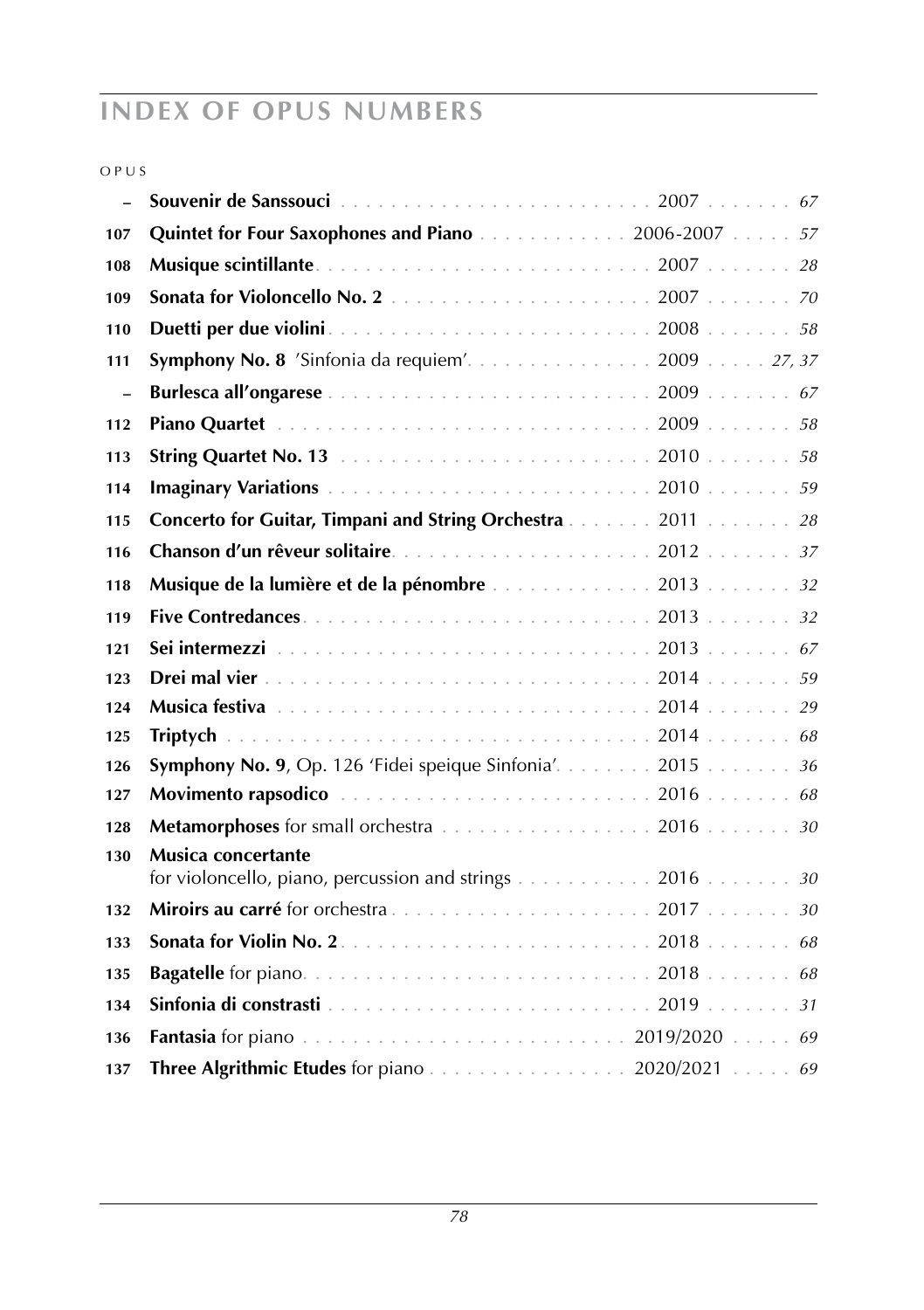| Colloquium niezielne na ulicy (Sunday Colloquy in the Street), Op. 54 41 |  |
|--------------------------------------------------------------------------|--|
|                                                                          |  |
|                                                                          |  |
|                                                                          |  |
| Concerto for Alto Saxophone and String Orchestra, Op. 79 23              |  |
|                                                                          |  |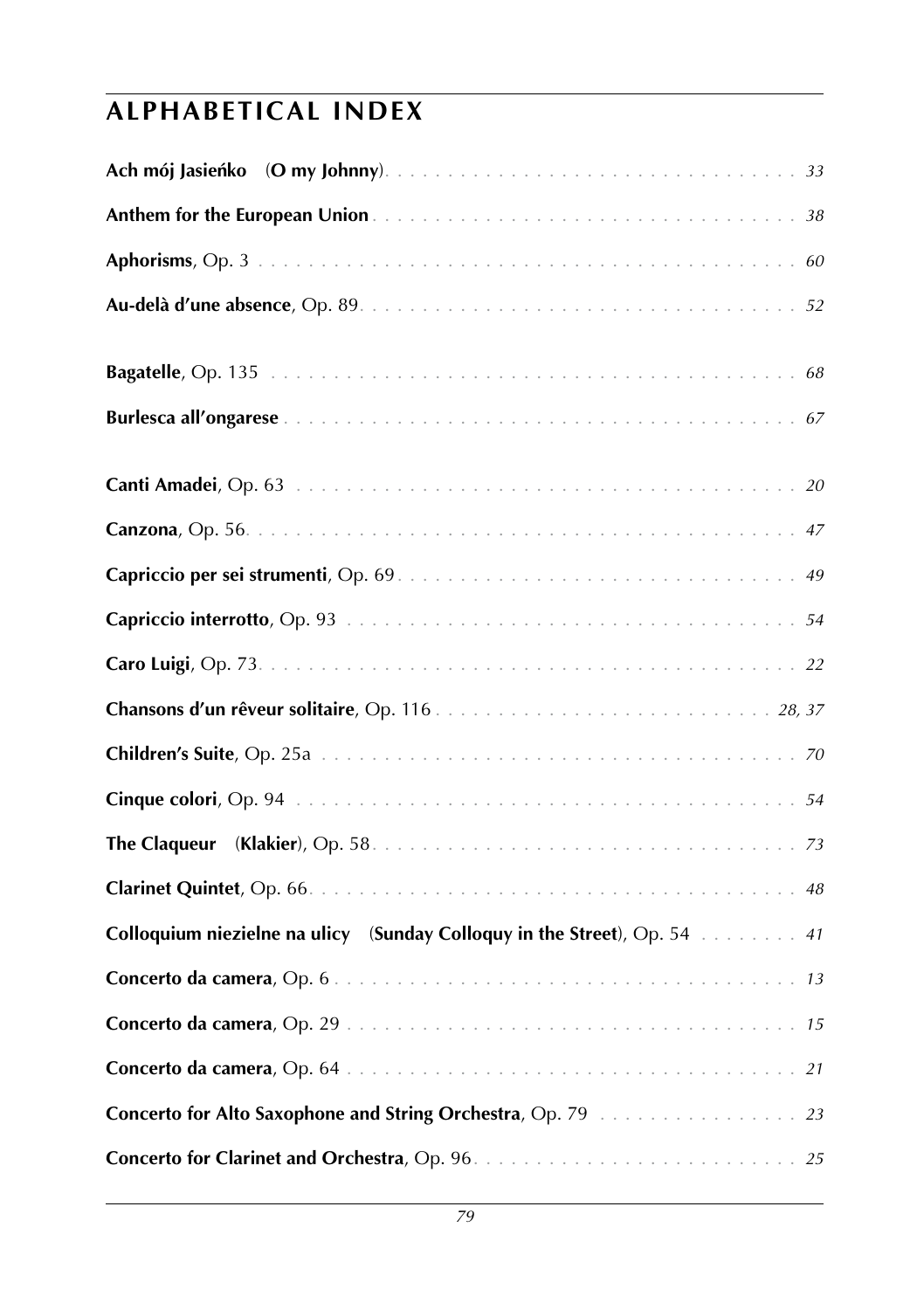| Concerto for Guitar, Timpani and String Orchestra, Op. 115. 28 |
|----------------------------------------------------------------|
|                                                                |
|                                                                |
|                                                                |
|                                                                |
|                                                                |
|                                                                |
|                                                                |
|                                                                |
|                                                                |
|                                                                |
| <b>Creation</b>                                                |
|                                                                |
|                                                                |
|                                                                |
|                                                                |
|                                                                |
|                                                                |
|                                                                |
|                                                                |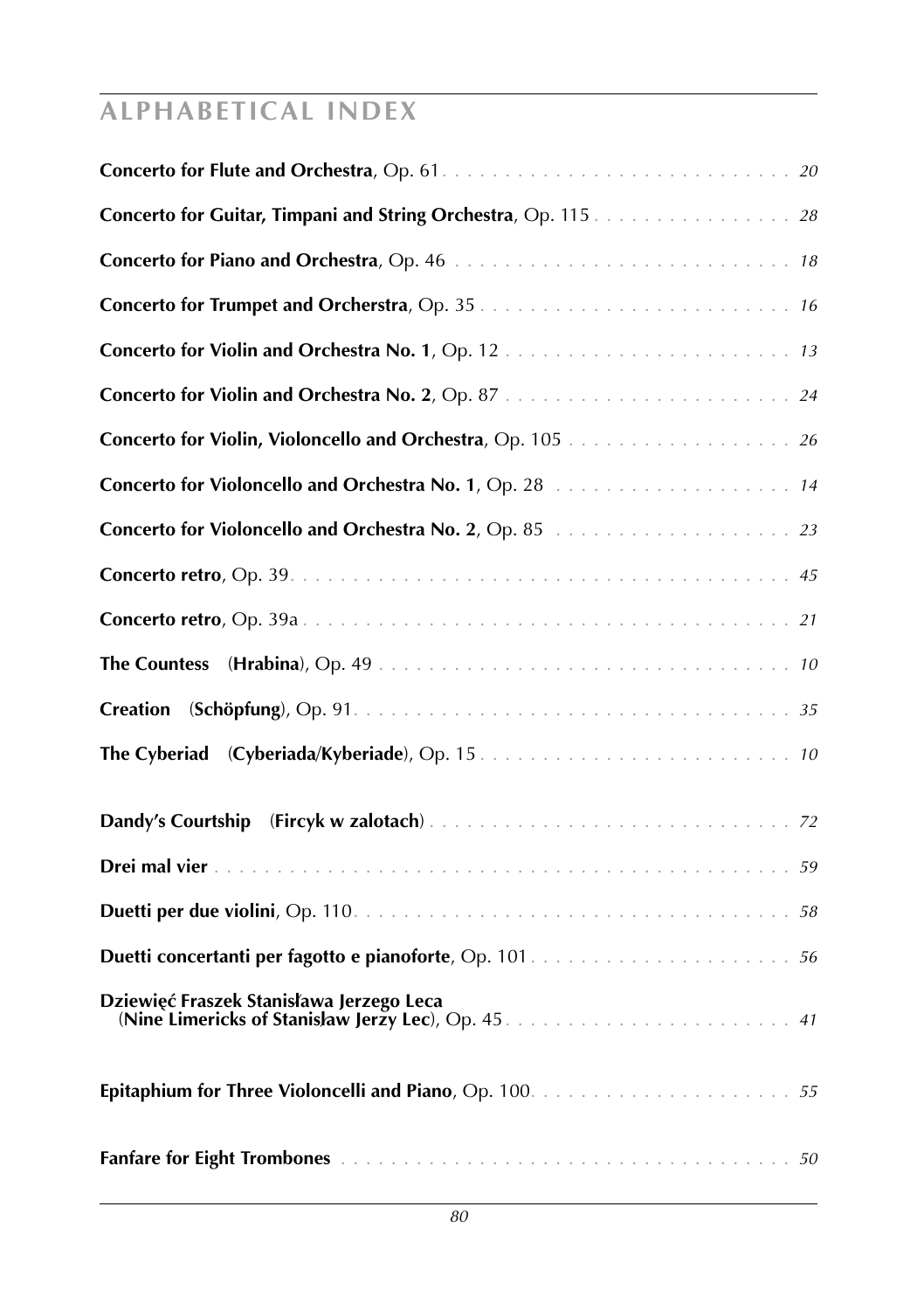| (Die Spieler), Op. 53 [DMITRI SHOSTAKOVICH] 11<br><b>The Gamblers</b> |  |
|-----------------------------------------------------------------------|--|
|                                                                       |  |
|                                                                       |  |
|                                                                       |  |
|                                                                       |  |
| Hrabina                                                               |  |
|                                                                       |  |
|                                                                       |  |
|                                                                       |  |
|                                                                       |  |
|                                                                       |  |
|                                                                       |  |
|                                                                       |  |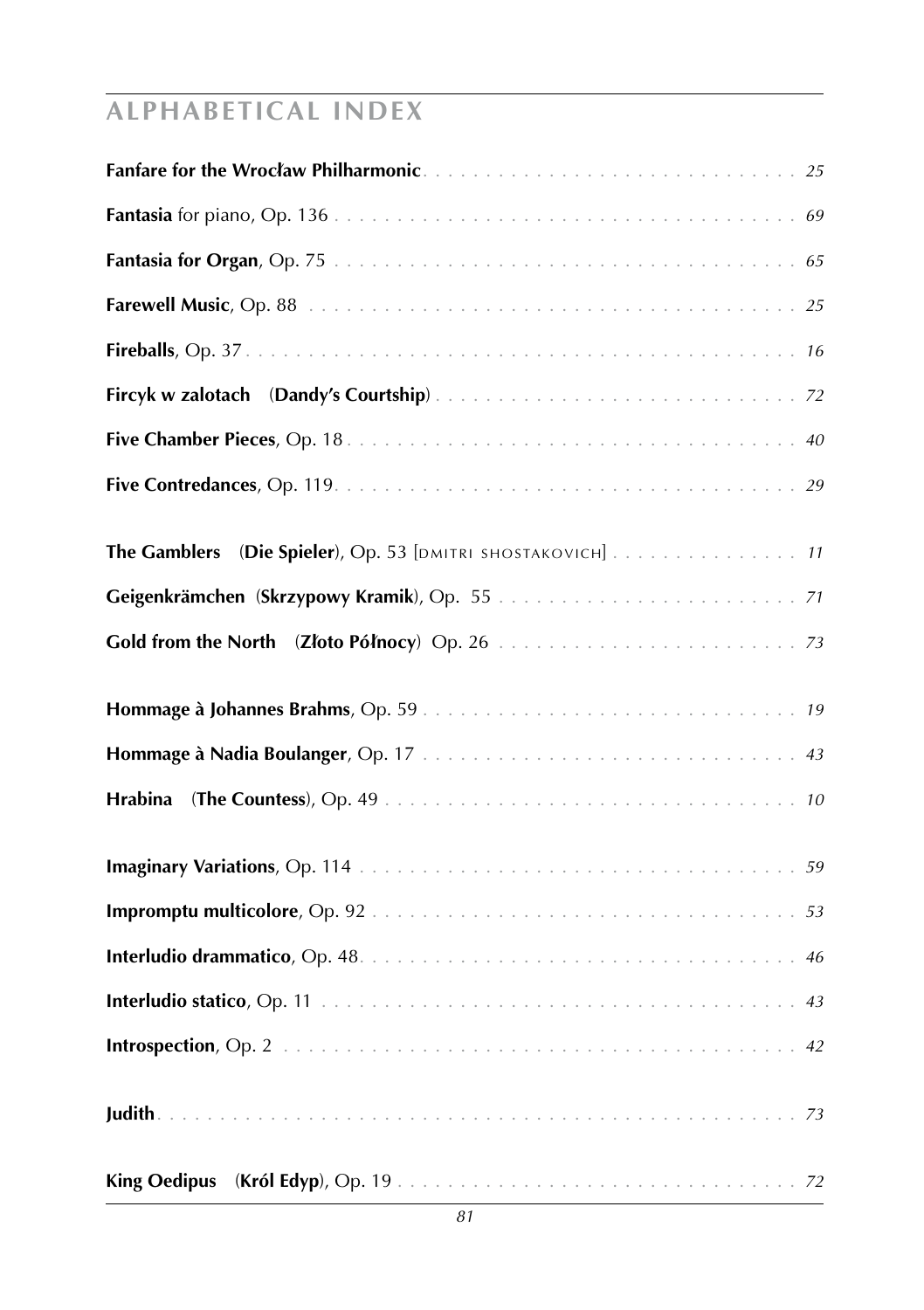| Klonowi bracia (The Maple Brothers / Die verzauberten Brüder), Op. 72  12 |
|---------------------------------------------------------------------------|
|                                                                           |
| Król Edvp                                                                 |
| Kyberiade                                                                 |
|                                                                           |
|                                                                           |
| The Maple Brothers (Klonowi bracia / Die verzauberten Brüder), Op. 72  12 |
|                                                                           |
|                                                                           |
|                                                                           |
|                                                                           |
|                                                                           |
|                                                                           |
|                                                                           |
|                                                                           |
|                                                                           |
|                                                                           |
|                                                                           |
|                                                                           |
|                                                                           |
|                                                                           |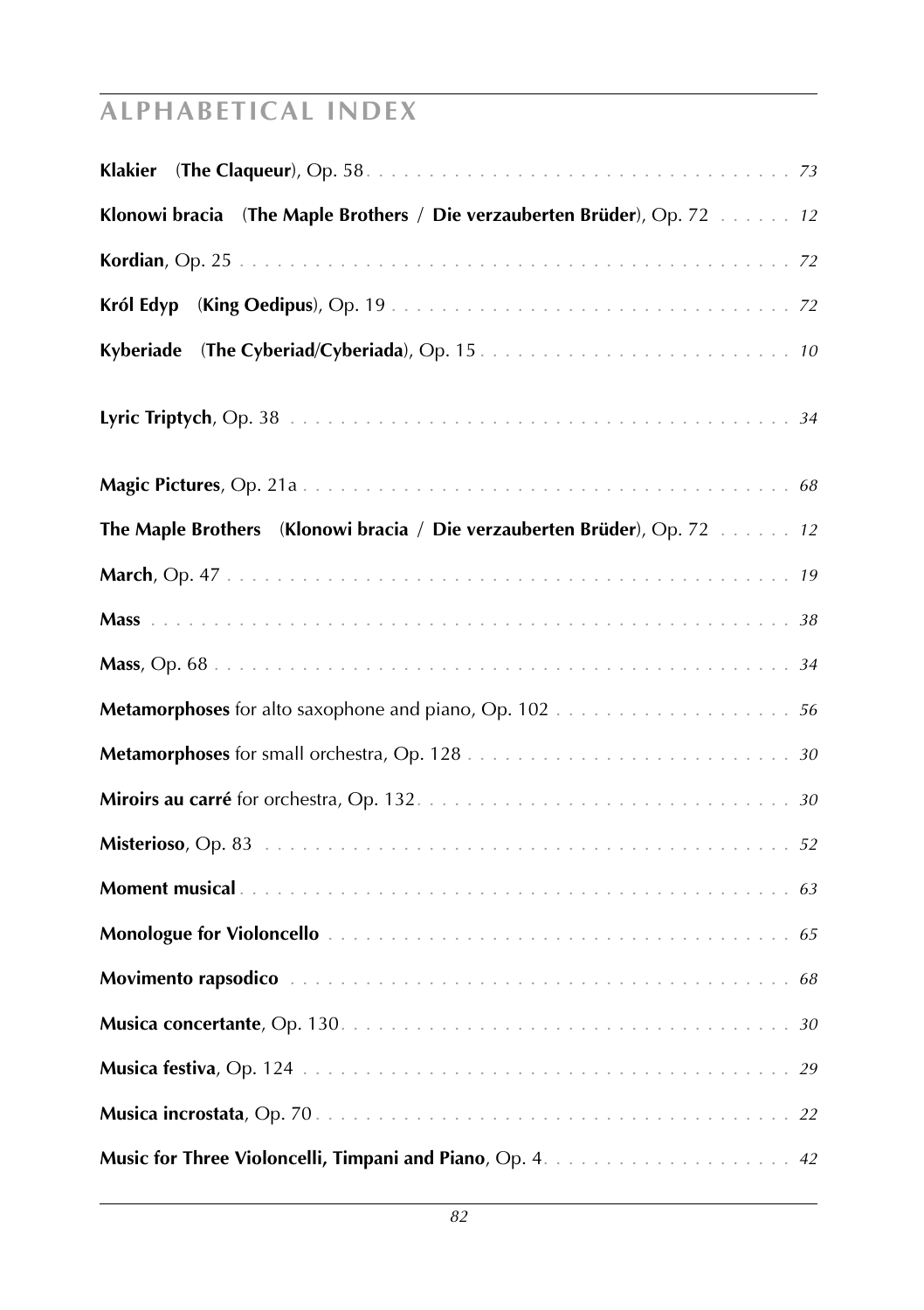| Nine Limericks of Stanisław Jerzy Lec                                       |
|-----------------------------------------------------------------------------|
|                                                                             |
|                                                                             |
|                                                                             |
|                                                                             |
|                                                                             |
|                                                                             |
|                                                                             |
| Pieśńi rezygnacji i zapreczenia (Songs of Resignation and Denial), Op. 9 40 |
|                                                                             |
|                                                                             |
|                                                                             |
|                                                                             |
|                                                                             |
|                                                                             |
|                                                                             |
| Róża                                                                        |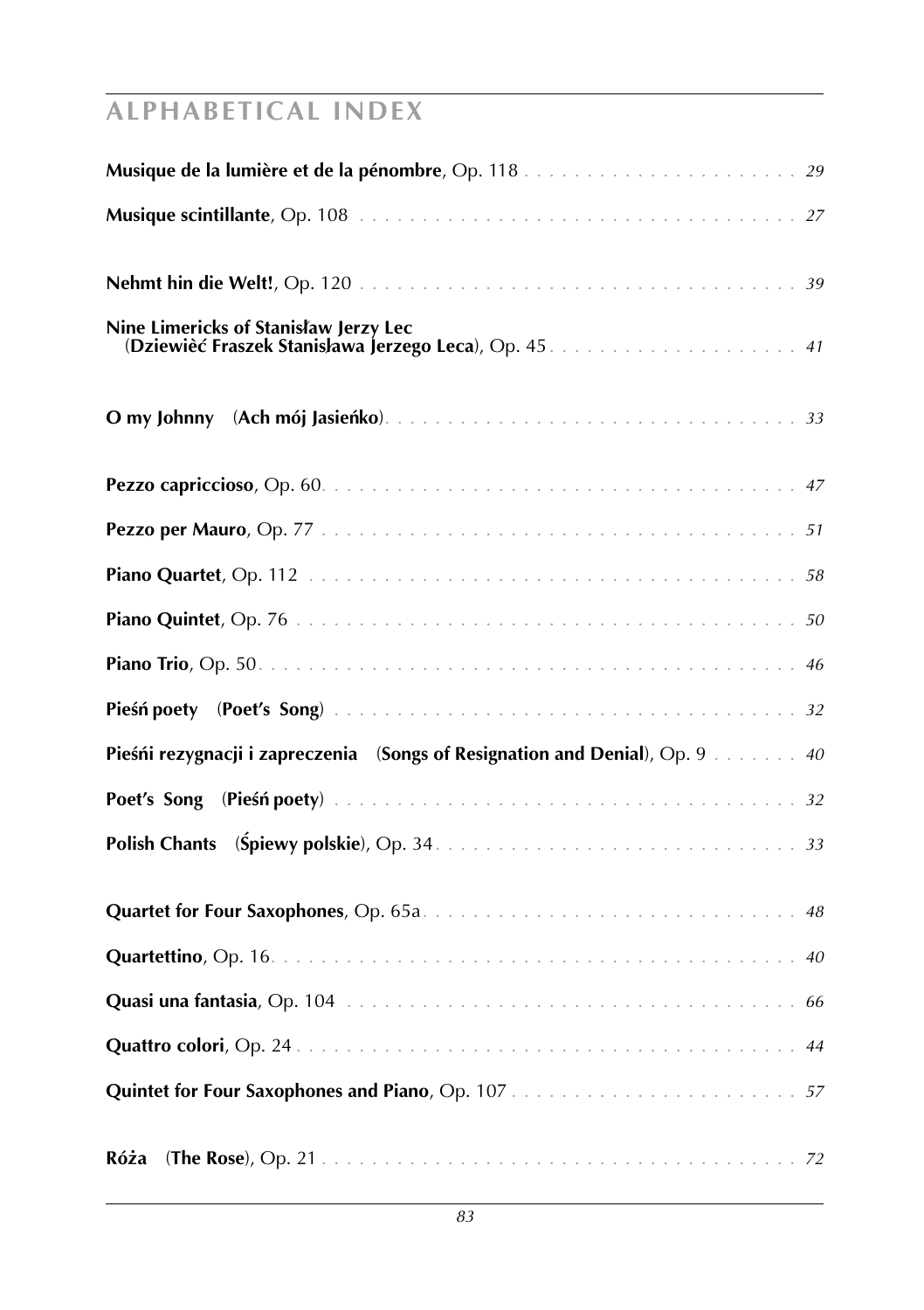| The Rose                                                        |
|-----------------------------------------------------------------|
|                                                                 |
|                                                                 |
|                                                                 |
|                                                                 |
|                                                                 |
|                                                                 |
|                                                                 |
|                                                                 |
|                                                                 |
|                                                                 |
|                                                                 |
|                                                                 |
|                                                                 |
|                                                                 |
|                                                                 |
|                                                                 |
| Sonata for Violin and Orchestra, Op. 86 [DMITRI SHOSTAKOVICH]24 |
|                                                                 |
|                                                                 |
|                                                                 |
|                                                                 |
|                                                                 |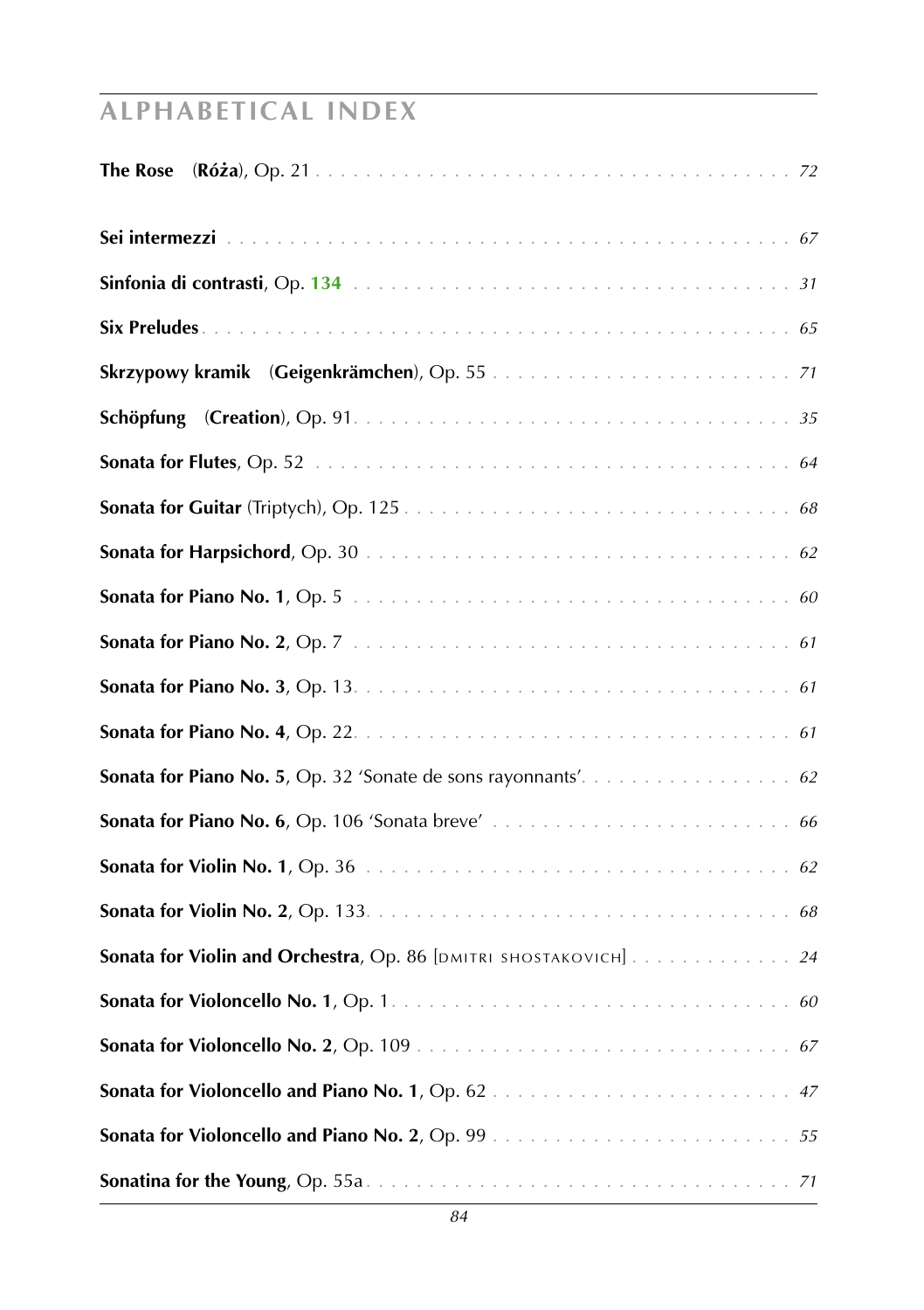| Songs of Resignation and Denial (Piesni rezygnacji i zapreczenia), Op. 9 40 |
|-----------------------------------------------------------------------------|
|                                                                             |
|                                                                             |
| Die Spieler (The Gamblers), Op. 53 [DMITRI SHOSTAKOVICH] 11                 |
|                                                                             |
|                                                                             |
|                                                                             |
|                                                                             |
|                                                                             |
|                                                                             |
|                                                                             |
|                                                                             |
|                                                                             |
|                                                                             |
|                                                                             |
|                                                                             |
|                                                                             |
|                                                                             |
|                                                                             |
| Sunday Colloquy in the Street (Colloquium niedzielne na ulicy), Op. 54. 41  |
|                                                                             |
|                                                                             |
| Symphony No. 2, Op. 14 'Epitaphium in memoriam Stanisław Wiechowicz' 14, 32 |